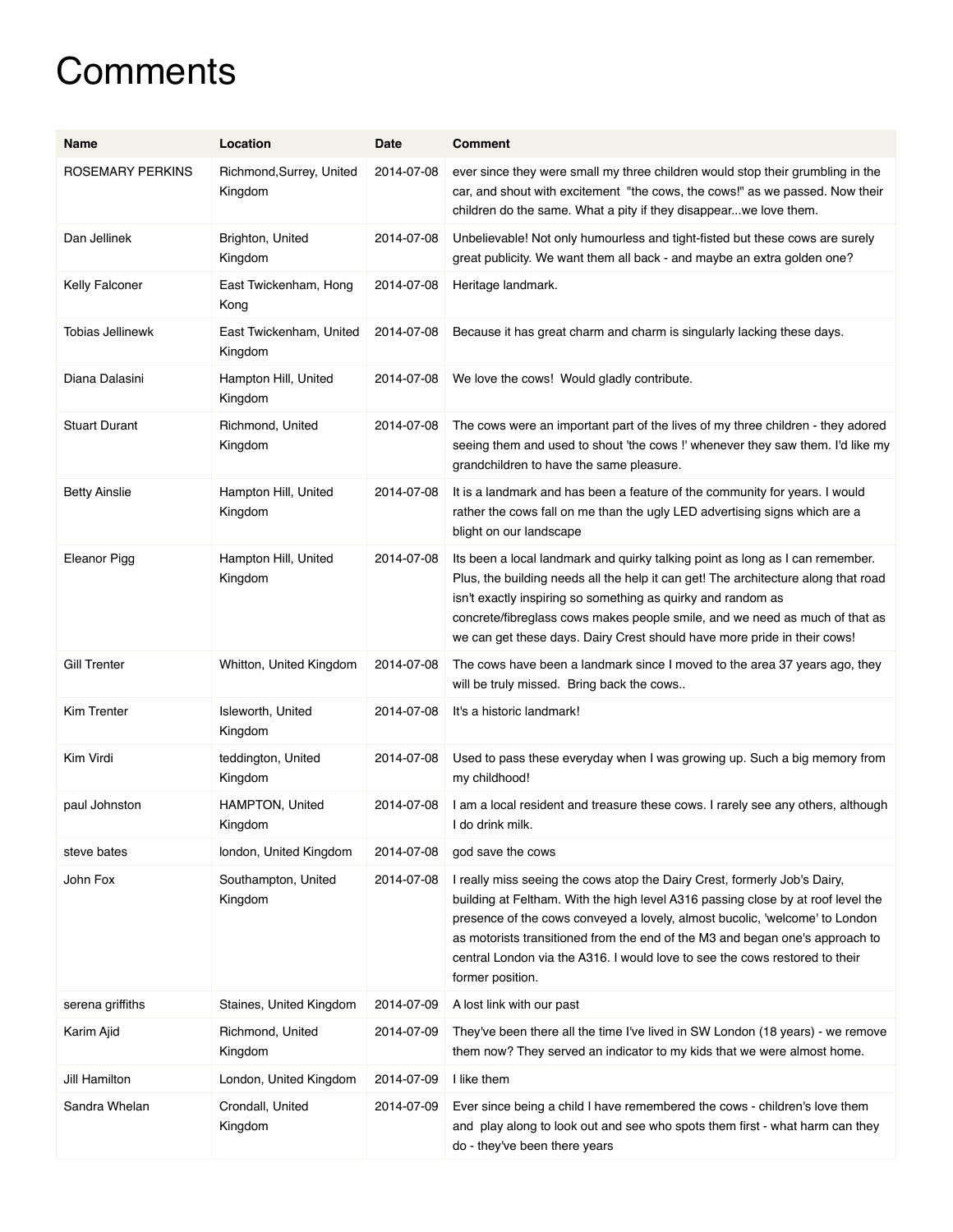| Name                         | Location                             | Date       | <b>Comment</b>                                                                                                                                                                                                                                                                                        |
|------------------------------|--------------------------------------|------------|-------------------------------------------------------------------------------------------------------------------------------------------------------------------------------------------------------------------------------------------------------------------------------------------------------|
| leo mortimer                 | brighton, United Kingdom             | 2014-07-09 | brightens up a grey building and cheers the family up. Local landmark                                                                                                                                                                                                                                 |
| lan Schofield                | Silverstone, United<br>Kingdom       | 2014-07-09 | The cows have been a landmark for years and I always made a point of saying<br>'Good morning cows@ when passing on my way to work (Yes, sad I know!).<br>Please put some new cows on the roof, I am glad I am not alone in this! Are<br>the old cows available to purchase?                           |
| Samantha Trimby              | Whitchurch, United<br>Kingdom        | 2014-07-09 | I love the cows                                                                                                                                                                                                                                                                                       |
| <b>Sharon Baker</b>          | Woodham, United<br>Kingdom           | 2014-07-09 | Because they have been there all of my life, it's history                                                                                                                                                                                                                                             |
| philippe foti                | sunningdale, United<br>Kingdom       | 2014-07-09 | these cows have been part of my lifethey don't need to go!                                                                                                                                                                                                                                            |
| Louise Bateman               | Brighton, United<br>Kingdom          | 2014-07-09 | These are an important part of our local history.                                                                                                                                                                                                                                                     |
| Michele Jordan               | Balham, London., United<br>Kingdom   | 2014-07-10 | I am supporting a work colleague who is devastated at the remoooooval of the<br>COWS.                                                                                                                                                                                                                 |
| <b>Lesley Wallis</b>         | Hanworth, United<br>Kingdom          | 2014-07-10 | I have lived in the area all my life and the cows are symbolic to Hanworth                                                                                                                                                                                                                            |
| Chris Stoneham               | Ashford, United Kingdom              | 2014-07-10 | Its a instantly recognisable sight on a very plain and boring road.                                                                                                                                                                                                                                   |
| <b>Wayne Clements</b>        | Ashford, United Kingdom              | 2014-07-10 | too many things are changing and not always for the best these cows are a<br>great memory as a child and I would love to think in years to come they will be<br>a fond memory of children in the future.                                                                                              |
| Steve Trotman                | Brentford, United<br>Kingdom         | 2014-07-10 | Remember seeing then for the whole of my life the cows NEED to come back                                                                                                                                                                                                                              |
| <b>Nigel Donnelly</b>        | Hayes End, United<br>Kingdom         | 2014-07-10 | Local heritage                                                                                                                                                                                                                                                                                        |
| Karen Webb                   | Stockport, United<br>Kingdom         | 2014-07-10 | I was born and brought up in Hanworth and they were something that made the<br>area 'special'. Visitors knew where to leave the motorway to find us. Now I live<br>in Cheshire, but look upon the cows as the sign that we are 'home' when we<br>make visits back to see parents, family and friends. |
| Helen Jelpke                 | Hanworth                             | 2014-07-10 | This has been a landmark for years, and should be put back.                                                                                                                                                                                                                                           |
| bethany morris               | Isleworth, United<br>Kingdom         | 2014-07-10 | I loved these cows as a child and my children love these cows too. I<br>understand they are in need of repair and request that these repairs are made<br>forthwith. Restore the cows!!                                                                                                                |
| <b>Adam Poulton</b>          | Christchurch, United<br>Kingdom      | 2014-07-10 | I have seen the roof top cows my entire life do not let these iconic cows be<br>gone for good. They need to be replaced.                                                                                                                                                                              |
| sarah butcher                | Sunbury-on-Thames,<br>United Kingdom | 2014-07-10 | Children love to see the cows and count them while driving past                                                                                                                                                                                                                                       |
| Kerryn Brooker Watson        | Feltham, United Kingdom              | 2014-07-10 | Lost landmark!!!                                                                                                                                                                                                                                                                                      |
| Marie Hull                   | Feltham, United Kingdom              | 2014-07-10 | Bring back the cows!!!!!!                                                                                                                                                                                                                                                                             |
| MARGARET<br><b>ARMSTRONG</b> | Ascot, United Kingdom                | 2014-07-10 | My father worked and husband worked for Jobs Dairy. Dad was a boiler man in<br>the plant 1960 -1970 and these cows are iconic to the area. often taken for<br>ransom by students but always returned unharmed.                                                                                        |
| <b>Robert Huff</b>           | Twickenham, United<br>Kingdom        | 2014-07-10 | They were a nice reminder of my childhood.                                                                                                                                                                                                                                                            |
| Rebecca Stewart              | Feltham, United Kingdom              | 2014-07-10 | This is a well know land mark and too much of Feltham is being lost as it it                                                                                                                                                                                                                          |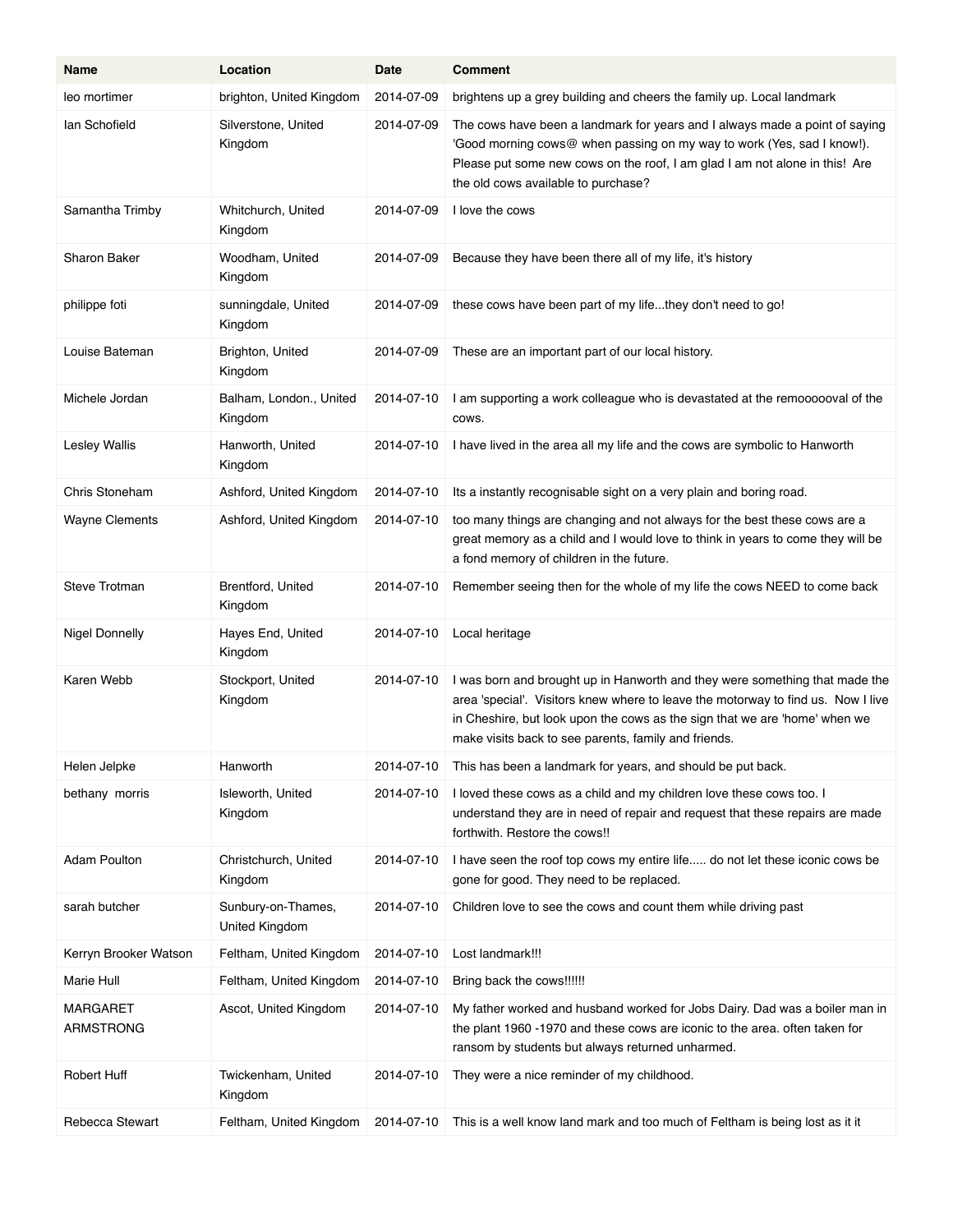| Name                     | Location                            | Date       | <b>Comment</b>                                                                                                                                                                                                                                                                                                                                    |
|--------------------------|-------------------------------------|------------|---------------------------------------------------------------------------------------------------------------------------------------------------------------------------------------------------------------------------------------------------------------------------------------------------------------------------------------------------|
| Justine Fidler           | Feltham, United Kingdom             | 2014-07-10 | These cows are a important local landmark, loved by many, and have been<br>special to me all my life. They are iconic to the point that all the children I know<br>look forward to seeing them as they drive past. The Dairy Crest cows have<br>made thousands of people smile and must continue doing so. Please, please,<br>please return them! |
| Jimmy-lee Johnston       | walton on thames, United<br>Kingdom | 2014-07-10 | I grew up seeing these cows and with children of my own now i would tell them<br>to moo to the cows on the roof bring them back. its things like the cows that<br>should be shared by generations.                                                                                                                                                |
| bary raymond             | feltham, United Kingdom             | 2014-07-10 | They are part of our local heritage and history                                                                                                                                                                                                                                                                                                   |
| Angela Allan             | Woking, United Kingdom              | 2014-07-10 | My Mum & Dad met whilst working there back in the 1950's - my Grandad and<br>numerous other family members worked there. There is still a Reunion Club<br>for those who were at the original Jobs Dairy. BRING BACK THE COWS they<br>are a "point of local interest" to anyone driving past.                                                      |
| <b>Simon Watkins</b>     | Twickenham, United<br>Kingdom       | 2014-07-10 | Bring back the cows - my daughter loves them!                                                                                                                                                                                                                                                                                                     |
| Charlotte Urquhart       | ryde, IOW, United<br>Kingdom        | 2014-07-10 | I'm 33, so always remember the cows being there. Flx them, don't get rid of<br>them please!                                                                                                                                                                                                                                                       |
| Fran Tocock              | Newbury, United<br>Kingdom          | 2014-07-10 | I grew up seeing this cows on the roof. And my children now love seeing them<br>as we drive past. Please restore the cows to their former glory                                                                                                                                                                                                   |
| <b>Pauline Swindells</b> | Fareham, United<br>Kingdom          | 2014-07-10 | They've been part of my life for 60 years! Loved looking out for them!                                                                                                                                                                                                                                                                            |
| Lorraine Peckham         | Feltham, United Kingdom             | 2014-07-10 | Local landmark. Lived in whitton for 34 years and was also how you knew<br>you'd come home!                                                                                                                                                                                                                                                       |
| Gillian Penycate         | Evesham, United<br>Kingdom          | 2014-07-10 | Big part of my life when I was growing up. Have moved away but still come<br>back. They make smile and I know I'm home.                                                                                                                                                                                                                           |
| Sarah Daniels            | Bracknell, United<br>Kingdom        | 2014-07-10 | These cows are a landmark on my journey into London, I was definitely<br>saddened to not see them when driving to Heathrow last week :(                                                                                                                                                                                                           |
| kelly cox                | Feltham, United Kingdom             | 2014-07-10 | My nephews love them and I see them as a landmark of home                                                                                                                                                                                                                                                                                         |
| Caroline Dean            | Twickenham, United<br>Kingdom       | 2014-07-10 | Please restore the cows they iconic! My family will be so sad if they aren't<br>replaced.                                                                                                                                                                                                                                                         |
| <b>Tony Smith</b>        | Feltham, United Kingdom             | 2014-07-10 | It is a well known land mark                                                                                                                                                                                                                                                                                                                      |
| <b>Terry Fox</b>         | Twickenham, United<br>Kingdom       | 2014-07-10 | How is this now a H&S Issue when they have been there for over 30 years!?!?!                                                                                                                                                                                                                                                                      |
|                          |                                     |            | Typical spin that companies are now hiding behind to justify things!                                                                                                                                                                                                                                                                              |
| Sandra Doran             | Feltham, United Kingdom             | 2014-07-10 | The cows have been there for years when my mum was young and worked at<br>the then Jobs Dairy, never had a health and safety issue then, it's a joke, bring<br>back the cows                                                                                                                                                                      |
| Margaret Green           | Australia                           | 2014-07-10 | I was born and brought up in Hanworth and the cows have been first on the<br>grass out the front then when the flyover was built they were moved to the roof.<br>It wouldn't be Hanworth without them. Please do put them back. Thanks.                                                                                                           |
| Nicola Gould             | Whitton, United Kingdom             | 2014-07-10 | Those cows were a sign we're home!                                                                                                                                                                                                                                                                                                                |
| Stephen SAUNDERS         | Camberley, United<br>Kingdom        | 2014-07-10 | industrial landmark                                                                                                                                                                                                                                                                                                                               |
| catherine davies         | RICHMOND, United<br>Kingdom         | 2014-07-10 | BRING THE COWS BACK. Its so sad passing by the dairy to no longer see<br>the cows. I used to love seeing them and often would chuckle to myself at the<br>crow that used to perch on the end cow. (im sure it was the same crow<br>everytime). Please put the cows back ;-)                                                                       |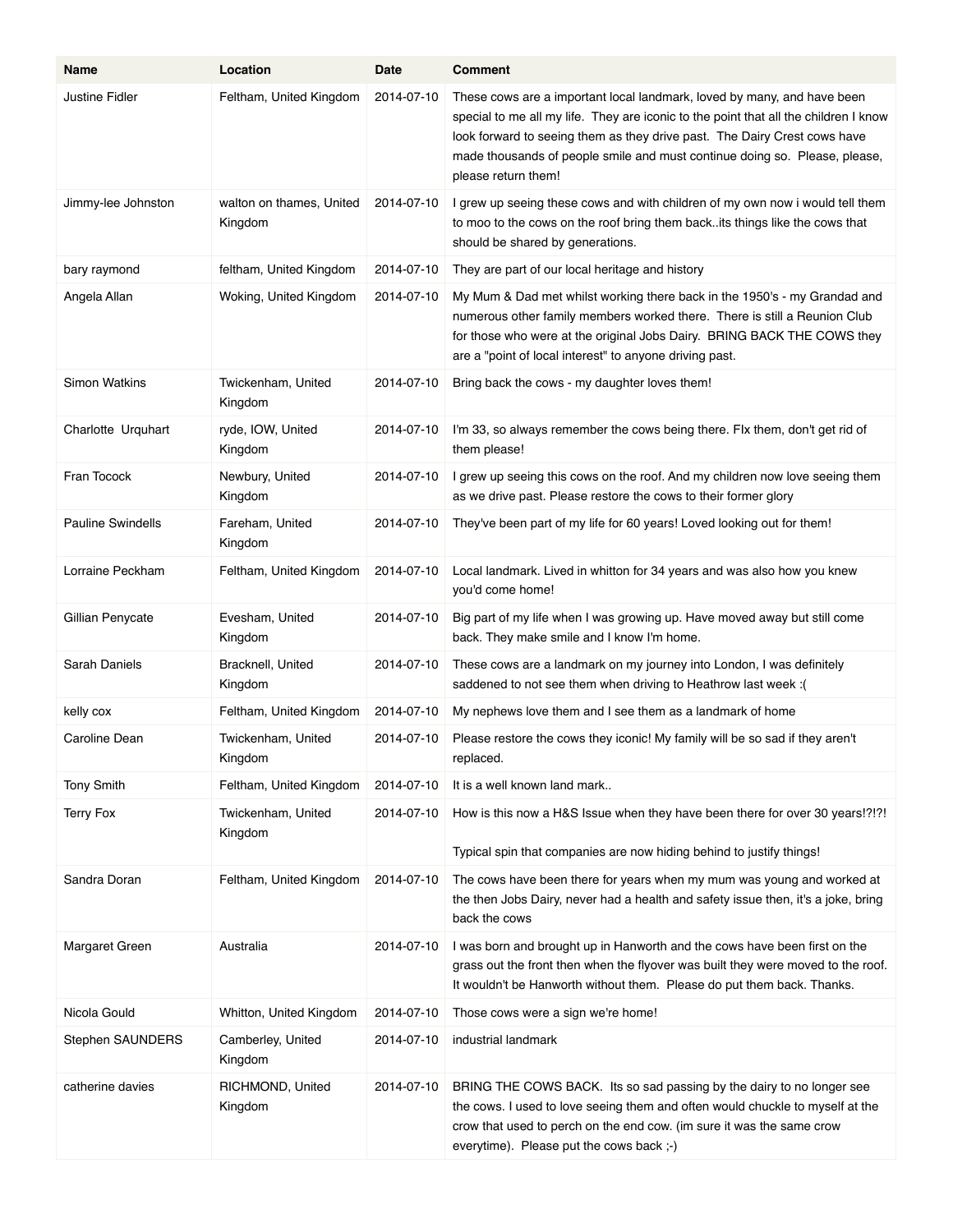| Name                   | Location                             | Date       | <b>Comment</b>                                                                                                                                                                                                                                                                                                                                                                                                                                                                                                        |
|------------------------|--------------------------------------|------------|-----------------------------------------------------------------------------------------------------------------------------------------------------------------------------------------------------------------------------------------------------------------------------------------------------------------------------------------------------------------------------------------------------------------------------------------------------------------------------------------------------------------------|
| Matthew Amper-west     | Feltham, United Kingdom              | 2014-07-10 | Their the only way I can direct people to my house! Been there all my life                                                                                                                                                                                                                                                                                                                                                                                                                                            |
| Jeremy Enness          | Hastings, United<br>Kingdom          | 2014-07-10 | They are an iconic memory of my childrens past, living in Hampton Wick it was<br>a sign for them that a long car journey was almost over and required them to<br>shout "cows on the roof !"                                                                                                                                                                                                                                                                                                                           |
| Helen Hill             | Twickenham, United<br>Kingdom        | 2014-07-10 | Seeing the cows on the roof of Dairy Crest has signalled to me since early<br>childhood the end of a long journey and the fact that I am nearly home. They're<br>a fun sight that brighten up an otherwise dull stretch of road.                                                                                                                                                                                                                                                                                      |
| Colin Stark            | Santiago, Chile                      | 2014-07-10 | These cows BELONG on the roof and it is DC's responsibility to ensure they<br>remain there. The cost of fixing fibre glass cows to a roof cannot be that<br>much???                                                                                                                                                                                                                                                                                                                                                   |
| Danielle Cornwall      | Twickenham, United<br>Kingdom        | 2014-07-10 | when I was little i always knew I was near home when I saw them                                                                                                                                                                                                                                                                                                                                                                                                                                                       |
| Duncan woods           | twickenham, United<br>Kingdom        | 2014-07-10 | part of my childhood                                                                                                                                                                                                                                                                                                                                                                                                                                                                                                  |
| Zoe Windsor            | Gosport, United Kingdom              | 2014-07-10 | I used to keep my horses in Hanworth and the cows are something of a<br>reminder of that time,                                                                                                                                                                                                                                                                                                                                                                                                                        |
| <b>Bradley Burnell</b> | Ashford, United Kingdom              | 2014-07-10 | Part of my childhood memories!                                                                                                                                                                                                                                                                                                                                                                                                                                                                                        |
| Jess Watts             | Blackpool, United<br>Kingdom         | 2014-07-10 | fond childhood memory                                                                                                                                                                                                                                                                                                                                                                                                                                                                                                 |
| <b>Teddy Howard</b>    | Woking, United Kingdom               | 2014-07-10 | I always wanted one as a child. Now I want my daughter to see them.                                                                                                                                                                                                                                                                                                                                                                                                                                                   |
| Rod Kebble             | London, United Kingdom               | 2014-07-10 | The cows are a reminder to people of where milk actually comes from.                                                                                                                                                                                                                                                                                                                                                                                                                                                  |
| Vivien Jackson         | Sunbury on Thames,<br>United Kingdom | 2014-07-10 | Unique, iconic and make you smile.                                                                                                                                                                                                                                                                                                                                                                                                                                                                                    |
| <b>Carol Pocock</b>    | Chichester, United<br>Kingdom        | 2014-07-10 | These cows to me symbolise arrive at the area where I grew up when I leave<br>the M3. Please put them back on the roof, I would like my child to also have<br>that experience. They cost nothing to keep. Just restore them and put them<br>back as a sign of your commitment to the area.                                                                                                                                                                                                                            |
| dawid szewczyk         | feltham, United Kingdom              | 2014-07-10 | i am working there                                                                                                                                                                                                                                                                                                                                                                                                                                                                                                    |
| <b>Clifford Howe</b>   | Chey, France                         |            | 2014-07-10   I grew up with them and so did my daughter- put them back for future<br>generations and get a mooove on doing it!                                                                                                                                                                                                                                                                                                                                                                                        |
| Natalie Langford       | Hounslow, United<br>Kingdom          | 2014-07-10 | As a child my siblings and I would shout cows on the roof whenever we went<br>past as it meant we had nearly arrived home                                                                                                                                                                                                                                                                                                                                                                                             |
| ricky murrell          | Sunbury-on-thames,<br>United Kingdom | 2014-07-10 | Always seen the cows on the roof from the a316. A nice warm touch to a<br>normal building.                                                                                                                                                                                                                                                                                                                                                                                                                            |
| daryl thomas           | richmond, United<br>Kingdom          | 2014-07-10 | I have passed these cows almost daily, and my children too, and now<br>grandchildren it cant cost much to buy new ones!!!!                                                                                                                                                                                                                                                                                                                                                                                            |
| Julia Watts            | Lancashire, United<br>Kingdom        | 2014-07-10 | I knew when i saw the cows I was nearly at the end of a 230 mile journey to<br>visit my daughter. Put them back pleeease                                                                                                                                                                                                                                                                                                                                                                                              |
| <b>Hollie Smart</b>    | Surrey, United Kingdom               | 2014-07-10 | The cows are a fond childhood memory for me!                                                                                                                                                                                                                                                                                                                                                                                                                                                                          |
| Paul Campbell          | Twickenham, United<br>Kingdom        | 2014-07-10 | I have in my garden one of the cows from the last refurbishment of 20 years<br>ago. If replacements could be commissioned then, why not now? I remember<br>them outside the old dairy before the motorway was built and it was a quiet<br>winding country road to Sunbury. By my reckoning they have been there for<br>more than 50 years. Cows at this location are part of our heritage. Come on<br>Dairy Crest - moooove your minds, it's udderly bonkers to blame health and<br>safety to remove them permanently |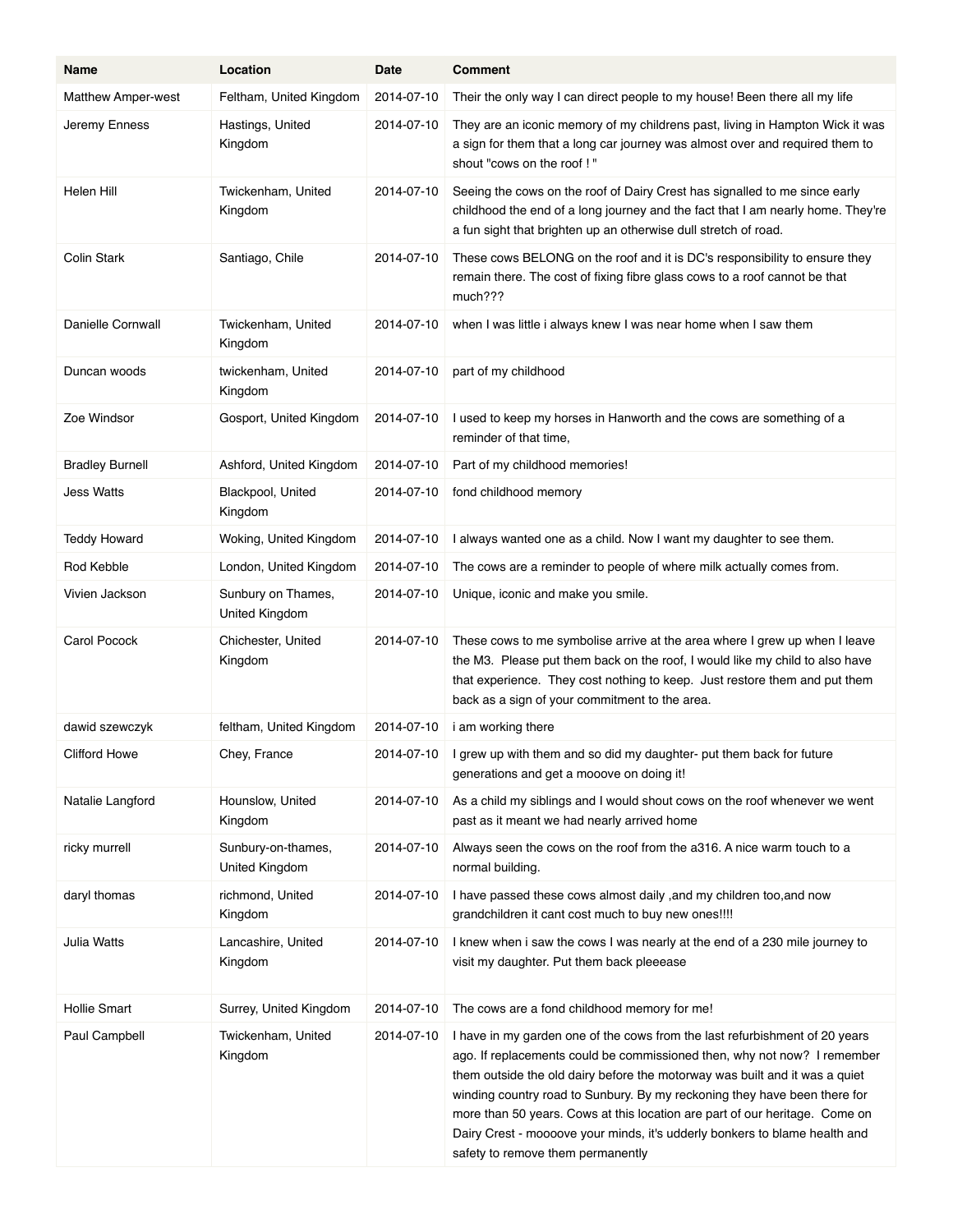| Name                  | Location                            | Date       | <b>Comment</b>                                                                                                                                                                                                                                                            |
|-----------------------|-------------------------------------|------------|---------------------------------------------------------------------------------------------------------------------------------------------------------------------------------------------------------------------------------------------------------------------------|
| Susie Burns           | Hampton, United<br>Kingdom          | 2014-07-10 | These are part of my life - everyone loves them. If you have to remove them,<br>then at least replace them with new ones. Please????????                                                                                                                                  |
| Danielle Moon         | London, United Kingdom              | 2014-07-10 | Save the cows!                                                                                                                                                                                                                                                            |
| Laura Tickner         | Twickenham, United<br>Kingdom       | 2014-07-10 | always notice these cows driving past - reminds me of my childhood going to<br>see my nan.                                                                                                                                                                                |
| Tina English          | twickenham, United<br>Kingdom       | 2014-07-10 | All my children have grown up knowing that as soon as they see the cows we<br>are nearly home. They are a local landmark.                                                                                                                                                 |
| Jennifer Watt         | Bournemouth, United<br>Kingdom      | 2014-07-10 | They are part of my childhood!!!!                                                                                                                                                                                                                                         |
| R Davies              | Hampton, United<br>Kingdom          | 2014-07-10 | Bring back our cows please. They are part of our history.                                                                                                                                                                                                                 |
| Holly Dunn            | Crowthorne, United<br>Kingdom       | 2014-07-10 | Seeing these cows remind me of my childhood and my Nan who sadly passed<br>away this year. We always used to sing "I can see the moo cows" as we drove<br>past. A tradition I would like to keep!                                                                         |
| <b>Charlie Moire</b>  | Reading, United<br>Kingdom          | 2014-07-10 | I grew up in south west London. The cows let us know we were nearly home<br>after a long journey. They are a very important part of my childhood and still<br>make me smile every time i see them                                                                         |
| Natasha Hetherington  | Salford, United Kingdom             | 2014-07-10 | We used to wave to the cows on any car journey! This is iconic, please bring<br>them back!                                                                                                                                                                                |
| Lesley Fowler         | Hanworth, United<br>Kingdom         | 2014-07-10 | It makes me smile                                                                                                                                                                                                                                                         |
| Christopher Michael   | Chertsey, United<br>Kingdom         | 2014-07-10 | They have been in the area longer than I have!                                                                                                                                                                                                                            |
| Chris Holden          | Australia                           | 2014-07-10 | I always used to let out a moo when driving past the cows when I lived in the<br>UK please don't deny others the same joy it gave me                                                                                                                                      |
| Georgia Stephenson    | Winchester, United<br>Kingdom       | 2014-07-10 | They're home!!!                                                                                                                                                                                                                                                           |
| Georgia Stephenson    | Winchester, United<br>Kingdom       | 2014-07-10 | They're home!!!                                                                                                                                                                                                                                                           |
| Georgia Stephenson    | Winchester, United<br>Kingdom       | 2014-07-10 | They're home!!!                                                                                                                                                                                                                                                           |
| Lisa Hunt             | Isleworth, United<br>Kingdom        | 2014-07-10 | The cows always used to symbolise the ending of a long car journey. When I<br>was a child I used to look out for the cows to know when I'm nearly home. They<br>are so individual and can not be seen anywhere else and will be a great loss if<br>they are not replaced. |
| Linda Dawson          | Hounslow, United<br>Kingdom         | 2014-07-10 | My Children loved to drive past them, and now my grandchildren. It s a local<br>landmark                                                                                                                                                                                  |
| Leanne Congreve       | Feltham, United Kingdom             | 2014-07-10 | The cows have been there for ever and need to stay!                                                                                                                                                                                                                       |
| <b>Mark Malins</b>    | Feltham, United Kingdom             | 2014-07-10 | Iconic cows should be returned, always look on every journey and I have since<br>I was a small boy. Bring back the cows!                                                                                                                                                  |
| <b>Rickey Wooding</b> | Walton-on-Thames,<br>United Kingdom | 2014-07-10 | Always known them as the Cows in The Sky !!!                                                                                                                                                                                                                              |
| Oliver George         | Twickenham, United<br>Kingdom       | 2014-07-10 | It's iconic                                                                                                                                                                                                                                                               |
| <b>Robert Hughes</b>  | Southall, United Kingdom            | 2014-07-10 | Tradition and preservation of a nationally known landmark are important for<br>everyone, but they are linked to your brand. Destroy that tradition and you will<br>damage your brand.                                                                                     |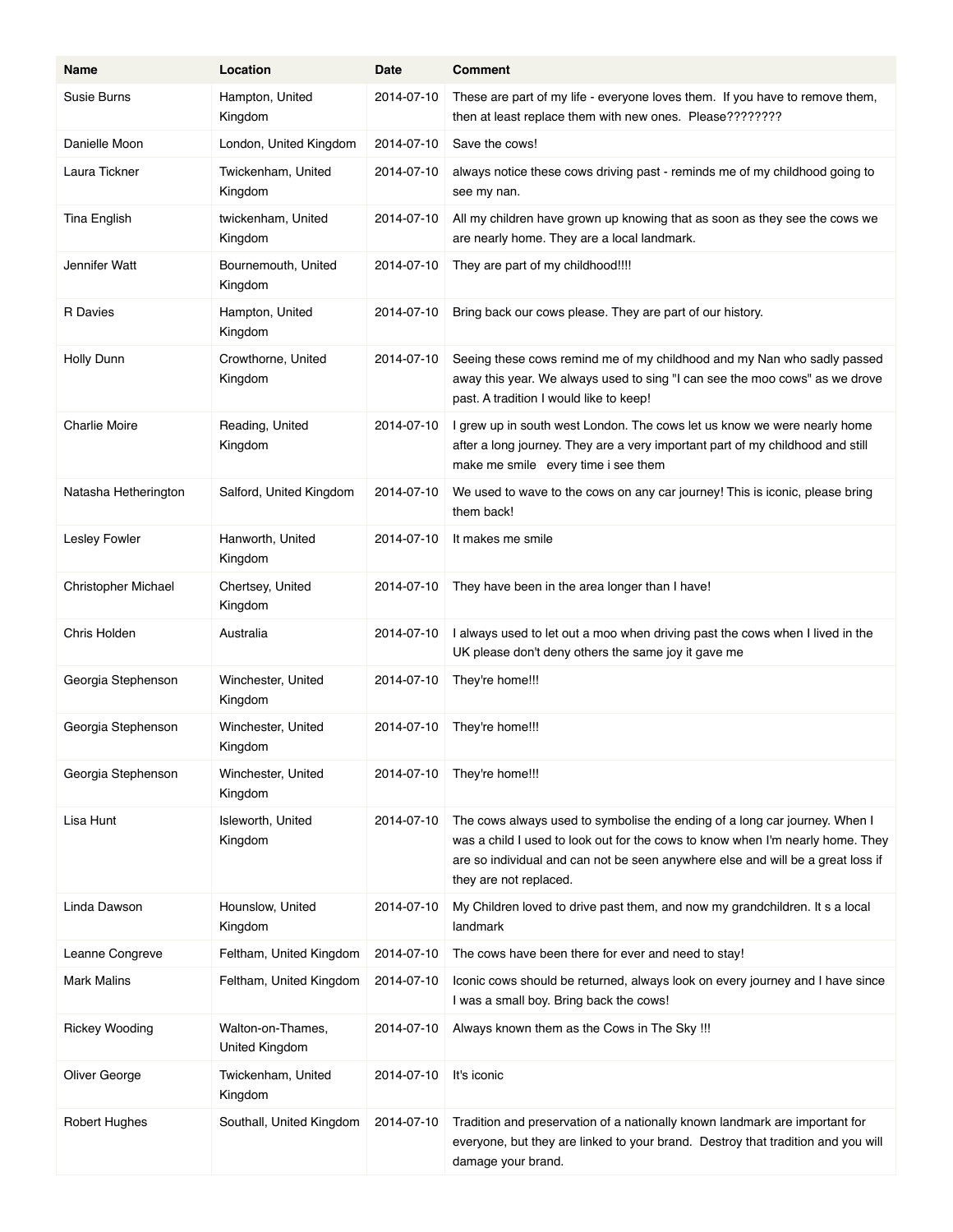| Name                   | Location                                    | Date       | <b>Comment</b>                                                                                                                                                                                                                                                                                                                                                               |
|------------------------|---------------------------------------------|------------|------------------------------------------------------------------------------------------------------------------------------------------------------------------------------------------------------------------------------------------------------------------------------------------------------------------------------------------------------------------------------|
| s mcconkey             | cardiff, United Kingdom                     | 2014-07-10 | iconic!!!!!!!!!                                                                                                                                                                                                                                                                                                                                                              |
| Suzanne Guyett         | Sunbury on Thames,<br><b>United Kingdom</b> | 2014-07-10 | as i child i enjoyed driving passed the cows on top of the Dairy Crest Building, it<br>was a sign that we were almost home from what felt like the longest drive back<br>from the coast. I now have a young god sons who at the weekend was heart<br>broken to discover the cows were missing from the roof. please bring the cows<br>home for the next generation to enjoy. |
| Sophie Ernesta         | feltham, United Kingdom                     | 2014-07-10 | these cows are a part of the community. many many holidays away of are we<br>home yetstop as soon as my children see these cows as they know we are<br>near, love them, wave at them bring them back. its health and safety gone mad                                                                                                                                         |
| <b>Jackie Cuthew</b>   | feltham, United Kingdom                     | 2014-07-10 | They are an icon my kids always look out for them as they know they are<br>nearly home when they come into sight.                                                                                                                                                                                                                                                            |
| Stephen Drake          | Melbourne, Australia                        | 2014-07-10 | Heard the sad news. Born in Twickenham, lived in Whitton, Hampton,<br>Hanworth, part of my childhood those cows.<br>The dairy should feel some cultural responsibility.                                                                                                                                                                                                      |
| <b>Claire Parsons</b>  | Staines, United Kingdom                     | 2014-07-10 | Grew up every Saturday pointing those cows out!!                                                                                                                                                                                                                                                                                                                             |
| <b>Charlotte Rance</b> | Hampton, United<br>Kingdom                  | 2014-07-10 | The cows were always a sign we were almost home after every holiday. Please<br>replace them                                                                                                                                                                                                                                                                                  |
| Clare Woodcock         | Sunbury, United Kingdom                     | 2014-07-10 | My 3 year old son LOVES those cows, and my boyfriend has loved those cows<br>for years as he has lived in the area since he was a kid. We always shout<br>'COWS' whenever we drive past. They must come back! Besides, they make<br>everyone remember who Dairy Crest is!                                                                                                    |
| Paul Tooley            | Farnborough, United<br>Kingdom              | 2014-07-10 | These cows have been part of our lives. Please put them back                                                                                                                                                                                                                                                                                                                 |
| stacey cuthew          | feltham, United Kingdom                     | 2014-07-10 | there a land mark, learning to drive i new i was nearly home when i saw the<br>COWS.                                                                                                                                                                                                                                                                                         |
| Joe Gallagher          | Twickenham, United<br>Kingdom               | 2014-07-10 | Since I was a child these cows have graced the drive to holiday destinations.<br>Now I don't want to go on holiday because not seeing the cows will shatter my<br>idea of a perfect holiday.                                                                                                                                                                                 |
| Simon Hall             | London, United Kingdom                      | 2014-07-10 | Without the cows where would we?                                                                                                                                                                                                                                                                                                                                             |
| Simon Fox              | Winchester, United<br>Kingdom               | 2014-07-10 | I used to look out for these when I was a child in the 1970s and then went past<br>them commuting to west London in the 1990s/2000s, they're proper landmarks!                                                                                                                                                                                                               |
| Sandra Rundle          | Launceston, United<br>Kingdom               | 2014-07-10 | I lived for many years in Hampton and always knew I was nearly home when<br>passing these iconic and visual landmarks in Hanworth!                                                                                                                                                                                                                                           |
| Siobhan Ward           | west byfleet, United<br>Kingdom             | 2014-07-10 | Because they were the sign that i was nearly in London when i was growing up<br>and my parents were driving into town !                                                                                                                                                                                                                                                      |
| sarah bower            | hampton middlesex,<br>United Kingdom        | 2014-07-10 | These are memories from my child hood and now my kids love them, they<br>know when we pass the cows we are nearly home, its things like this that<br>patents relie on incase a child gets lost they see things they know and find<br>there way!!                                                                                                                             |
| Gillian Cook           | Warminster, United<br>Kingdom               | 2014-07-10 | Quirky things like this are an essential part of our heritage                                                                                                                                                                                                                                                                                                                |
| gordon harris          | Shepperton, United<br>Kingdom               | 2014-07-10 | Always made smile when I drove past. Unique landmark that should be<br>retained.                                                                                                                                                                                                                                                                                             |
| Julie Ritchie          | Hampton Hill, United<br>Kingdom             | 2014-07-10 | Because they are a landmark, amusing and have been there for years! They<br>make an ugly building look so much better - and why take them away??                                                                                                                                                                                                                             |
| caitlin curtis         | hampton, United<br>Kingdom                  | 2014-07-10 | These cows were a part of my childhood so bring them home x                                                                                                                                                                                                                                                                                                                  |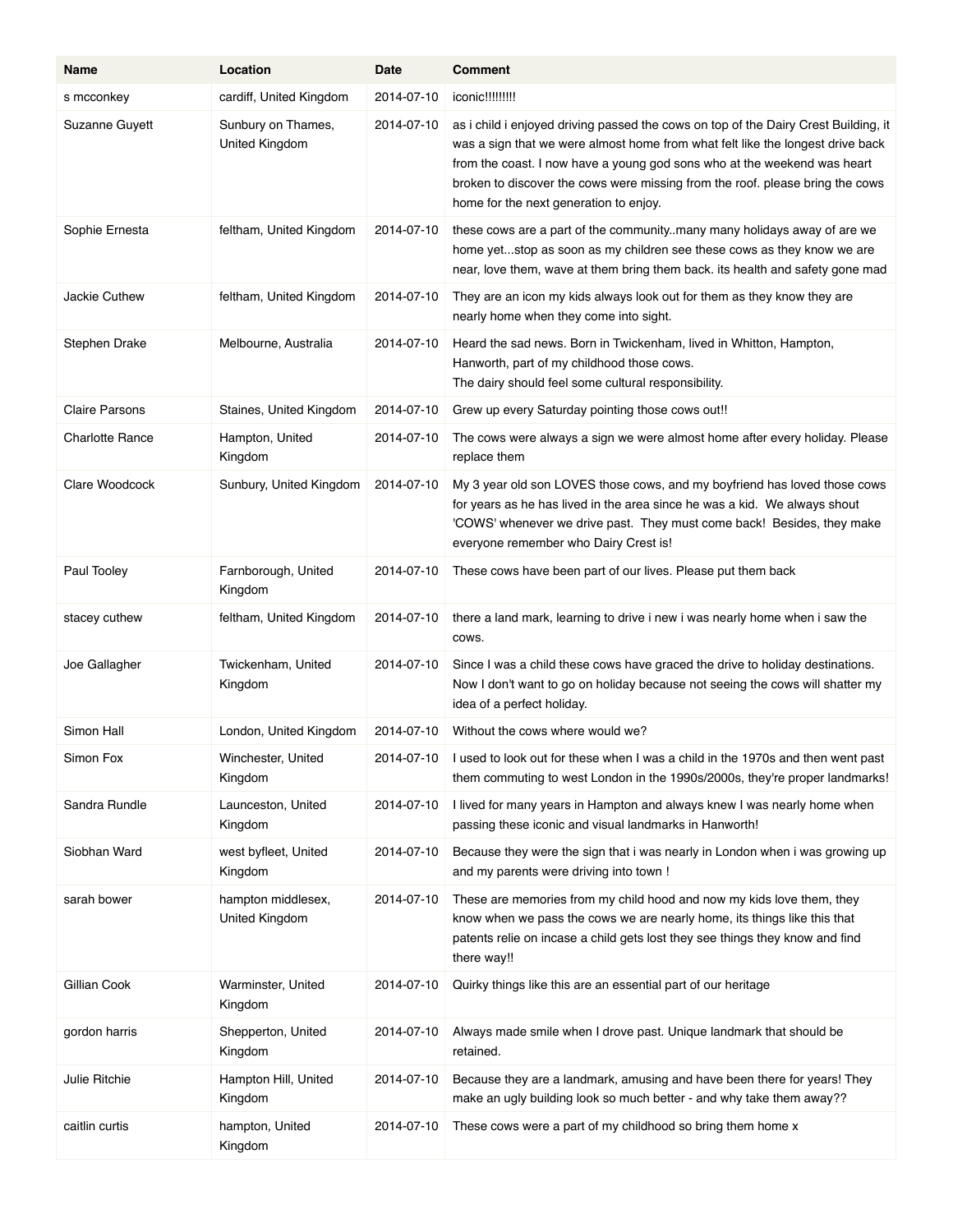| Name                 | Location                                  | Date       | <b>Comment</b>                                                                                                                                                                                                                                                                      |
|----------------------|-------------------------------------------|------------|-------------------------------------------------------------------------------------------------------------------------------------------------------------------------------------------------------------------------------------------------------------------------------------|
| Hanna Pearce         | London, United Kingdom                    | 2014-07-10 | The cows have been there since I was a child and I would always shout at<br>them not to jump. I tell this story to whoever is in the car with me when I pass. It<br>would be a real shame to not ever see them again, I want my daughter to shout<br>the same thing! Save the COWS! |
| <b>Trudi Murray</b>  | hampton, United<br>Kingdom                | 2014-07-10 | Things do go wrong in this world. But these cows are just so right. Please<br>mend them if you can.                                                                                                                                                                                 |
| Kate Goater          | Brentford, United<br>Kingdom              | 2014-07-10 | It is an icon of our generation, a landmark to remind you that you are nearly<br>home!                                                                                                                                                                                              |
| Maggie Chaffey       | Twickenham, United<br>Kingdom             | 2014-07-10 | It's an iconic landmark and we love to see the cows                                                                                                                                                                                                                                 |
| Aimee Pearce         | Basingstoke, United<br>Kingdom            | 2014-07-10 | It's a landmark for directions and a feature well-loved by our family                                                                                                                                                                                                               |
| <b>Clare Cronin</b>  | Twickenham, United<br>Kingdom             | 2014-07-10 | It is part of my childhood - something which always made as smile at the start<br>or end of a journey! My 5 year old now always points them out as well.t                                                                                                                           |
| Andy Brown           | Gosport, United Kingdom                   | 2014-07-10 | My daughter always knew we were near Nanny and Grandad's house when<br>she was younger                                                                                                                                                                                              |
| Jennie Wilson        | Richmond, United<br>Kingdom               | 2014-07-10 | Seeing the cows means we are home!                                                                                                                                                                                                                                                  |
| sian hotchin         | Middlesex,, United<br>Kingdom             | 2014-07-10 | when i was a little girl i loved seeing them and always said to my mum and dad<br>mooooo and i would like to show my little girl them just i my mum amd dad did                                                                                                                     |
| James Waine          | Hampton, United<br>Kingdom                | 2014-07-10 | When I was a child me and my sister would compete too see who could see<br>these cows first when returning from whatever trip we had been on. From that<br>point it has become a signal that I've returned home and in some way a<br>comfort.                                       |
| Cathryn Tomlinson    | Twickenham, United<br>Kingdom             | 2014-07-10 | as a young child I would see these cows after a long road trip and know that I<br>was almost home, I am 42 now and my daughter now looks out for them for<br>exactly the same reason!                                                                                               |
| scott taylor         | London, United Kingdom                    | 2014-07-10 | They make me happy on the commute                                                                                                                                                                                                                                                   |
| louise Lewis         | Brixham, United Kingdom                   | 2014-07-10 | These cows are iconic and should be listed as they were always a sign we<br>were near the end of our journey. Please bring them back                                                                                                                                                |
| <b>Bruce Spencer</b> | Isleworth, West London,<br>United Kingdom | 2014-07-10 | They have been there for so many years and they provide interest for those<br>who have passed and to those who had never seen them before. Restore the<br>roof top cows please before the revolution takes place.                                                                   |
| Alex Fenn            | london, United Kingdom                    | 2014-07-10 | Childhood memories of just knowing you're nearly home, upset that I can't<br>show the same thing off to my kids. Bring them back!!!                                                                                                                                                 |
| Emma Burgess         | chertsey, United Kingdom                  | 2014-07-10 | I remember them from my childhood and always pointed them out to my dad                                                                                                                                                                                                             |
| chris Kelly          | Hounslow, United<br>Kingdom               | 2014-07-10 | Bring back the cows!                                                                                                                                                                                                                                                                |
| Darren Hardy         | Hounslow, United<br>Kingdom               | 2014-07-10 | I am 36 years old and the cows of dairy crest Hanworth are a strong happy<br>memory of times gone by, my son too knows these cows yet hes's not from the<br>area Let my unborn daughter share in these memorys, we live in a world<br>where there seems to be little happiness.     |
| Alasdair Hood        | Silverstone, United<br>Kingdom            | 2014-07-10 | the petition says it all                                                                                                                                                                                                                                                            |
| James Beal           | Chertsey, United<br>Kingdom               | 2014-07-10 | The cows mean home                                                                                                                                                                                                                                                                  |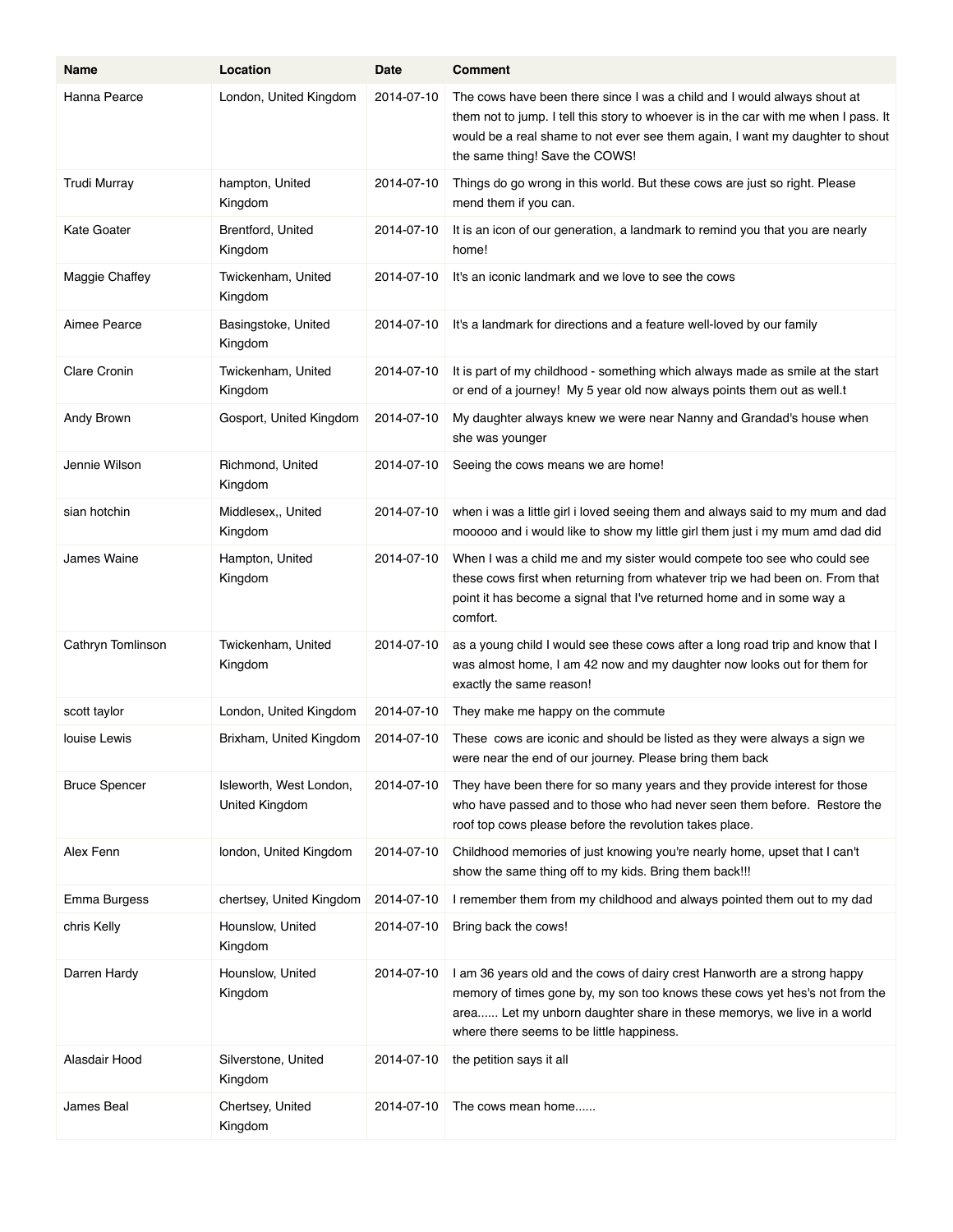| Name                | Location                                | Date       | <b>Comment</b>                                                                                                                                                                                                                                                                                                                                                                                                                                                                                                                            |
|---------------------|-----------------------------------------|------------|-------------------------------------------------------------------------------------------------------------------------------------------------------------------------------------------------------------------------------------------------------------------------------------------------------------------------------------------------------------------------------------------------------------------------------------------------------------------------------------------------------------------------------------------|
| Michelle Stock      | West Drayton, United<br>Kingdom         | 2014-07-10 | I grew up seeing these cows & miss their presence.                                                                                                                                                                                                                                                                                                                                                                                                                                                                                        |
| Louise Hazell       | London, United Kingdom                  | 2014-07-10 | As a kid, being the first to spot these in the car meant you "won". But also<br>meant we were 5 minutes from home. Everyone loves them, so please find a<br>way to bring them back!                                                                                                                                                                                                                                                                                                                                                       |
| Jake Whittam        | London, United Kingdom                  | 2014-07-10 | THEIR UDDERS TURN ME ON AFTER A LONG JOURNEY ON THE M3                                                                                                                                                                                                                                                                                                                                                                                                                                                                                    |
| Christopher Hamer   | kingston upon thames,<br>United Kingdom | 2014-07-10 | What a shame to hear these have been removed. Definitely lost one of the<br>more amusing things about my commute to Windsor                                                                                                                                                                                                                                                                                                                                                                                                               |
| Jake Whittam        | London, United Kingdom                  | 2014-07-10 | Their udders remind me of my childhood on my mothers lap                                                                                                                                                                                                                                                                                                                                                                                                                                                                                  |
| Jo Fonseca          | Leatherhead, United<br>Kingdom          | 2014-07-10 | I remember the cows from when I was a little girl visiting my grandparents, they<br>are a landmark.                                                                                                                                                                                                                                                                                                                                                                                                                                       |
| Jaz Talbot          | Sunbury-on-Thames,<br>United Kingdom    | 2014-07-10 | Been pointing out these cows since I was a baby, now 21 I want them back!!!!                                                                                                                                                                                                                                                                                                                                                                                                                                                              |
| Jan Fenton/Franklin | Overland Park, KS                       | 2014-07-10 | I remember working at Jobs year ago, both my sisters worked there also. In a<br>fog we fund them lines up at the bus stop. They are part of history, Once they<br>were on grass in front of the building. Bring them back                                                                                                                                                                                                                                                                                                                 |
| <b>Paul Curtis</b>  | London, United Kingdom                  | 2014-07-10 | I'm 29 and I live about 3 minutes further to the A316. I honestly cannot<br>overstate what those cow's represented to me and my siblings as children on<br>car journeys, be it the excitement of knowing we were leaving London for the<br>country or their reassuring gaze welcoming us home upon our return! As<br>important, Iconic and symbolic a roadside feature as any other in the UK, M4<br>RAC Tower, Spitfire Island, 'Give Peas A Chance', etc.<br>Boardering on a national landmark. Please return our cow's or replace them |
|                     |                                         |            | with a fitting monument                                                                                                                                                                                                                                                                                                                                                                                                                                                                                                                   |
| Edd Coe             | Kensworth, United<br>Kingdom            | 2014-07-10 | The cows were cool!                                                                                                                                                                                                                                                                                                                                                                                                                                                                                                                       |
| Matt Albright       | London, United Kingdom                  | 2014-07-10 | The cows where a major part of my childhood! I used to point them out but now<br>they are gone!                                                                                                                                                                                                                                                                                                                                                                                                                                           |
| Kim Wiggins         | Walton-on-Thames<br>United Kingdom      | 2014-07-10 | A landmark to look out for on the A316 when I was a kid!                                                                                                                                                                                                                                                                                                                                                                                                                                                                                  |
| Kerry Jordan        | Fernhurst, United<br>Kingdom            | 2014-07-10 | We should be keeping monuments like this that connect us to the communities<br>history.                                                                                                                                                                                                                                                                                                                                                                                                                                                   |
| <b>Tracy Mays</b>   | Bridgwater, United<br>Kingdom           | 2014-07-10 | Iconic Landmark. A welcome home after long hours driving.                                                                                                                                                                                                                                                                                                                                                                                                                                                                                 |
| Loraine Burgon      | Whitstable, United<br>Kingdom           | 2014-07-10 | I lived nearby for 10 years and the cows were something the kids all loved<br>when we passed in the car, they brightened the day. and took the eyes away<br>from the ugly concrete they were stood on ;-)                                                                                                                                                                                                                                                                                                                                 |
| steve nicholas      | epsom, United Kingdom                   | 2014-07-10 | Known these cows for years Hanworth would never be the same!!!                                                                                                                                                                                                                                                                                                                                                                                                                                                                            |
| Stephanie lay       | London, United Kingdom                  | 2014-07-10 | I have lived in this area for the whole of my life and I remember I used to get<br>excited every time I saw them cows on the roof top. And I had hoped<br>my children could of also shared that excitement. Bring the cows home !!                                                                                                                                                                                                                                                                                                        |
| Samantha Kerens     | Plymouth, United<br>Kingdom             | 2014-07-10 | Those cows are a part of everyone in the areas lives. They have been<br>throughout my entire life and are a fun landmark for everyone driving by. I love<br>them!                                                                                                                                                                                                                                                                                                                                                                         |
| Dan Benton          | Camberley, United<br>Kingdom            | 2014-07-10 | One of the most important petitions I have signed this year!                                                                                                                                                                                                                                                                                                                                                                                                                                                                              |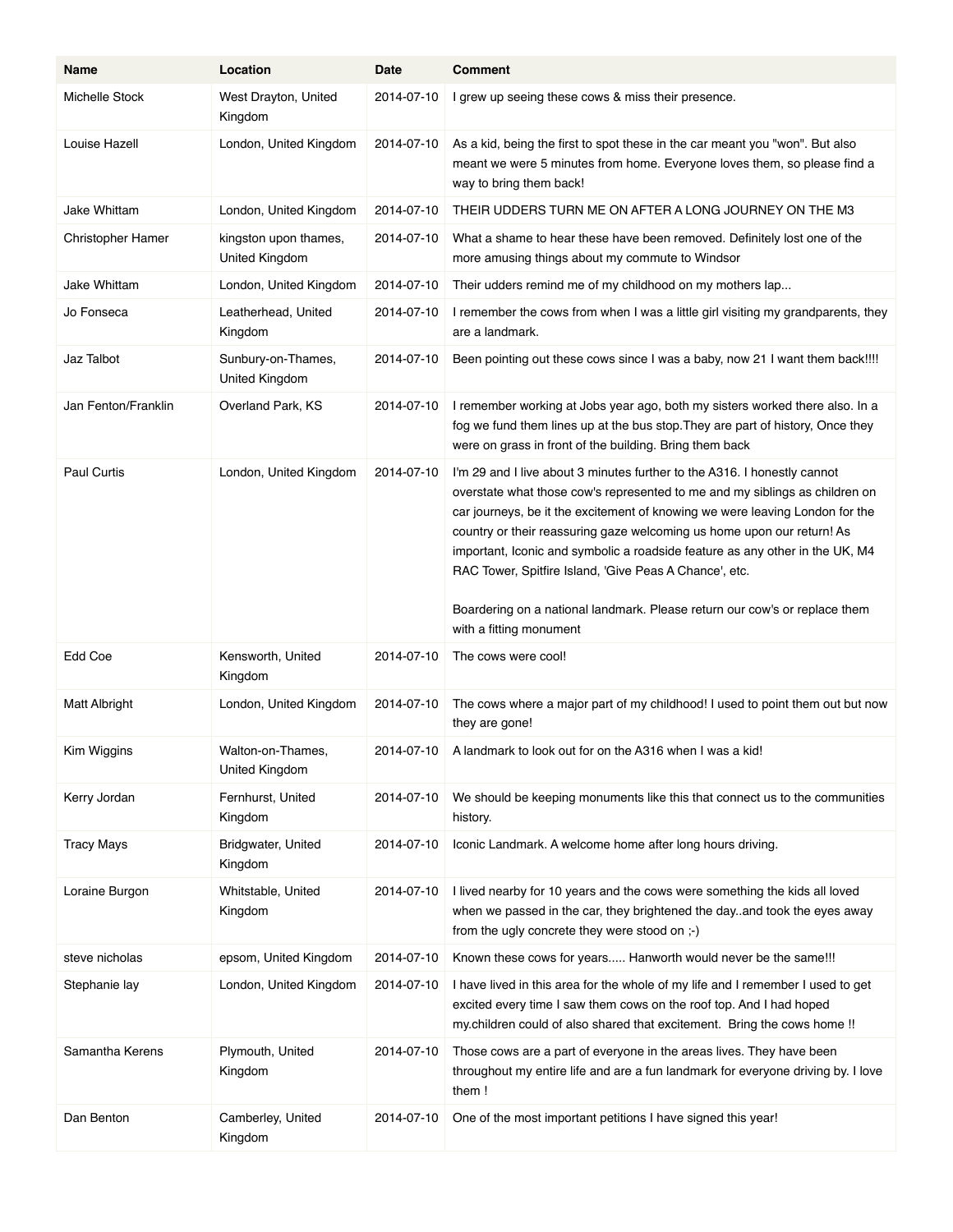| Name                  | Location                                | Date       | <b>Comment</b>                                                                                                                                                                                                                                                                                                                               |
|-----------------------|-----------------------------------------|------------|----------------------------------------------------------------------------------------------------------------------------------------------------------------------------------------------------------------------------------------------------------------------------------------------------------------------------------------------|
| Nicola Hutin          | Kingston upon thames,<br>United Kingdom | 2014-07-10 | For years I have driven past them with both of my children and we all loved<br>seeing them, and years later with my boyfriend                                                                                                                                                                                                                |
| James Ford-Bannister  | Isleworth, United<br>Kingdom            | 2014-07-10 | Childhood memories                                                                                                                                                                                                                                                                                                                           |
| <b>Thomas Bassett</b> | west molsey, United<br>Kingdom          | 2014-07-10 | saw them throughout my childhood and want to keep seeing them                                                                                                                                                                                                                                                                                |
| Susan Wiles           | London, United Kingdom                  | 2014-07-10 | I lived in hanworth all my life and grew up seeing those cows I want my<br>children to enjoy them as much as I did                                                                                                                                                                                                                           |
| Karen Hawes           | Hounslow, United<br>Kingdom             | 2014-07-10 | I knew the electrician that installed them in the first place. This is very sad as I<br>consider them a local landmark on the gateway to London                                                                                                                                                                                              |
| <b>Katie Cook</b>     | Twickenham, United<br>Kingdom           | 2014-07-10 | I am a Diary Crest customer and have milk delivered three times a week from<br>the depot. It raises my spirits to see those cows when I come onto the A316<br>from a long drive up the M3. It makes be feel that I am nearly home. Life<br>would be blander without them.                                                                    |
| peter wheatley        | crewkerne, United<br>Kingdom            | 2014-07-10 | i lived in Richmond most of my life, and when traveling past the cows on the<br>way home as kids we always knew not long now till home, allways allways look<br>for them when london bound. even my kids know them and they were babies<br>when we moved to somerset.                                                                        |
| Fran Gourlay          | Hampton Hill, United<br>Kingdom         | 2014-07-10 | I used to know we were nearly home from holiday breaks when we spotted the<br>cows on the roof as a child!                                                                                                                                                                                                                                   |
| Mike Wallach          | London, United Kingdom                  | 2014-07-10 | Mooooooo                                                                                                                                                                                                                                                                                                                                     |
| Ellen Shaw            | brighton, United Kingdom                | 2014-07-10 | these cows mean more to me than u understand !!                                                                                                                                                                                                                                                                                              |
| Sam Duckett           | London, United Kingdom                  | 2014-07-10 | This is a childhood memory for so many children and people from the<br>surrounding area. It also made Diary Crest stand out!                                                                                                                                                                                                                 |
| Anne Jenkins          | Hampton, United<br>Kingdom              | 2014-07-10 | The cows have always welcomed us home. My children now 17 and 15 have<br>always insisted on being stirred from their sleep on long journeys for the cows<br>as they are a sign we're very nearly home                                                                                                                                        |
| Stephen Cotton        | Feltham, United Kingdom                 | 2014-07-10 | The M4 into London had its Lucozade advert restored after its removal. The M3<br>needs it's cows back.                                                                                                                                                                                                                                       |
| lauren wheatley       | Briighton, United<br>Kingdom            |            | 2014-07-10   I LOVE COWS :)                                                                                                                                                                                                                                                                                                                  |
| Raymmond Richardson   | Feltham, United Kingdom                 | 2014-07-10 | I remember these, and the original cattle when they were in the field infront of<br>the dairy back in the 50's, they are a local landmark.                                                                                                                                                                                                   |
| stuart broderick      | SWANLEY, United<br>Kingdom              | 2014-07-10 | London landmark and should br replaced with new cows                                                                                                                                                                                                                                                                                         |
| Sarah morgan          | Kingston, United<br>Kingdom             | 2014-07-10 | How can you not love the cows!?                                                                                                                                                                                                                                                                                                              |
| <b>Steve Roberts</b>  | London, United Kingdom                  | 2014-07-10 | These are an iconic landmark                                                                                                                                                                                                                                                                                                                 |
| William Shaw          | Brighton, United<br>Kingdom             | 2014-07-10 | This is a great landmark. Not just local, this is a national loss. Millions of people<br>know these cows!                                                                                                                                                                                                                                    |
| Laura O'Shea          | Ashford, United Kingdom                 | 2014-07-10 | Because as a child you always knew when you saw them you were near<br>home They are part of a happy youth seeing the cows on the roof.                                                                                                                                                                                                       |
| Fran Rodd             | Feltham, United Kingdom                 | 2014-07-10 | These cows have been a big part of my life, when we'd go out for the day or on<br>holiday, we'd get to the cows and know we were nearly home. Now I live right<br>next to them and I tell people how to get here by telling them to look out for the<br>cows on the roof. I have 3 kids who love them as much as I did when I was<br>little. |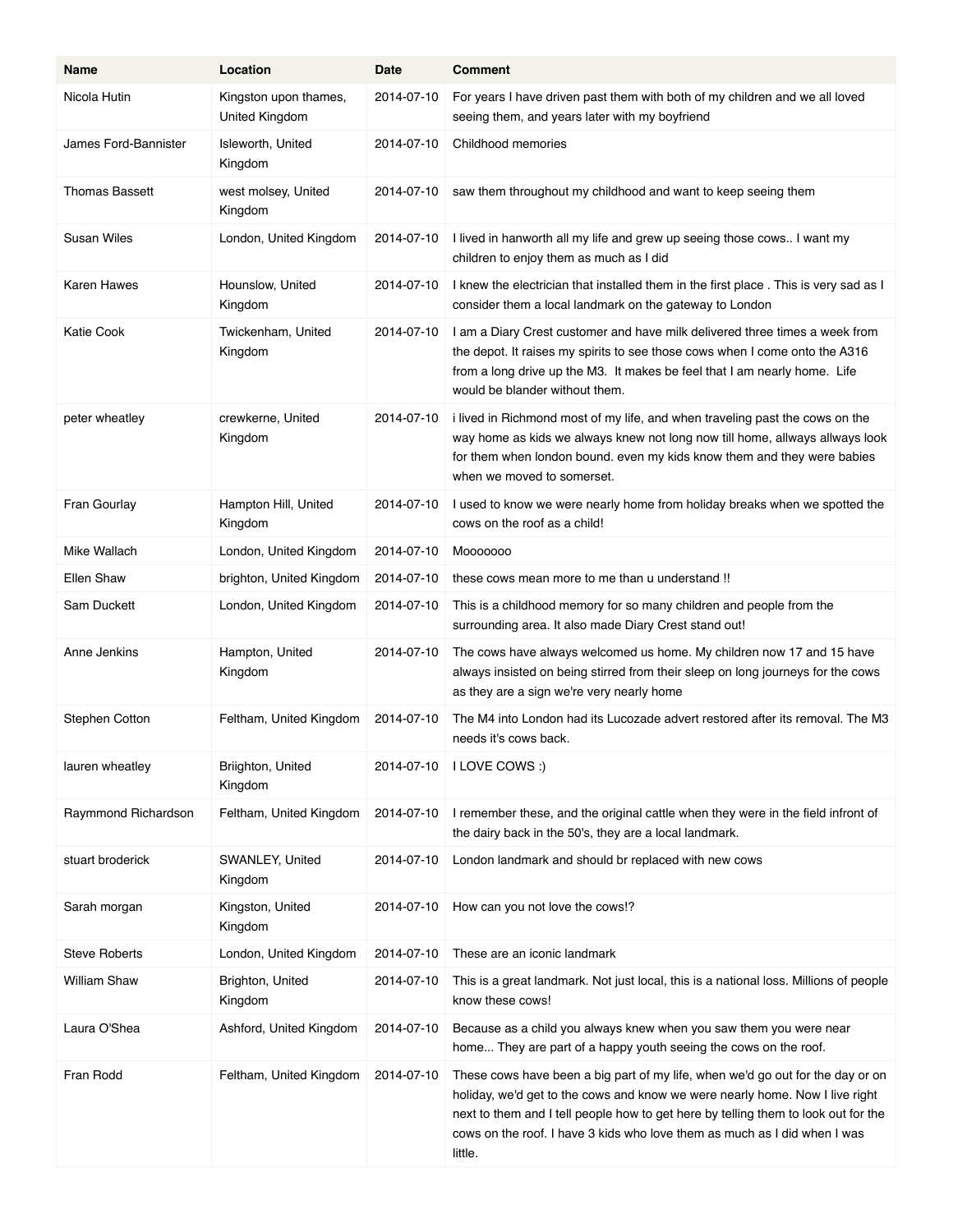| Name                 | Location                             | Date       | <b>Comment</b>                                                                                                                                                                                                                                                                                                          |
|----------------------|--------------------------------------|------------|-------------------------------------------------------------------------------------------------------------------------------------------------------------------------------------------------------------------------------------------------------------------------------------------------------------------------|
| Sarah Kane           | Sunbury-on-Thames,<br>United Kingdom | 2014-07-10 | The cows have been a part of my childhood- at 20 years of age I still<br>automatically look at them everytime I pass on the A316! Bring back the cows!!                                                                                                                                                                 |
| KIRSTY SHOESMITH     | ashford, United Kingdom              | 2014-07-10 | The cows are like a landmark! People love them! And the building looks plain<br>and grey without them.                                                                                                                                                                                                                  |
| Claire Benson        | Greater London, United<br>Kingdom    | 2014-07-10 | A sad loss of a local landmark                                                                                                                                                                                                                                                                                          |
| Robert Savage        | Twickenham, United<br>Kingdom        | 2014-07-10 | I used to work for Unigate (then briefly Dairy Crest after the merger).                                                                                                                                                                                                                                                 |
| Faye Danaher         | Shepperton, United<br>Kingdom        | 2014-07-10 | I LOVE THOSE COWS! BRING THEM HOME                                                                                                                                                                                                                                                                                      |
| Keir Ritchie         | London, United Kingdom               | 2014-07-10 | Nothing is more important than this.                                                                                                                                                                                                                                                                                    |
| Duncan Cameron       | West Wycombe, United<br>Kingdom      | 2014-07-10 | change is rarely for the good.                                                                                                                                                                                                                                                                                          |
| Lucy IANSON          | Twickenham, United<br>Kingdom        | 2014-07-10 | I am 37 and was shocked at the weekend return from the seaside to see no<br>cows - they have always been the beacon that says 'nearly home!'. When we<br>were kids we used to moo at them! I don't do that any more honest! Please put<br>them back so we can show generations to come they are nearly home<br>MOOOOOO! |
| Mary Harvie          | london, United Kingdom               | 2014-07-10 | I have spent my entire life driving past these cows! As a child I loved them and<br>as many will have said rejoiced at their presence on my way past. Every<br>building should have model animals on top! Bring back all of the animals!                                                                                |
| William Rice         | Sunbury, United Kingdom              | 2014-07-10 | They are a landmark an icon.                                                                                                                                                                                                                                                                                            |
| Babs Sell            | Brentford, United<br>Kingdom         | 2014-07-10 | My children who are their 30 used always know they were nearly home when<br>they saw the cows so please bring them back my grandson now looks for them                                                                                                                                                                  |
| Louise Pearson       | Ashford, United Kingdom              | 2014-07-10 | I cannot believe health and safety can be an issue! They are on a roof for<br>goodness sake - they're not going to fly down and hurt someone! BRING THE<br>COWS HOME!                                                                                                                                                   |
| Susan Mace           | London, United Kingdom               | 2014-07-10 | My children loved to see them and now my first grandchild loves to see them<br>and shout out "the cows", they give such simple pleasure to so many and this<br>is a rare thing these days                                                                                                                               |
| <b>SANDRA Larsen</b> | MAIDSTONE, United<br>Kingdom         | 2014-07-10 | They were part of my childhood when I was born and raised in Twickenham.                                                                                                                                                                                                                                                |
| Jane McMorrow        | Brighton, United<br>Kingdom          | 2014-07-10 | We have been making the journey from Brighton to West London to visit my<br>parents for the last 15 yrs. My kids LOVE those cows and still look out for them<br>on every journey - we all do! We feel so sad. Please bring them back. And, how<br>sad the building looks without them.                                  |
| Richard Nash         | Ashford, United Kingdom              | 2014-07-10 | They are a landmark as well a good advertising for Dairy Crest                                                                                                                                                                                                                                                          |
| Nikita Merritt       | Hanworth, United<br>Kingdom          | 2014-07-10 | My children know they are "home" when they see the cows.                                                                                                                                                                                                                                                                |
| Fiona Hope           | Eastbourne, United<br>Kingdom        | 2014-07-10 | Health and safety risk to who the birds?                                                                                                                                                                                                                                                                                |
| Lauren Tilley        | Shepperton, United<br>Kingdom        | 2014-07-10 | Always knew I was nearly home from long journeys and holidays when I saw<br>the cows. Would be losing a local landmark                                                                                                                                                                                                  |
| Shelia Lyons         | Twickenham, United<br>Kingdom        | 2014-07-10 | The Granddaughter always knows that we are nearly home, as did our children<br>before her. good enough reason for me!!                                                                                                                                                                                                  |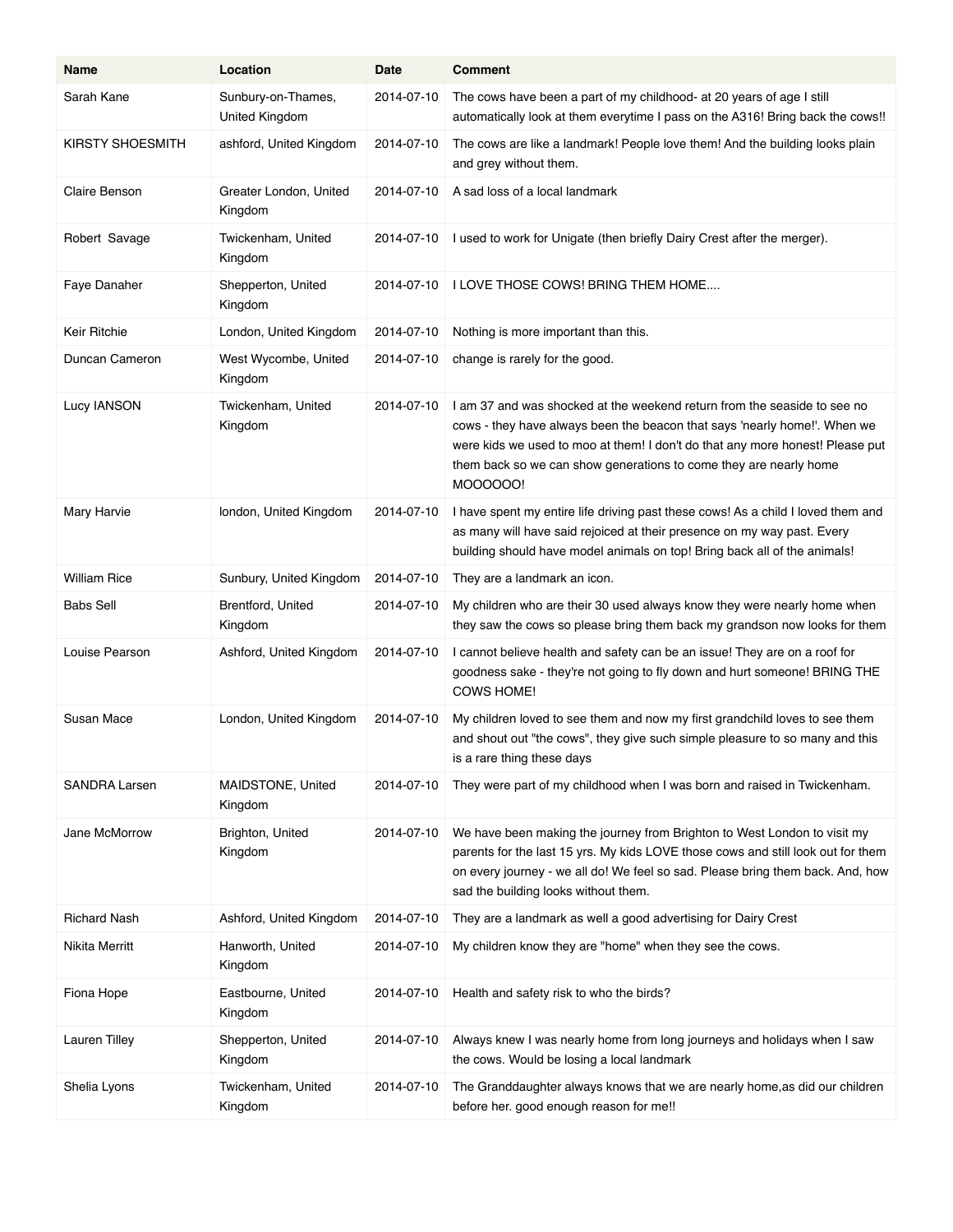| Name                    | Location                             | Date       | <b>Comment</b>                                                                                                                                                                                                                                                                                                                                                                                                                                                                                                                                                                   |
|-------------------------|--------------------------------------|------------|----------------------------------------------------------------------------------------------------------------------------------------------------------------------------------------------------------------------------------------------------------------------------------------------------------------------------------------------------------------------------------------------------------------------------------------------------------------------------------------------------------------------------------------------------------------------------------|
| Kim Hardin              | Raeford, NC                          | 2014-07-10 | As a kid growing up in the area it was always so cool to see the cows. My<br>brothers and I would always look for them. I live in the States now but when I<br>come home I want my daughter to see them too :)                                                                                                                                                                                                                                                                                                                                                                   |
| Lee House               | Feltham, United Kingdom              | 2014-07-10 | This is part of local History. Citing H&S is a way of saying the money men dont<br>care about this.                                                                                                                                                                                                                                                                                                                                                                                                                                                                              |
| <b>Yossef LaCherie</b>  | Twickenham, United<br>Kingdom        | 2014-07-10 | its a fantastic site on the landscape, a very iconic fixture. My children from the<br>age of 12 months would shout 'cows on the roof' as we drived past. Its sad<br>they have come down                                                                                                                                                                                                                                                                                                                                                                                          |
| Matthew Goodall         | Spain                                | 2014-07-10 | Although I now live in Spain, I was brought up in Twickenham. The cows are<br>my welcome home on return trips! Most importantly of all, health and safety<br>and minimal costs should not obstruct the obvious pleasure of countless<br>children. On the cynical side, those same children may remember Dairy Crest<br>when buying dairy products for their own families in years to come. It's a no<br>brainer, Dairy Crest, spend a little, restore a little fun to a grim skyline, look like<br>the good guys and heaps of free marketing! Moo-ve with the times. :) (sorry!) |
| Denise Tomlinson        | Twickenham, United<br>Kingdom        | 2014-07-10 | This was a landmark important to me as a child, my children, my nephews,<br>nieces, great nephews, great nieces - Don't take them away!                                                                                                                                                                                                                                                                                                                                                                                                                                          |
| tracey eldred           | Stanwell, United<br>Kingdom          | 2014-07-10 | Im 24 years old and they have been there since my childhood I have even<br>shown my children its a small peice of history even though the building itself<br>might not be too important thst will be missed its like our own landmark!!!                                                                                                                                                                                                                                                                                                                                         |
| Rebecca Morris-Bray     | Brighton, United<br>Kingdom          | 2014-07-10 | Bring back the cows!!                                                                                                                                                                                                                                                                                                                                                                                                                                                                                                                                                            |
| David Butterfield       | Hampton, United<br>Kingdom           | 2014-07-10 | The cows were an iconic landmark on getting close to London. My children<br>always look out for them! Why have they been removed. Please put them back!                                                                                                                                                                                                                                                                                                                                                                                                                          |
| Jo Dolan                | London, United Kingdom               | 2014-07-10 | i love the cows!!                                                                                                                                                                                                                                                                                                                                                                                                                                                                                                                                                                |
| Stephanie-Jane Phillips | Hounslow, United<br>Kingdom          | 2014-07-10 | Because we love the cows! their a landmark!!                                                                                                                                                                                                                                                                                                                                                                                                                                                                                                                                     |
| David Millard           | Bude, United Kingdom                 | 2014-07-10 | They have been there forever and are part of local heritage. They must be<br>returned to their rightful place                                                                                                                                                                                                                                                                                                                                                                                                                                                                    |
| Nisha Swaine            | Isleworth, United<br>Kingdom         | 2014-07-10 | I love cows and we need to keep our dairy farms local                                                                                                                                                                                                                                                                                                                                                                                                                                                                                                                            |
| Toni Kent               | Newbury, United<br>Kingdom           | 2014-07-10 | I hope they feel mooved to put them back up - come on Dairycrest bring back<br>the cows!                                                                                                                                                                                                                                                                                                                                                                                                                                                                                         |
| <b>Thomas Gout</b>      | kingston, United<br>Kingdom          | 2014-07-10 | I've seen those cows since I was a kid, bring them back. [Insert cow based<br>pun]                                                                                                                                                                                                                                                                                                                                                                                                                                                                                               |
| Sara Mee                | Sunbury-on-Thames,<br>United Kingdom | 2014-07-10 | The cows have been there for as long as I can remember, bring them back!!                                                                                                                                                                                                                                                                                                                                                                                                                                                                                                        |
| wayne roser             | staines, United Kingdom              | 2014-07-10 | I have lived and worked in this area for 30 years they were always there to say<br>your home when you come off the motorway.                                                                                                                                                                                                                                                                                                                                                                                                                                                     |
| John Lakin              | Twickenham, United<br>Kingdom        | 2014-07-10 | Important landmark                                                                                                                                                                                                                                                                                                                                                                                                                                                                                                                                                               |
| Wendy Flynn             | Hanworth, United<br>Kingdom          | 2014-07-10 | These cows were the signal as a kid that we were almost home (living in<br>Hanworth) they have been there in some form for as long as i can remember<br>please bring them back                                                                                                                                                                                                                                                                                                                                                                                                   |
| claire-louise boissieux | hounslow, United<br>Kingdom          | 2014-07-10 | they have been there all my life and its a landmark                                                                                                                                                                                                                                                                                                                                                                                                                                                                                                                              |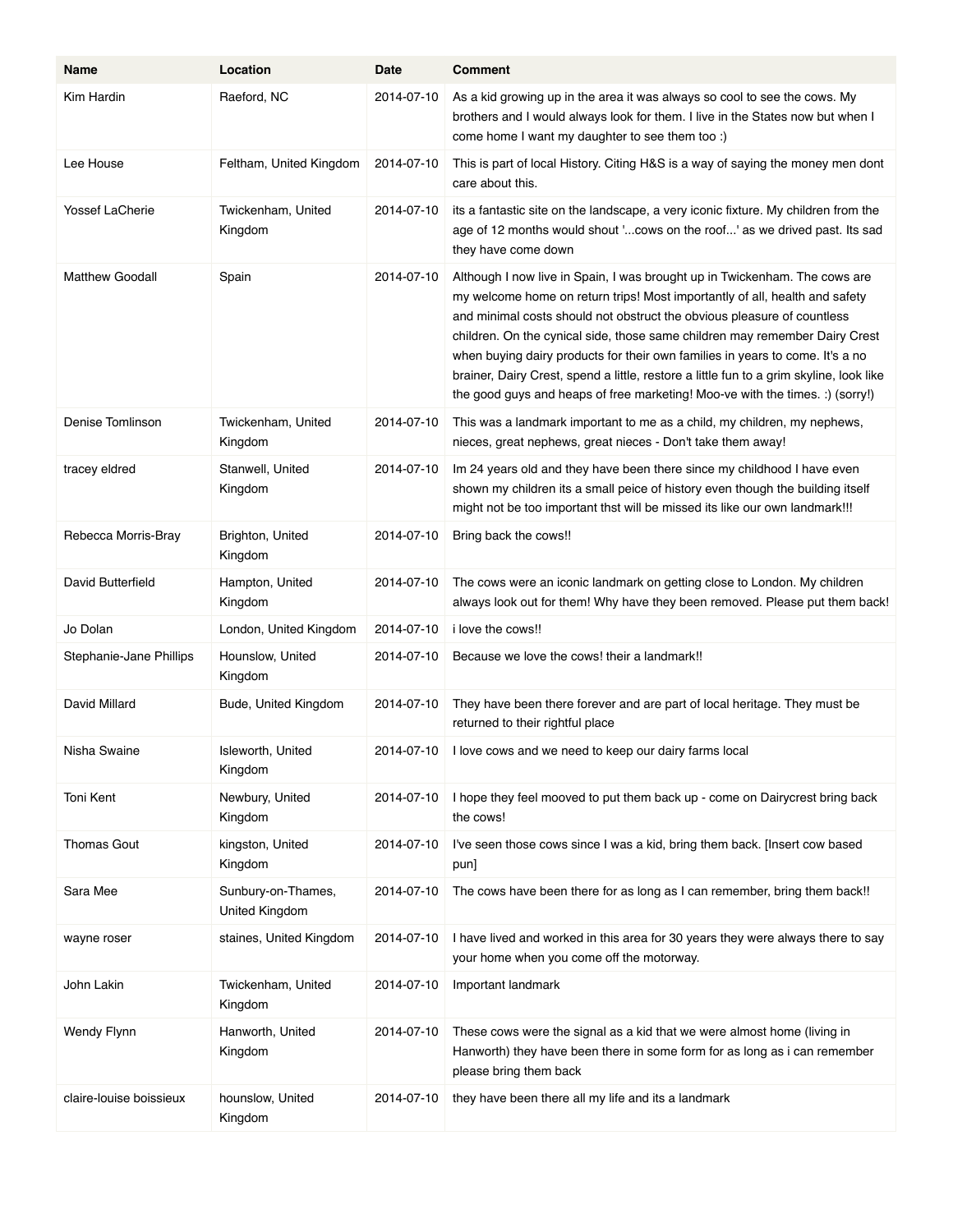| Name                        | Location                             | Date       | <b>Comment</b>                                                                                                                                                                                                                                                                                                                                                                                                                                                                                                                                        |
|-----------------------------|--------------------------------------|------------|-------------------------------------------------------------------------------------------------------------------------------------------------------------------------------------------------------------------------------------------------------------------------------------------------------------------------------------------------------------------------------------------------------------------------------------------------------------------------------------------------------------------------------------------------------|
| <b>Thomas Dawkes</b>        | Crowthorne, United<br>Kingdom        | 2014-07-10 | I drove past this building every Sunday on the way to London Welsh RFC and<br>always looked at the cows. BRING THEM BACK !!!                                                                                                                                                                                                                                                                                                                                                                                                                          |
| Lynne Morgan                | Petersfield, United<br>Kingdom       | 2014-07-10 | My husband lives in SW London. I miss him when we're apart. The cows tell<br>me I'm nearly there.                                                                                                                                                                                                                                                                                                                                                                                                                                                     |
| Ryan Burgess                | Isleworth, United<br>Kingdom         | 2014-07-10 | It is a piece of history in my life                                                                                                                                                                                                                                                                                                                                                                                                                                                                                                                   |
| elaine pierson              | London, United Kingdom               | 2014-07-10 | As Charlie said earlier, the cows have always been a sign that Im nearly home<br>- as a child I always looked for them as we passed as did my (now adult)<br>children - removing them has left a huge herd-shaped- hole                                                                                                                                                                                                                                                                                                                               |
| <b>Beverly Hetherington</b> | London, United Kingdom               | 2014-07-10 | The cows are iconic. They are part of fabric of the area. My kids used to make<br>up stories about the cows and we always knew we were home when returning<br>from holiday when we passed them by. It is an ugly building with a lovely story<br>on top - please restore and return them to our landscape.                                                                                                                                                                                                                                            |
| sue chuter                  | Nether Wallop, United<br>Kingdom     | 2014-07-10 | They have been a landmark since I was 20 years oldmy children adored<br>them, my niecesetc This is a very dull road without much to look atthe<br>cows have always cheered me up!                                                                                                                                                                                                                                                                                                                                                                     |
| Anne Clarke                 | Whitton, United Kingdom              | 2014-07-10 | They have become an infamous landmark. I've never seen any other building<br>with this distinguishing feature.                                                                                                                                                                                                                                                                                                                                                                                                                                        |
| Peter Hocken                | Ruislip, United Kingdom              | 2014-07-10 | Always a landmark on the A316 when I lived in Braknell over thirty years' ago.<br>Only last Easter I pointed them out to my three year old great niece, so was<br>very sad to read of their demise. If nothing else they made a boring building<br>have visual impact. Why does health & safety have to demolish what is fun and<br>what people like. Dairy Crest should grow up and get real. Suggest we all stop<br>buying Dairy Crest products until the cows are restored to their place on the<br>roof. They were there long before Dairy Crest. |
| Will Key                    | Twickenham, United<br>Kingdom        | 2014-07-10 | Bring back COWS ON THE ROOF!!!                                                                                                                                                                                                                                                                                                                                                                                                                                                                                                                        |
| paul balogh                 | teddington, United<br>Kingdom        | 2014-07-10 | always know I am nearly home when I see these.                                                                                                                                                                                                                                                                                                                                                                                                                                                                                                        |
| Andrew Norman               | Bristol, United Kingdom              | 2014-07-10 | I've grown up passing those cows on family and latterly business trips to<br>London. They've always made me smile, they're part of my childhood!                                                                                                                                                                                                                                                                                                                                                                                                      |
| Sarah Capstick              | Camberley, United<br>Kingdom         | 2014-07-10 | the cows are so iconic, they must come back!                                                                                                                                                                                                                                                                                                                                                                                                                                                                                                          |
| <b>Bob Kimbell</b>          | Walton on Thames,<br>United Kingdom  | 2014-07-10 | I was brought up in Twickenham for the first 45 years of my life, I was a<br>Milkman for 22 years although not with Dairy Crest but they was like a status<br>system for all milkmen. Also when traveling home with my children once we<br>saw the cows we knew we was nearly there. maybe they was in disrepair and<br>so they should be living up there all those years. simple fix their home and put<br>them back out to graze.                                                                                                                   |
| <b>Russell Martin</b>       | Esher, United Kingdom                | 2014-07-10 | Kids love it!!!                                                                                                                                                                                                                                                                                                                                                                                                                                                                                                                                       |
| Lauren Shaw                 | Isleworth, United<br>Kingdom         | 2014-07-10 | I've loved the cows since I was a little girl - they always signified that we were<br>nearly home after a long journey! I can't see what health and safety concerns<br>anyone could have about our beloved cows!                                                                                                                                                                                                                                                                                                                                      |
| Daniel Percy                | Twickenham, United<br>Kingdom        | 2014-07-10 | The cows have been part of the local scenery for my entire lifetime, and the<br>whole community will miss them now they are gone.                                                                                                                                                                                                                                                                                                                                                                                                                     |
| <b>Bea Smith</b>            | Sunbury on Thames,<br>United Kingdom | 2014-07-10 | Local landmark, my children grew up loving these.                                                                                                                                                                                                                                                                                                                                                                                                                                                                                                     |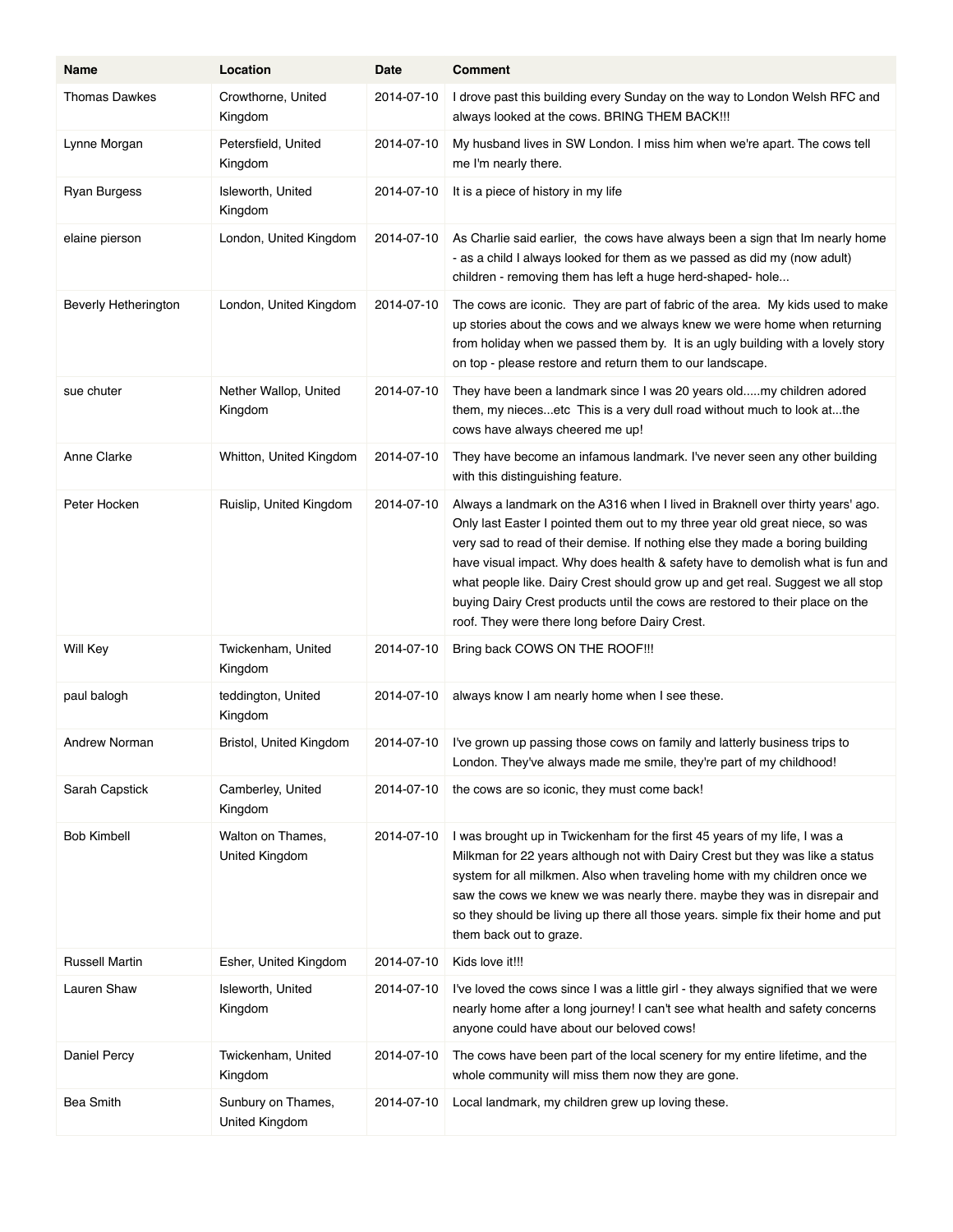| Name                    | Location                                      | Date       | <b>Comment</b>                                                                                                                                                                                                                                                                                                                                                                                                                                                                                                                                      |
|-------------------------|-----------------------------------------------|------------|-----------------------------------------------------------------------------------------------------------------------------------------------------------------------------------------------------------------------------------------------------------------------------------------------------------------------------------------------------------------------------------------------------------------------------------------------------------------------------------------------------------------------------------------------------|
| mary white              | isleworth, United<br>Kingdom                  | 2014-07-10 | I love cows and it's how I know I'm'm returning home                                                                                                                                                                                                                                                                                                                                                                                                                                                                                                |
| Vikki Quirk             | Rugby, United Kingdom                         | 2014-07-10 | Ever since I was very young I always knew we were nearly home when we saw<br>the cows on the roof. My mum and dad would wake us up to see them. 20<br>years on and moved away I still look for them when I visit my family and tell<br>everyone in my car to look out for them. Such a simple idea brings so much joy<br>to so many people.                                                                                                                                                                                                         |
| Marilyn Wrighr          | Staines, United Kingdom                       | 2014-07-10 | This is so wrong, how can they be gone. Bring them back !!!                                                                                                                                                                                                                                                                                                                                                                                                                                                                                         |
| <b>Verity Maidlw</b>    | London, United Kingdom                        | 2014-07-10 | I grew up in Hanworth - the cows are part of the fabric of TW13!                                                                                                                                                                                                                                                                                                                                                                                                                                                                                    |
| mark green              | London, United Kingdom                        | 2014-07-10 | HISTORY !! TRADITION !!                                                                                                                                                                                                                                                                                                                                                                                                                                                                                                                             |
| Anne-Marie Martin       | Hounslow, United<br>Kingdom                   | 2014-07-10 | Without the cows I miss my turning ad end up in Kingston. Without the cows<br>no smiles either, please bring them back                                                                                                                                                                                                                                                                                                                                                                                                                              |
| victoria billam         | stanwell, United Kingdom                      | 2014-07-10 | reminds me of my childhood. bring them back!!                                                                                                                                                                                                                                                                                                                                                                                                                                                                                                       |
| Jon Cherry              | Hampton Hill, United<br>Kingdom               | 2014-07-10 | At the end of the M3 the grey, monotonous, urban sprawl of outer London<br>appears in my vision. The cold, architecturally devoid, landscape is broken by<br>the warm glow emanating from a single building. In the distance perched on the<br>roof, reminiscent of a Pink Floyd album cover, five little fibreglass cows keep<br>their heads bowed to reassuringly welcome me back home. It was impossible<br>to drive past without glancing at the herd. Now I glance at an empty concrete<br>field and realise another simple pleasure has gone. |
| sue pratten             | feltham, United Kingdom                       | 2014-07-10 | I always tell me coming to me, go pass the cows on the left then its my road.                                                                                                                                                                                                                                                                                                                                                                                                                                                                       |
| Mark Hoskins            | Wolverhampton, United<br>Kingdom              | 2014-07-10 | Always used to look out for these as we drove into London on the 316 - put<br>them back please!!                                                                                                                                                                                                                                                                                                                                                                                                                                                    |
| Stephen Pithouse        | London, United Kingdom                        | 2014-07-10 | The model cows are of historical interest and were part of my childhoodwe<br>always pointed out the moo-cows on family trips, they were also a major<br>landmark in the area toomy childhood is being destroyed in front of my<br>eye'sso, so sad!!                                                                                                                                                                                                                                                                                                 |
| Sharon Brill            | Staines-upon-Thames,<br>United Kingdom        | 2014-07-10 | I used the cows as a landmark to go to kempton market, when i saw them i<br>knew i was on the right road                                                                                                                                                                                                                                                                                                                                                                                                                                            |
| Graham Whittaker        | shepperton, United<br>Kingdom                 | 2014-07-10 | Put the cows back where they belong and stop moooooving them,                                                                                                                                                                                                                                                                                                                                                                                                                                                                                       |
| Vicki Smith             | Chula Vista, CA                               | 2014-07-10 | I may be in the US but I'm a Brit, growing up in the south of England these<br>cows were a fixture of every visit to London. It's bad enough that Shadbolt's<br>Veneer of the Week has gone from the North Circular. Put the cows back!                                                                                                                                                                                                                                                                                                             |
| Titus Kojder            | London, United Kingdom                        | 2014-07-10 | These kind of silly decisions mean we lose too much character and magic from<br>our landscape, those cows have been a part of my life since 1975 or earlier, if<br>they're getting dangerous then fix them. Have a sense of fun as the people who<br>put them there clearly did.                                                                                                                                                                                                                                                                    |
| <b>Christine Coates</b> | Yateley, United Kingdom                       | 2014-07-10 | Save the cows! They are an important landmark and part of my childhood.                                                                                                                                                                                                                                                                                                                                                                                                                                                                             |
| Diana Fieldwick         | Twickenham, United<br>Kingdom                 | 2014-07-10 | It is a landmark that I and my children have always enjoyed seeing particularly<br>when travelling to see my mother in Devon                                                                                                                                                                                                                                                                                                                                                                                                                        |
| rita smyth              | london, United Kingdom                        | 2014-07-10 | I like seeing it when I go to Hampshire                                                                                                                                                                                                                                                                                                                                                                                                                                                                                                             |
| <b>Martin Holmes</b>    | Littlehampton, United<br>Kingdom              | 2014-07-10 | As a child I played first to spot the cows gets 10p. As we came down the A316.<br>My little girl needs to play this when she starts to talk!                                                                                                                                                                                                                                                                                                                                                                                                        |
| Joe D                   | Near the cows, United<br><b>Arab Emirates</b> | 2014-07-10 | These cows were a monument for my childhood. They are a local landmark -<br>we need them back!                                                                                                                                                                                                                                                                                                                                                                                                                                                      |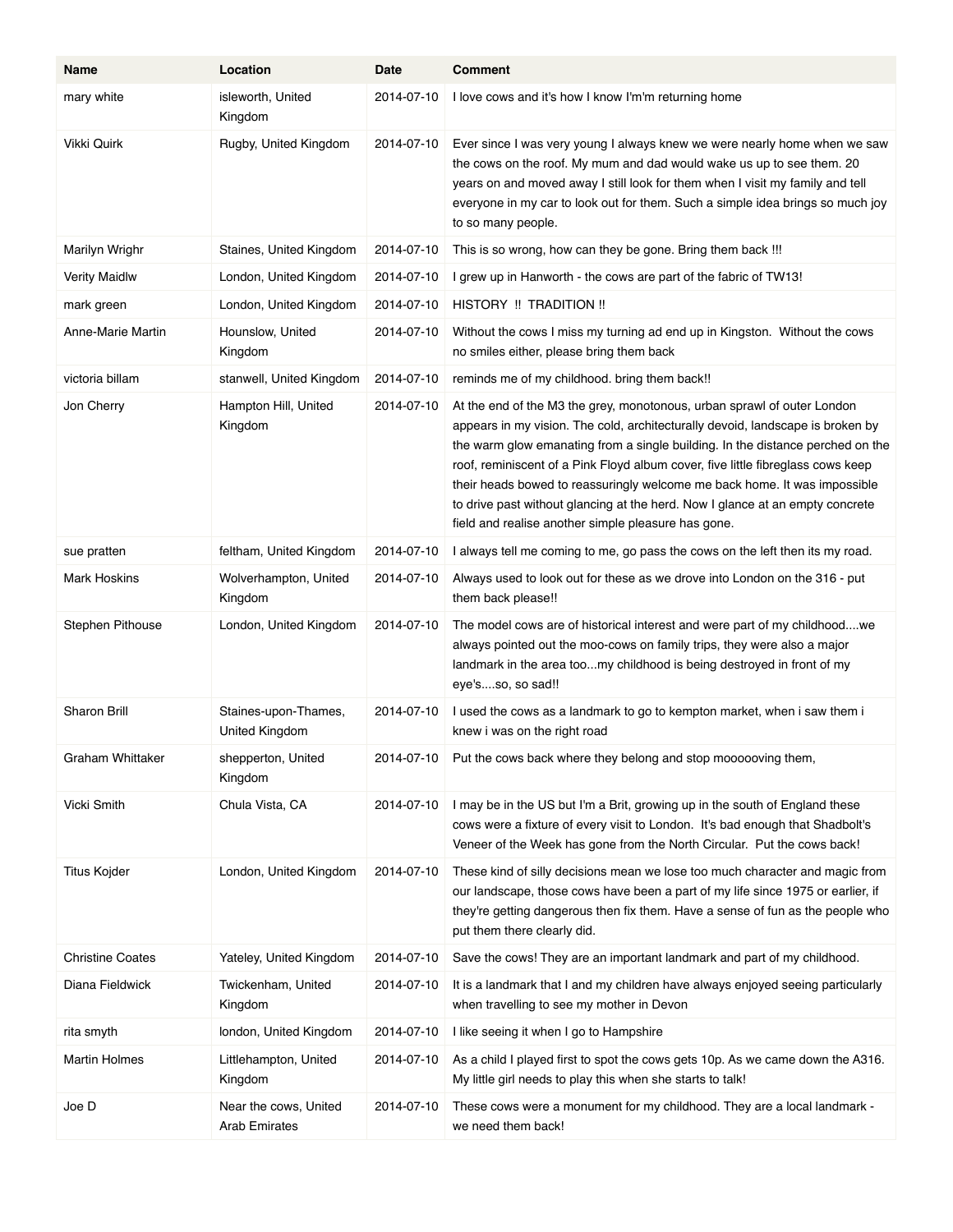| Name                   | Location                                   | Date       | <b>Comment</b>                                                                                                                                                                                                                                                                                                                                                                                                                                                                                                                                                                                                                                                                                                                                                                                                                                                                                                  |
|------------------------|--------------------------------------------|------------|-----------------------------------------------------------------------------------------------------------------------------------------------------------------------------------------------------------------------------------------------------------------------------------------------------------------------------------------------------------------------------------------------------------------------------------------------------------------------------------------------------------------------------------------------------------------------------------------------------------------------------------------------------------------------------------------------------------------------------------------------------------------------------------------------------------------------------------------------------------------------------------------------------------------|
| Fiona Washington       | East Molesey, United<br>Kingdom            | 2014-07-10 | They are a memory from my childhood which we loved.                                                                                                                                                                                                                                                                                                                                                                                                                                                                                                                                                                                                                                                                                                                                                                                                                                                             |
| Joanna Cakmak          | St Albans, United<br>Kingdom               | 2014-07-10 | I grew up in Feltham and the cows have been there as long as I can remember!                                                                                                                                                                                                                                                                                                                                                                                                                                                                                                                                                                                                                                                                                                                                                                                                                                    |
| kylie kuhlmann         | bedfont, United Kingdom                    | 2014-07-10 |                                                                                                                                                                                                                                                                                                                                                                                                                                                                                                                                                                                                                                                                                                                                                                                                                                                                                                                 |
| <b>Chris Percy</b>     | Bracknell, United<br>Kingdom               | 2014-07-10 | I remember looking out for the cows as a sign I was nearly home (Whitton)<br>when I was a child and have passed the fun of looking out for them as a<br>landmark to my children when they head to their grandparents.                                                                                                                                                                                                                                                                                                                                                                                                                                                                                                                                                                                                                                                                                           |
| Kelly Woolnough        | Twickenham, United<br>Kingdom              | 2014-07-10 | Part of my childhood and i always smile when i see them. I still count them as i<br>go past as i did when i was a child. Every time the number was different, my<br>dad said it changed as they went for milking. I would like to have the same<br>conversations with my children.                                                                                                                                                                                                                                                                                                                                                                                                                                                                                                                                                                                                                              |
| michelle wade          | hampton, United<br>Kingdom                 | 2014-07-10 | I loved looking for'the cows' when I was young & so do my children                                                                                                                                                                                                                                                                                                                                                                                                                                                                                                                                                                                                                                                                                                                                                                                                                                              |
| Rosalinda Sewell       | Twickenham, United<br>Kingdom              | 2014-07-10 | My family and their families know when we are nearly home.                                                                                                                                                                                                                                                                                                                                                                                                                                                                                                                                                                                                                                                                                                                                                                                                                                                      |
| <b>Frances Smith</b>   | Hounslow, United<br>Kingdom                | 2014-07-10 | It has been a landmark of the dairy for as long as I've lived. Jobs for years and<br>now Dairy Crest. Long live the cows                                                                                                                                                                                                                                                                                                                                                                                                                                                                                                                                                                                                                                                                                                                                                                                        |
| <b>Christine Howes</b> | Stoke Newington,<br>London, United Kingdom | 2014-07-10 | Growing up in Twickenham, the iconic cows were a symbol of my childhood<br>that signified homecoming. Bring them back!                                                                                                                                                                                                                                                                                                                                                                                                                                                                                                                                                                                                                                                                                                                                                                                          |
| <b>Steve Glew</b>      | Southampton, United<br>Kingdom             | 2014-07-10 | I grew up around the area and have since moved away and these cows are<br>iconic and to many mark a landmark so save those cows.                                                                                                                                                                                                                                                                                                                                                                                                                                                                                                                                                                                                                                                                                                                                                                                |
| Sarah Stebbens         | Sunbury-on-Thames,<br>United Kingdom       | 2014-07-10 | Please bring back the cows!                                                                                                                                                                                                                                                                                                                                                                                                                                                                                                                                                                                                                                                                                                                                                                                                                                                                                     |
| <b>Bryony Crowther</b> | Hampshire, United<br>Kingdom               | 2014-07-10 | From a personal and emotional point of view, I grew up in West London and,<br>given I am only a couple of years older than the cows, they have been part of<br>my life forever. Following down the generations, my little boy now loves them<br>and was distraught when we drove into London to see my mother and found<br>them gone. From a business point of view, the PR from the small investment of<br>having these cows on another fairly unattractive building in West London has<br>been huge for Dairy Crest. There will be a lot of negative press and knock on<br>brand negativity if the cows are not restored, particularly when the cost is<br>relatively small (cleaning, new fixings and a couple of man hours' worth of<br>time). It would be more cost-effective to put them back, than the cost of the loss<br>of sales, and imagine how many people would be really happy if this was done. |
| <b>Mark Williams</b>   | shepperton, United<br>Kingdom              | 2014-07-10 | Another local landmark !                                                                                                                                                                                                                                                                                                                                                                                                                                                                                                                                                                                                                                                                                                                                                                                                                                                                                        |
| Dan Nugent             | isleworth, United<br>Kingdom               | 2014-07-10 | These are an important local landmark beloved by many.                                                                                                                                                                                                                                                                                                                                                                                                                                                                                                                                                                                                                                                                                                                                                                                                                                                          |
| Sue Howes              | Twickenham, United<br>Kingdom              | 2014-07-10 | They have been landmark on the approach to London for 37 years.                                                                                                                                                                                                                                                                                                                                                                                                                                                                                                                                                                                                                                                                                                                                                                                                                                                 |
| Pamela Prior           | London, United Kingdom                     | 2014-07-10 | Bring back our cows.                                                                                                                                                                                                                                                                                                                                                                                                                                                                                                                                                                                                                                                                                                                                                                                                                                                                                            |
| Susie Higgs            | London, United Kingdom                     | 2014-07-10 | Local resident who wants the cows back!!                                                                                                                                                                                                                                                                                                                                                                                                                                                                                                                                                                                                                                                                                                                                                                                                                                                                        |
| vicki Jackson          | Teddington, United<br>Kingdom              | 2014-07-10 | It was the landmark we looked for as we come home on the motorway. it meant<br>we were almost home as children and still look forwards to seeing the cow<br>everytime I go past now.                                                                                                                                                                                                                                                                                                                                                                                                                                                                                                                                                                                                                                                                                                                            |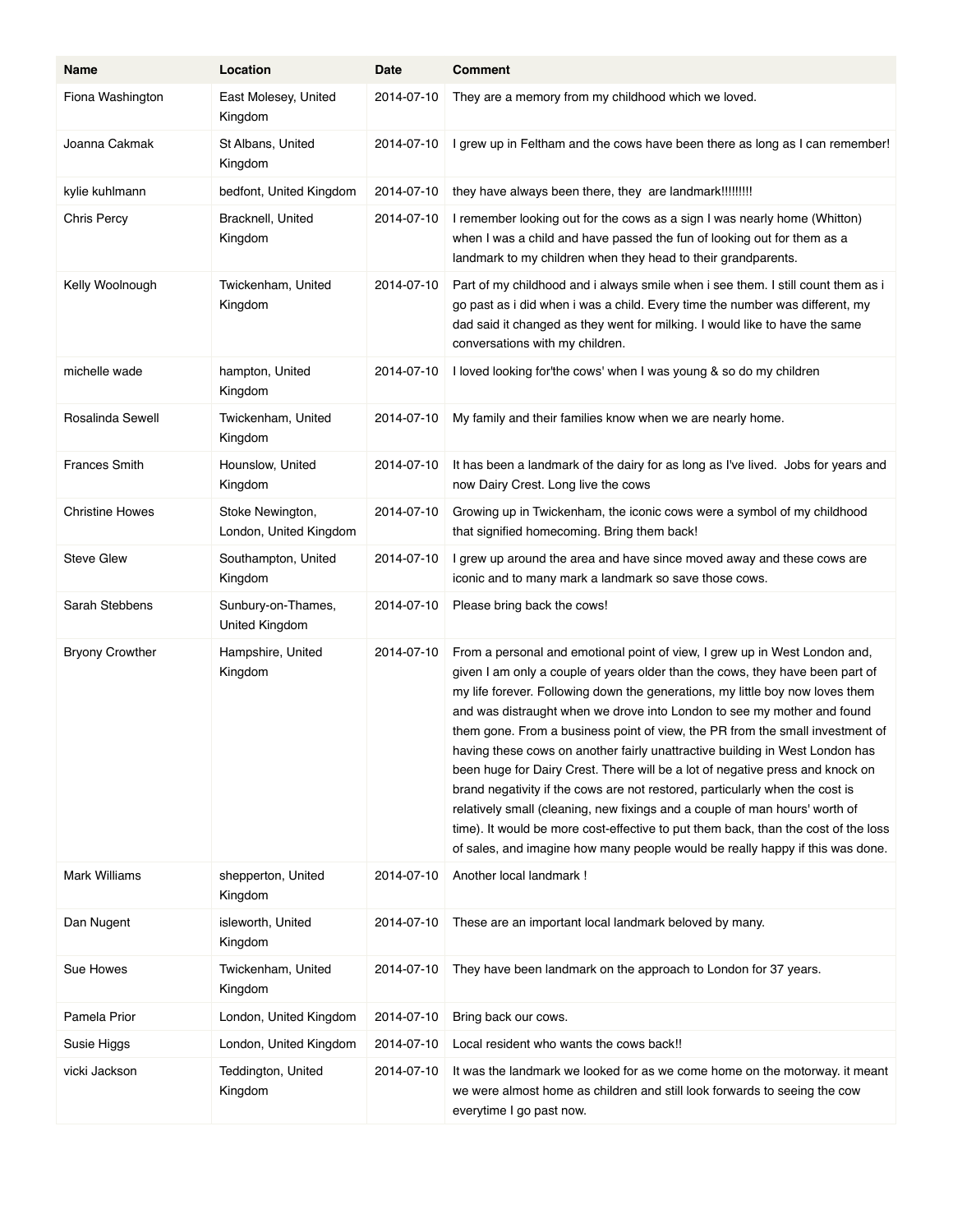| Name                       | Location                              | Date       | <b>Comment</b>                                                                                                                                                                                                                                                                                                         |
|----------------------------|---------------------------------------|------------|------------------------------------------------------------------------------------------------------------------------------------------------------------------------------------------------------------------------------------------------------------------------------------------------------------------------|
| <b>Christine Gilbert</b>   | Twickenham, United<br>Kingdom         | 2014-07-10 | I have driven past the cows since childhood - am now 50 - they mark the point<br>of a journey when I know I am home!<br>They are iconic. They must be put back.                                                                                                                                                        |
| George Gould               | Brighton, United<br>Kingdom           | 2014-07-10 | It's a part of the locality's identity! It was a marker for me as a child being driven<br>home and I plan to make use of it for my kids, just the same!                                                                                                                                                                |
| Ann Kent                   | ealing, United Kingdom                | 2014-07-10 | my kid, s knew we were nearly home when we passed the cows. they always<br>looke out for them. i'm sure there are plenty more who did the same                                                                                                                                                                         |
| Jo Backhouse               | Lynton, United Kingdom                | 2014-07-10 | I remember these from my childhood and would hate to see them disappear!                                                                                                                                                                                                                                               |
| Joanna Robottom            | Teddington, United<br>Kingdom         | 2014-07-10 | They've been a sign that I was nearly home after a journey for as long as I can<br>remember and I now that I'm the one driving, I think they actually make me<br>even happier to see                                                                                                                                   |
| john chitty                | london, United Kingdom                | 2014-07-10 | Ever since i was a little boy my dad use to say we are nearly home when we<br>see the cows and i use to say it to my kids.                                                                                                                                                                                             |
| Karen Griffin-Worsleys     | Sandhurst, United<br>Kingdom          | 2014-07-10 | I've lived most of my 56 yrs in the Feltham area, this is part of my family's<br>history and I would like this legacy to continue !                                                                                                                                                                                    |
| Roy Holder                 | Llanfyllin, United<br>Kingdom         | 2014-07-10 | A icon from my teenage years -serves as a well known local marker - surely<br>everyone who passes along the A316/M25 overpass must then know their<br>location!                                                                                                                                                        |
| louise bl                  | Addlestone, United<br>Kingdom         | 2014-07-10 | Ever since I was little Ive always love the roof cows. I understand health and<br>safety must come first but please replace some new cows that are up to the<br>challenge. It's such a boring drive and I enjoy the cow spotting with my little<br>cousin in the car. He's 2 and loves the cows. Bring back the cows!! |
| Jody Frost                 | Feltham, United Kingdom               | 2014-07-10 | Please put the cows back I know the last ones got stolen but the new ones will<br>be safe.                                                                                                                                                                                                                             |
| Paul Jones                 | Sunbury-on-Thames,<br>United Kingdom  | 2014-07-10 | They are a part of the landscape and this is a MUST! Return OUR cows!!                                                                                                                                                                                                                                                 |
| paul richardson-jones      | shepperton, United<br>Kingdom         | 2014-07-10 | its a atalking point, my kids thought they were real as I did growing up                                                                                                                                                                                                                                               |
| Amy Reid                   | Richmond, United<br>Kingdom           | 2014-07-10 | they are an icon to the area and loved driveing past them every weekend as a<br>child. they bring joy to boring car journeys to so many childeren it would be<br>such a loss                                                                                                                                           |
| Elaine Bayfield            | Ashford, United Kingdom               | 2014-07-10 | The cows are part of modern local history and should be retained as they are a<br>local landmark.                                                                                                                                                                                                                      |
| Laura Franklin             | King's Lynn, United<br>Kingdom        | 2014-07-10 | I remember them cows from when I was a child. Health and saftey gone mad !!<br>Bolt them down if its that much of a concern. I've never heard of anyone<br>injured because if the cows. Ain't they got better things to do.                                                                                            |
| <b>Tracey Messer-elgar</b> | Surrey, United Kingdom                | 2014-07-10 | Growing up in hounslow and moving out to Surrey when I see the cows I know<br>I'm "home" please put them back xx                                                                                                                                                                                                       |
| Carol Green                | Sunbury on Thames,<br>United Kingdom  | 2014-07-10 | Excellent road marker; after all it is a dairy                                                                                                                                                                                                                                                                         |
| Lucy Holmes                | Hayes, United Kingdom                 | 2014-07-10 | They brought back the Lucozade bottle, now bring back the cows!                                                                                                                                                                                                                                                        |
| Eddie Bourne               | Sunbury-on-Thames,<br>United Kingdom  | 2014-07-10 | The kids are complaining already !<br>They've been there forever                                                                                                                                                                                                                                                       |
| jules barnett              | gld, WY                               | 2014-07-10 | ITS PART OF THE AREAS HISTORY. REPLACE THEM, OR WE BOYCOT                                                                                                                                                                                                                                                              |
| george darbon              | feltham, United Kingdom               | 2014-07-10 | its iconic                                                                                                                                                                                                                                                                                                             |
| Mark Whitman               | Bishop's Stortford, United<br>Kingdom | 2014-07-10 | Part of my childhood and no doubt countless other children and (now) adults<br>alike, and shows that companies can have a fun side!                                                                                                                                                                                    |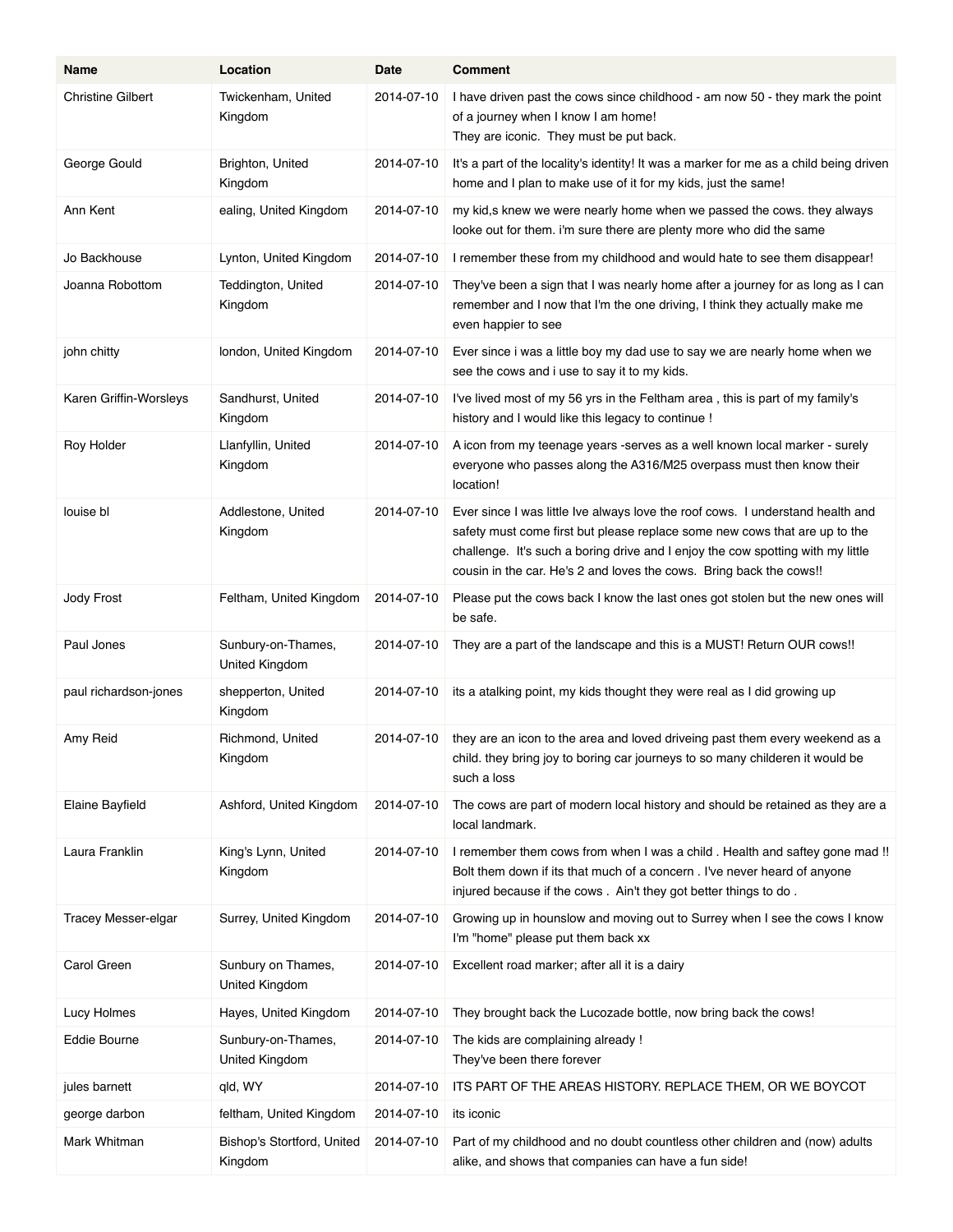| Name                    | Location                                 | Date       | <b>Comment</b>                                                                                                                                                                                                                                                                                                          |
|-------------------------|------------------------------------------|------------|-------------------------------------------------------------------------------------------------------------------------------------------------------------------------------------------------------------------------------------------------------------------------------------------------------------------------|
| James Thomas            | Hampton, United<br>Kingdom               | 2014-07-10 | our kids miss them                                                                                                                                                                                                                                                                                                      |
| amanda hancey           | Isleworth, United<br>Kingdom             | 2014-07-10 | Bring the cows bk i have four girls who love seeing them when we drive past.<br>Its like a land mark u know ur nearly home. We miss the cows. Lol. hope they<br>are restored and put bk up a.s.a.p. it looks odd with out them.                                                                                         |
| stephen fraser          | Ascot, United Kingdom                    | 2014-07-10 | These are an Icon to the dairy and must be restored<br>Andy Drummer Feltham Middlesex                                                                                                                                                                                                                                   |
| mr dairy cow            | London, United Kingdom                   | 2014-07-10 | moooooooooo                                                                                                                                                                                                                                                                                                             |
| Nina Edwards            | Ashford, United Kingdom                  | 2014-07-10 | Come on Dairy Crest, put some new cows up there! Definitely a local landmark<br>that will be missed.                                                                                                                                                                                                                    |
| Kathleen Marshall       | Ashford, United Kingdom                  | 2014-07-10 | The cows were a landmark known to all and much loved please put them back.                                                                                                                                                                                                                                              |
| Helena Martin           | Twickenham, United<br>Kingdom            | 2014-07-10 | I'm 35 years old and the cows have been an iconic feature of my trips in and<br>out if London. Generations have pointed them out to their children and their<br>children's childrenplease don't let health and safety and 'money' be reasons<br>to say goodbye to them!!                                                |
| <b>Claire Funnell</b>   | Camberley, United<br>Kingdom             | 2014-07-10 | I loved to see them as I drove past. Very sad that they are gone: (                                                                                                                                                                                                                                                     |
| Mark Savage             | Feltham, United Kingdom                  | 2014-07-10 | Dairy Crest, please recognise the power of your brand -including bucolic<br>images you inevitably use in your advertising campaigns- and restore these<br>cows to the roof. What is not mentioned here is that the dairy plant itself has<br>been under threat of closure; I hope this is not the beginning of the end. |
| Deanne Archer           | Bradford, United<br>Kingdom              | 2014-07-10 | I grew up in Twickenham and always knew I was nearly home when I saw the<br>cows on the roof. They are a real historic talking point and should not be totally<br>removed. It would be an extremely sad day if they were.                                                                                               |
| Michael Lloyd           | Addlestone, United<br>Kingdom            | 2014-07-10 | Since I was a young boy, my family and I drove past this little gem and was<br>always so happy to see them. no with them gone its just yet another boring<br>landmark in london, bring them back they brought character to the place                                                                                    |
| Sally Anne March        | Hounslow, United<br>Kingdom              | 2014-07-10 | the cows are part of the "Welcome home" I feel as I drive past towards my<br>home - they make the journey brighter, we always look for them. What a<br>dreary stretch of road it would be without them.                                                                                                                 |
| <b>Charlotte Gurney</b> | Sunbury-on-Thames,<br>United Kingdom     | 2014-07-10 | My children love the cows. My 4 year old always shouts "don't jump cows". I<br>remember them since I was a child. They are a part of the dairy's and local<br>community's history.                                                                                                                                      |
| Emma Durnford           | Teddington, Middlesex,<br>United Kingdom | 2014-07-10 | It is a local landmark and lets me know when I should get ready to turn off the<br>A316 to go home to Teddington!                                                                                                                                                                                                       |
| George Bishop           | mychett, United Kingdom                  | 2014-07-10 | This is apart of our childhood!                                                                                                                                                                                                                                                                                         |
| Carole Tucker           | Twickenham, United<br>Kingdom            | 2014-07-10 | These cows have delighted me ever since I have lived in Twickenham. They<br>are iconic!                                                                                                                                                                                                                                 |
| Diane Perrott           | Newhaven, United<br>Kingdom              | 2014-07-10 | Although i now live on the coast i come back to the area quite often, the cows<br>have been there as long as i remember (Job's Dairy) and it is a sorry sight that<br>they have been removed                                                                                                                            |
| Maria Pyres             | Feltham, United Kingdom                  | 2014-07-10 | They have been there since I have been born- PUT THEM BACK!                                                                                                                                                                                                                                                             |
| Peter Walker            | Feltham, United Kingdom                  | 2014-07-10 | It's the place my family always called from to ask us to put the kettle on!                                                                                                                                                                                                                                             |
| <b>Toby Baker</b>       | Teddington, United<br>Kingdom            | 2014-07-10 | It's FUN!!!!                                                                                                                                                                                                                                                                                                            |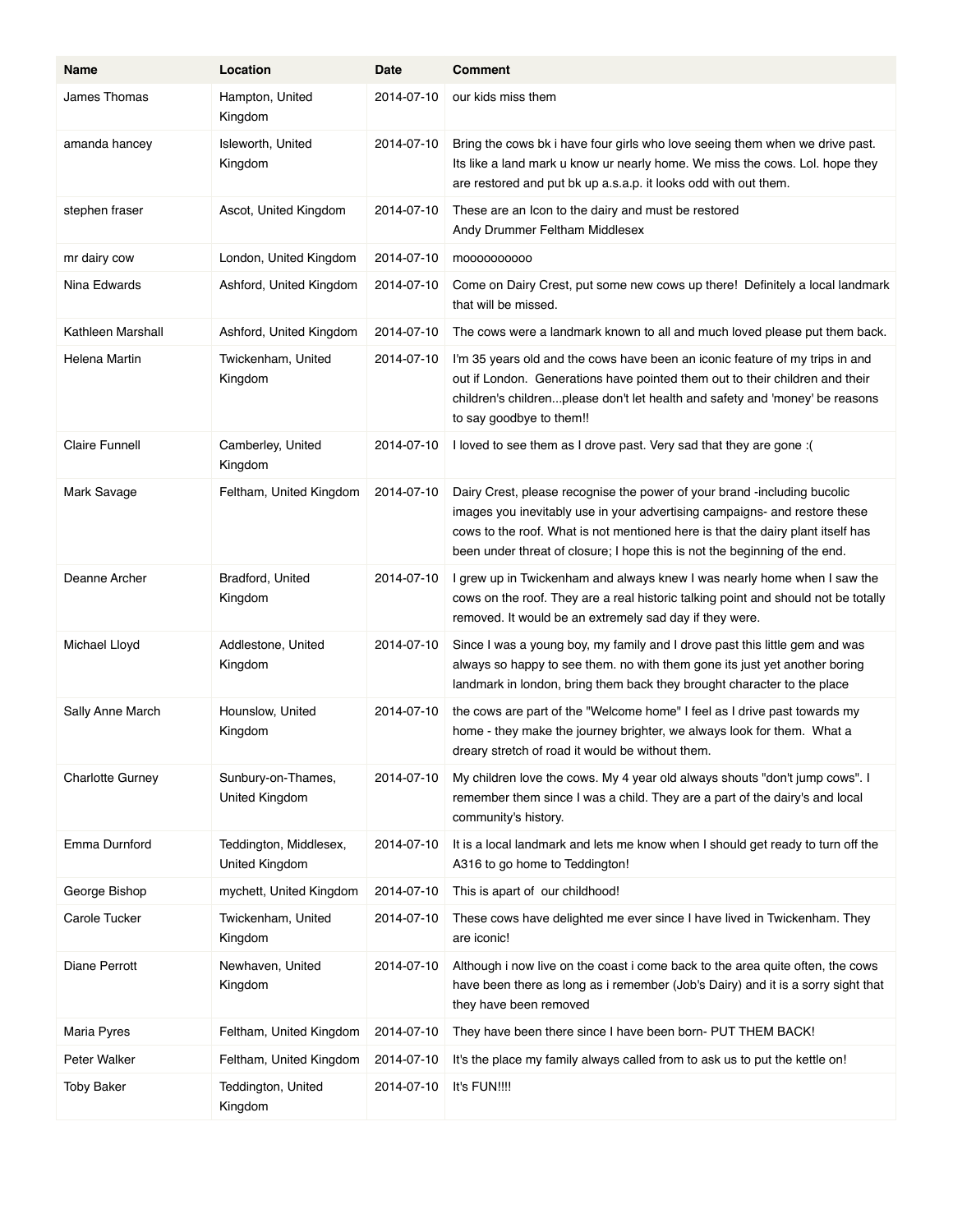| Name                  | Location                        | Date       | <b>Comment</b>                                                                                                                                                                                                                                                                                                                                                                                                                                                                                                                                                                                                                  |
|-----------------------|---------------------------------|------------|---------------------------------------------------------------------------------------------------------------------------------------------------------------------------------------------------------------------------------------------------------------------------------------------------------------------------------------------------------------------------------------------------------------------------------------------------------------------------------------------------------------------------------------------------------------------------------------------------------------------------------|
| diane Keen            | Twickenham, United<br>Kingdom   | 2014-07-10 | Those cows have been there for generations - Its a Landmark in the area and<br>they need to be restored - Children have spotted them missing and they should<br>be returned to their rightful placeThey where replaced some years ago<br>and the original ones when for a lot of money - That's how important they are -<br>PUT THEM BACK                                                                                                                                                                                                                                                                                       |
| Emma Beagley          | Twickenham, United<br>Kingdom   | 2014-07-10 | Bring back the cows they are part of Twickenham and a fabulous landmark for<br>us all. Please return them.                                                                                                                                                                                                                                                                                                                                                                                                                                                                                                                      |
| Rebecca English       | Warborough, United<br>Kingdom   | 2014-07-10 | Grew up in area seeing them every day, my children love them when we visit<br>grand parents.                                                                                                                                                                                                                                                                                                                                                                                                                                                                                                                                    |
| colin wapshott        | high Wycombe, United<br>Kingdom | 2014-07-10 | I grew up in the area, and these cows are a local landmark. It would be such a<br>shame to see a part of history disappear because of 'health and safety'<br>nonsense. Have there ever been any reported injuries or incidents involving<br>these cows?                                                                                                                                                                                                                                                                                                                                                                         |
| Margaret Allen        | Teddington, United<br>Kingdom   | 2014-07-10 | Happy memories of my children who always yelled MOOOO as we drove past                                                                                                                                                                                                                                                                                                                                                                                                                                                                                                                                                          |
| PHILLIP LUCAS         | HOVE, United Kingdom            | 2014-07-10 | These cows must be returned, it is a matter of national importance. If the old<br>ones are too damaged, make new ones, and make them even bigger. I will not<br>rest until Dairy Crest see sense. Job's Dairy would never have behaved like<br>this.                                                                                                                                                                                                                                                                                                                                                                            |
| Martha Mackenzie      | London, United Kingdom          | 2014-07-10 | Key childhood landmark.                                                                                                                                                                                                                                                                                                                                                                                                                                                                                                                                                                                                         |
| Oliver Whitford       | Farnham, United<br>Kingdom      | 2014-07-10 | These cows need to be brought home!!!                                                                                                                                                                                                                                                                                                                                                                                                                                                                                                                                                                                           |
| Jackie Jones          | Hounslow, United<br>Kingdom     | 2014-07-10 | The cows are are a land mark of Hanworth.                                                                                                                                                                                                                                                                                                                                                                                                                                                                                                                                                                                       |
| <b>Caroline Gibbs</b> | Chichester, United<br>Kingdom   | 2014-07-10 | growing up in Whitton and living in the area for 35 years those cows are part of<br>my childhood and every time I return to the area I love seeing them! Please<br>return ASAP                                                                                                                                                                                                                                                                                                                                                                                                                                                  |
| Jess Roche            | Basingstoke, United<br>Kingdom  | 2014-07-10 | Always drove past this on the ya to my nan and grandads, my grandad passed<br>away in may last year and driving past those cows always reminded me of him!<br>Such a shame: (                                                                                                                                                                                                                                                                                                                                                                                                                                                   |
| Donna Pridham         | Teddington, United<br>Kingdom   | 2014-07-10 | This was always the sign that I had almost reached home on journeys back<br>from the West Country. Very comforting and happy sight!                                                                                                                                                                                                                                                                                                                                                                                                                                                                                             |
| Gary Hughes           | Shepperton, United<br>Kingdom   | 2014-07-10 | For as long as I remember they have been up there, everyone I know knows<br>about the cows, kids including my own love the cows, we have to make sure<br>we go past the cows on our way home from nanny's just so he can see them.<br>Why can't Dairy Crest just use a tiny bit of their profits to replace them instead<br>of sucking ever bit of character out what is already turning into a mundane bit<br>of England. Or is it the shareholders who just don't care about anything other<br>than lining there fat cat pockets with every penny possible and blaming health<br>and safety. Very poor Dairy Crest very poor. |
| ΒМ                    | United Kingdom                  | 2014-07-10 | The cows are not for moooving                                                                                                                                                                                                                                                                                                                                                                                                                                                                                                                                                                                                   |
| Omar Juman            | london, United Kingdom          | 2014-07-10 | OUT. Get whoever took these cows down, OUT!                                                                                                                                                                                                                                                                                                                                                                                                                                                                                                                                                                                     |
| martin trollope       | hounslow, United<br>Kingdom     | 2014-07-10 | after 30 years of driving back on the M3 i missed my turning and of course all<br>the iconic heritage stuff ;-)                                                                                                                                                                                                                                                                                                                                                                                                                                                                                                                 |
| Jane Cowell           | whitton, United Kingdom         | 2014-07-10 | reminds me of my youth                                                                                                                                                                                                                                                                                                                                                                                                                                                                                                                                                                                                          |
| Jim Smart             | Ashford, United Kingdom         | 2014-07-10 | These are iconic! Repair the fixings and gets the cows back on the roof!                                                                                                                                                                                                                                                                                                                                                                                                                                                                                                                                                        |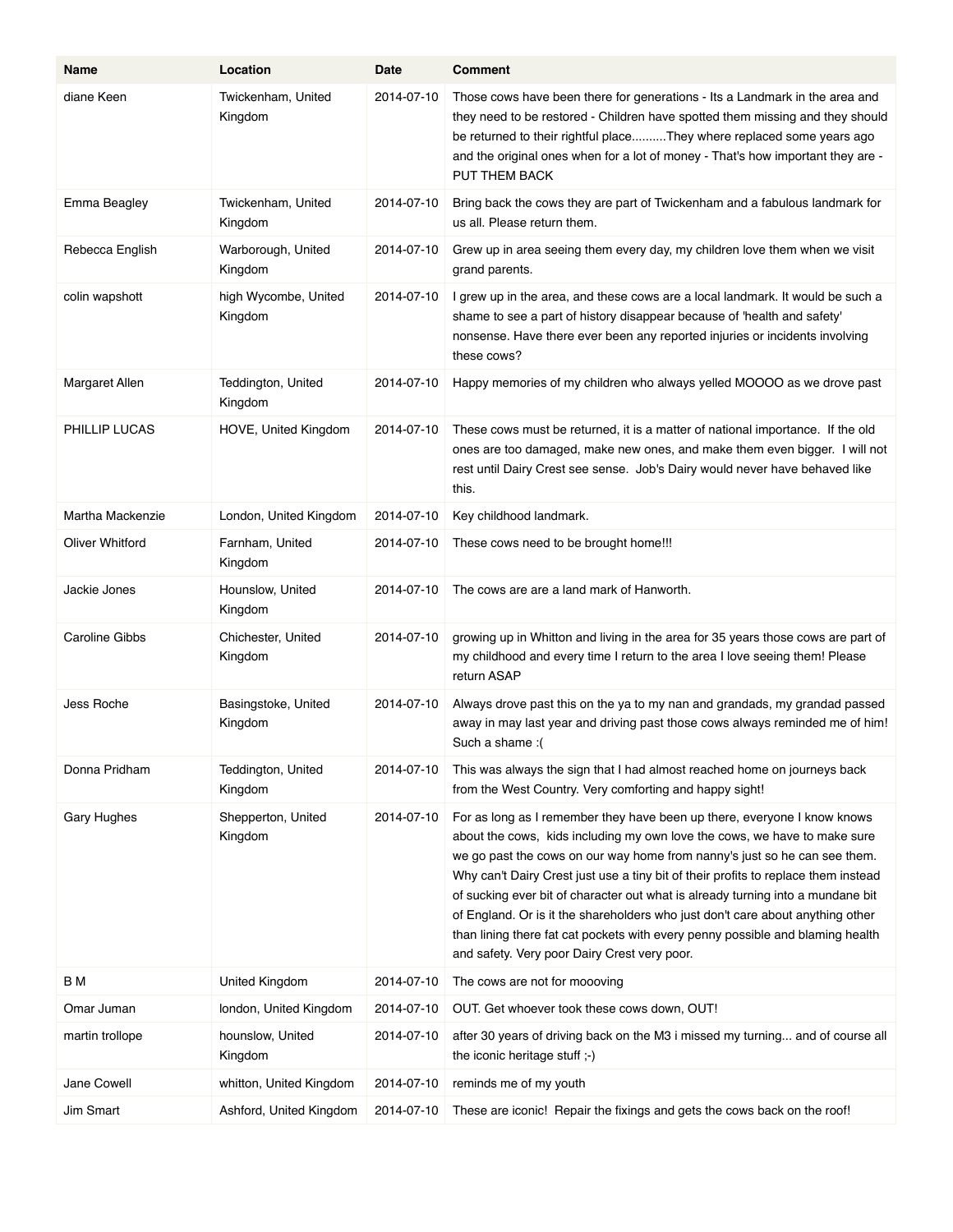| Name                  | Location                       | Date       | <b>Comment</b>                                                                                                                                                                                                                                                                        |
|-----------------------|--------------------------------|------------|---------------------------------------------------------------------------------------------------------------------------------------------------------------------------------------------------------------------------------------------------------------------------------------|
| Robyn Macson          | Teddington, United<br>Kingdom  | 2014-07-10 | I say hello to those cows every day on my journey to and from work. They help<br>to make this little part of the world a more interesting and fun landscape.<br>Without them, the Dairy Crest building is just another big, ugly concrete blob!                                       |
| Rebecca Colwill       | Twickenham, United<br>Kingdom  | 2014-07-10 | They are a unique part of our local history! As a local resident, you know you're<br>almost home when you see the cows after a long journey travelling up the<br>A316! They represent the character of our areaand do avert your eyes from<br>the ugly architecture!                  |
| <b>Bridget Bishop</b> | Isleworth, United<br>Kingdom   | 2014-07-10 | Local landmark and family tradition in knowing we were nearly home                                                                                                                                                                                                                    |
| Michael West          | Ashford, United Kingdom        | 2014-07-10 | I remember sitting in the back of the car myself always excited to see the cows<br>on the roof and my Mum always used to make up stories telling me they were<br>real. That was 24 years ago, I'm sure there are thousands of parents doing the<br>same thing now!                    |
| Deb Smith             | Hampton, United<br>Kingdom     | 2014-07-10 | I know I am just about home when I can see the cows - they are friendly<br>welcome to the neighbourhood! Dairy Crest, this is your brand and this is what<br>people relate to. Take the cows away, and your just the ugly building by the<br>side of the flyover.                     |
| <b>Harry Steele</b>   | London, United Kingdom         | 2014-07-10 | They are a quirky landmark and help me know I'm nearly home on the way into<br>London. I've grown up knowing and loving them! Bring them back please!                                                                                                                                 |
| <b>Catherine Eden</b> | Bournemouth, United<br>Kingdom | 2014-07-10 | Since we moved south from Isleworth a few years ago, my children always<br>know they are nearly back in London when they see the cows! Please bring<br>them back!!                                                                                                                    |
| Sue Warland           | Chorleywood, United<br>Kingdom | 2014-07-10 | I just always remember them being there. A lovely landmark. My children<br>used to look out for them.                                                                                                                                                                                 |
| Tracey-Anne Cutbush   | London, United Kingdom         | 2014-07-10 | I am a local resident who wants to see the iconic cows restored. The hold great<br>significance to many people all over west London. They have been there<br>without risk or issue for 37 year. It is ridiculous to say they cannot be fixed<br>safely in place again. Put Them Back. |
| Carli Johnson         | Middlesex, United<br>Kingdom   | 2014-07-10 | I used to see these every time I visited my grandparents when I was little they<br>are a landmark I want my children to see them!                                                                                                                                                     |
| Amanda Garside        | Isleworth, United<br>Kingdom   | 2014-07-10 | Because they are a local landmark, I used them to no when I was near home<br>when I was little and now my son does the same                                                                                                                                                           |
| kitty hackney         | london, United Kingdom         | 2014-07-10 | They have been there my whole life, I am 29 now, i remember them as a small<br>child and they have great memories. I can't believe they are gone!                                                                                                                                     |
| Debbie Dunne          | Ashford, United Kingdom        | 2014-07-10 | It's always been a pleasure to see them from when I was a child and also for<br>my children. From Dairy Crest's point of view fantastic free marketing we all<br>know the cows on the Dairy Crest building.                                                                           |
| <b>Nick Rafferty</b>  | Teddington, United<br>Kingdom  | 2014-07-10 | I grew up a stones throw from this dairy when it was Jobs Dairy.                                                                                                                                                                                                                      |
| Sarah Farmer          | middlesex, United<br>Kingdom   | 2014-07-10 | My whole family love the cows!! all three of my children, including my 13 year<br>old boy, get excited when they see them : (                                                                                                                                                         |
| <b>Gill Hutley</b>    | Colney, United Kingdom         | 2014-07-10 | I grew up in Twickenham - and was always driving past the cows. They are<br>part of the landscape and NEED to be there!                                                                                                                                                               |
| susie butler          | woking, United Kingdom         | 2014-07-10 | The cows are what we looked for as a child coming from Norfolk to see our<br>Nan in Hanworth now i live in Woking my daughter does the same thing when<br>we visit my mum in Hanworth                                                                                                 |
| Julia Bell            | Twickenham, United<br>Kingdom  | 2014-07-10 | I love the cows. They've been there all my life and I'm quite old now.                                                                                                                                                                                                                |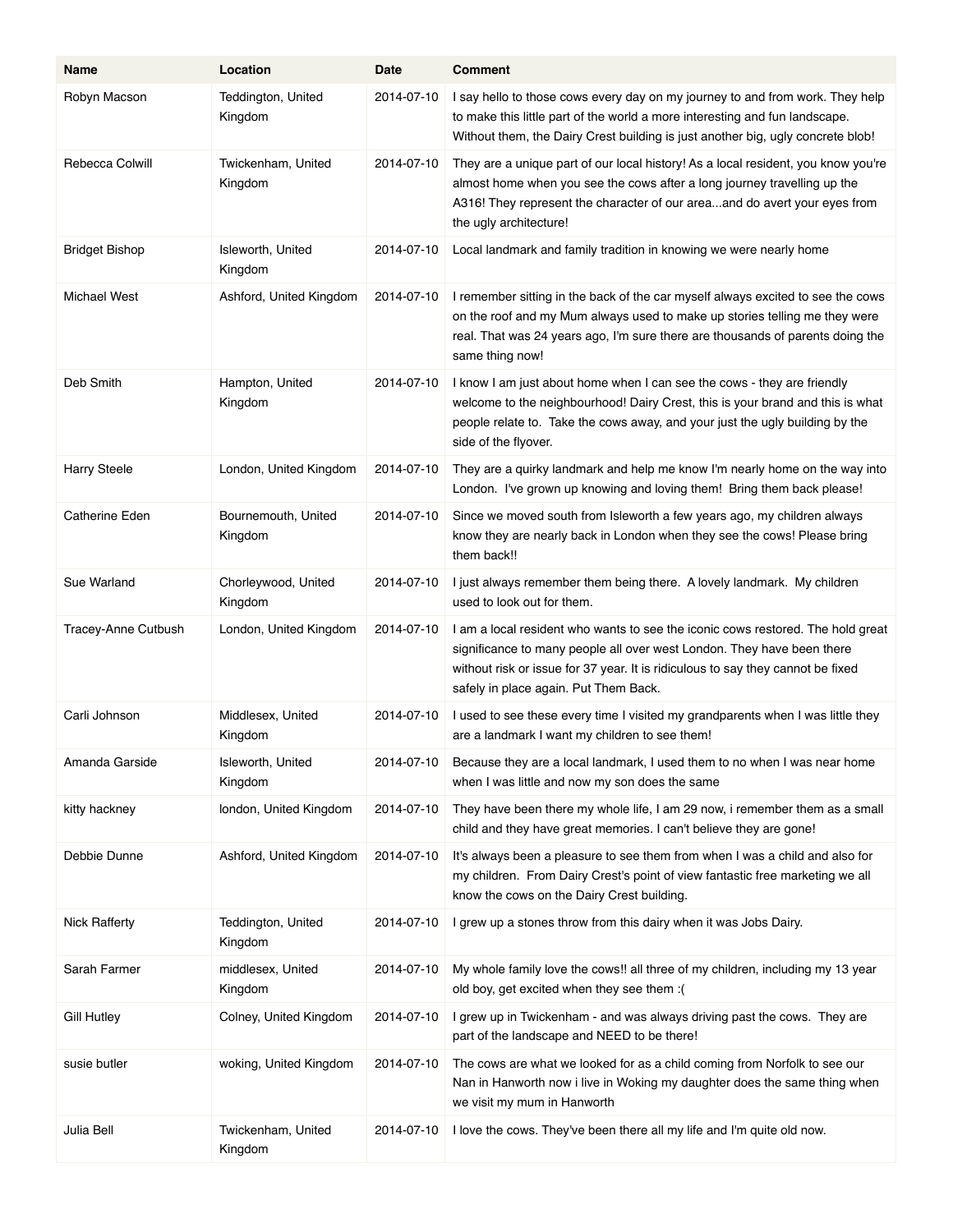| Name                                               | Location                               | Date       | <b>Comment</b>                                                                                                                                                                                                                                                                          |
|----------------------------------------------------|----------------------------------------|------------|-----------------------------------------------------------------------------------------------------------------------------------------------------------------------------------------------------------------------------------------------------------------------------------------|
| India Goodyear                                     | Chertsey, United<br>Kingdom            | 2014-07-10 | I love them cows!                                                                                                                                                                                                                                                                       |
| kerry davies                                       | Walton-on-thames,<br>United Kingdom    | 2014-07-10 | such a shame after all these years, even now ive moved away and have real<br>ones at the end of the street, Ill def miss seeing them on my trips back up to<br>surrey.                                                                                                                  |
| Tim James                                          | London, United Kingdom                 | 2014-07-10 | This has been an icon ever since in my life for the last 20 years, every time I've<br>driven past this building with my kids we say "Hi Cows, Bye Cows". Every time,<br>from the time they were born, they are now 18 and 15.                                                           |
| neville-<br>davies@hotmail.co.uk<br>neville-davies | Brackley, United<br>Kingdom            | 2014-07-10 | The cows have been on roof for at least 30 years and haven't caused any<br>issues to man Iraq beast. Dairy crest get a grip. ICONIC.                                                                                                                                                    |
| Chloe Tait                                         | Ashtead, United Kingdom                | 2014-07-10 | I LOVE THE COWS!! I wave everytime I go past and am so sad to see they've<br>been taken down. BRING BACK THE COWS!                                                                                                                                                                      |
| <b>Chris Exell</b>                                 | Wokingham, United<br>Kingdom           | 2014-07-10 | These are iconic and part of local history. Having moved away from the area its<br>so nice to see them when I pass back by on my way to London.                                                                                                                                         |
| Pam Roose                                          | Teddington, United<br>Kingdom          | 2014-07-10 | It was sad enough when the santa hats stopped, too many corporates are<br>faceless money making machines, bring back a little joviality to an otherwise<br>dull as dishwater A316!!!                                                                                                    |
| Cathy Pennington                                   | Feltham, United Kingdom                | 2014-07-10 | I've loved them, since they were put up, so have my children and now my<br>Grandchildren ! Please put them back                                                                                                                                                                         |
| emma taylor                                        | romford, United Kingdom                | 2014-07-10 | i used to live near there and they was always there when i was growing up.                                                                                                                                                                                                              |
| John Biggs                                         | Staines-upon-Thames,<br>United Kingdom | 2014-07-10 | they make me smile every time I see them and they are history of the area.                                                                                                                                                                                                              |
| <b>Alan Charles</b>                                | Twickenham, United<br>Kingdom          | 2014-07-10 | They have been part of my family's life for many and no matter how far we<br>have travelled of for how long, they were marker that we were nearly home.                                                                                                                                 |
| Gail Vandepeer                                     | Staines, United Kingdom                | 2014-07-10 | They have been there ever since I was a kid, and now my Grandchildren love<br>them as well, we always played spot the cows.                                                                                                                                                             |
| Alison Horwood                                     | St Johns, Antigua and<br>Barbuda       | 2014-07-10 | The cows are a local landmark - they've always been a sign for our family that<br>'we're nearly home' - our children learnt to count using the cows and would be<br>sorely missed                                                                                                       |
| <b>Tracey Williams</b>                             | essex, United Kingdom                  | 2014-07-10 | My partner was born in Twickenham in 1950 and remembers the cows even at<br>joes dairy as a young boy                                                                                                                                                                                   |
| Lara H                                             | Ash Vale, United<br>Kingdom            | 2014-07-10 | When my brothers and I were very young we used drive past on Christmas Eve<br>most years. Our parents told us that the cows came to life at midnight to help<br>Father Christmas deliver all the presents. I know the ones removed weren't the<br>originals but please bring them back. |
| Emma Ward                                          | Teddington, United<br>Kingdom          | 2014-07-10 | I know that I'm nearly home when I see the cows!                                                                                                                                                                                                                                        |
| David Lawrence                                     | Twickenham, United<br>Kingdom          | 2014-07-10 | This is our shared heritage and an important landmark for Middlesex                                                                                                                                                                                                                     |
| pedro lemos                                        | Staines-upon-Thames,<br>United Kingdom | 2014-07-10 | It was a landmark i always enjoyed viewing as a child and want others to be<br>able to experience the same enjoyment.                                                                                                                                                                   |
| Georgina Key                                       | London, United Kingdom                 | 2014-07-10 | Cows on the roof means almost home from all my long family car journeys as a<br>child! We even have a song about them!                                                                                                                                                                  |
| <b>AMELIA ENNESS</b>                               | <b>BATTERSEA, United</b><br>Kingdom    | 2014-07-10 | Childhood memories!!                                                                                                                                                                                                                                                                    |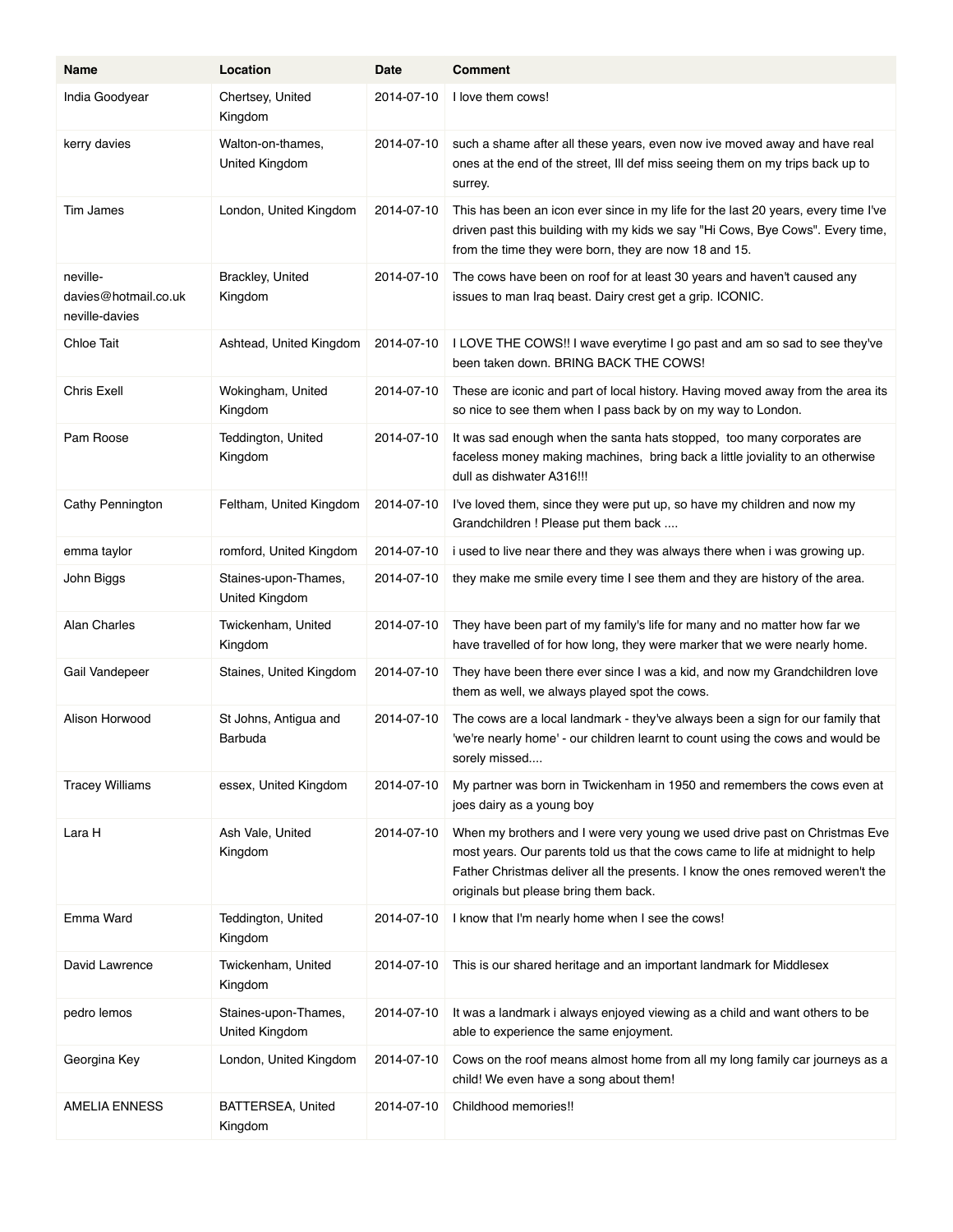| Name                 | Location                               | Date       | <b>Comment</b>                                                                                                                                                                                                                                                                                                                                                                                                                                                                                                                           |
|----------------------|----------------------------------------|------------|------------------------------------------------------------------------------------------------------------------------------------------------------------------------------------------------------------------------------------------------------------------------------------------------------------------------------------------------------------------------------------------------------------------------------------------------------------------------------------------------------------------------------------------|
| Karen Wheatley       | Kingston, United<br>Kingdom            | 2014-07-10 | Lived all my life in Hanworth (not Feltham!) they are an institution and a<br>landmark                                                                                                                                                                                                                                                                                                                                                                                                                                                   |
| Philip Ward          | Teddington, United<br>Kingdom          | 2014-07-10 | They make the journey a little more interesting!                                                                                                                                                                                                                                                                                                                                                                                                                                                                                         |
| John Pooley          | Carshalton, United<br>Kingdom          | 2014-07-10 | I remember as a child before they built the flyover. The cows used to graze on<br>the grass frontage of the dairy. They are part of the area and are iconic.                                                                                                                                                                                                                                                                                                                                                                             |
| Daniel James         | Twickenham, United<br>Kingdom          | 2014-07-10 | A landmark of my and my family's childhood                                                                                                                                                                                                                                                                                                                                                                                                                                                                                               |
| John Pooley          | Carshalton, United<br>Kingdom          | 2014-07-10 | They are iconic to the area.I remember when a child before the flyover was<br>built. The cows used to graze on the front grass area of the dairy. They were<br>only moved to the roof when the land was needed for the new road.                                                                                                                                                                                                                                                                                                         |
| Daniel Talone        | France                                 | 2014-07-10 | Because remembering the past is important for the new generations to come                                                                                                                                                                                                                                                                                                                                                                                                                                                                |
| heidi james          | twickenham, United<br>Kingdom          | 2014-07-10 | It was my childhood every time I drove past it                                                                                                                                                                                                                                                                                                                                                                                                                                                                                           |
| lan Harvey-Piper     | Sunbury, United Kingdom                | 2014-07-10 | I have been driving along the A316 since 1969 and the cows are as part of my<br>childhood as anything else. They are unique.                                                                                                                                                                                                                                                                                                                                                                                                             |
| Juan Hollis          | Guildford, United<br>Kingdom           | 2014-07-10 | I work in Feltham and once used the cows as a road marker so I could<br>remember which junction to come off at. Iconic! Bring back the cows!!!                                                                                                                                                                                                                                                                                                                                                                                           |
| Karen Rowland        | Staines, United Kingdom                | 2014-07-10 | It part of our history. My children know they are travelling to London when we<br>see the cows. Bring back the clock as well please!                                                                                                                                                                                                                                                                                                                                                                                                     |
| Natalie Jenkins      | Ashford, United Kingdom                | 2014-07-10 | Because this is a landmark believe it or not for thousands of people! Give the<br>buiding a spruce up if u must but those cows have to stay & they are actually a<br>pretty site along a motorway that can be quite boring to drive down! Please<br>please keep the cows ;-)                                                                                                                                                                                                                                                             |
| <b>Charlie Pound</b> | Feltham, United Kingdom                | 2014-07-10 | I remember when I was a young child being told that the cows were real, a lot<br>has changed since then, I now know the truth but I still go past them and look<br>up every time remembering that day, makes me smile and I passed that joy on<br>to my young family members who also loved these cows! I want them to have<br>the memories I did of the grazing cows and pass it on for generations to come,<br>please restore these cows to the loving home they belong and pass on the<br>happiness they bring to the little children |
| Phil Knight          | Staines-upon-Thames,<br>United Kingdom | 2014-07-10 | Its part of our history                                                                                                                                                                                                                                                                                                                                                                                                                                                                                                                  |
| Rachel Hosier        | London, United Kingdom                 | 2014-07-10 | Think DC should be mindful of the community spirit and advertising potential<br>these icons have, and reinstate them. Or have they forgotton their roots?                                                                                                                                                                                                                                                                                                                                                                                |
| Elizabeth Cook       | Camberley, United<br>Kingdom           | 2014-07-10 | My daughter was born in 1977 and this landmark was always a favourite as is<br>the Camberley elephant. Quirky and fun, please replace for another generation<br>to enjoy!                                                                                                                                                                                                                                                                                                                                                                |
| Natasha Jones        | Middlesex, United<br>Kingdom           | 2014-07-10 | I grow up with them cows, my dad used to tell us to all be quite in the car to<br>hear them moo, spent years thinking they was real!                                                                                                                                                                                                                                                                                                                                                                                                     |
| Sue bay              | Camberley, United<br>Kingdom           | 2014-07-10 | My husband and I grew up in Bedfont and Feltham and the cows have always<br>been an iconic landmark. Please restore them!                                                                                                                                                                                                                                                                                                                                                                                                                |
| Sonia Clark          | Feltham, United Kingdom                | 2014-07-10 | I have lived in the area for over 45 years and it just wouldn't be the same<br>without " the cows on the roof ! "                                                                                                                                                                                                                                                                                                                                                                                                                        |
| Katy Teasdale        | Twickenham, United<br>Kingdom          | 2014-07-10 | Taking the cows off the Dairy Crest took my childhood away                                                                                                                                                                                                                                                                                                                                                                                                                                                                               |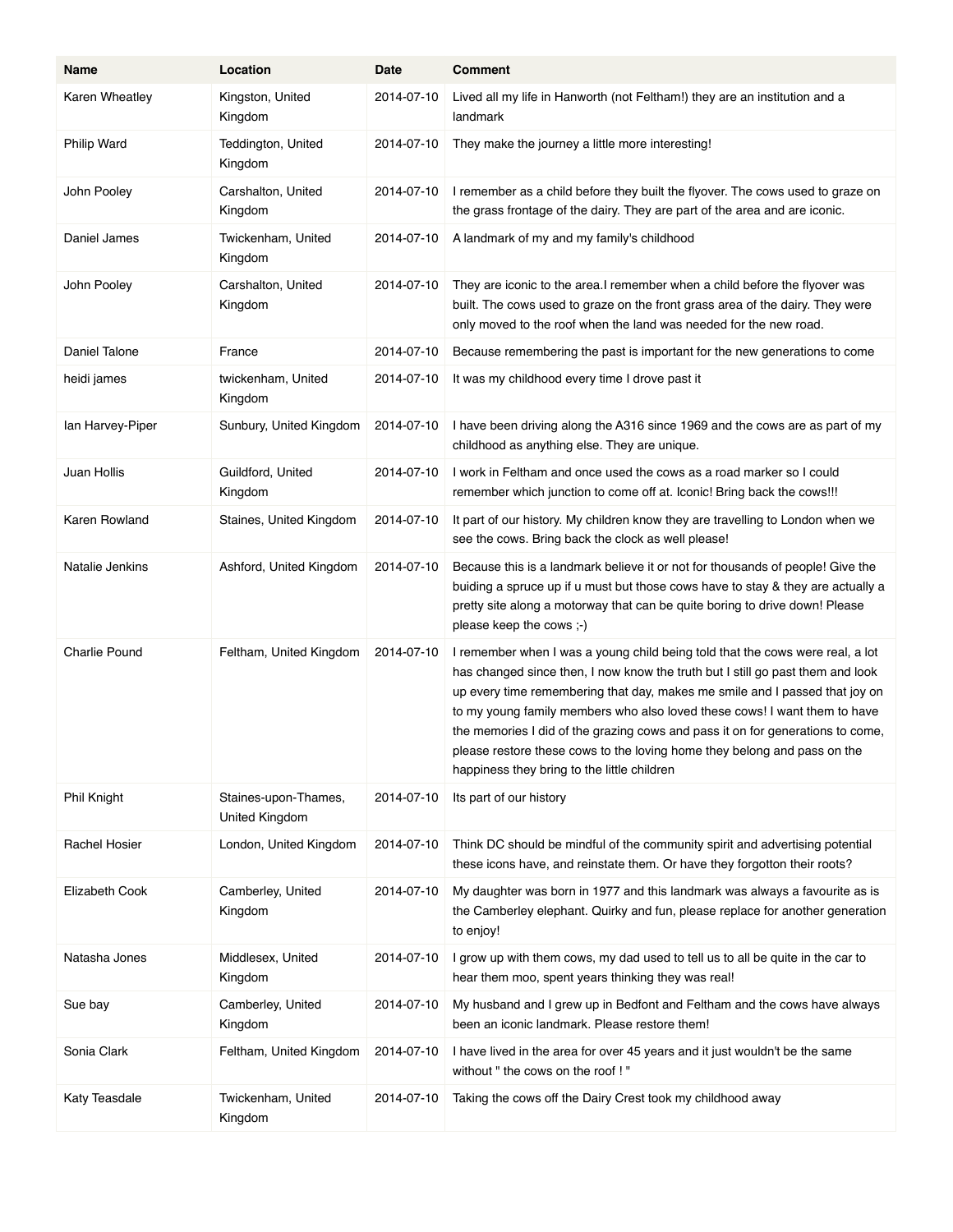| Name                    | Location                              | Date       | <b>Comment</b>                                                                                                                                                                                                                                                                                                                                   |
|-------------------------|---------------------------------------|------------|--------------------------------------------------------------------------------------------------------------------------------------------------------------------------------------------------------------------------------------------------------------------------------------------------------------------------------------------------|
| Lesley Ling             | Newmarket, United<br>Kingdom          | 2014-07-10 | I have driven passed the cows for more than 25 years now when visiting my<br>sister. I know I'm close to her house when I see the cows. My children have<br>always loved to see who can spot them first. Please keep them, they are a land<br>mark!!!!                                                                                           |
| <b>Emily Russell</b>    | Hounslow, United<br>Kingdom           | 2014-07-10 | The cows are an icon, as a child they told me I was nearly home and I still get<br>that feeling seeing them as an adult.                                                                                                                                                                                                                         |
| Lauren Broderick        | London, United Kingdom                | 2014-07-10 | My childhood                                                                                                                                                                                                                                                                                                                                     |
| Jan Cantle              | Llanelli, United Kingdom              | 2014-07-10 | Because they are such a part of the local landscape - and they makepeople<br>smile.                                                                                                                                                                                                                                                              |
| Sam King                | Twickenham, United<br>Kingdom         | 2014-07-10 | Seriouslyus commuters have to have something other than tail lights to look<br>at when we are sitting in the ever lasting traffic jam to twickenham every<br>morning.                                                                                                                                                                            |
| Sally Mohamed           | Newhaven, United<br>Kingdom           | 2014-07-10 | These cows are historic!!! As I used to live in Hayworth they would give me and<br>my family a great warm feeling as we returned from out of town. Tragic they<br>have been taken down.                                                                                                                                                          |
| Jordon Foskett          | Hanworth, United<br>Kingdom           | 2014-07-10 | Been there since I was a little boy, when I see them on my way back from<br>holiday I know I'm home. What you playing at?                                                                                                                                                                                                                        |
| Fiona Teague            | Teddington, United<br>Kingdom         | 2014-07-10 | My family love the cows and look out for them every time we come back from a<br>weekend away. Please think again.                                                                                                                                                                                                                                |
| lorraine redhead        | Hanworth, United<br>Kingdom           | 2014-07-10 | Seen these cows since a child my children have grown up with them and now<br>my grand children so bring back the cows so our welcome home view is<br>restored                                                                                                                                                                                    |
| Margaret Ryall OBE      | Teddington, United<br>Kingdom         | 2014-07-10 | Those cows were a link back to a time when things were done to give pleasure<br>to others rather than just for financial gain. All children (and many adults) found<br>delight in coming across those patient cows, which wast were, in fact, an early<br>example of installation art! Please don't let H&S ruin our memories and<br>traditions. |
| Valerie and Tony Godwin | Feltham, Middlesex,<br>United Kingdom | 2014-07-10 | A good landmark which has now gone. The "cows in the sky" have always<br>been a landmark to help our visitors find us.                                                                                                                                                                                                                           |
| Barbara Casery          | Newark, United Kingdom                | 2014-07-10 | I used to live locally and loved seeing the cows on this building. I think it's very<br>sad that they've been taken down, My children loved seeing them on the roof!                                                                                                                                                                             |
| Harry Russell-Lees      | London, United Kingdom                | 2014-07-10 | I used to drive passed these with my dad when i was little boy.                                                                                                                                                                                                                                                                                  |
| Andy Chapman            | Hampton, United<br>Kingdom            | 2014-07-10 | My dad grew up just round the corner from there, these cows are something of<br>a landmark and getting rid of them is another movement towards sterilizing any<br>individual differences in any areas. KEEP THE COWS!                                                                                                                            |
| <b>Genny Finnis</b>     | Ashford, United Kingdom               | 2014-07-10 | Bring back our cows !!                                                                                                                                                                                                                                                                                                                           |
| freya holmes            | london, United Kingdom                | 2014-07-10 | landmark                                                                                                                                                                                                                                                                                                                                         |
| Paul Sanders            | Egham, United Kingdom                 | 2014-07-10 | Big Boo's for No Moo's! Having driven past these I was a small child, i really<br>hope they change their mind and restore them to the former glory and for the<br>enjoyment of everyone including me, now 34 :)                                                                                                                                  |
| Anne Beardsell          | Hounslow, United<br>Kingdom           | 2014-07-10 | Lovely sight every day on my way home :)                                                                                                                                                                                                                                                                                                         |
| Su Miles                | Poole, United Kingdom                 | 2014-07-10 | I grew up seeing the cows & my children & now their children. We stay on the<br>M3 & pass the Sunbury Cross turn off to Feltham, just so we can see the cow's.<br>It's things like this that make Britain Great!!                                                                                                                                |
| Lucy Southall           | Richmond, United<br>Kingdom           | 2014-07-10 | They are part of the area we love seeing the cows                                                                                                                                                                                                                                                                                                |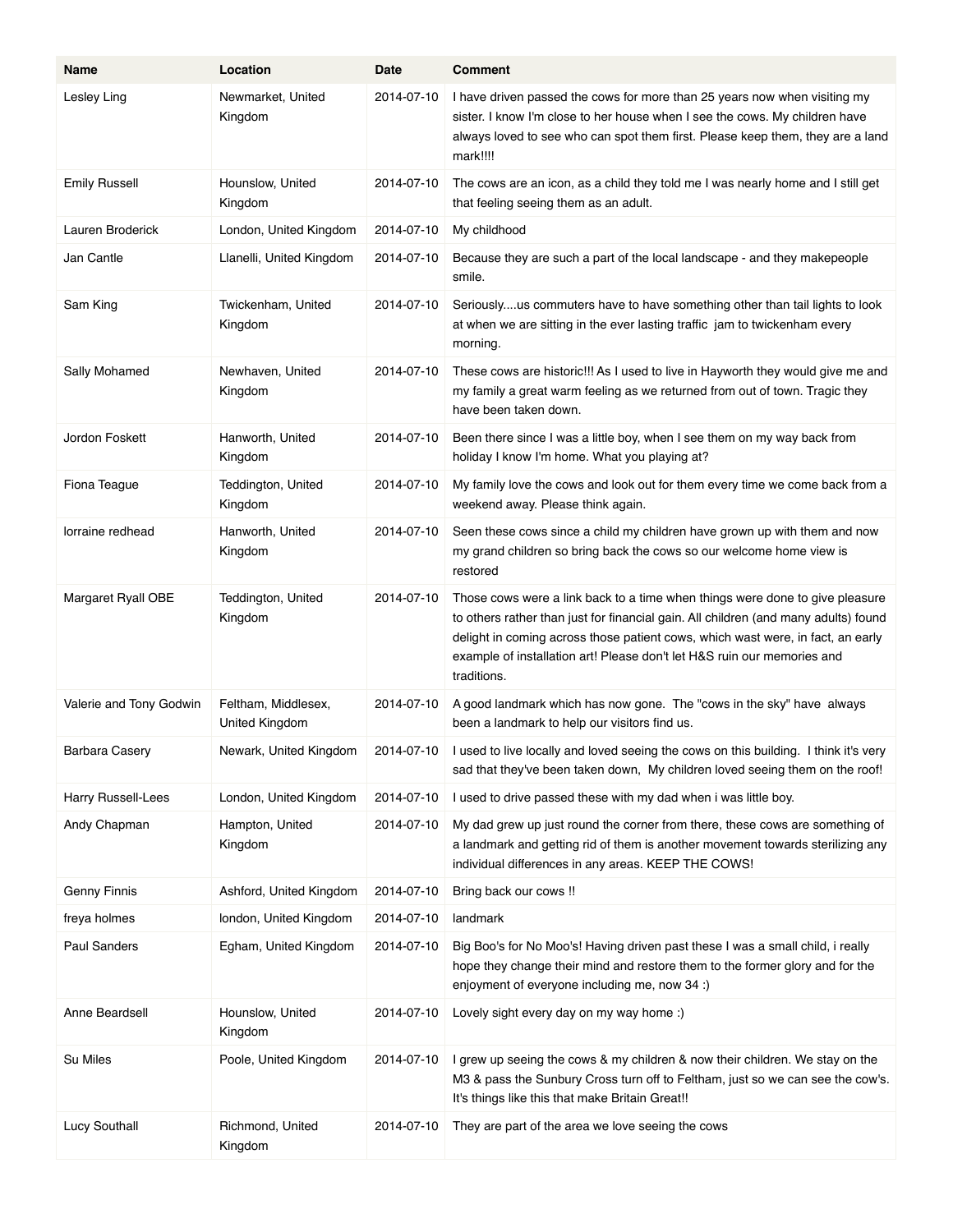| Name                   | Location                                   | Date       | <b>Comment</b>                                                                                                                                                                                                                           |
|------------------------|--------------------------------------------|------------|------------------------------------------------------------------------------------------------------------------------------------------------------------------------------------------------------------------------------------------|
| Ken Howe               | Teddington, United<br>Kingdom              | 2014-07-10 | Tradition                                                                                                                                                                                                                                |
| melanie fernandes      | reading, United Kingdom                    | 2014-07-10 | It makes an urban landscape more interesting                                                                                                                                                                                             |
| Reuben Hunter          | Southampton, United<br>Kingdom             | 2014-07-10 | sad, no cows                                                                                                                                                                                                                             |
| <b>Elly Moore</b>      | Twickenham, United<br>Kingdom              | 2014-07-10 | I have driven past those cows for my whole life!!                                                                                                                                                                                        |
| Stephanie Masey        | Feltham, United Kingdom                    | 2014-07-10 | Local landmark. Loved seeing those as a little girl:)                                                                                                                                                                                    |
| <b>DIANNE LEWIS</b>    | TEDDINGTON, United<br>Kingdom              | 2014-07-10 | It has been our family tradition over the years as we pass Dairy Crest we shout<br>'Cows on the Roof, Cows on the Roof". Now friends and family do it too. This<br>family tradition landmark cannot go! This is too too sad. Devastated. |
| Rob meades             | Nottingham, United<br>Kingdom              | 2014-07-10 | Grew up in Hanworth and they are always a welcome sign I've reached home<br>when I pass them on journeys back                                                                                                                            |
| Jo Butler              | Sway, United Kingdom                       | 2014-07-10 | Disgraceful! Why not take the opportunity to have some local schools design<br>new looks for the cows & get some new secure fixings. Not rocket                                                                                          |
| Gloria vincent         | Ashford, United Kingdom                    | 2014-07-10 | There are ALWAYS cows on the roof! Bring them back, please.                                                                                                                                                                              |
| Owen Collins           | Witney, United Kingdom                     | 2014-07-10 | These cows are small, but they are a local landmark! You know you're near<br>home when you see the cows! Return the cows!                                                                                                                |
| Kate Sherwood          | Camberley, United<br>Kingdom               | 2014-07-10 | Seeing the cows "grazing" on top of the building as one drives past on the fly-<br>over lifts my spirits. The Feltham equivalent of the Trafalgar Square lions!                                                                          |
| Sonjia Kelly           | Addlestone, United<br>Kingdom              | 2014-07-10 | Those cows have been there long before this company took over from Jobbs<br>dairy put the cows back!!!!!!!!!!!!!!                                                                                                                        |
| Sally Waterhouse       | Whitton, United Kingdom                    | 2014-07-10 | A landmark of the local area                                                                                                                                                                                                             |
| Naomi Perry - Chandler | Sunbury-on-Thames,<br>United Kingdom       | 2014-07-10 | Those cows have been there for my 21 years on this planet! Please bring them<br>back!                                                                                                                                                    |
| mark dimmer            | feltham, United Kingdom                    | 2014-07-10 | You knew you were home when you saw the cows on the roof                                                                                                                                                                                 |
| Chris Campbell         | Waterbeach, United<br>Kingdom              | 2014-07-10 | Always saw these as a child; i have fond memories!                                                                                                                                                                                       |
| John Shanahan          | Whitton, United Kingdom                    | 2014-07-10 | Part of the local history                                                                                                                                                                                                                |
| Leon Blake             | Feltham, United Kingdom                    | 2014-07-10 | They were a part of our heritage                                                                                                                                                                                                         |
| Tony Robinson          | Ruislip, United Kingdom                    | 2014-07-10 | Local landmarks contribute to local identity and Dairy Crest should not<br>withdraw its contribution                                                                                                                                     |
| Stephen Ansell         | North Somercotes,<br><b>United Kingdom</b> | 2014-07-10 | Local icons!!!                                                                                                                                                                                                                           |
| <b>Philip Ayres</b>    | Swindon, United<br>Kingdom                 | 2014-07-10 | They're an Important local landmark! my son looks out for these everytime we<br>drive to my Mum's house                                                                                                                                  |
| <b>CA Kerens</b>       | Sunbury on Thames,<br>United Kingdom       | 2014-07-10 | A lovely land mark which we always look for on the way home                                                                                                                                                                              |
| Donna Maycock          | Teddington, United<br>Kingdom              | 2014-07-10 | I love them!                                                                                                                                                                                                                             |
| Amy Van Drempt         | Richmond, United<br>Kingdom                | 2014-07-10 | You can't take the cows away! I loved them as a kid and it is one of the only<br>things that cheers up my daily commute with a 3 year old and a 17month old in<br>the back of the car. Please bring back the cows!!                      |
| Hannah Ellis           | Bracknell, United<br>Kingdom               | 2014-07-10 | I have loved this cows for the last 20 years. They're iconic and remind me<br>where the exit is to visit my Nan!                                                                                                                         |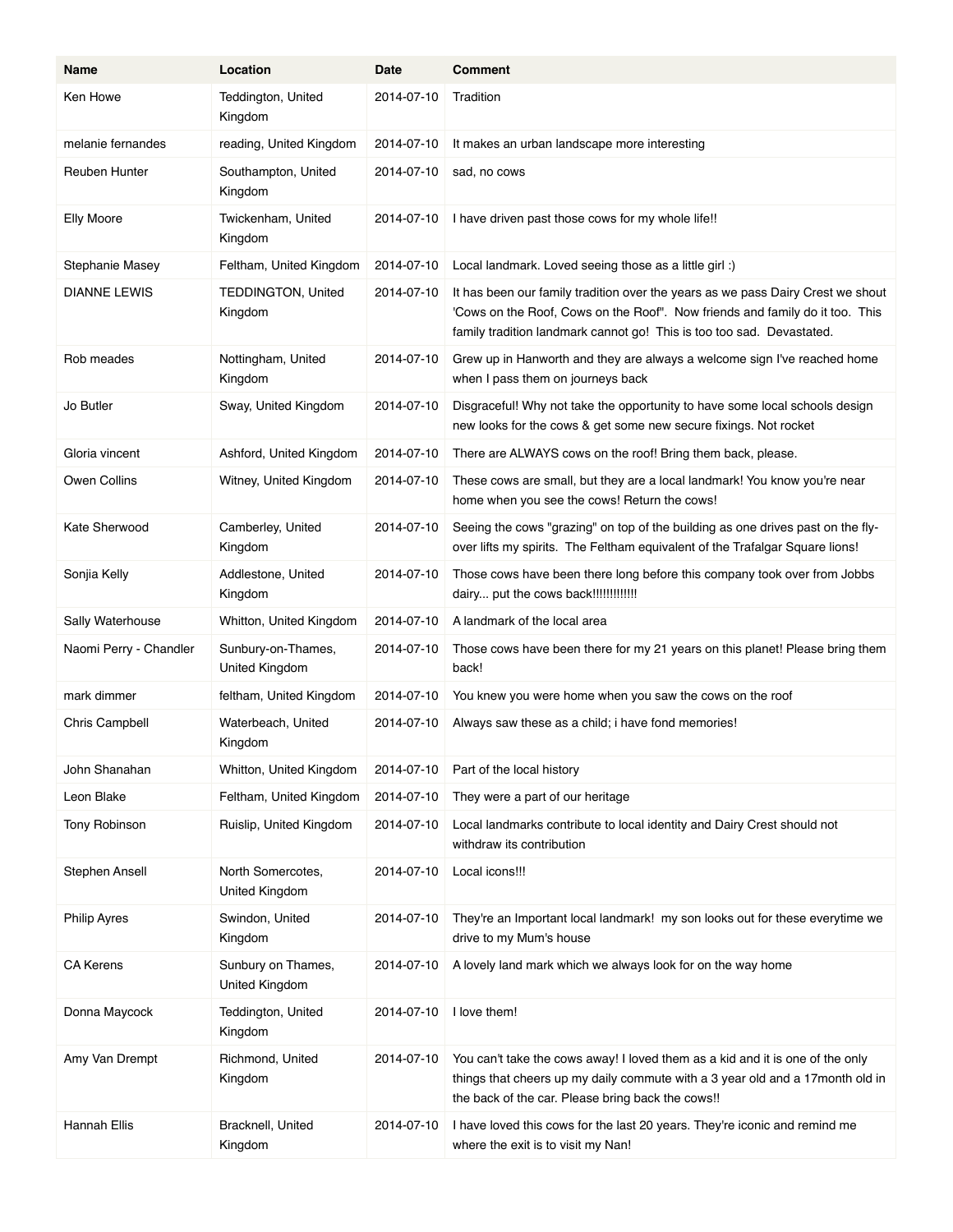| Name                | Location                               | Date       | <b>Comment</b>                                                                                                                                                                                                                             |
|---------------------|----------------------------------------|------------|--------------------------------------------------------------------------------------------------------------------------------------------------------------------------------------------------------------------------------------------|
| duane aubrey        | Verwood, United<br>Kingdom             | 2014-07-10 | Loved seeing these as I was growing up in Feltham. .now living on the<br>south coast when we take a trip back with my kids it's a wonderful<br>feeling when they excitedly shout"THE COWS!" a also adds<br>something to a dreary landscape |
| <b>Rhian Sayles</b> | Sunbury, United Kingdom                | 2014-07-10 | Local landmark!                                                                                                                                                                                                                            |
| maria gouveia lemos | staines upon thames,<br>United Kingdom | 2014-07-10 | my children were always fascinated by themand they make a wonderful<br>reference to what the place is                                                                                                                                      |
| Meryl Lakin         | Twickenham, United<br>Kingdom          | 2014-07-10 | See the cows, you know you are almost home                                                                                                                                                                                                 |
| jane parr           | Twickenham, United<br>Kingdom          | 2014-07-10 | The cows have been a big part of my children's childhoodonce we saw the<br>cows we would all chant "careful cows ! "and know that we were nearly<br>homePLEASE return our much loved cows.                                                 |
| Joe Snape           | Twickenham, United<br>Kingdom          | 2014-07-10 | Bring back the cows!                                                                                                                                                                                                                       |
| <b>Paul Barnett</b> | Shepperton, United<br>Kingdom          | 2014-07-10 | Part of the communities landmarks which our children and grandchildren have<br>enjoyed.                                                                                                                                                    |
| <b>Rory Steele</b>  | London, United Kingdom                 | 2014-07-10 | Moo.                                                                                                                                                                                                                                       |
| <b>Mark Sturton</b> | Twickenham, United<br>Kingdom          | 2014-07-10 | A landmark and a tradition.                                                                                                                                                                                                                |
| Martin O            | Twickenham, United<br>Kingdom          | 2014-07-10 | Do the right thing, we would hate to avoid your milk for the sake of our local<br>heritage being returned.                                                                                                                                 |
| Debbie vellender    | ashford, United Kingdom                | 2014-07-10 | My grandad worked in maintainence at Jobs and her cared for the original<br>cows. Sentimental meaning to me each time see them.                                                                                                            |
| Louise Thawley      | London, United Kingdom                 | 2014-07-10 | I have counted the cows every day we have driven past since I was little (on<br>the way to school and now whenever I drive somewhere on the A316)                                                                                          |
| Clare Whitworth     | Chesterfield, United<br>Kingdom        | 2014-07-10 | I used to live near them and always loved seeing them as I knew I was nearly<br>home. Very sad there gone. Bring back the cows!!                                                                                                           |
| <b>Chris Hardie</b> | Twickenham, United<br>Kingdom          | 2014-07-10 | When heading towards the M3 to go on holiday you HAVE to wave and say<br>goodbye to the cows otherwise the holiday can't start.                                                                                                            |
| lan Riley           | Hounslow, United<br>Kingdom            | 2014-07-10 | I know im nearly home                                                                                                                                                                                                                      |
| Daloni Carlisle     | Sevenoaks, United<br>Kingdom           | 2014-07-10 | For five decades the cows have marked the " nearly home" and "nearly there"<br>point for me, my sisters, my nieces and my children. Please bring them back                                                                                 |
| Samantha North      | Hanworth, United<br>Kingdom            | 2014-07-10 | Sentimental reasons. I remember them from my childhood, a long time ago<br>now. Happy funny memories.                                                                                                                                      |
| Jonathan Barker     | Teddington, United<br>Kingdom          | 2014-07-10 | Fabulous pice of signage - must not go                                                                                                                                                                                                     |
| Hugo Ellis          | Twickenham, United<br>Kingdom          | 2014-07-10 | This is udder madness. Those cows are a part of local history. Bring back the<br>cows - no Dairy Crest products in our house until we hear they are being<br>restored.<br>PS Can I buy one?                                                |
| Sophie Edwards      | Whistler, Canada                       | 2014-07-10 | Childhood landmark that we are nearly home                                                                                                                                                                                                 |
| Glenn Bateman       | Thatcham, United<br>Kingdom            | 2014-07-10 | As a child it always meant we were nearly home. Now I have children it means<br>we are nearly at nanny and gramps!                                                                                                                         |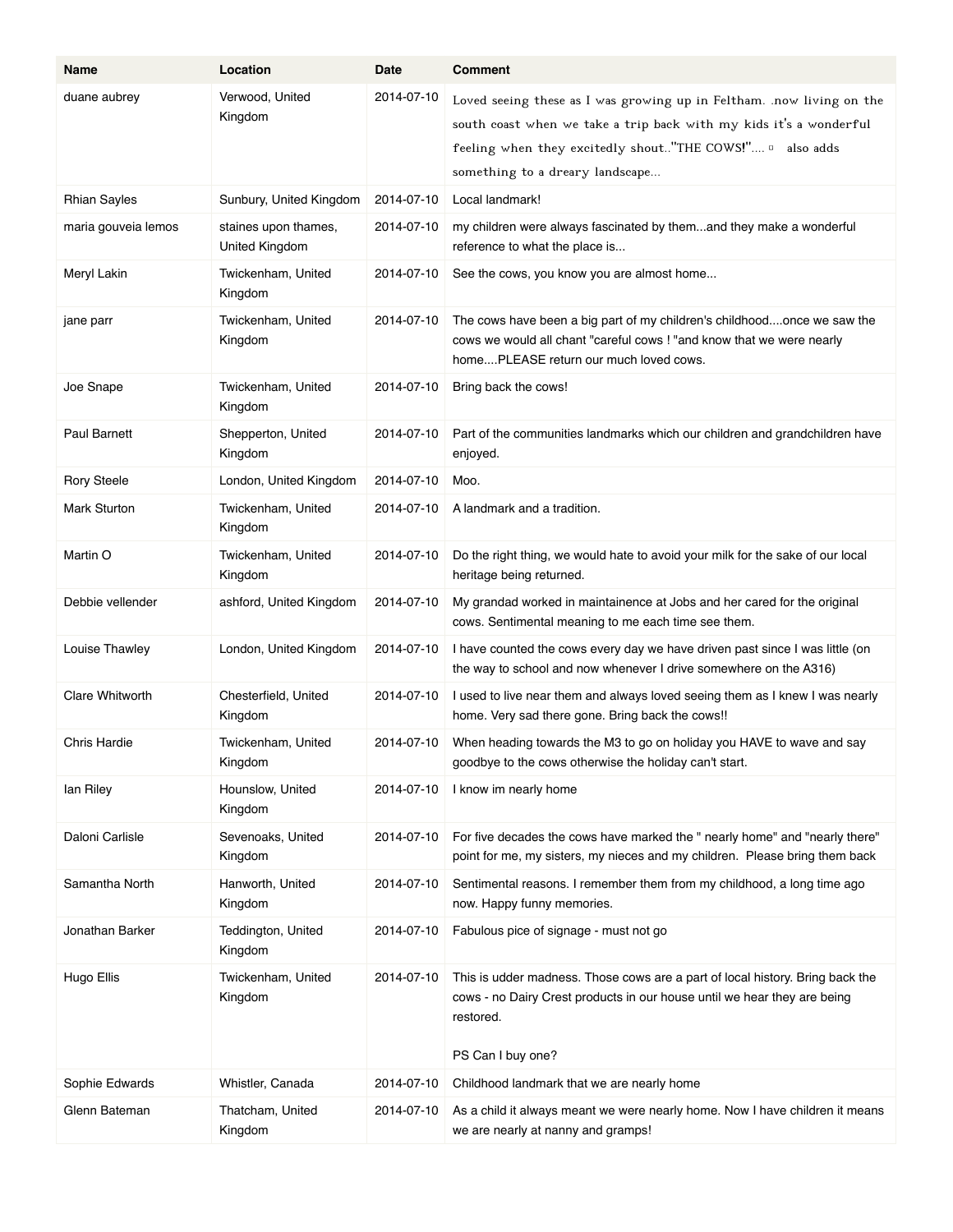| Name                   | Location                                | Date       | <b>Comment</b>                                                                                                                                                                                                                                                                                                                                                                                                                       |
|------------------------|-----------------------------------------|------------|--------------------------------------------------------------------------------------------------------------------------------------------------------------------------------------------------------------------------------------------------------------------------------------------------------------------------------------------------------------------------------------------------------------------------------------|
| sharron ashmore        | twickenham, United<br>Kingdom           | 2014-07-10 | important welcoming landmark                                                                                                                                                                                                                                                                                                                                                                                                         |
| <b>Peter Matthews</b>  | Kingston upon Thames,<br>United Kingdom | 2014-07-10 | Because they're a land mark and were part of our kids childhoods                                                                                                                                                                                                                                                                                                                                                                     |
| Linda Sheehan          | Whitton, United Kingdom                 | 2014-07-10 | Bring the cows home!                                                                                                                                                                                                                                                                                                                                                                                                                 |
| David Green            | Godalming, United<br>Kingdom            | 2014-07-10 | I grew up in the area and loved seeing the cows every time we drove into<br>Richmond. I want my young godchildren to smile and point at the cows when<br>we pass by. You'd miss the lions at Trafalgar Square wouldn't you?                                                                                                                                                                                                          |
| <b>Claire Matthews</b> | Kingston upon Thames,<br>United Kingdom | 2014-07-10 | It's a landmark showing that we're nearly home!                                                                                                                                                                                                                                                                                                                                                                                      |
| <b>Tim Richards</b>    | Chessington, United<br>Kingdom          | 2014-07-10 | It is an iconic landmark and one that raises a smile when you drive in and out<br>of London                                                                                                                                                                                                                                                                                                                                          |
| claire murphy          | twickenham, United<br>Kingdom           | 2014-07-10 | The whole family cannot go past without shouting "cows on the roof"its a<br>family tradition, past from my parents, to me, to my children. Please bring them<br>back: $($                                                                                                                                                                                                                                                            |
| <b>Scot Collins</b>    | Ashford, United Kingdom                 | 2014-07-10 | Cow's are awesome.                                                                                                                                                                                                                                                                                                                                                                                                                   |
| annette tolfree        | isleworth, United<br>Kingdom            | 2014-07-10 | my 4 year old grandson likes to count them and on the way home from seeing<br>family, as we pass he says nearly home, so bring them back don't want new<br>ones love the ones that were there                                                                                                                                                                                                                                        |
| Mal Hill               | Hanworth, United<br>Kingdom             | 2014-07-10 | Ex unigate employee- it wouldn't have happened under our watch! Sort<br>yourselves out DC!                                                                                                                                                                                                                                                                                                                                           |
| Alice Ratcliffe        | London, United Kingdom                  | 2014-07-10 | They enhance the local area and are a landmark. All efforts should be taken to<br>restore them as it would be detrimental to the landscape otherwise, they were<br>always a truly happy site!                                                                                                                                                                                                                                        |
| john mcmanus           | twickenham, United<br>Kingdom           | 2014-07-10 | The cows are an icon and a local treasure in the area.                                                                                                                                                                                                                                                                                                                                                                               |
| Annie Cronin           | London, United Kingdom                  | 2014-07-10 | Loved passing the cows. They bring a smile to my face. Please keep them                                                                                                                                                                                                                                                                                                                                                              |
| Caroline O'Sullivan    | Ashford, United Kingdom                 | 2014-07-10 | A trip along that piece of road wouldn't be complete without being able to say to<br>the kids 'watch out for the cows!'.                                                                                                                                                                                                                                                                                                             |
| Claire Robinson        | Isleworth, United<br>Kingdom            | 2014-07-10 | My son loved those cows when he was little. The building is really ugly, the<br>cows vastly improved it.                                                                                                                                                                                                                                                                                                                             |
| Hannah Hines           | Richmond, United<br>Kingdom             | 2014-07-10 | Please bring back the historic and much loved cows!                                                                                                                                                                                                                                                                                                                                                                                  |
| Madeleine Durie        | Brockenhurst, United<br>Kingdom         | 2014-07-10 | I grew up in Kew and now live in hampshire. As a child I knew we were nearly<br>home when we saw the cows. Now my children know the are nearly at granny<br>and grandpa's house as we always my parents to call to say we are 'by the<br>cows' and they know we've nearly arrived. How will we know when we are<br>nearly there if there aren't any cows? We also shout at the cows not to jump.<br>But now it seems they've jumped. |
| Jon Forster            | Teddington, United<br>Kingdom           | 2014-07-10 | It's the best advert for your company                                                                                                                                                                                                                                                                                                                                                                                                |
| Marian Devons          | Ashford, United Kingdom                 | 2014-07-10 | We love the cows and always comment when we drive past. They liven up<br>what is otherwise a rather ugly building.                                                                                                                                                                                                                                                                                                                   |
| Natasha Madden         | Coventry, United<br>Kingdom             | 2014-07-10 | They make people smile what better reason do you need. :- ) xx                                                                                                                                                                                                                                                                                                                                                                       |
| <b>Mark Atterton</b>   | Harare, Zimbabwe                        | 2014-07-10 | Grew up near A316 and always loved seeing the cows. When I go back to uk<br>it's something I would show my kids                                                                                                                                                                                                                                                                                                                      |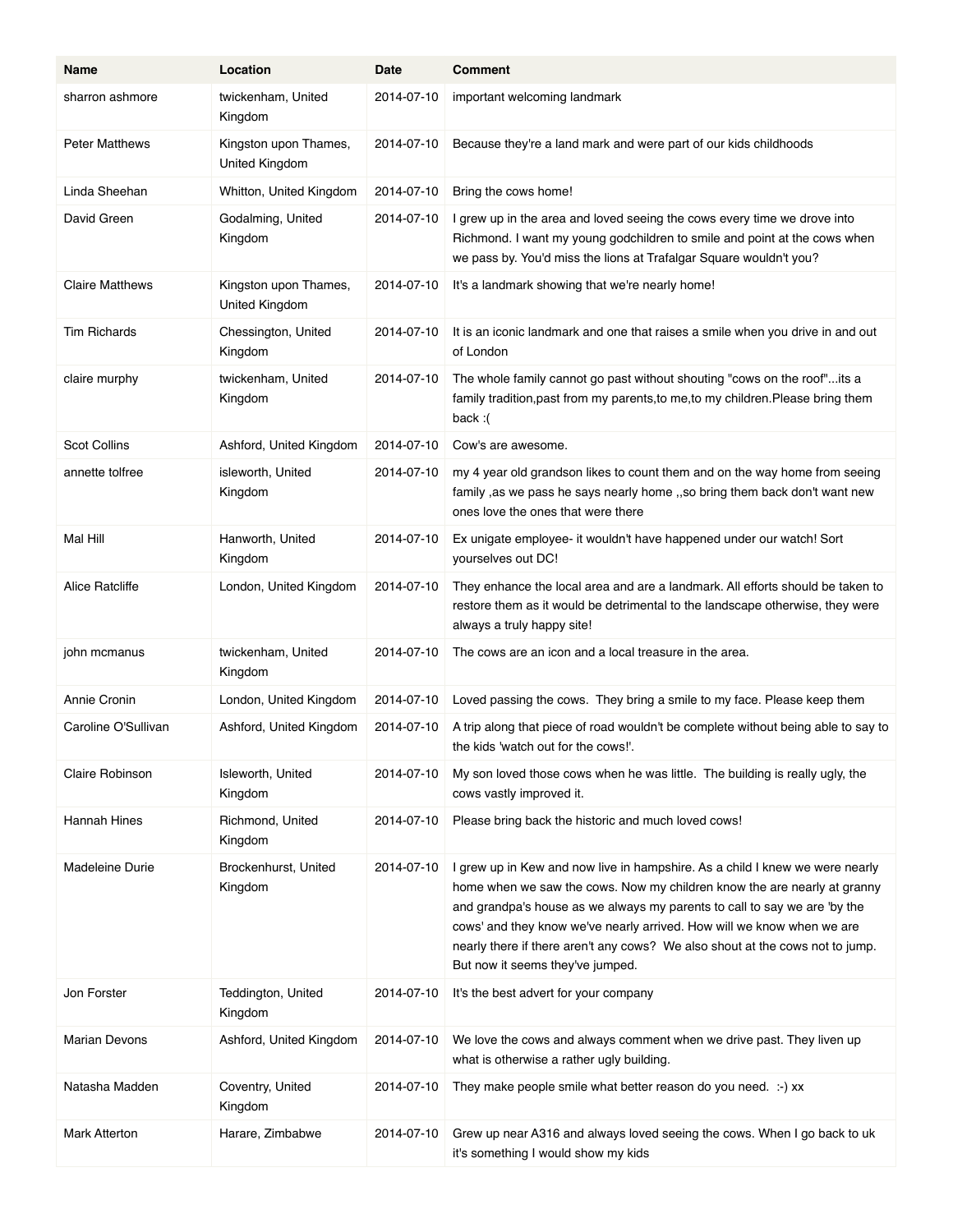| Name                     | Location                                 | Date       | <b>Comment</b>                                                                                                                                                                   |
|--------------------------|------------------------------------------|------------|----------------------------------------------------------------------------------------------------------------------------------------------------------------------------------|
| <b>Shirley Aubrey</b>    | Dorset, United Kingdom                   | 2014-07-10 | always amused kids when lived there                                                                                                                                              |
| penny dean               | camberley, United<br>Kingdom             | 2014-07-10 | Originaally from Feltham and remember the cows so well - still liked to see<br>them on trips in to London from the M3. They were an iconic landmark and<br>should be preserved.  |
| kevin taylor             | hayes, United Kingdom                    | 2014-07-10 | history and tradition. when you go away you know you are nearly home when<br>we see them.                                                                                        |
| Clare Allen              | Staines-upon-Thames,<br>United Kingdom   | 2014-07-10 | Please, please, please put them back, such a quirky break from endless grey<br>concrete and a hugely loved local landmark!                                                       |
| <b>Francesca Shelley</b> | Ascot, United Kingdom                    | 2014-07-10 | As a child and for many years after we would go past Jobs Dairy and the cows<br>on our way to to and from the coast for weekends. Still look out for them when<br>I'm passing by |
| Sophie da                | royal wootton bassett,<br>United Kingdom | 2014-07-10 | Lived round the corner growing up.                                                                                                                                               |
| Anneke Sando             | Twickenham, United<br>Kingdom            | 2014-07-10 | Ever since a child, the cows have meant that I'm nearly home and now my<br>children feel the same!                                                                               |
| katherine percy          | bracknell, United<br>Kingdom             | 2014-07-10 | The cows belong there and my daughters are distraught!                                                                                                                           |
| Jon Burrell              | London, United Kingdom                   | 2014-07-10 | The cows are a great local landmark. Would be a shame to lose them.                                                                                                              |
| julie brooker            | london, United Kingdom                   | 2014-07-10 | yet another part of history being taken away lost for ever<br>down great west road                                                                                               |
| <b>Antony Enright</b>    | Twickenham, United<br>Kingdom            | 2014-07-10 | My son will be broken hearted when he realises the cows have gone!                                                                                                               |
| Elaine Doe               | Byfleet, United Kingdom                  | 2014-07-10 | The cows are a landmark and a very strong childhood memory.                                                                                                                      |
| sally malkin             | Moulton Spalding, United<br>Kingdom      | 2014-07-10 | they have always been therealways as a young girl looked out for themdont<br>take another little bit of history, and make it a memory                                            |
| fiona stockley           | Hounslow, United<br>Kingdom              | 2014-07-10 | The cows make me smile on my long drive home. They mark the point on the<br>a316 when I turn off to come home. Put them back please                                              |
| Hayley Ebsworth          | Staines-upon-Thames,<br>United Kingdom   | 2014-07-10 | My dad worked here for 30 years and I have always lived close by. I have<br>always loved the cows and now my child does too! Too much health and safety,<br>bring back cows!!    |
| Fiona Stark              | Yateley, United Kingdom                  | 2014-07-10 | Cows are a landmark everyone notices when driving and I have used them for<br>years to describe where to go or pass                                                              |
| Nicholas Costa           | Maldon, United Kingdom                   | 2014-07-10 | I Still drive past it regularly and shout 'COWS ON THE ROOF' whenever i do                                                                                                       |
| <b>Robert White</b>      | Camberley, United<br>Kingdom             | 2014-07-10 | When I lived in my home town of Camberley and commuted every day into<br>Richmond these cows were a landmark                                                                     |
| Lara Vane                | Fleet, United Kingdom                    | 2014-07-10 | Reminds me of going to see my nan in her old house before old age hit get and<br>then sadly became ill and sadly past away 2 years ago                                           |
| rachel roberts           | London, United Kingdom                   | 2014-07-10 | Bring back our moo! Every time we drive past the cows we let out a big moo<br>so was very sad to see they were missing today nearly crashed the car!                             |
| <b>Robert McIlroy</b>    | Chantérac, France                        | 2014-07-10 | Icon of my younger days. I have shown it to my daughter and she loves it also.                                                                                                   |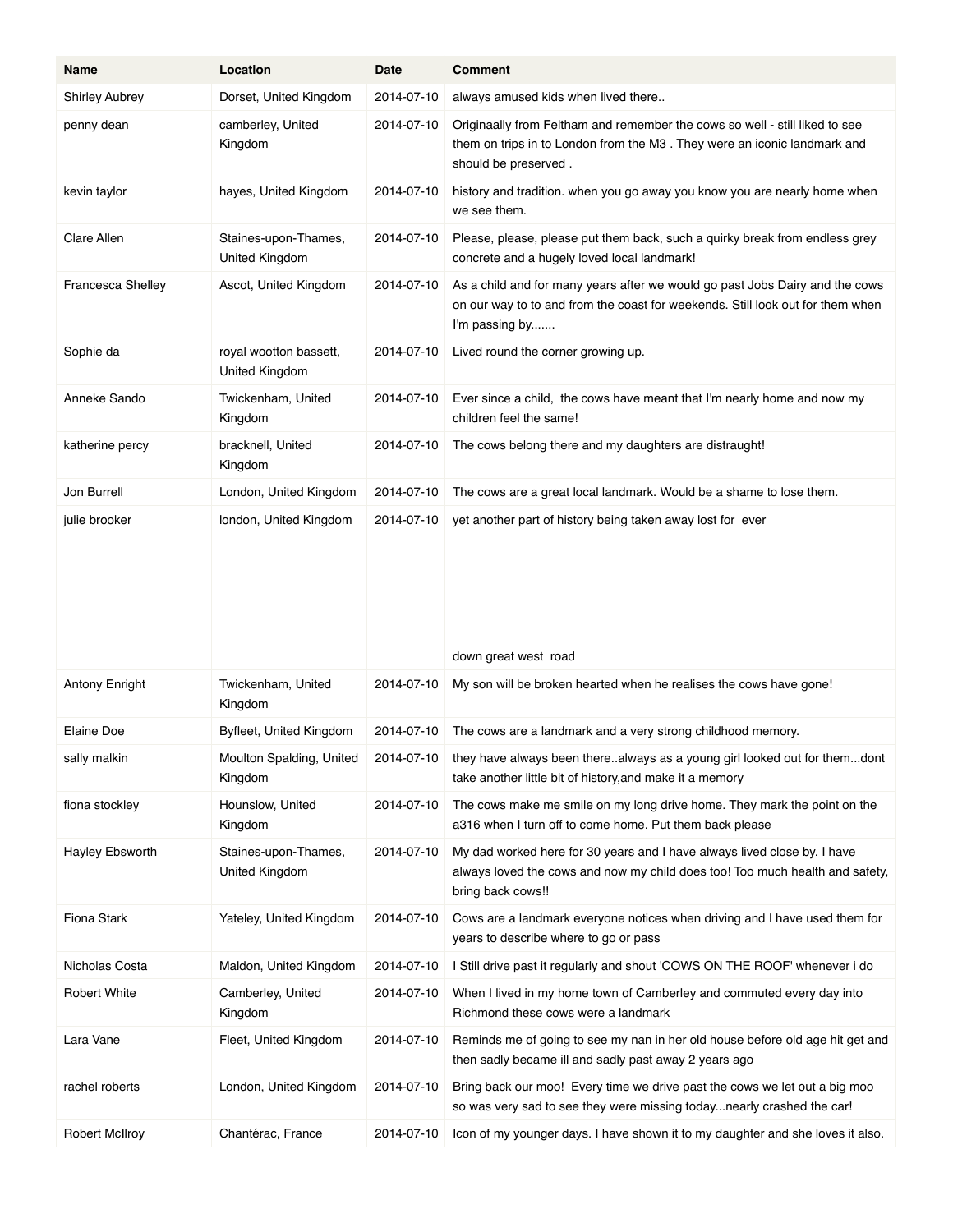| <b>Name</b>            | Location                                | Date       | <b>Comment</b>                                                                                                                                                                                                                                                          |
|------------------------|-----------------------------------------|------------|-------------------------------------------------------------------------------------------------------------------------------------------------------------------------------------------------------------------------------------------------------------------------|
| Katie Bonnell          | Kingston upon Thames,<br>United Kingdom | 2014-07-10 | These cows are iconic! I remember me and my sister looking out for them on<br>any road trips out of SW London. They are fun and there isn't much fun left in<br>the world!                                                                                              |
| David Benbow           | Spain                                   | 2014-07-10 | iconic landmark I passed thousands of times and my children too!!                                                                                                                                                                                                       |
| stuart chaffe          | Camberley, United<br>Kingdom            | 2014-07-10 | How dare they?.                                                                                                                                                                                                                                                         |
| Jason Kemp             | Bordon, United Kingdom                  | 2014-07-10 | Lived in bedfont and all my family live in surrounding areas the cows hav been<br>part of my life for all 37 years it's a London landmark in my opinion put them<br>back                                                                                                |
| Simon Bates            | Farnborough, United<br>Kingdom          | 2014-07-10 | As a child the "how could see the cows First" game was the highlight of our<br>journeys into london. A tradition that has been moved to my own children now.<br>These must return                                                                                       |
| Carys Hills            | Fareham, United<br>Kingdom              | 2014-07-10 | I used to life in Richmond, moved to Portsmouth and visit my daughters in<br>Hanworth and I think it is so so sad that the cows have gone, we also say<br>"nearly there" when we see the cows. It was always part of my youth                                           |
| gail mollison          | Hounslow, United<br>Kingdom             | 2014-07-10 | I, my children and grandchildren have seen them nearly every day for 42 years.                                                                                                                                                                                          |
| ben vadgama            | cAMBERLEY, United<br>Kingdom            | 2014-07-10 | Health and safety gone mad cows                                                                                                                                                                                                                                         |
| <b>Emily Summerton</b> | Staines-upon-Thames,<br>United Kingdom  | 2014-07-10 | They were part of my childhood!                                                                                                                                                                                                                                         |
| Kevin Armstrong        | London, United Kingdom                  | 2014-07-10 | They have been there since I was a kid, I'm now 50!!                                                                                                                                                                                                                    |
| Athalie McMahon        | Egham, United Kingdom                   | 2014-07-10 | They are amusing but useful for navigationreminds me where I am                                                                                                                                                                                                         |
| <b>Mike Dorking</b>    | Hounslow, United<br>Kingdom             | 2014-07-10 | Important landmark                                                                                                                                                                                                                                                      |
| Dan Storey             | London, United Kingdom                  | 2014-07-10 | massive area sentimental value.                                                                                                                                                                                                                                         |
| david ruddy            | Weybridge, United<br>Kingdom            | 2014-07-10 | Bring them back                                                                                                                                                                                                                                                         |
| Colin Halstead         | Isleworth, United<br>Kingdom            |            | 2014-07-10 These cows have become part of our heritage that have brought a smile to the<br>faces of kids and adults for decadesplease restore them and demonstrate not<br>only a sense of humour but also a sense of corporate responsibility to the local<br>community |
| Sean McQuillan         | Fleet, United Kingdom                   | 2014-07-10 | I have always known this as the cow building and whenever I travel past with<br>my kids we always look out for it.                                                                                                                                                      |
| lan Ford               | Stanwell, United<br>Kingdom             | 2014-07-10 | I've known those cows almost my while life and always 'moo' as I go past as I<br>did when I was a child!                                                                                                                                                                |
| <b>Gus Foster</b>      | Guildford, United<br>Kingdom            | 2014-07-10 | Driven past it for many years - an iconic symbol en-route to Twickenham                                                                                                                                                                                                 |
| Victoria Burge         | Kingston, United<br>Kingdom             | 2014-07-10 | Childhood memories                                                                                                                                                                                                                                                      |
| <b>Anne Nicholls</b>   | Twickenham, United<br>Kingdom           | 2014-07-10 | It is a jolly good landmark for those driving along the A316 both leaving and<br>entering the metropolis! It should have had a preservation order on the cows.<br>Never should have been removed.                                                                       |
| Susan Quartly          | Addlestone, United<br>Kingdom           | 2014-07-10 | There was a gentle humour in their presence that brightened up dreary drives<br>into London. The kids always loved them and now my granddaughter does too                                                                                                               |
| <b>JACQUI LOW</b>      | Twickenham, United<br>Kingdom           | 2014-07-10 | Moo's have been there ever since I was a child. Known land mark, that people<br>know.                                                                                                                                                                                   |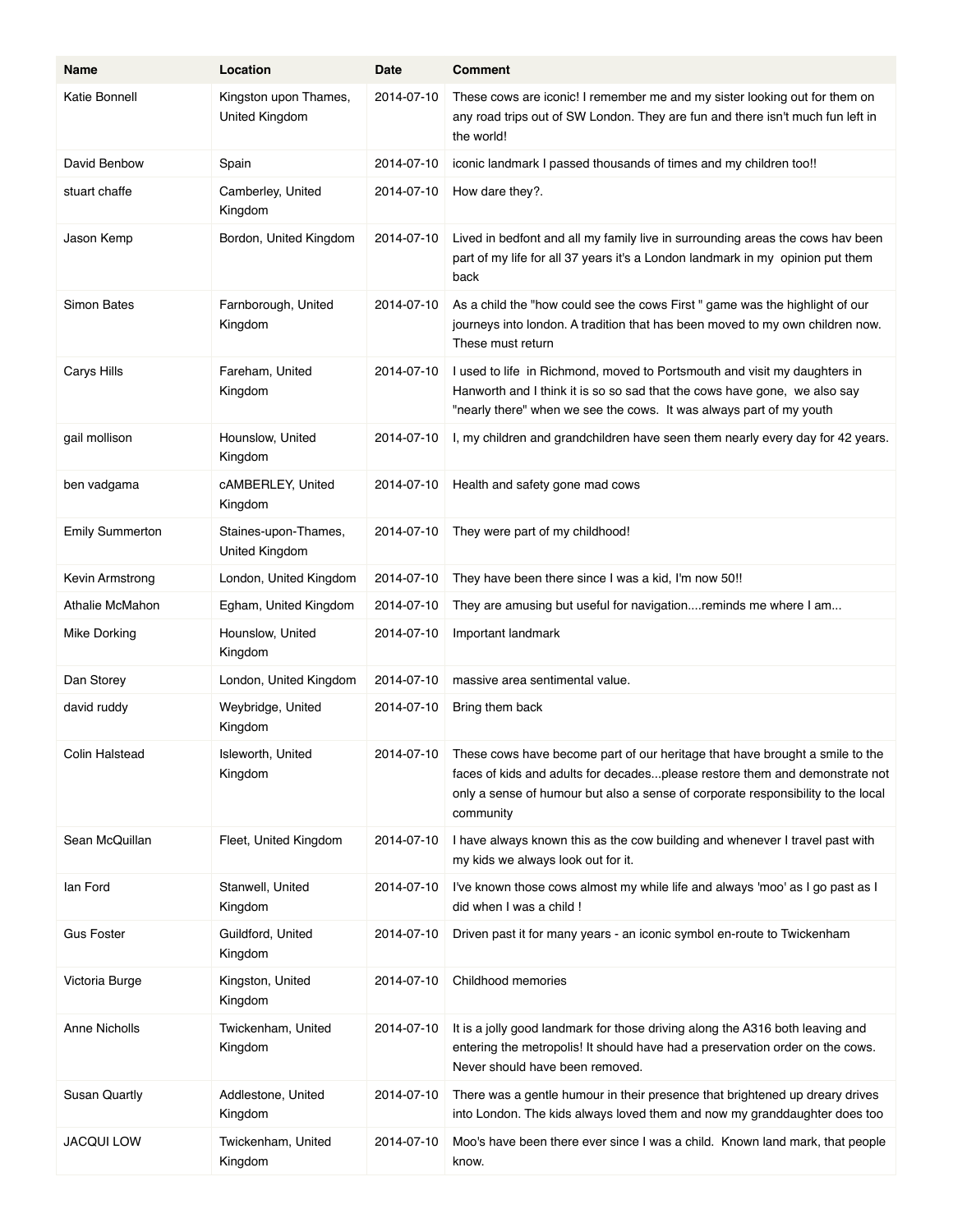| Name                   | Location                             | Date       | <b>Comment</b>                                                                                                                                                                                                                                                   |
|------------------------|--------------------------------------|------------|------------------------------------------------------------------------------------------------------------------------------------------------------------------------------------------------------------------------------------------------------------------|
| Corinna Foster         | London, United Kingdom               | 2014-07-10 | The cows are an iconic symbol of the area and they stand as a beacon to<br>welcome you back to London.                                                                                                                                                           |
| Jean Riley             | London, United Kingdom               | 2014-07-10 | Any holidays always know when I'm home when I see the cows                                                                                                                                                                                                       |
| Graham Howard          | Sunbury-on-Thames,<br>United Kingdom | 2014-07-10 | I grew up in the area and it was apart of my childhood memories, as did my<br>parents and they remember them                                                                                                                                                     |
| Emma Hopson            | Twickenham, United<br>Kingdom        | 2014-07-10 | My children miss the cows. Hell, I miss the cows. I'm in a right MOOd now                                                                                                                                                                                        |
| frances hammond        | middlesex, United<br>Kingdom         | 2014-07-10 | its a well known land mark in this area                                                                                                                                                                                                                          |
| Angie Besant           | Feltham, United Kingdom              | 2014-07-10 | its part of local history                                                                                                                                                                                                                                        |
| NICHOLAS HILL          | <b>BEESTON, United</b><br>Kingdom    | 2014-07-10 | They are one of my earliest memories of London, after returning from Thailand,<br>at the age of 8. They brought a huge smile to a silly little boy.                                                                                                              |
| Janette Adams Leonard  | Sunbury on Thames,<br>United Kingdom | 2014-07-10 | Local landmark of course!                                                                                                                                                                                                                                        |
| quinny smart           | bedfont, United Kingdom              | 2014-07-10 | I love the cows                                                                                                                                                                                                                                                  |
| Nicholas Crafts        | Sunbury, United Kingdom              | 2014-07-10 | Memories                                                                                                                                                                                                                                                         |
| Liz Butler             | Painswick, United<br>Kingdom         | 2014-07-10 | I lived in the Teddington area for 64 years and will miss the cows very much<br>when I come up from Gloucestershire to visit family. The cows were at street<br>level before they were put on the roof round about the time the elevated road<br>section opened. |
| <b>Matthew Bendall</b> | Twickenham, United<br>Kingdom        | 2014-07-10 | They brighten up my commute. Please bring them back!                                                                                                                                                                                                             |
| oren kopit             | Hartley Wintney, United<br>Kingdom   | 2014-07-10 | I drive by the cows regularly and grew up around the corner from them.                                                                                                                                                                                           |
| <b>Elaine Fraser</b>   | Feltham, United Kingdom              | 2014-07-10 | Part of my childhood and my daughters! A local landmark! And shows kids<br>that Milk comes from cows!!!!                                                                                                                                                         |
| Fifi Owen              | Bracknell, United<br>Kingdom         | 2014-07-10 | The cows are a landmark and I always look out for them on the way to<br>Twickenham, since childhood, and when we see them we all shout Cowses!<br>Stupid but we always do it                                                                                     |
| brenndan massam        | feltham, United Kingdom              | 2014-07-10 | I grew up down the road and they belong there it's part of my local heritage                                                                                                                                                                                     |
| Emi Dell               | Jersey, Jersey                       | 2014-07-10 | I live in jersey but visit family in the uk The cows on the roof let the kids know<br>they're nearly at nanas                                                                                                                                                    |
| Philip Basford         | Southampton, United<br>Kingdom       | 2014-07-10 | Seeing the cows was always the reminder that we were nearly home                                                                                                                                                                                                 |
| JANE FAY               | Littlehampton, United<br>Kingdom     | 2014-07-10 | I remember the cows on the grass in front of Job's Dairy, long before the M3<br>was built. To me it was the beginning of the countryside as beyond this were<br>just green fields. Pleease let's have new ones and restore them to the roof.                     |
| Alison Becker          | Bracknell, United<br>Kingdom         | 2014-07-10 | Health & safety Just irritates me too much We need fun in life                                                                                                                                                                                                   |
| <b>Trevor Hearn</b>    | Hampton, United<br>Kingdom           | 2014-07-10 | They are a local land mark very disappointing to see them go!!                                                                                                                                                                                                   |
| Amy Sherring           | London, United Kingdom               | 2014-07-10 | We'd always look out for the cows on our way home, bring them back!                                                                                                                                                                                              |
| Joanne Allen           | Gravesend, United<br>Kingdom         | 2014-07-10 | These cows were part of my childhood.                                                                                                                                                                                                                            |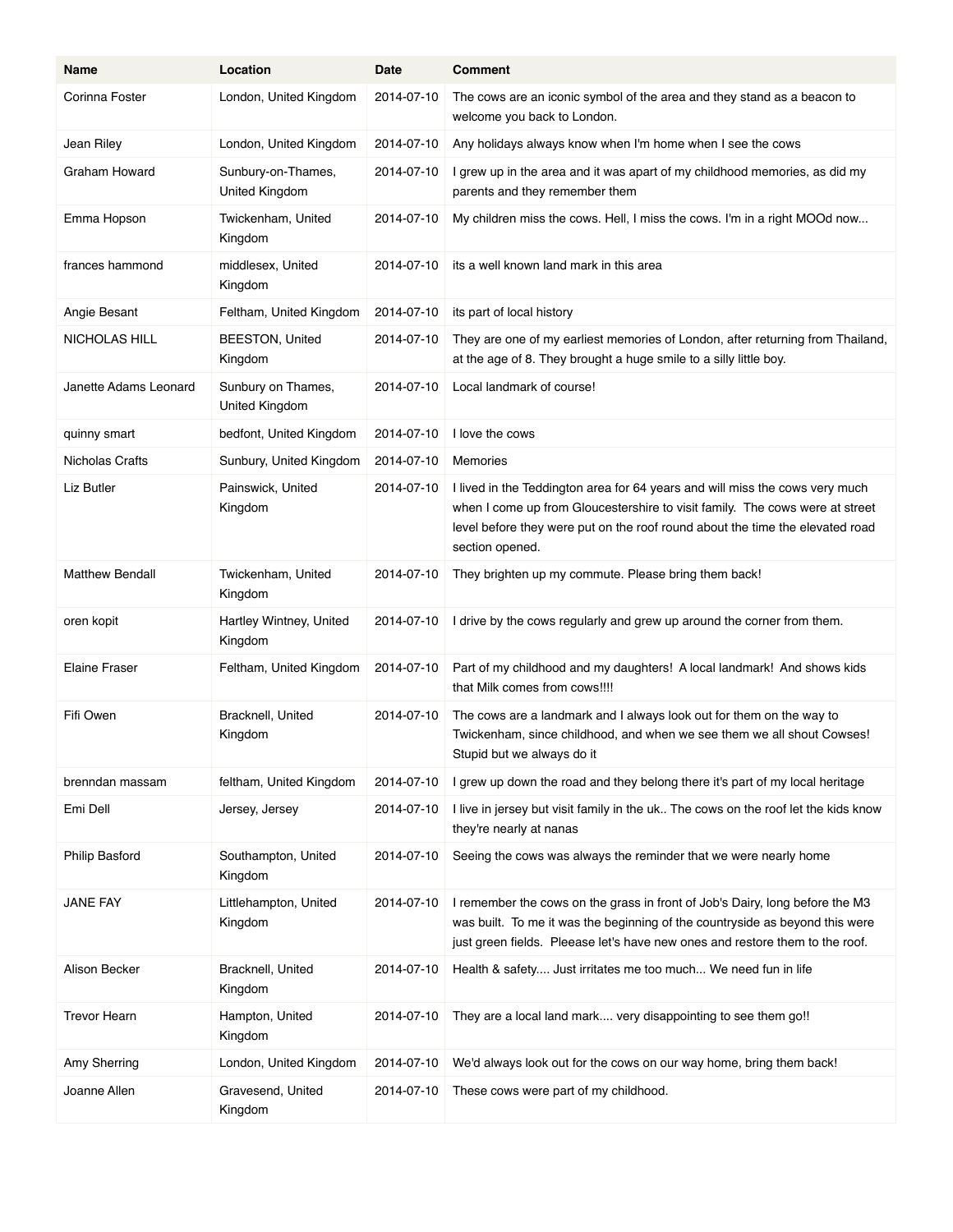| Name                 | Location                                | Date       | Comment                                                                                                                                                                                                                                                                                                                                                                                                                                                                                                     |
|----------------------|-----------------------------------------|------------|-------------------------------------------------------------------------------------------------------------------------------------------------------------------------------------------------------------------------------------------------------------------------------------------------------------------------------------------------------------------------------------------------------------------------------------------------------------------------------------------------------------|
| Sue Reardon          | Aldershot, United<br>Kingdom            | 2014-07-10 | I have driven past the dairy for years, and always have a little smile, and even<br>when I was young I remember seeing the cows on the roof. They are a land<br>mark.                                                                                                                                                                                                                                                                                                                                       |
| Kerina Davies        | Staines Upon Thames,<br>United Kingdom  | 2014-07-10 | It is a memory of happiness from my youth                                                                                                                                                                                                                                                                                                                                                                                                                                                                   |
| Colin Harvey         | Hounslow, United<br>Kingdom             | 2014-07-10 | When I was kid they showed me that I was nearly home and now they do the<br>same for my children                                                                                                                                                                                                                                                                                                                                                                                                            |
| Ellen Fletcher       | London, United Kingdom                  | 2014-07-10 | It is purely sentimental. Myself and the children just love seeing them. They<br>signal my exit off the M3. Don't remoooove them please!                                                                                                                                                                                                                                                                                                                                                                    |
| Peter Jones          | Sandhurst, United<br>Kingdom            | 2014-07-10 | I was born and bred in Hanworth and for the last 60 years that I know of the<br>cows have been part of the history of Hanworth.                                                                                                                                                                                                                                                                                                                                                                             |
| Stephanie Smith      | London, United Kingdom                  | 2014-07-10 | This has been a local landmark since I was a little girl                                                                                                                                                                                                                                                                                                                                                                                                                                                    |
| Marella Robinson     | Twickenham, United<br>Kingdom           | 2014-07-10 | Like myself as a child thats how my kids know we are home!!                                                                                                                                                                                                                                                                                                                                                                                                                                                 |
| Melanie Millington   | Brighton, United<br>Kingdom             | 2014-07-10 | The cows have welcomed my family 'home' for as long as I remember. I'm now<br>50 and my kids have also grown up with them. So sad if they go.                                                                                                                                                                                                                                                                                                                                                               |
| Joanne Lamont        | Ashford, United Kingdom                 | 2014-07-10 | It's an iconic symbol in our area and a great landmark - not the same without<br>them!                                                                                                                                                                                                                                                                                                                                                                                                                      |
| Simon Taylor         | Farnborough, United<br>Kingdom          | 2014-07-10 | Grew up around here, these are iconic!                                                                                                                                                                                                                                                                                                                                                                                                                                                                      |
| Helena Webster       | London, United Kingdom                  | 2014-07-10 | It's an iconic landmark showing that you're close to London like the A40 Hoover<br>building and the Great West Road Lucozade sign                                                                                                                                                                                                                                                                                                                                                                           |
| <b>Briana Wherry</b> | Hampton, United<br>Kingdom              | 2014-07-10 | They make me smile every day on my commute past them home!                                                                                                                                                                                                                                                                                                                                                                                                                                                  |
| Rebecca Aitchison    | London, United Kingdom                  | 2014-07-10 | I love the cows. When I see them I feel like I'm coming home. When I was a<br>child I thought they were magic                                                                                                                                                                                                                                                                                                                                                                                               |
| Jacqueline Page      | London, United Kingdom                  | 2014-07-10 | We all loved the cows. They are part of our history!                                                                                                                                                                                                                                                                                                                                                                                                                                                        |
| Mark Allen           | Hook, United Kingdom                    | 2014-07-10 | Have been an iconic landmark for more than 30 years of my life since<br>childhood.                                                                                                                                                                                                                                                                                                                                                                                                                          |
| Lesley Baillie       | Twickenham, United<br>Kingdom           | 2014-07-10 | The cows are about 20 minutes from our home, it is our "eta" beacon, we shout<br>"cows on the roof" as we drive past so we know how close to home we are.<br>Friends and family text or call us with the "cows on the roof" message so we<br>know where they are. It is a local landmark that we all love. BRING THEM<br>BACK (or if they are really soooooo dangerous then bring back new ones, I'm<br>sure most of us would be none the wiser and just think they'd been taken away<br>for a good clean). |
| Steve Poole          | Camberley, United<br>Kingdom            | 2014-07-10 | Drive past every day. They've always been there. It's heritage anywhere else.                                                                                                                                                                                                                                                                                                                                                                                                                               |
| <b>Tracy Soan</b>    | Kingston upon Thames,<br>United Kingdom | 2014-07-10 | To Dairy Crest, free publicity, self perpetuating marketing, you'd have to be<br>crazy not to repair/replace!                                                                                                                                                                                                                                                                                                                                                                                               |
| <b>Steve Reeves</b>  | Darwen, United Kingdom                  | 2014-07-10 | Ex dairy crest employee, houns low born and bred, cows are a landmark                                                                                                                                                                                                                                                                                                                                                                                                                                       |
| Helen Miller         | nordelph, United<br>Kingdom             | 2014-07-10 | We used see the cows and know we were nearly home. The girls love watching<br>for them when we come to visit friends.                                                                                                                                                                                                                                                                                                                                                                                       |
| Oihana Donaire Uneda | Feltham, United Kingdom                 | 2014-07-10 | The cows are an icon in the area !!                                                                                                                                                                                                                                                                                                                                                                                                                                                                         |
| Nicola Johnson       | Teddington, United<br>Kingdom           | 2014-07-10 | We always shout "Cows on the Roof" whenever we drive past and wonder out<br>loud if they're cold today.                                                                                                                                                                                                                                                                                                                                                                                                     |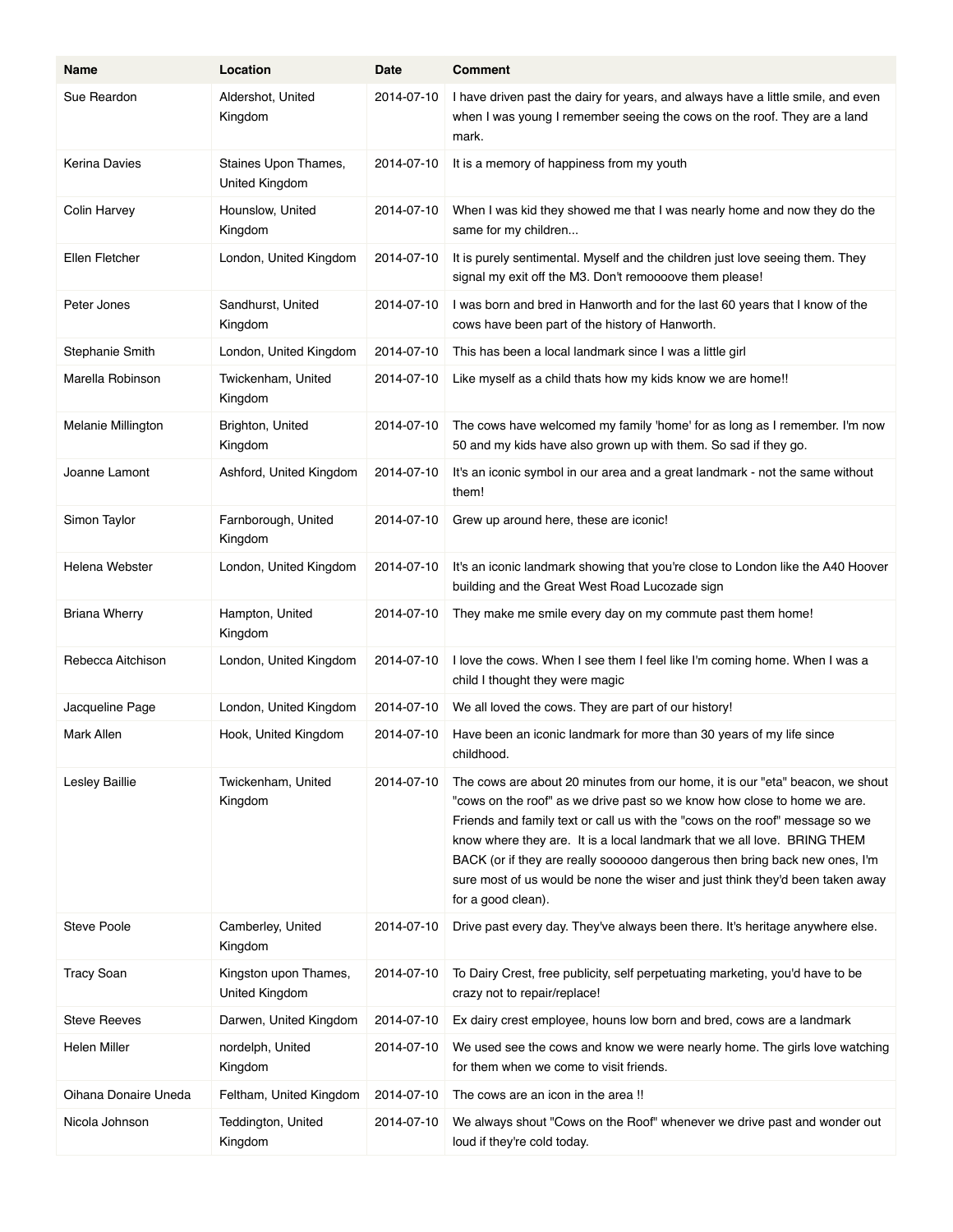| Name                    | Location                           | Date       | <b>Comment</b>                                                                                                                                                                                                                            |
|-------------------------|------------------------------------|------------|-------------------------------------------------------------------------------------------------------------------------------------------------------------------------------------------------------------------------------------------|
| anne quoroll            | camberley, United<br>Kingdom       | 2014-07-10 | I used to live in Middx and still visit people there. The cows are a landmark and<br>make me smile every time.                                                                                                                            |
| alison banham           | buckingham, United<br>Kingdom      | 2014-07-10 | Lived a few miles down the road for 16 yrs and still past Dairy crest on way to<br>visit familt                                                                                                                                           |
| Cat Rogers              | Shepperton, United<br>Kingdom      | 2014-07-10 | My children do 'first to spot the cows' every week! We don't live near the sea,<br>don't take away that pleasurable moment from them, please?                                                                                             |
| Evan Cockshaw           | Macclesfield, United<br>Kingdom    | 2014-07-10 | I grew up round there and passed by the cows regularly. They can't disappear!<br>It's just wrong!                                                                                                                                         |
| Sarah Cook              | Farnham, United<br>Kingdom         | 2014-07-10 | I love the cows!                                                                                                                                                                                                                          |
| Felix Jones             | Hounslow, United<br>Kingdom        | 2014-07-10 | This is something that makes me smile every time I see it. It's things like this<br>that I want to one day drive my car past and tell my children to look out the<br>window and see the cows on the roof.                                 |
| Rebecca Newey           | Ash, United Kingdom                | 2014-07-10 | These cows are a local landmark and have been there as long as I can<br>remember. Do not understand why they have been removed. Please put them<br>back.                                                                                  |
| deb ryan                | woking, United Kingdom             | 2014-07-10 | It's part of my childhood, do not get rid of the cows, please x                                                                                                                                                                           |
| John Fletcher           | Farnborough, United<br>Kingdom     | 2014-07-10 | We must retain the iconic parts of our urban landscape for our children and<br>their children, otherwise we have no history.<br>Also I fail to see why the Company do not see the value of this advertising<br>feature                    |
| Jamie Fretwell          | Hemel Hempstead,<br>United Kingdom | 2014-07-10 | Iconic figures from my childhood - always knew we were near my nan'a house<br>when I passed them!                                                                                                                                         |
| Zoe Nicholas            | Southampton, United<br>Kingdom     | 2014-07-10 | Always reminds me of summer holidays with grandparents when I was a kid                                                                                                                                                                   |
| Lewis Holmes            | Staines, United Kingdom            | 2014-07-10 | Honestly, what sort of soulless individual would remove something of such local<br>importance? For shame, Dairy Crest, for shame.                                                                                                         |
| Peter Rance             | Fleet, United Kingdom              | 2014-07-10 | its a land mark and has been in my sights for the last thirty years                                                                                                                                                                       |
| Sheila Ede              | Kingston, United<br>Kingdom        | 2014-07-10 | It has been an iconic piece on the landscape for years.                                                                                                                                                                                   |
| Rachel Mitchell         | Ipswich, United Kingdom            | 2014-07-10 | I moved away from the feltham area 7 years ago and always point them out to<br>my kids when we come back to visit family my kids think they are amazing and<br>magic!                                                                     |
| CARLA COLLINS           | SHEPPERTON, United<br>Kingdom      | 2014-07-10 | I HAVE A PHOTO OF MY DAD SITTING ON TOP OF THE COWS ABOUT 60<br>YEARS AGO, LONG BEFORE THEY WENT ON TO THE ROOF                                                                                                                           |
| Jim Eames               | Duloe, United Kingdom              | 2014-07-10 | It is an important landmark on our trips to visit our daughter in Twickenham.                                                                                                                                                             |
| <b>Rachel Griffiths</b> | Sunbury, United Kingdom            | 2014-07-10 | Part of my childhood - means we are nearly home!                                                                                                                                                                                          |
| Eve McIlmoyle           | Reading, United<br>Kingdom         | 2014-07-10 | The cows are iconic. They welcome me home every time I visit my mother, and<br>have always been the "nearly there" indicator since my childhood. The only<br>cheerful thing on the whole stretch of road. Bring back the cows!            |
| zoe nunn                | Ashford, United Kingdom            | 2014-07-10 | I am 36 and have enjoyed seeing the cows for over 30 years, my dad<br>convinced me as a child they were real! And I have now the pleasure of<br>showing them to my children who love seeing them there! Please bring back<br>the cows $;$ |
| Peter Griffiths         | Sunbury, United Kingdom            | 2014-07-10 | Free the Freisian 8! This is why health and safety has a bad name.                                                                                                                                                                        |
| daniel ball             | sunbury, United Kingdom            | 2014-07-10 | They were part of my childhood growing up and now my kids love to see the<br>cows as we go past and now they are gone. BRING BACK THE COWS                                                                                                |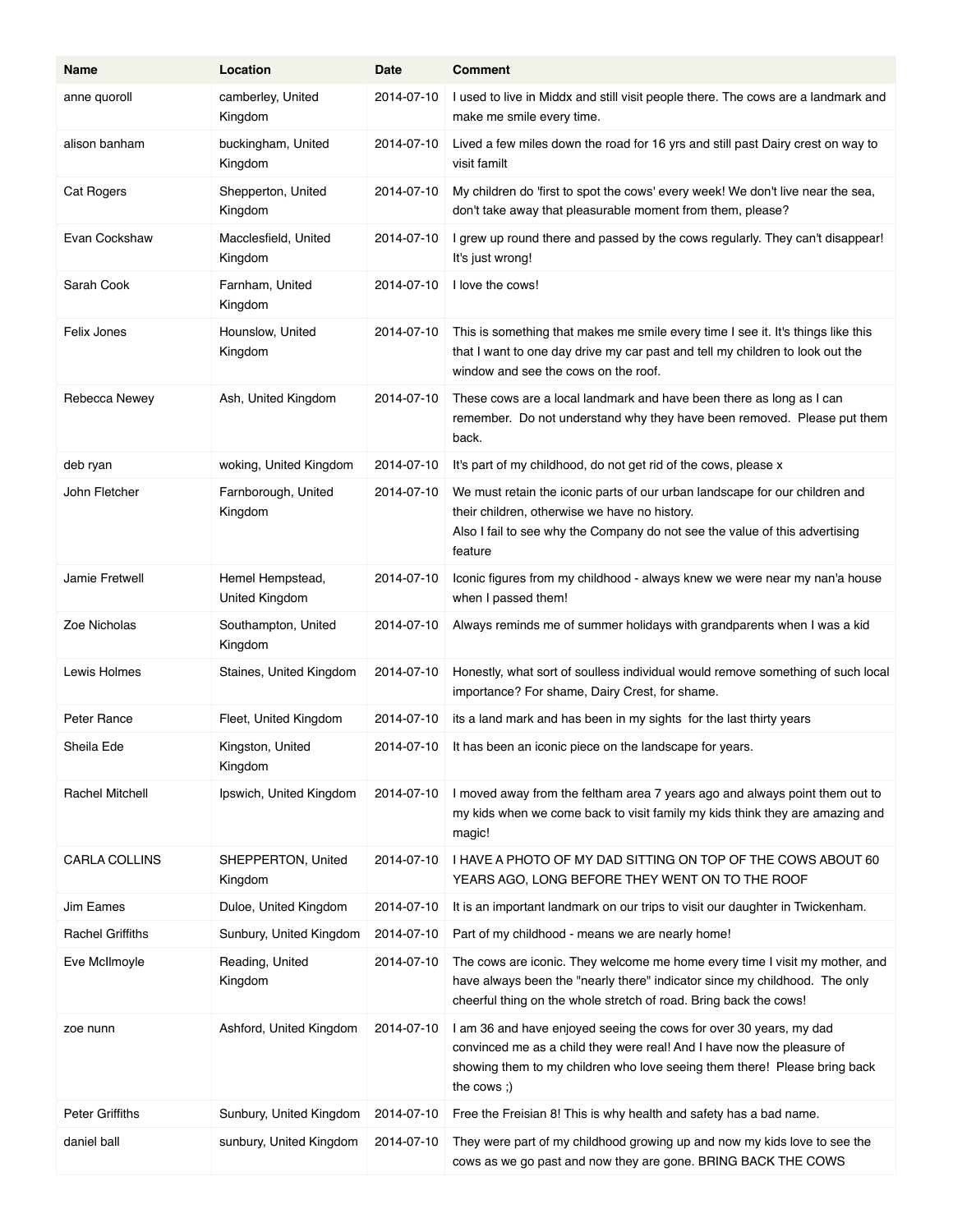| Name                          | Location                              | Date       | <b>Comment</b>                                                                                                                                                                                                                                         |
|-------------------------------|---------------------------------------|------------|--------------------------------------------------------------------------------------------------------------------------------------------------------------------------------------------------------------------------------------------------------|
| joe vassallo                  | middx, United Kingdom                 | 2014-07-10 | the cows have been a reassuring marker that I'm almost home for the past 33<br>years, or since I was old enough to recognise them. I will be devastated to think<br>that I will not see them again. A local landmark. Bring back the cows !!!!         |
| Sue Eames                     | Duloe, United Kingdom                 | 2014-07-10 | It is an iconic landmark expect to pass when I visit my daughter.                                                                                                                                                                                      |
| Rob McMorrow                  | St Albans, United<br>Kingdom          | 2014-07-10 | Because I have always been mooved by the DC cows.                                                                                                                                                                                                      |
| Alison Orchard                | Walton upon Thames,<br>United Kingdom | 2014-07-10 | The cows have always been there and they need to be put back!                                                                                                                                                                                          |
| Kathryn A Harper-Quinn        | Hounslow, United<br>Kingdom           | 2014-07-10 | They are an important landmark on the journey back into London and they<br>send the message to local people that you are nearly home!                                                                                                                  |
| <b>Patrick Sutton-Coulson</b> | Isleworth, United<br>Kingdom          | 2014-07-10 | The cows are a traditional part of any jounrey made form west London to the<br>South West                                                                                                                                                              |
| Aileen Jay                    | Feltham, United Kingdom               | 2014-07-10 | The cows were a landmark. I was hoping to introduce my granddaughter to<br>them                                                                                                                                                                        |
| <b>Steve North</b>            | Weston-super-Mare,<br>United Kingdom  | 2014-07-10 | Is nothing sacred? The cows were my 'heading home' friends as we left the M3<br>to Twickenham. Prozac in bovine form. Re-hoof the roof!                                                                                                                |
| Ivan Ferris                   | Twickenham, United<br>Kingdom         | 2014-07-10 | Lived in the area all my life and so much does change but there is no reason<br>for this!                                                                                                                                                              |
| Suzanne King                  | Isleworth, United<br>Kingdom          | 2014-07-10 | These cows are and have always been a 'homecoming' save the cows!!                                                                                                                                                                                     |
| mike morrison                 | Hounslow, United<br>Kingdom           | 2014-07-10 | Its a part of the culture of the atea. Generations of kids use as a landmark that<br>they are nearly home                                                                                                                                              |
| James Harrington              | Chertsey, United<br>Kingdom           | 2014-07-10 | I met my wife 12 years ago in Twickenham. Every drive out of the area and into<br>the area meant those cows. Sentimental as it is, they are a part of that<br>relationship! Bring them back!!                                                          |
| <b>Mark Baker</b>             | Hampton, United<br>Kingdom            | 2014-07-10 | I have been a Dairy Crest delivery customer for 13 years and always loved the<br>cows. Please bring them back.                                                                                                                                         |
| anna daviea                   | London, United Kingdom                | 2014-07-10 | When I was little the cows were always the sign we were near to home and my<br>whole family used to keep our eyes peeled to spot them. So sad they're gone                                                                                             |
| colin bowron                  | Feltham, United Kingdom               | 2014-07-10 | These cows are not only an extremely cool navigational landmark but a breath<br>of fresh air in an area that has a bad reputation                                                                                                                      |
| Sarah Jane Adams              | West Byfleet, United<br>Kingdom       | 2014-07-10 | I have been driving past the cows my whole life when visiting my grandparents<br>and it was always the marker that I was nearly there. the cows are a lovely<br>feature on a boring road. Bring back the cows!!!!                                      |
| Robin Wright                  | Totland, United Kingdom               | 2014-07-10 | I've waved at those cows every time I pass since I was 6. That's over 40 years!                                                                                                                                                                        |
| Jenni Waterer Dowling         | Feltham, United Kingdom               | 2014-07-10 | Its a sign we're nearly home!                                                                                                                                                                                                                          |
| Emma Ashton                   | Addlestone, United<br>Kingdom         | 2014-07-10 | The cows brighten up my drive to work and have become a local landmark.<br>Only the other day I was giving directions based on "the building with cows on<br>top".                                                                                     |
| Vicky Othen                   | Four Marks, United<br>Kingdom         | 2014-07-10 | My grandparents lived in London and when driving there as a small child it<br>meant we were nearly there! The cows are iconic and need preserving at what<br>ever cost. They have been there for 37 years, lets hope they can be there for<br>37 more. |
| Ailsa Frew                    | Twickenham, United<br>Kingdom         | 2014-07-10 | The cows have part of my life since they arrived on the roof - I count them<br>every time I go past the Dairy. Bring them back - please,                                                                                                               |
| Daniel Quinlan                | Aldershot, United<br>Kingdom          | 2014-07-10 | I love cows and I love milk                                                                                                                                                                                                                            |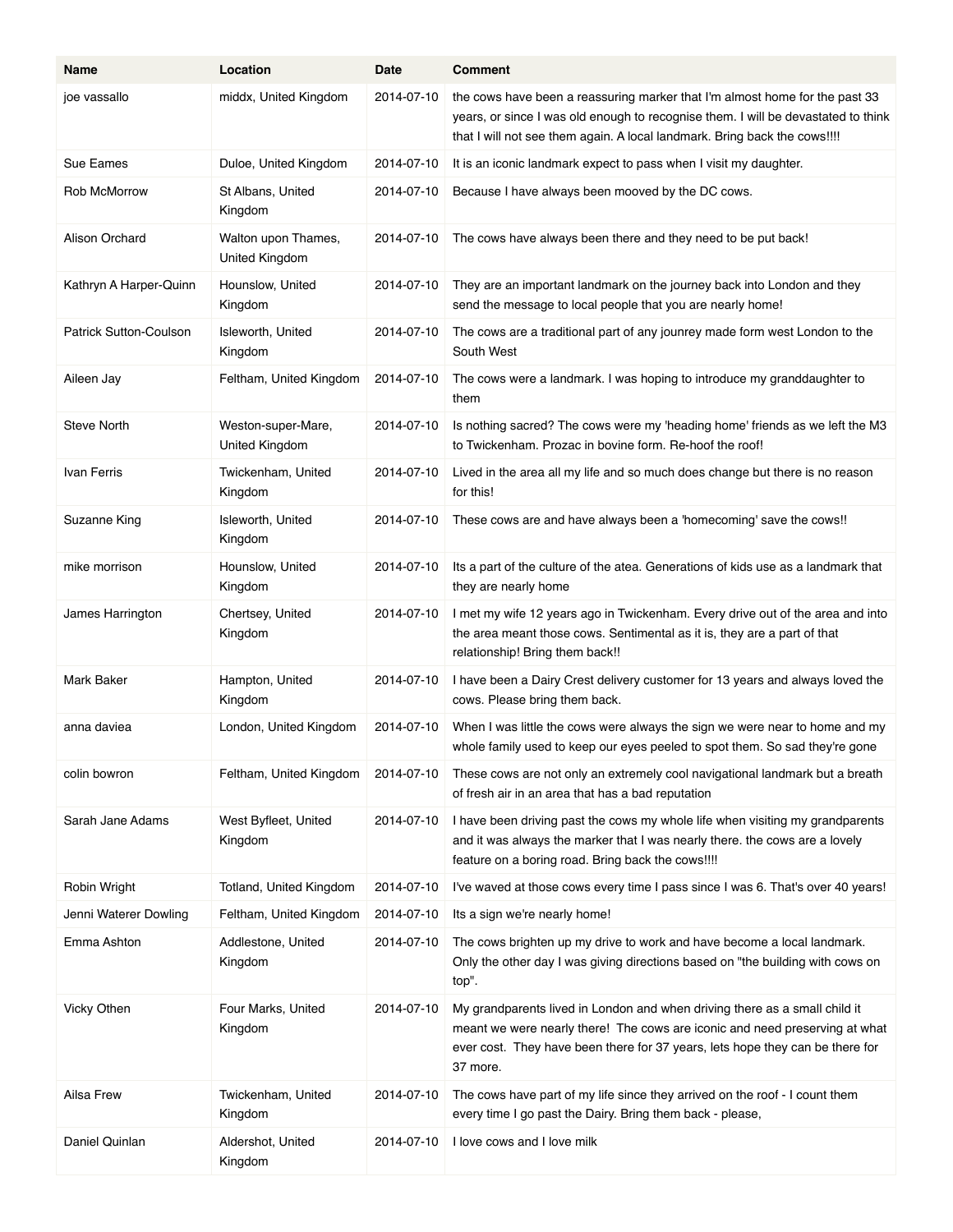| Name                     | Location                              | Date       | <b>Comment</b>                                                                                                                                                                                                                                                                                                                                        |
|--------------------------|---------------------------------------|------------|-------------------------------------------------------------------------------------------------------------------------------------------------------------------------------------------------------------------------------------------------------------------------------------------------------------------------------------------------------|
| Ann Kearey               | Hounslow, United<br>Kingdom           | 2014-07-10 | Such an important local landmark and tradition. Very much part of making the<br>return home from holidays more bearable.                                                                                                                                                                                                                              |
| Gayle Holden             | Bognor Regis, United<br>Kingdom       | 2014-07-10 | This is part of my childhood. Seeing the cows would always mean we were<br>nearly home to Hampton, and broke up a very boring stretch of road.                                                                                                                                                                                                        |
| Vicki Clark              | Hampton, United<br>Kingdom            | 2014-07-10 | Local landmark, when we passed as kids we knew we were nearly home and<br>now my children point them out too                                                                                                                                                                                                                                          |
| <b>Brian Humble</b>      | Twickenham, United<br>Kingdom         | 2014-07-10 | Surely these can be fixed and replaced for a petty amount from such a large<br>company, they are and always should be part of the landscape of the local<br>area.                                                                                                                                                                                     |
| Natasha Savill           | Ashford, Middlesex,<br>United Kingdom | 2014-07-10 | For the last 35 years we have always waved at the cows as we go by & now<br>my 3 year old twins wave at them too! Love them!                                                                                                                                                                                                                          |
| Sophia Hill              | Uckfield, United Kingdom              | 2014-07-10 | Its my childhood simply - we moved from Barnes in 1977 and every time we<br>went back, we saw the cows which was a sign of going home! Please put them<br>back                                                                                                                                                                                        |
| Susan Stevens            | Havant, United Kingdom                | 2014-07-10 | Originally from the area and the cows welcomed us back every time we return<br>for a visit.                                                                                                                                                                                                                                                           |
| David Farr               | Runcorn, United<br>Kingdom            | 2014-07-10 | As an ex Feltham/Hanworth/Bedfont resident, these cows were a sign you<br>have reached our great borough!                                                                                                                                                                                                                                             |
| Emily C                  | London, United Kingdom                | 2014-07-10 | I have loved those cows since I was tiny, now mu children do too. Please put<br>them back.                                                                                                                                                                                                                                                            |
| <b>Daniel Turner</b>     | Newton Poppleford,<br>United Kingdom  | 2014-07-10 | Having lived in Whitton I travelled past these cows on our many visits to Devon<br>where I now live. Like others it was always a nice site knowing one way I was<br>on my way to Devon and the other nearing home again. I hope Dairy Crest<br>have a pride in their heritage and reinstate the cows. "And we won't stop until<br>the cows come home" |
| Toni Whitham             | Twickenham, United<br>Kingdom         | 2014-07-10 | Its an iconic landmark to those who live in the area and beyond. The cows on<br>the roof have been there for years and they are very much loved! Please<br>restore them!!                                                                                                                                                                             |
| Darren Cox               | Feltham, United Kingdom               | 2014-07-10 | Local iconand well known landmark!! Been there most of my life                                                                                                                                                                                                                                                                                        |
| Kerry Wilson             | London, United Kingdom                | 2014-07-10 | Those cows have marked our journey home for 40 years, please bring them<br>back!                                                                                                                                                                                                                                                                      |
| <b>Catherine Spencer</b> | Pewsey, United Kingdom                | 2014-07-10 | Generations of children have enjoyed them - it is a crime to remove them.                                                                                                                                                                                                                                                                             |
| David Reith              | Shepshed, United<br>Kingdom           | 2014-07-10 | These cows have been a landmark much loved by everyone who passed the<br>building. I used to run a busy courier company and can remember many times<br>using 'the concrete cows' as a visual landmark when giving directions.<br>Substituting 'the boring grey building' doesn't have the same ring!                                                  |
| Mary Monro-Cosulich      | London, United Kingdom                | 2014-07-10 | An iconic landmark entering London as a child-so many wonderful memories<br>form the car. Now it's my turn to show my children, please bring them back!                                                                                                                                                                                               |
| <b>Howard Miatt</b>      | Hampton, United<br>Kingdom            | 2014-07-10 | Bring back the cows, been there more or less my whole life !                                                                                                                                                                                                                                                                                          |
| Julia Abbotts            | Twickenham, United<br>Kingdom         | 2014-07-10 | Remind me of my childhood. These have always been my sign of the gateway<br>to London (in my head)                                                                                                                                                                                                                                                    |
| Una Bunting-Mead         | Frimley, United Kingdom               | 2014-07-10 | Born & bred in Feltham. I grew up with the cows such an icon                                                                                                                                                                                                                                                                                          |
| clive hodgson            | surrey, United Kingdom                | 2014-07-10 | i used them as a ref to get to feltham                                                                                                                                                                                                                                                                                                                |
| barry sutton             | ASHFORD, United<br>Kingdom            | 2014-07-10 | its a little bit of fun particularly for the kids.                                                                                                                                                                                                                                                                                                    |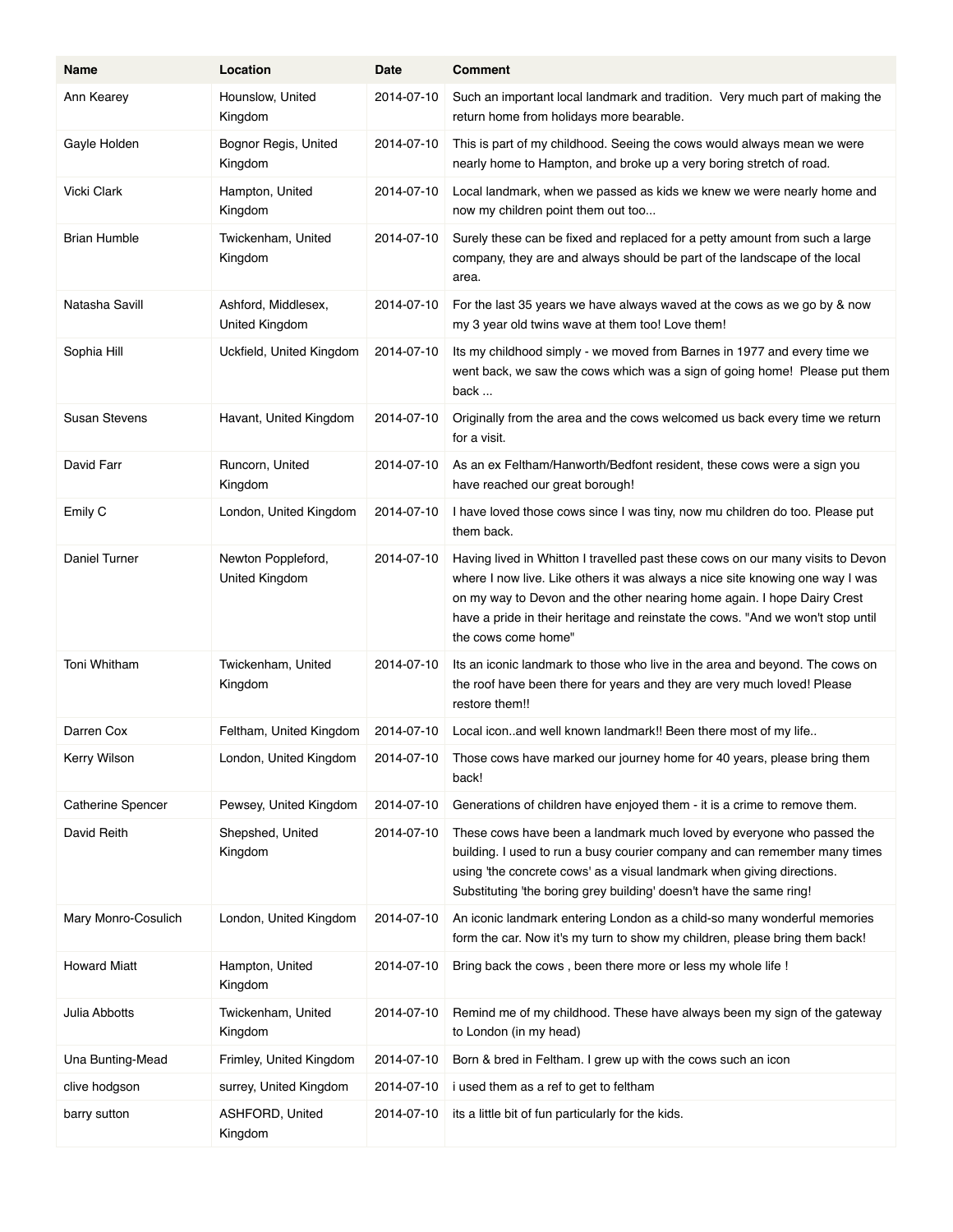| Name                           | Location                             | Date       | <b>Comment</b>                                                                                                                                                                                                                                                                                                                                                                                      |
|--------------------------------|--------------------------------------|------------|-----------------------------------------------------------------------------------------------------------------------------------------------------------------------------------------------------------------------------------------------------------------------------------------------------------------------------------------------------------------------------------------------------|
| Emma Whitehorn                 | Barnes, United Kingdom               | 2014-07-10 | Sometimes it's the small things in life that make us smile. And these cows<br>always remind me of my childhood and made me smile everytime.                                                                                                                                                                                                                                                         |
| Russ Iden                      | Staines, United Kingdom              | 2014-07-10 | Part of my childhood, bring back the cows!                                                                                                                                                                                                                                                                                                                                                          |
| Pauline Goldstein              | Hook, United Kingdom                 | 2014-07-10 | I am a 64 year old Londoner and feel that the cows are such an iconic part of<br>London, my children have seen them so many times and they have become an<br>important part of their childhood and now adulthoodplease restore them to<br>their former glory and put them back where they belong, so that generations of<br>children can go on to enjoy themLondon is not London without 'the cows' |
| Katie John                     | London, United Kingdom               | 2014-07-10 | It's a sign we're home! After visiting relatives in the West Country, the cows<br>have become a very welcome ;) sign of home                                                                                                                                                                                                                                                                        |
| Jemma Waters                   | Bognor Regis, United<br>Kingdom      | 2014-07-10 | Born in this area lived there for 25 years they are iconic;)                                                                                                                                                                                                                                                                                                                                        |
| Amanda Baynton-<br>Williams    | london, United Kingdom               | 2014-07-10 | It has been a steadfast landmark throughout my life, my children's life and now<br>my grandchildren's. We have always 'waved to the cows' and hope to continue<br>to do so.                                                                                                                                                                                                                         |
| Alan Costa                     | FLEET, United Kingdom                | 2014-07-10 | They were always a sign i was getting close to my nan's house as a kid!<br>Classic landmark!!                                                                                                                                                                                                                                                                                                       |
| Lisa Mitschke                  | Egham, United Kingdom                | 2014-07-10 | My son will be devastated when he realises the cows are gone and they've<br>also been there all my life too. Why turn your building from an exciting talking<br>point into a boring building like the millions of others we have to drive past?                                                                                                                                                     |
| Mariana Sutherland             | Feltham, United Kingdom              | 2014-07-10 | the cows on the roof have always been there and are an important landmark                                                                                                                                                                                                                                                                                                                           |
| <b>Michael Evans</b>           | Sunbury-on-Thames,<br>United Kingdom | 2014-07-10 | A wonderful landmark that my children and i have enjoyed for years, even now<br>at 14 and 16 shout "cows on the roof"! every time we passed                                                                                                                                                                                                                                                         |
| Doug Pemble                    | Woodham, United<br>Kingdom           | 2014-07-10 | Please bring the cows back - the kids have nothing to count every time we go<br>past!                                                                                                                                                                                                                                                                                                               |
| Rachel Bownds                  | Ashford, United Kingdom              | 2014-07-10 | Part of my childhood, now I want it part of my childrens. It's a landmark!                                                                                                                                                                                                                                                                                                                          |
| john<br>walshes@btinternet.com | Thames Ditton, United<br>Kingdom     | 2014-07-10 | I've known since I was young. They are a landmark                                                                                                                                                                                                                                                                                                                                                   |
| Dorinda Brittle                | walton, United Kingdom               | 2014-07-10 | they are an icon of the aea, I have sen them since I was akid and miss them<br>when I cant see them on way home                                                                                                                                                                                                                                                                                     |
| Adele O 'Sullivan              | Yateley, United Kingdom              | 2014-07-10 | I grew up believing those cows were real because my Dad told me they were.<br>When I drive back to the area I look at them at smile. My Dad is no longer here<br>but seeing them brings back many happy memories. Please put them back.<br>Thankyou                                                                                                                                                 |
| Angela HUNTER                  | basingstoke, United<br>Kingdom       | 2014-07-10 | My granddad painted and maintained the original ones as this was his job at<br>Job's dairy. As children growing up we always pointed this landmark to friends<br>and visitors to the area                                                                                                                                                                                                           |
| Amanda Johnson                 | Brentford, United<br>Kingdom         | 2014-07-10 | The cows on the roof with a sign for me when I was a kid on way back from my<br>holiday that we were nearly home. Now my son always said as soon as we<br>could see the cows "mum not long now and we will be home I can see the<br>cows". Surely there is a way of getting the cows back on the roof that they<br>called home.                                                                     |
| Dawn Talbott                   | Holyport, United<br>Kingdom          | 2014-07-10 | The cows make us smile, put them back!!!                                                                                                                                                                                                                                                                                                                                                            |
| Nicola bryant                  | Twickenham, United<br>Kingdom        | 2014-07-10 | Lifetime memory that I want to pass down generations                                                                                                                                                                                                                                                                                                                                                |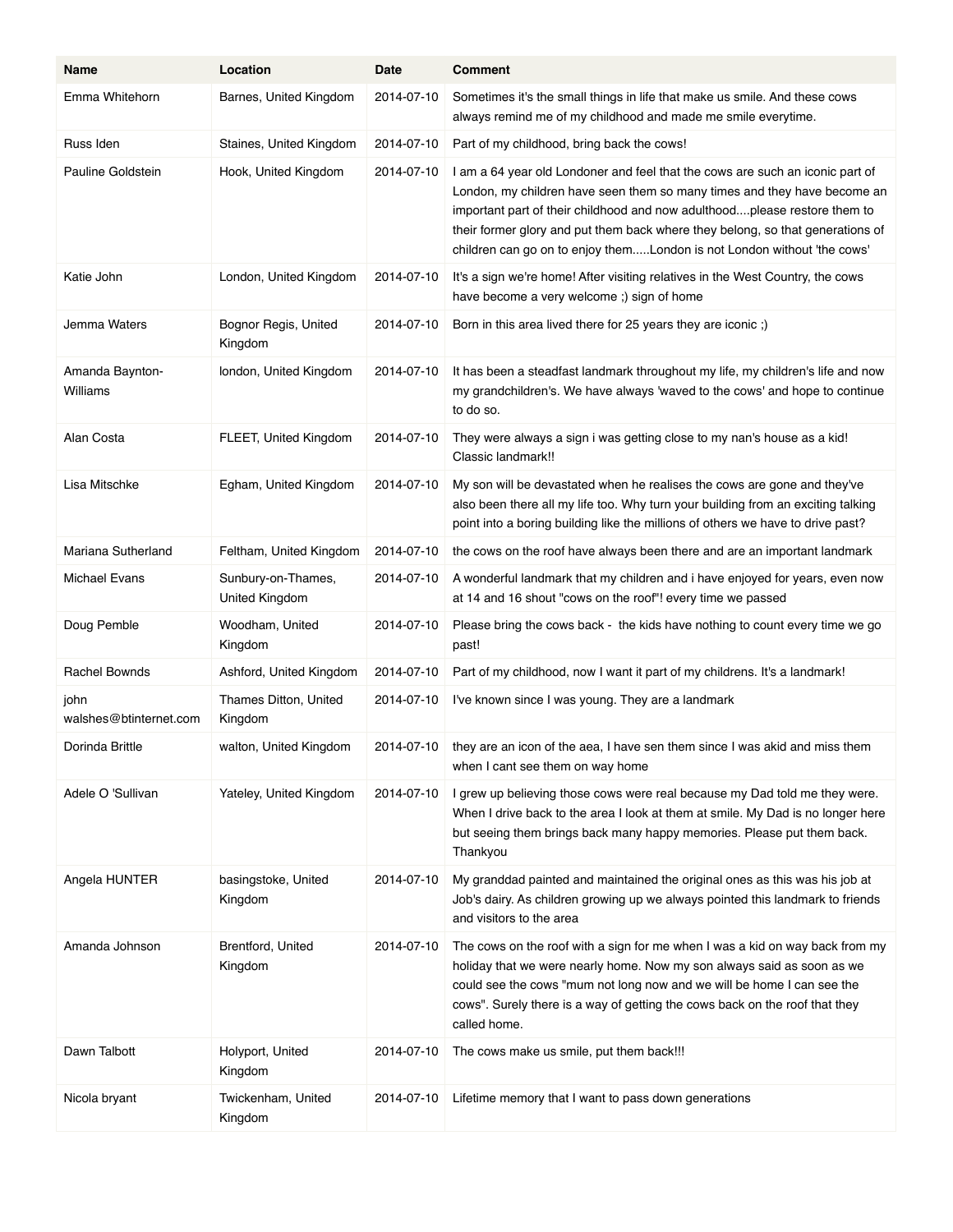| Name                   | Location                               | Date       | <b>Comment</b>                                                                                                                                                                                                                                                                                                                                            |
|------------------------|----------------------------------------|------------|-----------------------------------------------------------------------------------------------------------------------------------------------------------------------------------------------------------------------------------------------------------------------------------------------------------------------------------------------------------|
| Lorna Dyos             | Hampton, United<br>Kingdom             | 2014-07-10 | Please I have lived in the area since the 1960s and it's just not the same<br>without the cows we love. We call the dairy "obs airy" as the lights on the sign<br>were always going out but without the cows it's just another factory.                                                                                                                   |
| Emma Crampton          | London, United Kingdom                 | 2014-07-10 | Because I know I'm home!                                                                                                                                                                                                                                                                                                                                  |
| <b>Caroline Pemble</b> | Woodham, Addlestone,<br>United Kingdom | 2014-07-10 | Please bring the cows back. The kids now have nothing to count as we drive<br>past.                                                                                                                                                                                                                                                                       |
| Darran Carter          | Croydon, United<br>Kingdom             | 2014-07-10 | Grew up in Hampton, loved seeing them as a kid!                                                                                                                                                                                                                                                                                                           |
| Linda Green            | Walton on Thames,<br>United Kingdom    | 2014-07-10 | lived in Hanworth since age 2, parents still there 56 years, wouldn't be<br>Hanworth or Job's without them.                                                                                                                                                                                                                                               |
| <b>Tracey Storey</b>   | Middlesex, United<br>Kingdom           | 2014-07-10 | Because they are a local land mark and a piece of local history.                                                                                                                                                                                                                                                                                          |
| graham warburton       | london, United Kingdom                 | 2014-07-10 | I have lived near the cows all my life and the are a land mark to this<br>areatells me im nearly home                                                                                                                                                                                                                                                     |
| John Jones             | Woking, United Kingdom                 | 2014-07-10 | This has been a landmark all my life                                                                                                                                                                                                                                                                                                                      |
| Nicky Ward             | Ashford, middx, United<br>Kingdom      | 2014-07-10 | They are iconic and a part of our areas history.                                                                                                                                                                                                                                                                                                          |
| Louise Bishop          | Egham, United Kingdom                  | 2014-07-10 | Its a beautiful feature, please bring it back.                                                                                                                                                                                                                                                                                                            |
| sharon wake            | London, Portugal                       | 2014-07-10 | My children have seen these cows all their lives ans quite frankly one of the<br>best marketing strategies you could wanthealth and safety is a great get out<br>clausehow about restoring the cows and marketing the fact!!                                                                                                                              |
| Sarabeth Halley        | Cherry Orchard, United<br>Kingdom      | 2014-07-10 | My mother-in-law grew up seeing them, so did my partner and myself. they<br>used to make us smile as we went down that road, and in some cases we took<br>that road to see them. They should remain there for future generations.<br>Otherwise my children will never believe that for almost 40 years there where<br>cows on a roof of a diary building. |
| James Nelson           | Sunbury-on-Thames,<br>United Kingdom   | 2014-07-10 | Because they are a local landmark                                                                                                                                                                                                                                                                                                                         |
| Max Rothwell           | Bethesda, MD                           | 2014-07-10 | As a child, my brother and I would count the cows on top of the roof (every<br>single time) - we swear that they moved or we more/less It would be a<br>tremendous shame to know that they were no longer there and perhaps not<br>relive the fun I had as a child when I hopefully come back to England with my<br>children.                             |
| June Davies            | Isleworth, United<br>Kingdom           | 2014-07-10 | My sister's grandson Freddie looks forward to seeing them when we drive<br>pass, he always waves.                                                                                                                                                                                                                                                         |
| Kelly Mayger           | London, United Kingdom                 | 2014-07-10 | great land mark                                                                                                                                                                                                                                                                                                                                           |
| cheryl meek            | Hampton, United<br>Kingdom             | 2014-07-10 | We love the cows, they are a landmark and part of our history                                                                                                                                                                                                                                                                                             |
| victoria johnson       | feltham, United Kingdom                | 2014-07-10 | It's our local Icon                                                                                                                                                                                                                                                                                                                                       |
| <b>Elspeth Beswick</b> | Woking, United Kingdom                 | 2014-07-10 | I see them every day on my way to work and they cheer me up. I miss the<br>clock and temperature gauge too.                                                                                                                                                                                                                                               |
| Maxine Morpurgo        | Winkleigh, United<br>Kingdom           | 2014-07-10 | The cows are an important landmark! They have been there all my life. Please<br>replace them.                                                                                                                                                                                                                                                             |
| erich schulze          | Ashford middlesex,<br>United Kingdom   | 2014-07-10 | Bring back the cows                                                                                                                                                                                                                                                                                                                                       |
| sylvia da silva        | feltham, United Kingdom                | 2014-07-10 | they are a land mark so why if anything were going to happen it would have<br>long ago they had holidays when taken and then put back ???????????                                                                                                                                                                                                         |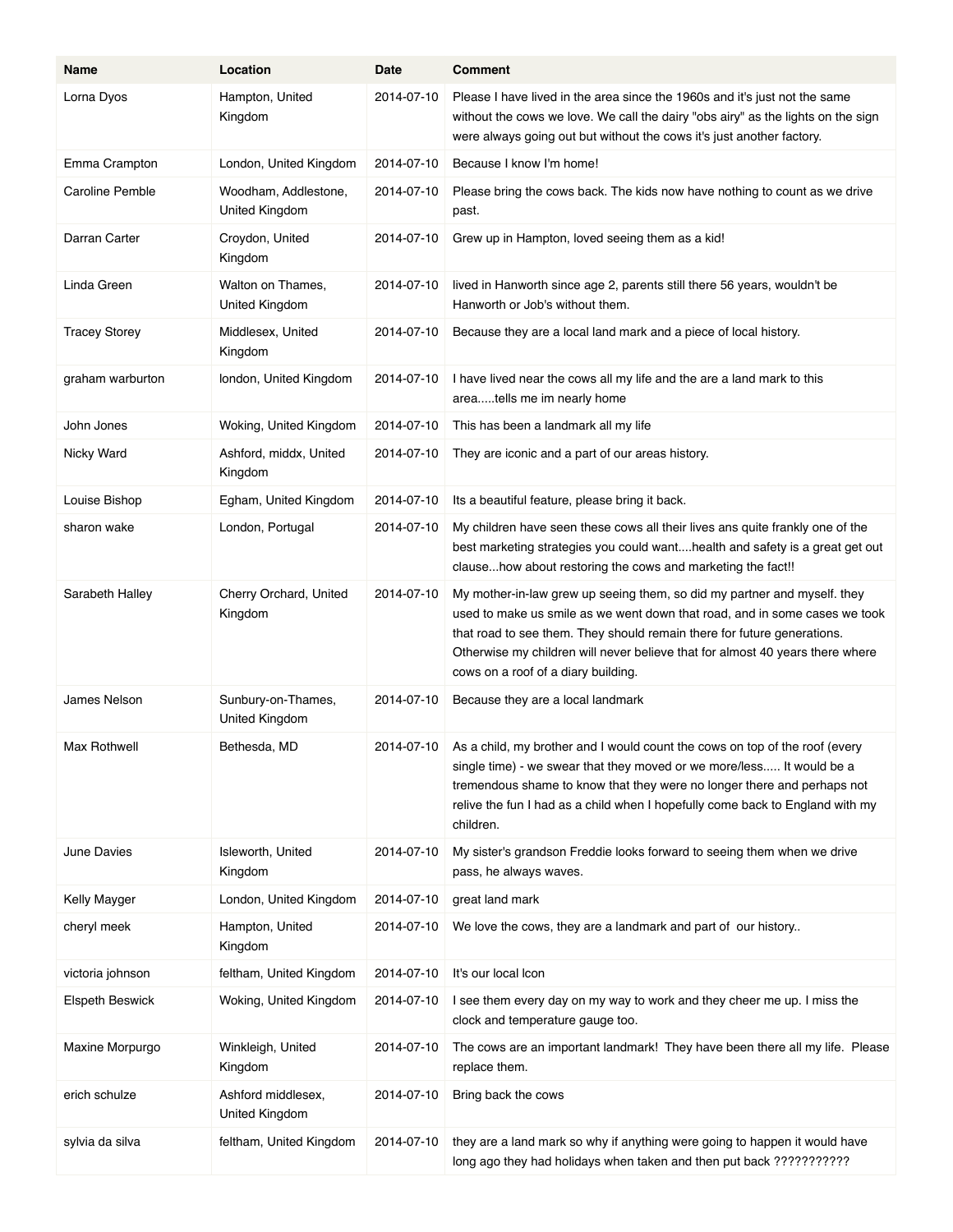| Name                  | Location                               | Date       | <b>Comment</b>                                                                                                                                                                                                                                                                                                                            |
|-----------------------|----------------------------------------|------------|-------------------------------------------------------------------------------------------------------------------------------------------------------------------------------------------------------------------------------------------------------------------------------------------------------------------------------------------|
| Emma Swartfigure      | Staines-upon-Thames,<br>United Kingdom | 2014-07-10 | I love those cows!!!!                                                                                                                                                                                                                                                                                                                     |
| Amanda Geeves         | Eastleigh, United<br>Kingdom           | 2014-07-10 | I lived in Hounslow growing up and these are part of my childhood and I hoped<br>they would be part of my childrens life when returning to visit family the cows<br>must come back its the only right thing to do!!!                                                                                                                      |
| Moses Miu             | London, United Kingdom                 | 2014-07-10 | Moo Moo Milk Sign!                                                                                                                                                                                                                                                                                                                        |
| <b>Emily Cross</b>    | Whitton, United Kingdom                | 2014-07-10 | They are iconic and lovely to see when on a giant concrete roadway!                                                                                                                                                                                                                                                                       |
| <b>Clare Davies</b>   | Frimley, United Kingdom                | 2014-07-10 | Lived in the area for 35 years and my kids loved going past them to nan and<br>grandads house. My son told me today the cows were gone and he was most<br>upset. He's 20 now LOL                                                                                                                                                          |
| <b>Tel Donaldson</b>  | Staines-upon-Thames,<br>United Kingdom | 2014-07-10 | Keep the cows!!!! They are an icon in the area!!!                                                                                                                                                                                                                                                                                         |
| <b>Brenda Stables</b> | Sturminster Newton,<br>United Kingdom  | 2014-07-10 | I have enjoyed looking out for the cows on every trip we make along that<br>stretch of road. They were there when we lived in Sunbury and I can<br>remember when Jobs sold the old ones off and replaced them with these new<br>ones.                                                                                                     |
| colleen currington    | bedfont, United Kingdom                | 2014-07-10 | Those cows have been there since before I can remember, and when I had<br>been on long journeys as a child I remember seeing the cows and knowing I<br>was home, I want that for my children!                                                                                                                                             |
| Victoria Goodwin      | The Hague, Netherlands                 | 2014-07-10 | As a little girl I also remember these sweet cows it was a sign we were nearly<br>home. They should be listed as a historical treasure. Bring them back!!!!                                                                                                                                                                               |
| <b>Andrew Beattie</b> | Winsley, United Kingdom                | 2014-07-10 | I grew up in the area and loved driving past the cows because I knew I was<br>back home.                                                                                                                                                                                                                                                  |
| sue burlow            | cornwall, United Kingdom               | 2014-07-10 | I remember them cows when i was a little girl and so do my children<br>$\Box$                                                                                                                                                                                                                                                             |
| <b>Stuart Reece</b>   | Hampton, United<br>Kingdom             | 2014-07-10 | I live next to it in Hampton  Brightens up a full part of town                                                                                                                                                                                                                                                                            |
| Nicky Summerfield     | Whitton, United Kingdom                | 2014-07-10 | These cows don't give off any gas, don't cost anything to feed and make<br>children smile when you go past, this surely is a good reason to keep them!<br>They made me smile when I was a child.                                                                                                                                          |
| Sara Kenny            | Woking, United Kingdom                 | 2014-07-10 | Those cows were an iconic part of my childhood (I am now 30) and have just<br>started to point them out to my own child who loved seeing them also. I don't<br>think Dairy Crest realise how many people loved the cows, sounds daft I know<br>but they are a landmark in that stretch of road and it won't be the same without<br>them!! |
| <b>Bridget West</b>   | London, United Kingdom                 | 2014-07-10 | They've been there marking my arrival in London for as long as I can<br>remember. My children love spotting them every time we come up the M3, just<br>as I did 35 years ago.                                                                                                                                                             |
| russell carr          | london, United Kingdom                 | 2014-07-10 | A bit of quirky, local folk history that must be maintained                                                                                                                                                                                                                                                                               |
| Stuart Williamson     | Farnham, United<br>Kingdom             | 2014-07-10 | I like them and my kids like them                                                                                                                                                                                                                                                                                                         |
| Gabrielle Jenner      | Eastleigh, United<br>Kingdom           | 2014-07-10 | Because they've been there for as long as I can remember and I'm 52! They're<br>part of local history. Put them back!                                                                                                                                                                                                                     |
| donna weller          | stanwell, United Kingdom               | 2014-07-10 | I REMEMBER THESE FROM WHEN I WAS A CHILD AND I SHARE THIS<br>MEMORY WITH MY DAUGHTER EVERY TIME WE GO PAST                                                                                                                                                                                                                                |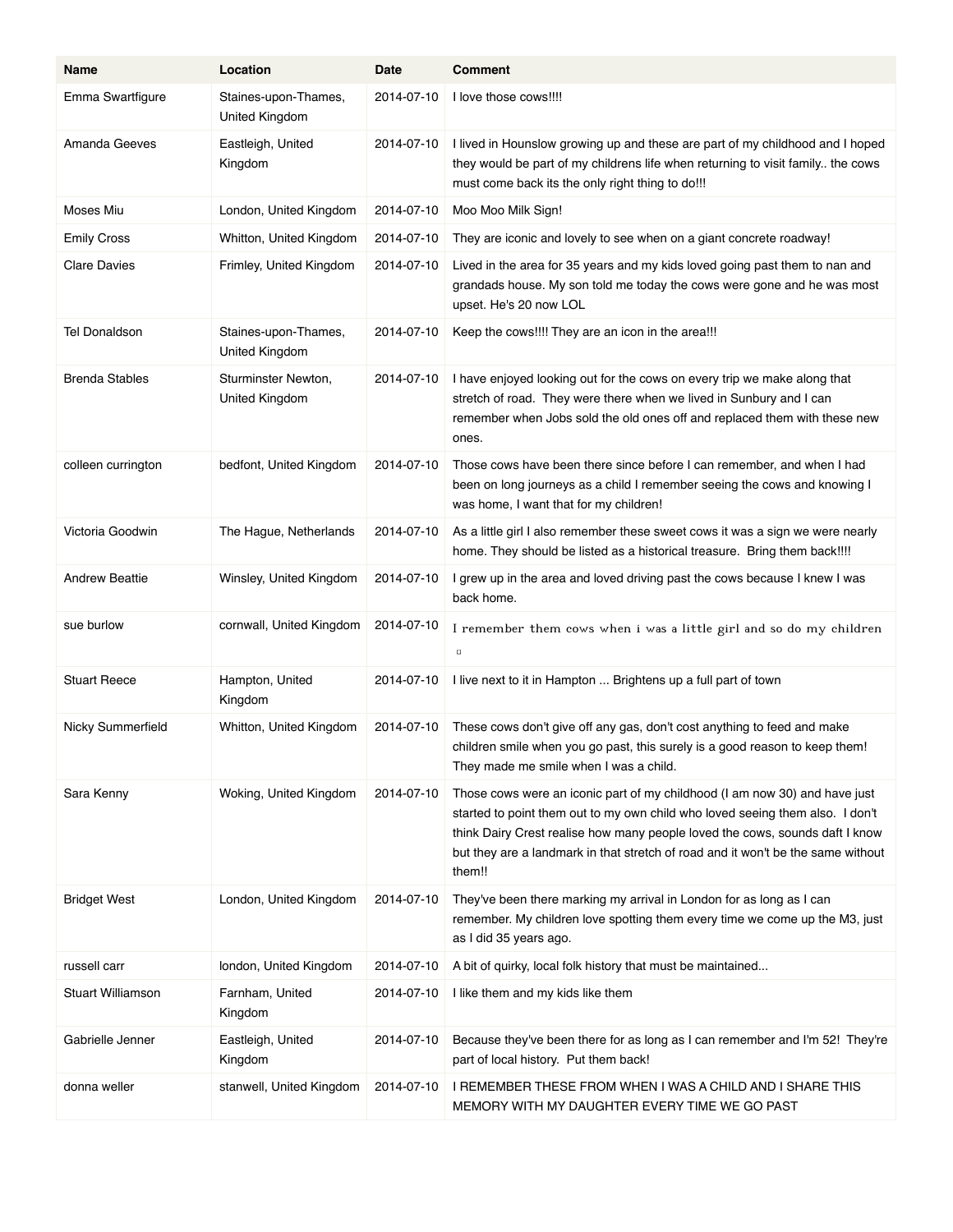| Name                 | Location                             | Date       | <b>Comment</b>                                                                                                                                                                                                  |
|----------------------|--------------------------------------|------------|-----------------------------------------------------------------------------------------------------------------------------------------------------------------------------------------------------------------|
| Ingrid van der Weide | Twickenham, United<br>Kingdom        | 2014-07-10 | The cows are a big part of my families history, every time we go past they are a<br>friendly reminder of where we live, work and play. Driving along the A316 would<br>not be the same without them.            |
| David Twyman         | Selly Park, United<br>Kingdom        | 2014-07-10 | When I see them perched next to the M3, it's a sign that I'm almost home :D                                                                                                                                     |
| ally halliday        | Lymington, United<br>Kingdom         | 2014-07-10 | A lovely memorable sight, historical and nostalgic                                                                                                                                                              |
| Sarah Milliam        | Hounslow, United<br>Kingdom          | 2014-07-10 | These are a local landmark. Repair them and put them back up.                                                                                                                                                   |
| Samantha Rees        | Hampton, United<br>Kingdom           | 2014-07-10 | I just enjoy seeing the cows. They make me happy.                                                                                                                                                               |
| Lesley Seddon        | Sunbury on Thames,<br>United Kingdom | 2014-07-10 | This iconic sight has been part of my life for the last 30 years it is mentioned in<br>a lot of places and signifies the Locality                                                                               |
| mark o sullivan      | Los Angeles, CA                      | 2014-07-10 | once and a while a corporate gives back to it customers we all need a little fun<br>in our lives,, and even the kids love them!! :-)                                                                            |
| john morris          | Sunbury on thames,<br>United Kingdom | 2014-07-10 | I worked at jobs. Dairy. For 14 years it is part of my youth                                                                                                                                                    |
| jane Cole            | Hampton, United<br>Kingdom           | 2014-07-10 | Those cows are part of my childhood and adulthood. you couldn't help but look<br>up at them whenever you drove pass. Please give them a new lease of life and<br>restore them safely back to where they belong. |
| charlie jenkins      | Nottingham, United<br>Kingdom        | 2014-07-10 | I've been driven and now driving past those cows my entire life. I love driving<br>past and shouting moooo. They are a landmark                                                                                 |
| Graham Rose          | Teddington, United<br>Kingdom        | 2014-07-10 | It's nostalgic piece of local history.<br>Makes me smile.                                                                                                                                                       |
| carl bromley         | cobham, United Kingdom               | 2014-07-10 | its memories                                                                                                                                                                                                    |
| Sharon Jones         | Hounslow, United<br>Kingdom          | 2014-07-10 | It's a local landmark and they make me smile.                                                                                                                                                                   |
| Martin Brown         | Frimley, United Kingdom              | 2014 07 10 | Childhood memories going to see my grandparents and the heritage of the<br>building!                                                                                                                            |
| <b>Bryn Lewis</b>    | staines, United Kingdom              | 2014-07-10 | They represent all that is good and pure in this world. They are a timeless work<br>of art, which quite frankly should be declared a World Heritage site.                                                       |
| Gina Fink            | Australia                            | 2014-07-10 | Icon!!!!                                                                                                                                                                                                        |
| Jo Black             | Portsmouth, United<br>Kingdom        | 2014-07-10 | Every time I go 'home' I know I've arrived when I see them. Its a heart warming<br>sight. My child is coming up for 2, I want her to know them too                                                              |
| Anna Bohoslawec      | London, United Kingdom               | 2014-07-10 | This is our family landmark or milestone that us that we're nearly home. We<br>always used to shout "Careful, cows!" as we passed. Bring back the cows!                                                         |
| Maria Guichard       | Englefield Green, United<br>Kingdom  | 2014-07-10 | Local landmark                                                                                                                                                                                                  |
| Helena Stacey        | Twickenham, United<br>Kingdom        | 2014-07-10 | They are an icon and you always know you're home when you see them!                                                                                                                                             |
| Miranda Pearson      | Twickenham, United<br>Kingdom        | 2014-07-10 | I like the cows                                                                                                                                                                                                 |
| Sue McLearie         | Bordon, United Kingdom               | 2014-07-10 | I have driven past these Cows for over 30 years. They are part of my journey<br>that welcomes me home.                                                                                                          |
| <b>Hellie Hood</b>   | Twickenham, United<br>Kingdom        | 2014-07-10 | I loved driving back to Twickenham and passing the cows.                                                                                                                                                        |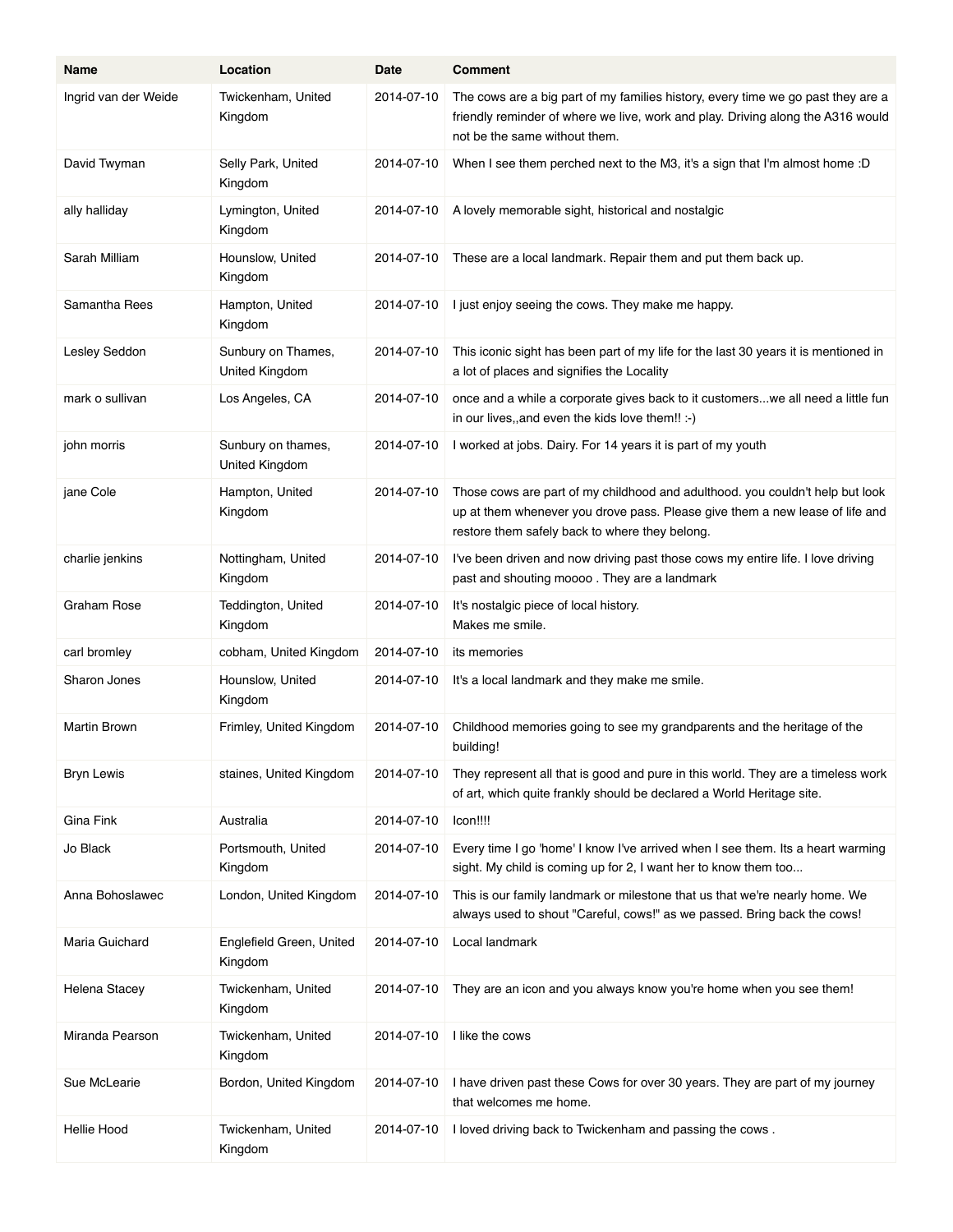| <b>Name</b>             | Location                        | Date       | <b>Comment</b>                                                                                                                                                                                                                                                                                                                            |
|-------------------------|---------------------------------|------------|-------------------------------------------------------------------------------------------------------------------------------------------------------------------------------------------------------------------------------------------------------------------------------------------------------------------------------------------|
| <b>Hellie Hood</b>      | Twickenham, United<br>Kingdom   | 2014-07-10 | I loved driving back to Twickenham and passing the cows.                                                                                                                                                                                                                                                                                  |
| <b>Hellie Hood</b>      | Twickenham, United<br>Kingdom   | 2014-07-10 | I loved driving back to Twickenham and passing the cows.                                                                                                                                                                                                                                                                                  |
| Immanuel Opara          | Feltham, United Kingdom         | 2014-07-10 | Standing in solidarity with the cows MOOOOOOOOOO!!                                                                                                                                                                                                                                                                                        |
| Sue Petri               | Walton-on-Thames, SC            | 2014-07-10 | I worked for Dairy Crest and always remember the cows on the 316                                                                                                                                                                                                                                                                          |
| Kim Bale                | London, United Kingdom          | 2014-07-10 | We know when we are nearly home when we see the cows, my children<br>always commented on them and still do aged 19 and 22  Health and safety<br>gone mad !!!!!! A local landmark                                                                                                                                                          |
| annemarie locher        | twickenham, United<br>Kingdom   | 2014-07-10 | finding the way home                                                                                                                                                                                                                                                                                                                      |
| <b>Gwen Clerc</b>       | Twickenham, United<br>Kingdom   | 2014-07-10 | Because that's when we know we've reached home!                                                                                                                                                                                                                                                                                           |
| <b>Catherine Hughes</b> | Twickenham, United<br>Kingdom   | 2014-07-10 | These should be listed structures! They are a part of so many peoples<br>memories of entering/leaving London, going on holiday and childhood<br>imagination                                                                                                                                                                               |
| Sam Martin              | Hampton hill, United<br>Kingdom | 2014-07-10 | My nan used to take me to see the cows when I was a kid, I always smile as I<br>pass them and think of my nan. Please replace them even if with new cows                                                                                                                                                                                  |
| Lianne Thomas           | Feltham, United Kingdom         | 2014-07-10 | I have three children but the oldest one is a eleven and four and three they all<br>love the cows up there we all wave hello to the cows and I'm 38 and I always<br>used to say to my dad whys the cows up on the roof he said where else do u<br>think the milk comes from so I have told mine the same it's not the same now<br>how sad |
| Kelly Johnson           | Cambridge, United<br>Kingdom    | 2014-07-10 | I now live in cambridge but used to live in Heston and loved the cows!!                                                                                                                                                                                                                                                                   |
| lisa ford               | eastbourne, United<br>Kingdom   | 2014-07-10 | When u go past the cows you really know u r nearly home. Why do it? Save<br>them cows                                                                                                                                                                                                                                                     |
| Victoria Rowlandson     | Australia                       | 2014-07-10 | Iconic                                                                                                                                                                                                                                                                                                                                    |
| Laura Allen             | Ashford, United Kingdom         | 2014-07-10 | iconic part of the 316 and something my son always looked forward to spotting<br>- bring them back!                                                                                                                                                                                                                                       |
| Alex Thurley-Ratcliff   | Twyford, United Kingdom         | 2014-07-10 | Beautiful example of community engagement, wit and marketing savvy all<br>combined. Don't lose your essential Englishness!!                                                                                                                                                                                                               |
| Sarah Burton            | Staines, United Kingdom         | 2014-07-10 | These Cows are an iconic landmark in the area.                                                                                                                                                                                                                                                                                            |
| joyce griffin           | hounslow, United<br>Kingdom     | 2014-07-10 | It is not only a landmark, it keeps Dairy Crest on the map !!                                                                                                                                                                                                                                                                             |
| <b>Richard Warner</b>   | Dereham, United<br>Kingdom      | 2014-07-10 | Please repair or replace the cows and return them to the roof. Childhood<br>memory for me, and hopefully for generations to come. Good publicity for your<br>business too!                                                                                                                                                                |
| Sarah MacKenzie         | Weybridge, United<br>Kingdom    | 2014-07-10 | We used to come off the motorway at "down cows" and join at "up cows" on the<br>way to takes children to school for many years. They are a landmark for us.<br>Please put them back.                                                                                                                                                      |
| Fiona McLoughlin        | Cork, Ireland                   | 2014-07-10 | I am originally from Hanworth and the cows were there my whole life growing<br>up. They are part of Hanworth a main landmark won't be the same without<br>them. So put the cows back to pasture where they belong!                                                                                                                        |
| <b>Andrew Grieve</b>    | Camberley, United<br>Kingdom    | 2014-07-10 | Born and bred in South West London; have been waving to these cows since<br>1985                                                                                                                                                                                                                                                          |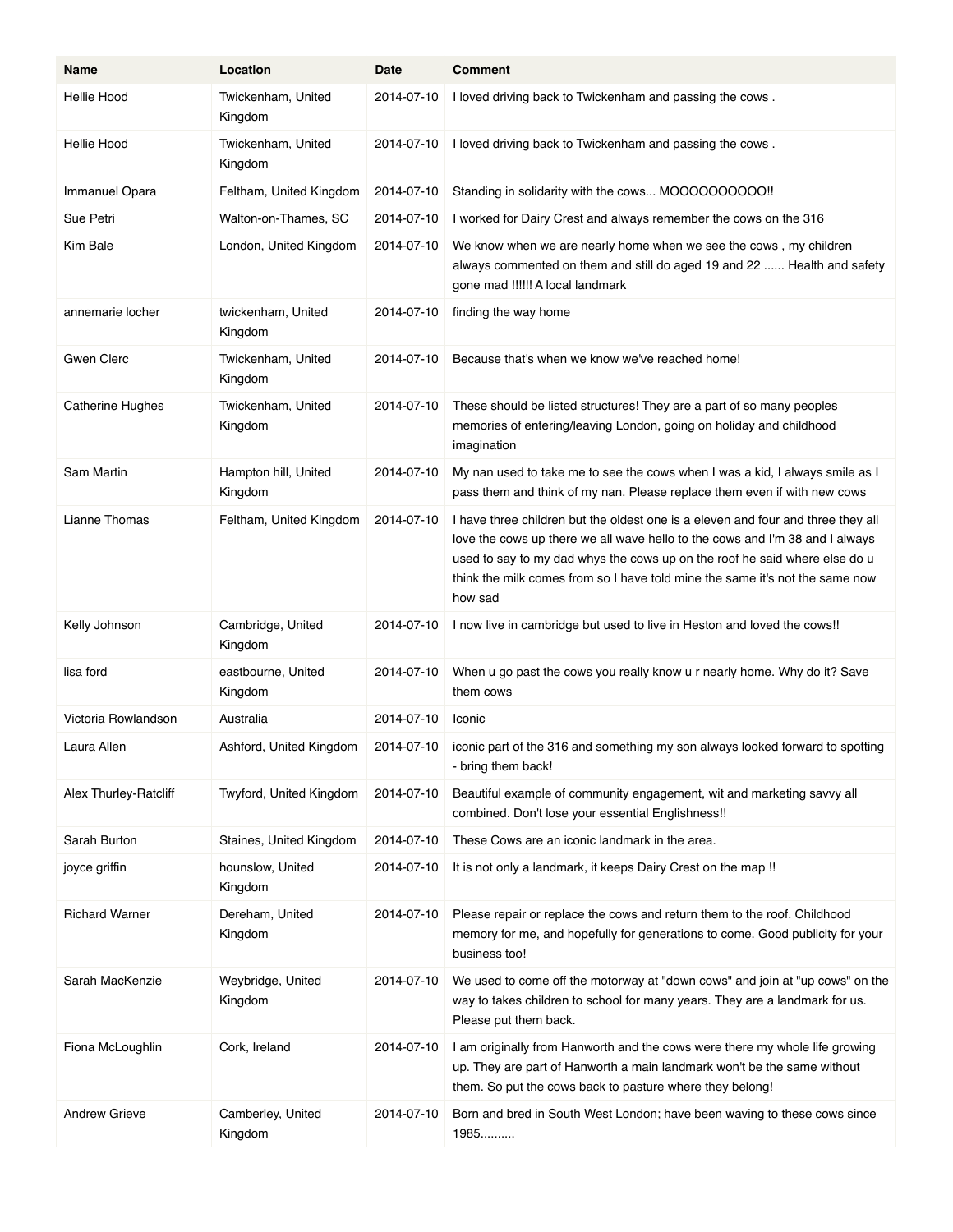| Name                    | Location                               | Date       | <b>Comment</b>                                                                                                                                                                                                                                                                                                                                                                                                                                                                                                                       |
|-------------------------|----------------------------------------|------------|--------------------------------------------------------------------------------------------------------------------------------------------------------------------------------------------------------------------------------------------------------------------------------------------------------------------------------------------------------------------------------------------------------------------------------------------------------------------------------------------------------------------------------------|
| <b>Prudence Weddle</b>  | Richmond, United<br>Kingdom            | 2014-07-10 | These cows are part of local history, interest and add definite fun and<br>quirkiness to the end of the M4! That and the lucozade sign tell you 'you're<br>nearly home!"                                                                                                                                                                                                                                                                                                                                                             |
| <b>Wendy Noble</b>      | Twickenham, United<br>Kingdom          | 2014-07-10 | Our four daughters have 'grown up' with the cows mooing with delight when<br>seeing them on our trips to grandparents in Dorset. The eldest has her own<br>daughter now and she, too, will love to see them on her visits to great<br>grandparents! Please being them back it is so sad. Can they not be re-bolted to<br>the roof top with stronger fittings, surely in this day and age there must be a<br>stronger material that could be used!? From nine sad family members. P.s.<br>could I buy one if they are to be homeless? |
| sharlie may             | ashford middlesex,<br>United Kingdom   | 2014-07-10 | This is my child hood!! all 3 of my own children love seeing them on a drive!!                                                                                                                                                                                                                                                                                                                                                                                                                                                       |
| <b>KATY DAVIS</b>       | Sunbury-on-Thames,<br>United Kingdom   | 2014-07-10 | I remember seeing these when my parents used to drive us into Feltham, I am<br>33 now and I remember them from when I was a small child - always used to<br>think they were real when I was small! A true landmark for the locals - BRING<br>THEM BACK YOU MEANIES !!                                                                                                                                                                                                                                                                |
| Claire Wadham           | Hampton, United<br>Kingdom             | 2014-07-10 | These cows are part of my history, I grew up in Hampton Hill on Job's Dairy<br>milk, when we passed the cows coming back from anywhere we knew we were<br>nearly home. Now my own children love the cows - they make up for the fact<br>the building is so awful!                                                                                                                                                                                                                                                                    |
| Andrew Crossley         | Twickenham, United<br>Kingdom          | 2014-07-10 | Just so unique. My boys loved them when they were young and I'm sure many<br>others do. They were a landmark. something unique!                                                                                                                                                                                                                                                                                                                                                                                                      |
| Katharine Haynes        | Hampton, United<br>Kingdom             | 2014-07-10 | An important and appreciated landmark                                                                                                                                                                                                                                                                                                                                                                                                                                                                                                |
| Sarah Dekker            | London, United Kingdom                 | 2014-07-10 | If it's a health and safety issue, why hasn't this come up before? Now it's just<br>another boring concrete building, when it's always been a sign we're nearly<br>home.                                                                                                                                                                                                                                                                                                                                                             |
| Joyce Kirwin            | Staines-upon-Thames,<br>United Kingdom | 2014-07-10 | The are a local landmark and should not be lost.                                                                                                                                                                                                                                                                                                                                                                                                                                                                                     |
| Lesley Cliffe           | Hampton, United<br>Kingdom             | 2014-07-10 | They're quirky and so nice to see when you're driving home                                                                                                                                                                                                                                                                                                                                                                                                                                                                           |
| Michael Sexton          | washington dc, DC                      | 2014-07-10 | All children (and adults) love the cows. They brighten a dull journey.                                                                                                                                                                                                                                                                                                                                                                                                                                                               |
| <b>Baxter Priestley</b> | Sunbury-on-Thames,<br>United Kingdom   | 2014-07-10 | Landmark for local peoples                                                                                                                                                                                                                                                                                                                                                                                                                                                                                                           |
| Mike Smith              | Tavistock, United<br>Kingdom           | 2014-07-10 | Used to live in London and work for dairy crest. Seems a shame to let them go.                                                                                                                                                                                                                                                                                                                                                                                                                                                       |
| andy collins            | feltham, United Kingdom                | 2014-07-10 | return the cows to the original colours as painted by jobs before unigate got to<br>then                                                                                                                                                                                                                                                                                                                                                                                                                                             |
| Ralph Nathan            | Hampton Hill, United<br>Kingdom        | 2014-07-10 | Having lived locally for 18 years our children have always recognised the cows<br>as a local landmark, as have we. Please restore the model cows to the roof of<br>Feltham Dairy Crest!                                                                                                                                                                                                                                                                                                                                              |
| <b>Thomas Fawdry</b>    | Frimley, United Kingdom                | 2014-07-10 | The cows in the sky have been there as long as I can remember. Please leave<br>them there for generations to come.                                                                                                                                                                                                                                                                                                                                                                                                                   |
| Alison Severn           | Frimley, United Kingdom                | 2014-07-10 | It was a local landmark                                                                                                                                                                                                                                                                                                                                                                                                                                                                                                              |
| Sara Davey              | Isleworth, United<br>Kingdom           | 2014-07-10 | I used to look out for the cows when I came up to London for hospital<br>appointments when I ws a child and now I live in West London and I always<br>look for them when I go down to my parents and in laws in Somerset and<br>Devon. Please bring them back, they were a highlight to the journey.                                                                                                                                                                                                                                 |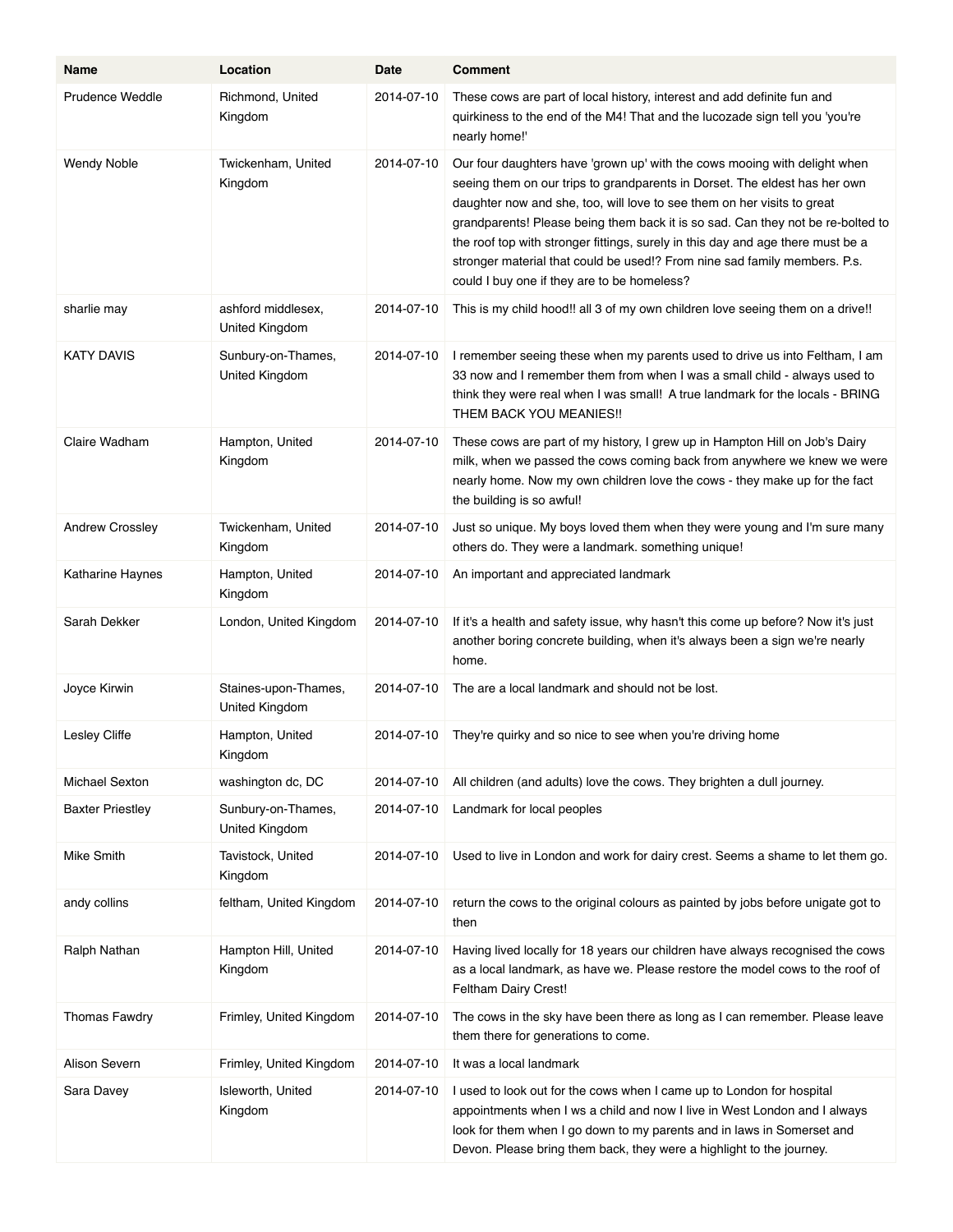| Name                | Location                            | Date       | <b>Comment</b>                                                                                                                                                                                                                                                                                                                                                                 |
|---------------------|-------------------------------------|------------|--------------------------------------------------------------------------------------------------------------------------------------------------------------------------------------------------------------------------------------------------------------------------------------------------------------------------------------------------------------------------------|
| Nick Cull           | Redondo Beach, South<br>Africa      | 2014-07-10 | Seeing these cows on trips into London is a link with childhood memories and a<br>makes that stretch of road just a little bit different from the usual concrete<br>desert. They are a little ray of sunshine.                                                                                                                                                                 |
| rosalind west       | Hayes, United Kingdom               | 2014-07-10 | I lived in Hampton as a child. My dad worked for jobs dairy for a while. And I<br>love the cows                                                                                                                                                                                                                                                                                |
| Monica McKinnell    | Walton-on-Thames.<br>United Kingdom | 2014-07-10 | They are from my childhood and so well known. Please return them to the roof.<br>I'ml sure some new fixings could be sorted out.                                                                                                                                                                                                                                               |
| Valerie Brake       | Somerton, United<br>Kingdom         | 2014-07-10 | My family and I have looked out for the cows on our numerous journeys from<br>Somerset to London. Long live the cows!!                                                                                                                                                                                                                                                         |
| Dianne Maynard      | Isleworth, United<br>Kingdom        | 2014-07-10 | Keeping the cows on Feltham Dairy Crest roof.                                                                                                                                                                                                                                                                                                                                  |
| Noel Stoddart       | Teddington, United<br>Kingdom       | 2014-07-10 | Iconic welcome to SW London. Bring them back.                                                                                                                                                                                                                                                                                                                                  |
| Natasha Millard     | Bristol, United Kingdom             | 2014-07-10 | They are as old as I am (I was born in 1977) and are now part of the<br>community  There are many ways of restoring them x                                                                                                                                                                                                                                                     |
| Kim Weir            | Twickenham, United<br>Kingdom       | 2014-07-10 | Cows on the roof $=$ almost home                                                                                                                                                                                                                                                                                                                                               |
| Christopher Cramp   | Farnham, United<br>Kingdom          | 2014-07-10 | Your company will lose a lot of fans and you will lose a unique and free<br>advertising opportunity if you do not replace the Hanworth cows. Your company<br>decision may cost you dearly in the future if you don't replace the cows                                                                                                                                          |
| claire lewis        | penarth, United Kingdom             | 2014-07-10 | This was the 1st landmark my partner pointed out to me when I visited his<br>place for the first time.                                                                                                                                                                                                                                                                         |
| Alia Raphael        | Richmond, United<br>Kingdom         | 2014-07-10 | i love these cows <3                                                                                                                                                                                                                                                                                                                                                           |
| Rebecca Bryant      | staines, United Kingdom             | 2014-07-10 | Unreal how can the cows on the roof hurt any one!! just check they are still<br>safe!! if not make safe!!                                                                                                                                                                                                                                                                      |
| Steve Kemp-King     | Brentford, United<br>Kingdom        | 2014-07-10 | It's a historic landmark                                                                                                                                                                                                                                                                                                                                                       |
| <b>Garth Tucker</b> | Twickenham, United<br>Kingdom       | 2014-07-10 | They are a part of our local landscape                                                                                                                                                                                                                                                                                                                                         |
| <b>Emily Lunt</b>   | Shepperton, United<br>Kingdom       | 2014-07-10 | Apart of my childhood.                                                                                                                                                                                                                                                                                                                                                         |
| Joanna miller       | crowthorne, United<br>Kingdom       | 2014-07-10 | The cows are iconic. I love them and have since I was a child. Now my children<br>love them!                                                                                                                                                                                                                                                                                   |
| Gillian Clark       | Hampton Hill, United<br>Kingdom     | 2014-07-10 | It is a historical part of my kids homeward journey, once we drove past the<br>cows on the roof they knew they were nearly home, now my grandkids know<br>they are nearly at Grandad and Nana's house!                                                                                                                                                                         |
| Lucy Clack          | Penryn, United Kingdom              | 2014-07-10 | Those Cows have been on that roof my entire life and I'm nearly 23 years old,<br>my family and I moved to cornwall but we come back quite often and those<br>cows are my own personal land mark to show I nearly home and that i'll see my<br>family again soon, you have to put the cows back up they've been up there so<br>long, it was a silly decision to take them down. |
| Carolyn Barker      | Twickenham, United<br>Kingdom       | 2014-07-10 | Please, Dairy Crest, put the cows back. The response to this petition will<br>demonstrate to you the massive affectionate and free publicity you're losing for<br>every day they're not there. when they're not there.                                                                                                                                                         |
| Joanna Gaudoin      | London, United Kingdom              | 2014-07-10 | A part of my childhood!                                                                                                                                                                                                                                                                                                                                                        |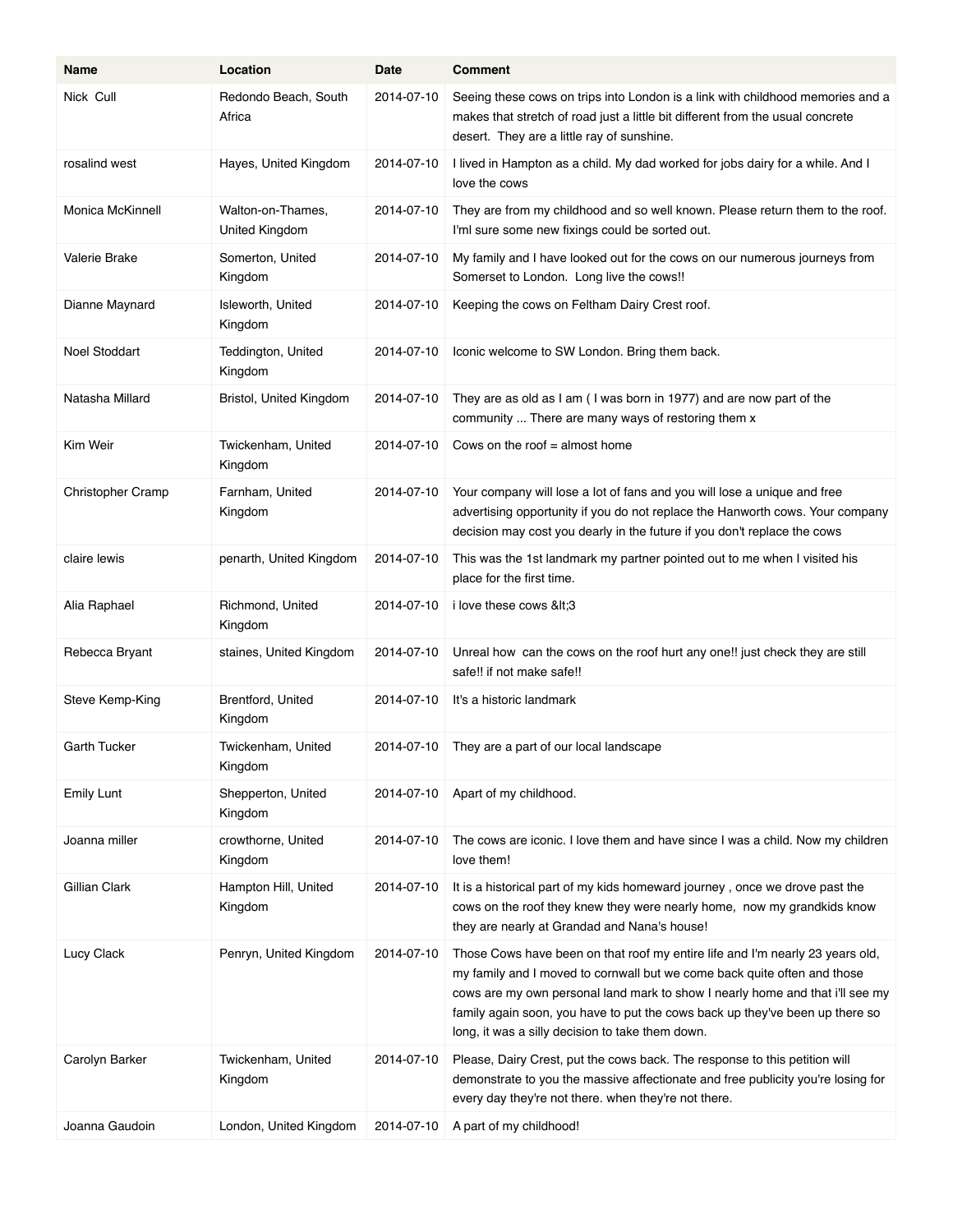| Name                    | Location                           | Date       | <b>Comment</b>                                                                                                                                                                                                                                                                                                                                                                                |
|-------------------------|------------------------------------|------------|-----------------------------------------------------------------------------------------------------------------------------------------------------------------------------------------------------------------------------------------------------------------------------------------------------------------------------------------------------------------------------------------------|
| Sally Carlton           | London, United Kingdom             | 2014-07-10 | The cows have been on the roof as long as I have been alive. They are a<br>landmark and always signified the beginning and end of holidays for me when I<br>was a child, and now for my children too.                                                                                                                                                                                         |
| <b>Keeley Price</b>     | London, United Kingdom             | 2014-07-10 | Whenever I've given directions I always refer to cows on the roof!! They have<br>always been there since I was little and should be returned!!!                                                                                                                                                                                                                                               |
| leigh 0swald            | richmond, United<br>Kingdom        | 2014-07-10 | because it is a lovely remonder of the countryside in London and it is slightly<br>surreal and refreshing                                                                                                                                                                                                                                                                                     |
| <b>Helen Baines</b>     | Calgary, Canada                    | 2014-07-10 | I grew up in hampton hill, middlesex and these cows were a huge part of my<br>childhood!                                                                                                                                                                                                                                                                                                      |
| Teresa Kershaw          | Siverdale AUCKLAND,<br>New Zealand | 2014-07-10 | I grew up looking at these cows every day - even though i live on the other side<br>of the world i think they should return, an icon and always remind me of happy<br>days.                                                                                                                                                                                                                   |
| Joe Bards               | Surrey, United Kingdom             | 2014-07-10 | You just cant get rid of the cows they are iconic and the best advertising slogan<br>in london  like luazade on the a4  foolish to get rid of and if they do I and my<br>family wont buy there products                                                                                                                                                                                       |
| katherine thomson       | ashford, United Kingdom            | 2014-07-10 | Been around since I was little                                                                                                                                                                                                                                                                                                                                                                |
| Maryann Ashton          | Australia                          | 2014-07-10 | Part of my childhood and growing up years, a symbol a reference point a<br>landmark. Please bring them back.                                                                                                                                                                                                                                                                                  |
| debbie connolly         | teddington, United<br>Kingdom      | 2014-07-10 | me and my family love seeing the cows they will be really missed please<br>replace them thanks                                                                                                                                                                                                                                                                                                |
| <b>JACKIE GLADSTONE</b> | SUNBURY, United<br>Kingdom         | 2014-07-10 | My family have "mooed" at the cows every time we go past, ever since the<br>children were tiny. Was gutted to see they had gone!                                                                                                                                                                                                                                                              |
| <b>Emma Ponting</b>     | Richmond, United<br>Kingdom        | 2014-07-10 | They have been there since I was a kid! They make me smile whenever I go<br>past!                                                                                                                                                                                                                                                                                                             |
| K. wass                 | Teddington, United<br>Kingdom      | 2014-07-10 | Everyone LOVES those cows. For our family, it is a landmark which signifies<br>the end ot a long journey. They are so special  humorous and friendly.                                                                                                                                                                                                                                         |
| Luke Elliott            | Australia                          | 2014 07 11 | Cultural significance                                                                                                                                                                                                                                                                                                                                                                         |
| jaime Payne             | Blackwater, United<br>Kingdom      | 2014-07-11 | As a child I loved to see the cows, then my children loved to see the<br>cowsnow they are gone and it's a shame, they made children smile.                                                                                                                                                                                                                                                    |
| Kevin McMahon           | East Molesey, United<br>Kingdom    | 2014 07 11 | It's the cows!                                                                                                                                                                                                                                                                                                                                                                                |
| Josh Reynolds           | Addlestone, United<br>Kingdom      | 2014-07-11 | The cows were a weekly moment of childhood joy as we headed to our friends.<br>I've kept the friendship up for 25 years, please keep the cows up too!                                                                                                                                                                                                                                         |
| Ashley Wells            | Shepperton, United<br>Kingdom      | 2014-07-11 | they have been there as long as i remember and are much older than me, they<br>are noticeable and health and safety laws are getting too out of hand.                                                                                                                                                                                                                                         |
| <b>Bryan Young</b>      | Morden, United Kingdom             | 2014 07 11 | Our Dairy Heritage.                                                                                                                                                                                                                                                                                                                                                                           |
| Sonia Harmon            | London, United Kingdom             | 2014 07 11 | As a child I would recognise the cows, as an indicator that I was nearly home. I<br>always loved them, and they gave me a warm and fuzzy feeling and a sense of<br>distance to my home. I always used to say that if they were for sale, then I<br>wanted to save up my pocket money and get one to keep and love, in my<br>bedroom. Please don't put this herd out to pasture. We love them! |
| Sarah Culbert           | Phoenixville, PA                   | 2014-07-11 | Used to live in Twickenh, still have house there and love the cows!                                                                                                                                                                                                                                                                                                                           |
| Tanya Taylor            | Staines, United Kingdom            | 2014-07-11 | I love those cows!                                                                                                                                                                                                                                                                                                                                                                            |
| Nathan Bone             | Middlesex, United<br>Kingdom       | 2014-07-11 | I am 35, I can recall my mum driving me to see my grandparent in whitton from<br>the age of 3. It is a iconic symbol with a direct link to my past and fond<br>memories Please return the Cows, if nothing else it makes the building Iconic<br>also!                                                                                                                                         |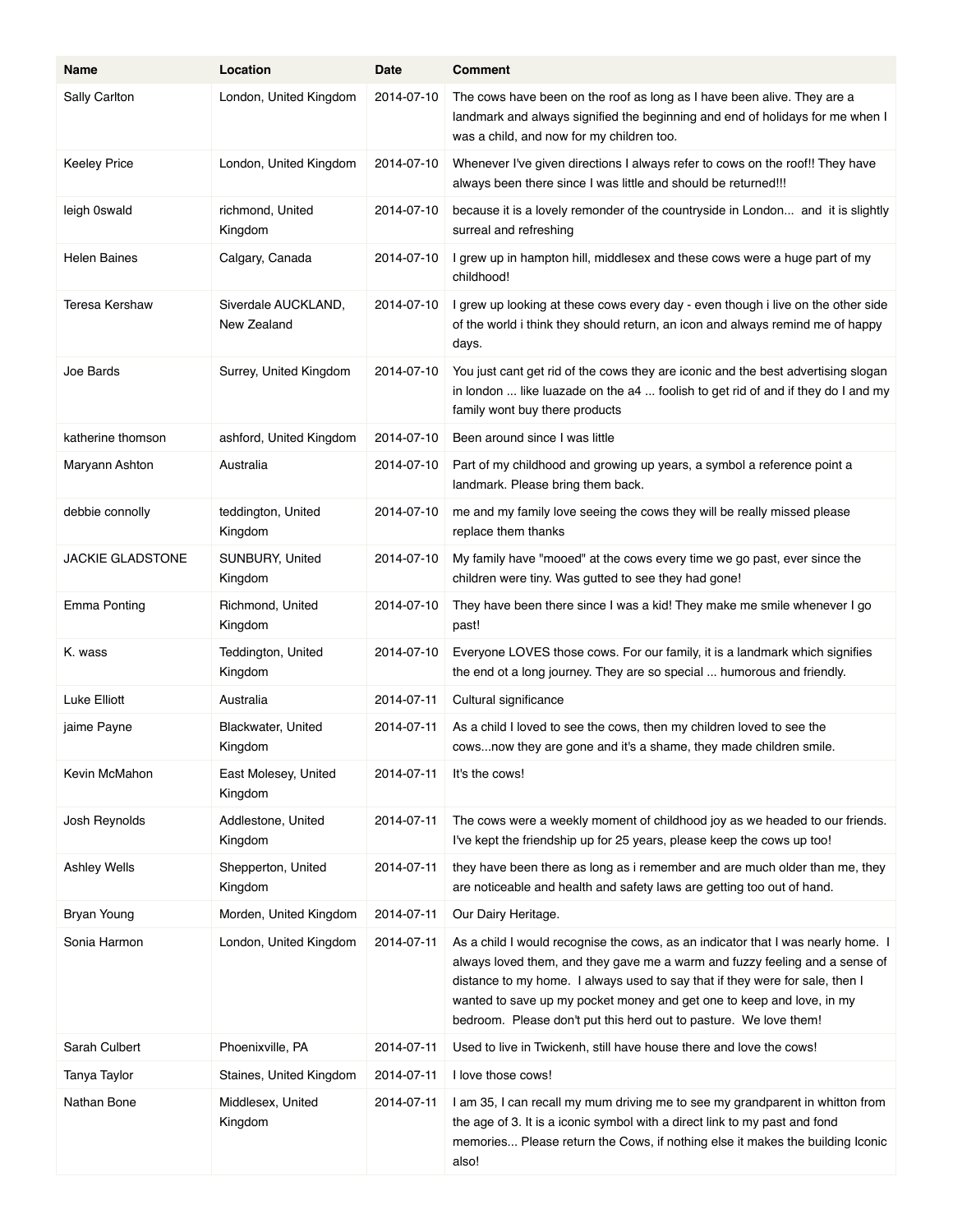| Name                 | Location                               | Date       | <b>Comment</b>                                                                                                                                                                                                                                                                                                                                                          |
|----------------------|----------------------------------------|------------|-------------------------------------------------------------------------------------------------------------------------------------------------------------------------------------------------------------------------------------------------------------------------------------------------------------------------------------------------------------------------|
| Katie Wilkinson      | West Byfleet, United<br>Kingdom        | 2014-07-11 | An childhood memory of journeys to London which is now shared by my<br>children!                                                                                                                                                                                                                                                                                        |
| Emma Ibrahim         | Maidenhead, United<br>Kingdom          | 2014-07-11 | They were a much loved landmark for my children & a reliable guide home<br>when I first moved to hanworth                                                                                                                                                                                                                                                               |
| Ben Brown            | Staines-upon-Thames,<br>United Kingdom | 2014-07-11 | I remeber these cows when I was 5 years old in the back of the car thinking<br>they was real on the A316 im 20 now, gutted they have taken them down as<br>they really was a landmark I even still look out for them when I drive along<br>there myself 15years on, Bring back the COWS!                                                                                |
| Wayne Taylor         | Upper Halliford, United<br>Kingdom     | 2014-07-11 | Although I live in Leeds now I'm originally from Stanwell. I used to love seeing<br>the cows on the roof. Please bring them back!                                                                                                                                                                                                                                       |
| <b>Mark Lawrence</b> | Birmingham, United<br>Kingdom          | 2014-07-11 | Having moved away from sunbury, the cows was my point of reference to say<br>I've come back to my home town they need replacing as I will get lost and miss<br>my turn off for sunbury and head towards the m25                                                                                                                                                         |
| Jess Molloy          | London, United Kingdom                 | 2014-07-11 | I'm 20 and because of these cows, I always knew when I was back home from<br>a holiday. They're a complete landmark.                                                                                                                                                                                                                                                    |
| <b>Clare Turner</b>  | Feltham, United Kingdom                | 2014-07-11 | The cows on the roof are one of my fondest childhood memories. Will be sad if<br>they abolish them.                                                                                                                                                                                                                                                                     |
| Barry Bingham        | London, United Kingdom                 | 2014-07-11 | It was a big part of arriving back in London                                                                                                                                                                                                                                                                                                                            |
| Perry Abi-Elias      | Montreal, Canada                       | 2014-07-11 | Childhood memories                                                                                                                                                                                                                                                                                                                                                      |
| chris milward        | bourne end, United<br>Kingdom          | 2014-07-11 | the cows have been there forever and have become a landmark. There is not<br>enough of the "old" left                                                                                                                                                                                                                                                                   |
| Aimee Brett          | Maidenhead, United<br>Kingdom          | 2014-07-11 | It's the little things that matter!                                                                                                                                                                                                                                                                                                                                     |
| Katherine Cannon     | Baku, Azerbaijan                       | 2014-07-11 | I waved at those cows on the way to my Nans every weekend and more my<br>whole live (now 37) I now love seeing my kids do them same.<br>This is so very sad.<br>Bring back the cows,                                                                                                                                                                                    |
| emily rogers         | Isleworth, United<br>Kingdom           | 2014-07-11 | The cows always welcomed me home when driving into London as a kid, and<br>they redeem an otherwise awful building. Bring them back!                                                                                                                                                                                                                                    |
| Carl Broadhurst      | Hampton Hill, United<br>Kingdom        | 2014-07-11 | The cows are a landmark and provide something a little "different" for the drive<br>into / out of London.                                                                                                                                                                                                                                                               |
| Jennie Ing           | Hampton Hill, United<br>Kingdom        | 2014-07-11 | The cows are a brilliant landmark. We love them, always look out for them and<br>use them as a director for visitors. They make us smile.                                                                                                                                                                                                                               |
| Jennifer Jones       | Camberley, United<br>Kingdom           | 2014-07-11 | All throughout my childhood visiting my grandpa my family would go past this<br>dairy and every time I would look out for the cows! Even now at 21 I look out for<br>them every time and get some joy out of seeing them. It's become something<br>of a landmark, and my family and I would hate to see them go!                                                        |
| <b>Vicky Grover</b>  | Hong Kong, Hong Kong,<br>Hong Kong     | 2014-07-11 | As a child growing up in Sunbury, it was always a landmark that I would look<br>out for!                                                                                                                                                                                                                                                                                |
| Michelle Freeman     | Ashford, United Kingdom                | 2014-07-11 | I have grown up with the cows! As a child and now with my Son they are a<br>talking point. Everyone loves the cows on the roof, how did they get there?<br>What do they eat? Why is milk important? And the list goes on.                                                                                                                                               |
| Celia Brasher        | Londom, United Kingdom                 | 2014-07-11 | I'm 47 and I love the cows, they are part of my childhood. I pointed ten out to<br>my mum (85) just the other day and we had a nostalgic, sentimental moment.<br>Please don't remove the cows. Health and safety?? Really? You know that they<br>are not real cows don't you? They haven't wandered offin the last 30 years,<br>why do you think they are going to now? |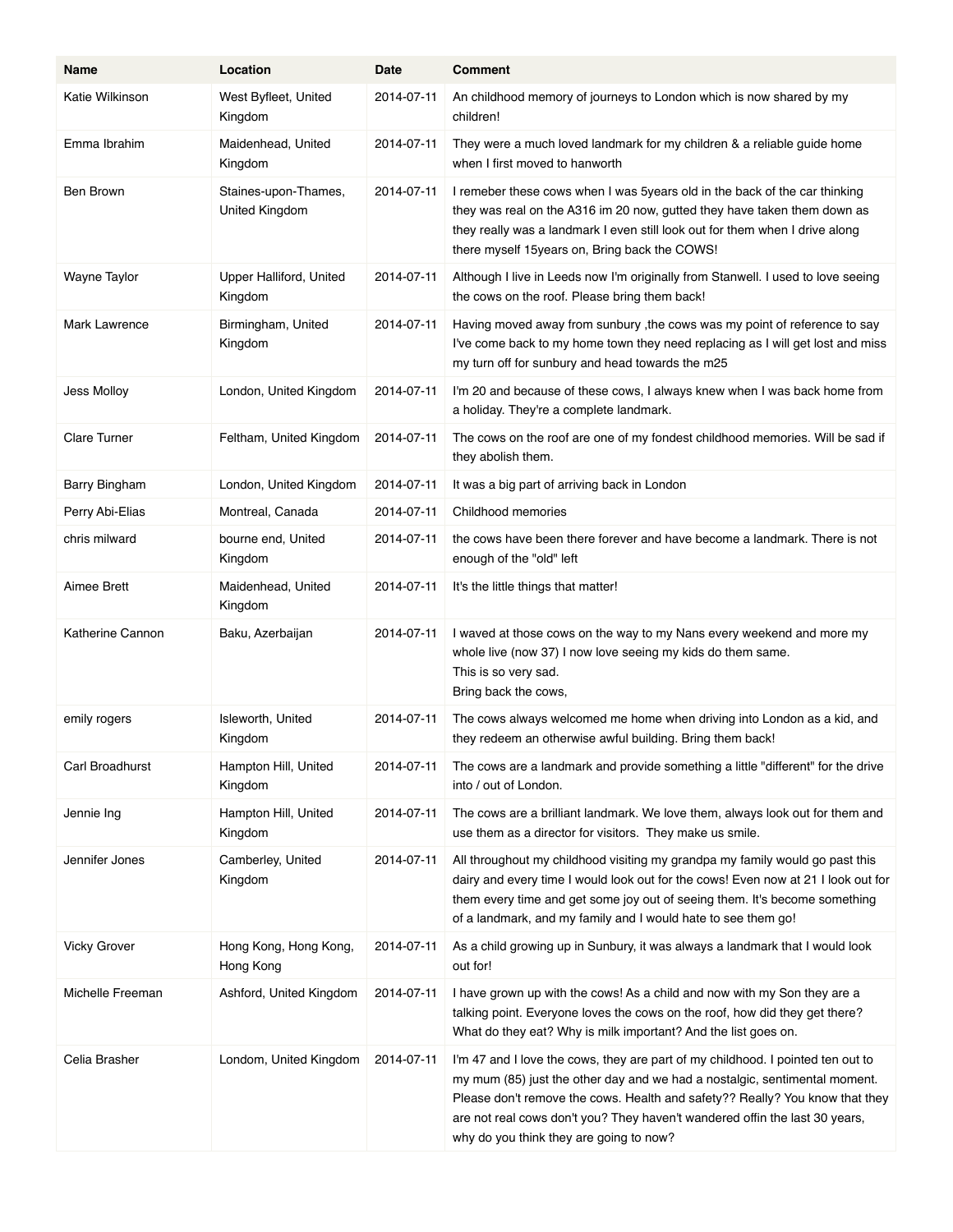| Name                   | Location                                | Date       | <b>Comment</b>                                                                                                                                                                                                                                                                                  |
|------------------------|-----------------------------------------|------------|-------------------------------------------------------------------------------------------------------------------------------------------------------------------------------------------------------------------------------------------------------------------------------------------------|
| colin ashby            | France                                  | 2014-07-11 | historical interest                                                                                                                                                                                                                                                                             |
| Simon Wall             | Australia                               | 2014-07-11 | I am 41 years old, born and bred in Hampton, now living in Perth, Australia.<br>The old Job's cows were one of the few consistencies on my return to London -<br>bring back the cows!!                                                                                                          |
| Grace Drury            | Teddington, United<br>Kingdom           | 2014-07-11 | They are the most cheery thing on the A316!                                                                                                                                                                                                                                                     |
| <b>Claire Durrant</b>  | Weybridge, United<br>Kingdom            | 2014-07-11 | These cows have been there since I was a child and I still point them out to<br>friends. They are a local landmark and it would be a great shame to lose them.                                                                                                                                  |
| Tanya Wildgoose        | Bristol, United Kingdom                 | 2014-07-11 | Some things just have to stay! Please put them back.                                                                                                                                                                                                                                            |
| Sara Henderson         | York, United Kingdom                    | 2014-07-11 | These were a childhood memory of visiting my grandparents! Bring them back!                                                                                                                                                                                                                     |
| Mark Bootle            | Feltham, United Kingdom                 | 2014-07-11 | Tehy are a national landmark known by many far and wide and have always<br>signified to friends and family nearly at heathrow                                                                                                                                                                   |
| Charles Lee            | Royal Leamington Spa,<br>United Kingdom | 2014-07-11 | If they need a reason, it's clearly something that people take note of and<br>therefore an invaluable advertising resource. I don't think that a company the<br>size of dairy crest should have a problem spending a couple of grand replacing<br>a few corroded fixings!!!                     |
| ailsa Palmer           | Swindon, United<br>Kingdom              | 2014-07-11 | Part of my and my children's childhood memories                                                                                                                                                                                                                                                 |
| Jennifer Taylor        | Sunbury, United Kingdom                 | 2014-07-11 | It was the land mark I was given when driving on my first date to my husband's<br>family home 21 years ago. He lived in Main St. Hanworth. I got there on time, 4<br>years later we got married and we've been happily married for 17 years. Please<br>bring them back.                         |
| David Blackburn        | London, United Kingdom                  | 2014-07-11 | They are local landmarks                                                                                                                                                                                                                                                                        |
| Sandra Harvey          | Hampton, United<br>Kingdom              | 2014-07-11 | The cows added a bit of fun to an ordinary building and for people on long trips<br>to London, you knew you were almost there. Local kids always knew when they<br>were nearly home when they saw the cows.                                                                                     |
| <b>Tuesday Traylen</b> | Feltham, United Kingdom                 | 2014-07-11 | Have always loved seeing the cows atop the dairy building on my way back<br>into Feltham, can remember looking at them every day on the journey to and<br>from school, they are part of our local history, please put them back where they<br>belong DairyCrest !                               |
| Christina Lloyd        | Feltham, United Kingdom                 | 2014-07-11 | My children loved them and knew they were nearly home when they saw them<br>they are 38 and 36 now and I had hoped my grand children would feel the<br>same                                                                                                                                     |
| alastair yates         | teddington, United<br>Kingdom           | 2014-07-11 | For 30 yrs we have tried to guess if the cows have moo-ved! Pls. restore our<br>madness                                                                                                                                                                                                         |
| Steve Soden            | London, United Kingdom                  | 2014-07-11 | I knew these cows when they were on the lawn. Glad to see them elevated<br>when the new road was built. Sad to see them disappear for ever.                                                                                                                                                     |
| julie steel            | Staines, United Kingdom                 | 2014-07-11 | I remember these when i was little 40 years ago, let the children have the fun<br>we used to'. its the cows we're nearly home'                                                                                                                                                                  |
| <b>Tracey Tudor</b>    | Staines-upon-Thames,<br>United Kingdom  | 2014-07-11 | My dad used to work at IcI further up the road and my grandad used to work for<br>the diary can remember the cows as a childhood memory and I'm 33 now                                                                                                                                          |
| Glynis Fletcher        | Stratford-upon-Avon,<br>United Kingdom  | 2014-07-11 | I adore these cows. I grew up in Richmond and saw them for years. Now when<br>I visit, I miss the right turn-off because I always know when I'm there,<br>BECAUSE OF THE COWS. Please, please, make SO many people happy.<br>Please give us all anudder reason to smile in a busy, crazy world. |
| Anthony Flower         | Christchurch, United<br>Kingdom         | 2014-07-11 | This was a big part of my childhood, they signalled we had almost reached the<br>end of our long car ride to see my grandparents.                                                                                                                                                               |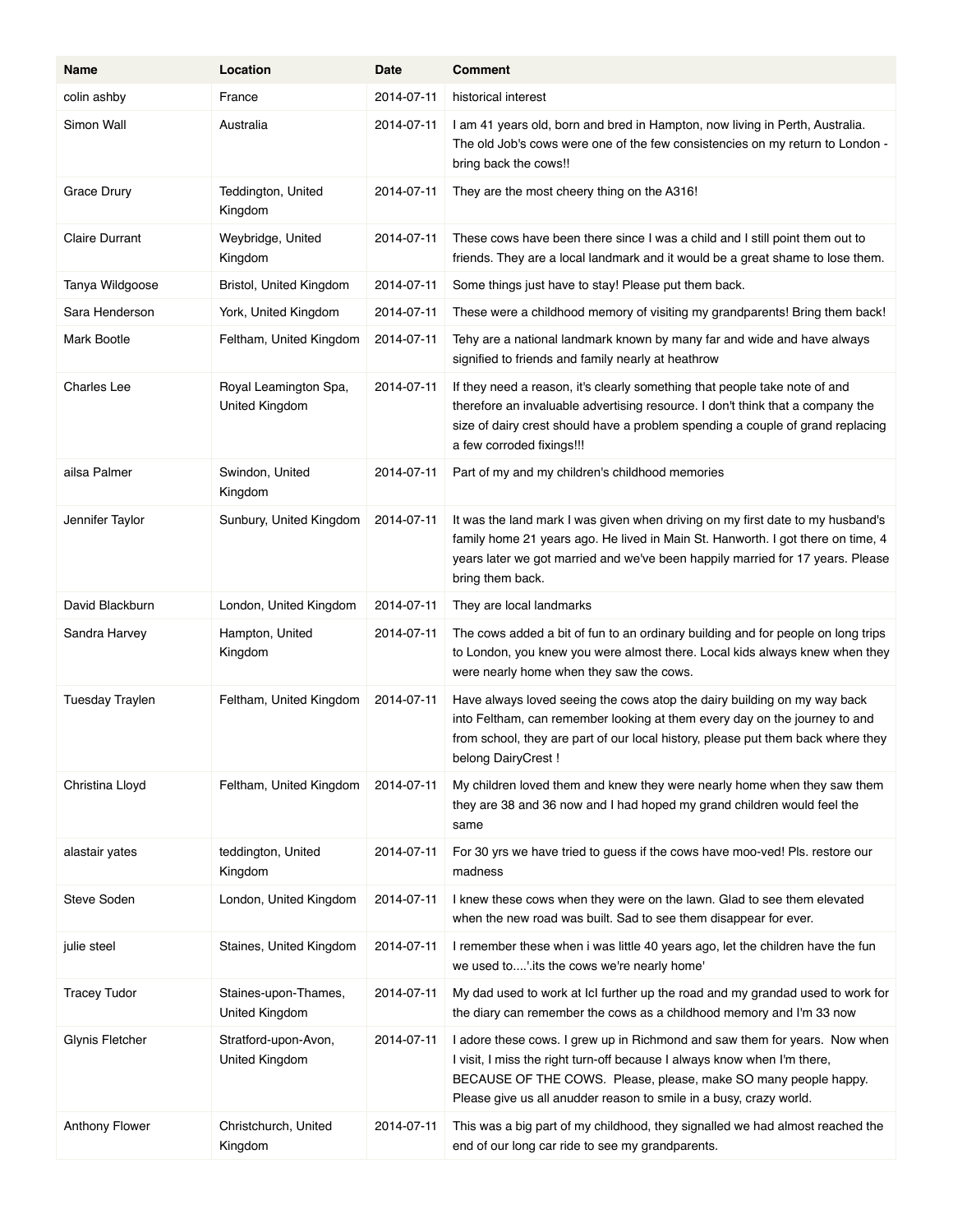| Name                      | Location                              | Date       | <b>Comment</b>                                                                                                                                                                                                                                                                                                                                                                                               |
|---------------------------|---------------------------------------|------------|--------------------------------------------------------------------------------------------------------------------------------------------------------------------------------------------------------------------------------------------------------------------------------------------------------------------------------------------------------------------------------------------------------------|
| Maureen Clarkson          | London, United Kingdom                | 2014-07-11 | Been part of my life forever. Born in Hanworth. Landmark in the area                                                                                                                                                                                                                                                                                                                                         |
| Helen Knight              | Bedfont, United Kingdom               | 2014-07-11 | We told the children they came alive at night because they were MOOn cows.<br>The adventures my children think those cows had is nobody's business! I have<br>baby grandchild now I'd like him to hear the stories too! Please put them back.                                                                                                                                                                |
| Fiona Moorcraft           | Chertsey, United<br>Kingdom           | 2014-07-11 | Iconic sight and happy childhood memories.                                                                                                                                                                                                                                                                                                                                                                   |
| <b>Brendon Hollands</b>   | Chertsey, United<br>Kingdom           | 2014-07-11 | I was born in Feltham in 1966 and used to drive past then Job's Dairy building<br>every day going to school. Part of my childhoodbring back the cows!                                                                                                                                                                                                                                                        |
| Jackie Hassan             | Salisbury, United<br>Kingdom          | 2014-07-11 | Despite moving away from hounslow 18 years ago these were always a<br>landmark! They are part of home for me. My 17 year old son went past them a<br>couple of weeks ago on a school trip - his friends though he was a bit mad<br>'mooing!! (Who didn't do this?!) for the kids it was a sign of being near nan and<br>grandad. Sad to hear they've been removed.                                           |
| Ciara Duggan              | Ashford, United Kingdom               | 2014-07-11 | We use the A316 every week to visit my daughters grandparents, at 3 she gets<br>very excited and shouts out from the back seat 'look mom and dad, the cows'<br>while giggling. Seems such a pity to lose this landmark.                                                                                                                                                                                      |
| Fiona Griffin             | Hampton, United<br>Kingdom            | 2014-07-11 | We love seeing the cows went driving past!                                                                                                                                                                                                                                                                                                                                                                   |
| <b>Rachel Hunter Rowe</b> | Solihull, United Kingdom              | 2014-07-11 | Much loved landmark. Used to live in Twickenham and it reminds me I'm nearly<br>home when we visit relatives.                                                                                                                                                                                                                                                                                                |
| <b>Tracy Treadaway</b>    | Middx, United Kingdom                 | 2014-07-11 | Because I always remember when I was a kid driving along the 316 and seeing<br>the cows and knowing I was nearly home and I loved seeing them be cause it<br>was unusual                                                                                                                                                                                                                                     |
| John Harris               | Isleworth, United<br>Kingdom          | 2014-07-11 | Local Landmark shame to see it go!                                                                                                                                                                                                                                                                                                                                                                           |
| Amelia Rowe               | Camberley, United<br>Kingdom          | 2014-07-11 | Both my parents and grandparents lived in Hounslow, & the cows meant we<br>were "nearly there" on visis. In later years, the cows signified the turn off to<br>social events at my sister's work. They are a landmark, and a bit of light relief -<br>please put them back?                                                                                                                                  |
| Dana Robbins              | Sunbury-on-Thames,<br>United Kingdom  | 2014-07-11 | My children and I miss the cows! They're a much-loved feature of our daily<br>lives.                                                                                                                                                                                                                                                                                                                         |
| terry lidster             | basingstoke, United<br>Kingdom        | 2014-07-11 | They are a well loved landmark and have been there since my daughter was<br>born and she highlighted this to me                                                                                                                                                                                                                                                                                              |
| Susan Thompson            | Llanfyllin, United<br>Kingdom         | 2014-07-11 | Although I am originally from 'Up North' they were one of my landmarks when I<br>moved to London in the '70s                                                                                                                                                                                                                                                                                                 |
| Yvonne Dormer             | West Molesey, United<br>Kingdom       | 2014-07-11 | Local history should not be discarded!                                                                                                                                                                                                                                                                                                                                                                       |
| sophie martinez           | surrey, United Kingdom                | 2014-07-11 | I used to tell my baby daughter stories about those cows for 14 years till she<br>got too old !!!!!!!!!                                                                                                                                                                                                                                                                                                      |
| Joan Greening             | Twickenham, United<br>Kingdom         | 2014-07-11 | It is part of our heritage and an important landmark that i always look out for on<br>my way home. I wondered what had happened to them.                                                                                                                                                                                                                                                                     |
| Graham Sykes              | Peterborough, United<br>Kingdom       | 2014-07-11 | I worked as a milk boy from the age of 10 when the dairy was called Jobs dairy.<br>In my later life I sold plastic bottles to this dairy for cream. After leaving London<br>to live elsewhere, I used to make a point of pointing out the cows to my own<br>children as we passed them on the way to visit my parents who still live in<br>Teddington. It is part of the areas history and should remain so. |
| sharon thomson            | ashford, middlesex,<br>United Kingdom | 2014-07-11 | We all love the cows                                                                                                                                                                                                                                                                                                                                                                                         |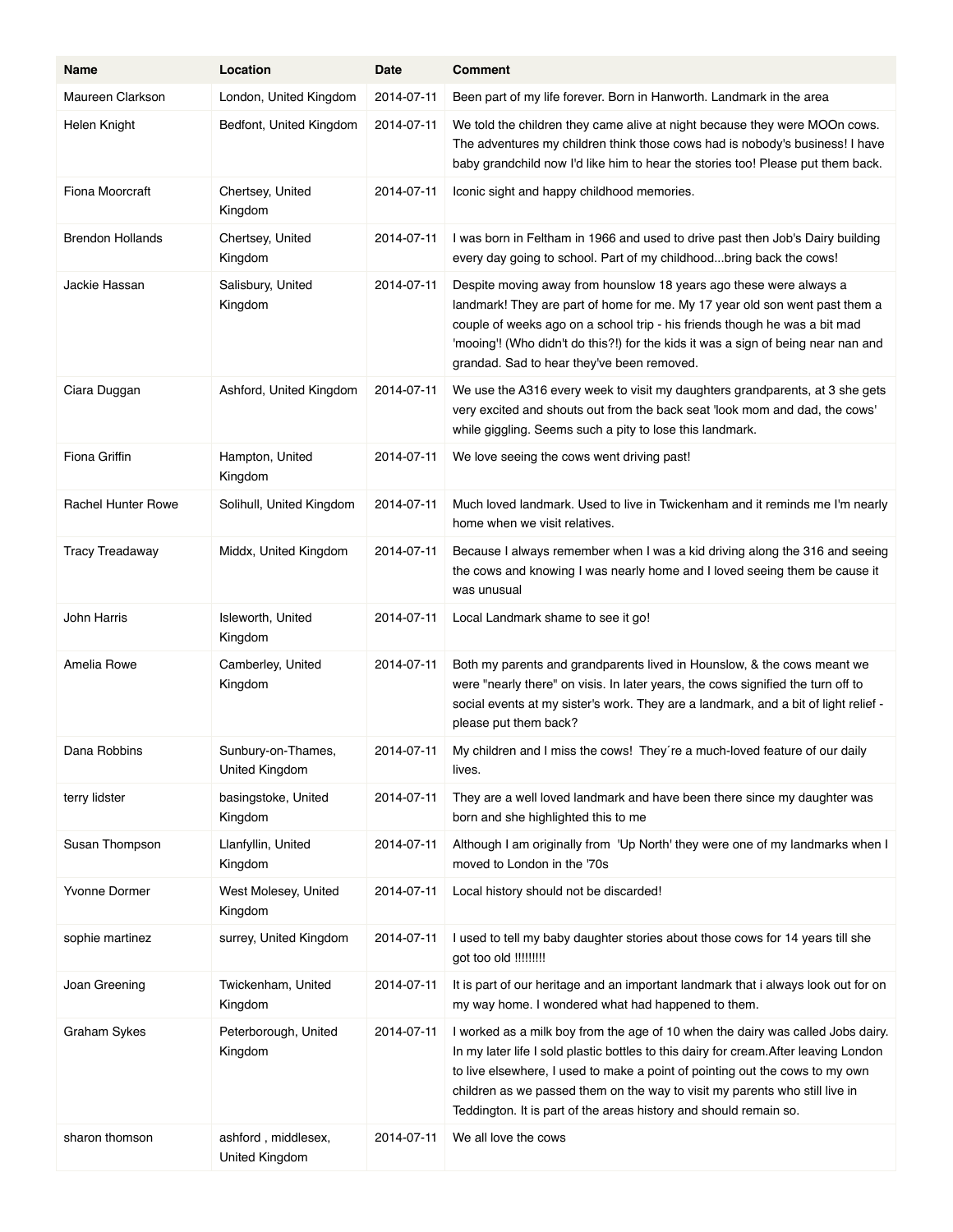| Name                     | Location                              | Date       | <b>Comment</b>                                                                                                                                                                                                                                                                                                                                                                                                                                                                                                                                            |
|--------------------------|---------------------------------------|------------|-----------------------------------------------------------------------------------------------------------------------------------------------------------------------------------------------------------------------------------------------------------------------------------------------------------------------------------------------------------------------------------------------------------------------------------------------------------------------------------------------------------------------------------------------------------|
| Pat Gillespie            | Southampton, United<br>Kingdom        | 2014-07-11 | I first saw the cows on a school visit to Jobs dairy as an 8 year old in 1956.<br>They moved on top of the building when the high level road was constructed.<br>My children and grandchildren have asked why cows are on the roof and I can<br>tell them about it.                                                                                                                                                                                                                                                                                       |
| Jacqui prout             | Whitton, United Kingdom               | 2014-07-11 | I remember the cows before the flyover when they grazed at the bottom of the<br>building on the grass. I used them to give directions, take the exit afterctge<br>cows. Save the cows.                                                                                                                                                                                                                                                                                                                                                                    |
| Sian Perrett             | Addlestone, United<br>Kingdom         | 2014-07-11 | I want to show my kids the cows just as my parents did with me                                                                                                                                                                                                                                                                                                                                                                                                                                                                                            |
| <b>Matthew Waters</b>    | Bulimba, Australia                    | 2014-07-11 | They are a landmark for kids to know that they are nearly home from a boring<br>car journey down the M3. As I experienced in the 70's & 80's                                                                                                                                                                                                                                                                                                                                                                                                              |
| Valerie Brian            | Staines, United Kingdom               | 2014-07-11 | I was born in Hanworth, I worked at Jobs Dairy when I first left school and my<br>father worked there for years. The cows are part of Hanworths history - if they<br>are damaged, fix them - BUT PUT THEM BACK.                                                                                                                                                                                                                                                                                                                                           |
| Carys Froud              | Hampton, United<br>Kingdom            | 2014-07-11 | You can't drive past the building and see no cows, it's a landmark!                                                                                                                                                                                                                                                                                                                                                                                                                                                                                       |
| Jean Bitmead             | Whitton, United Kingdom               | 2014-07-11 | Whenever we have been on a journey seeing the cows on top of dairy crest<br>always meant we were nearly home.                                                                                                                                                                                                                                                                                                                                                                                                                                             |
| Julie Davies             | Isleworth, United<br>Kingdom          | 2014-07-11 | childhood memory, always look forward to seeing them when I drive past :o)                                                                                                                                                                                                                                                                                                                                                                                                                                                                                |
| Natalie Lawlor           | Surrey, United Kingdom                | 2014-07-11 | The cows are awesome. Loved them as a kid, want to continue seeing them on<br>my drives down the A316!                                                                                                                                                                                                                                                                                                                                                                                                                                                    |
| <b>Natalie Griffiths</b> | surrey, United Kingdom                | 2014-07-11 | As a child we drove past the dairy crest building on the way to see both sets of<br>my grandparents. Not only did the prospect of seeing my grandparents make<br>me and my three sisters very excited (lots of happy screaming in the car),<br>seeing the cows nearly pushed us over the edge as we knew how close we<br>were to their homes. Now my grandparents have passed away driving past this<br>building brings back lots of happy memories and that's why the cows should<br>stay as i know what happiness they can bring to small/big children! |
| Sylvia Allen             | Ashford, Middx, United<br>Kingdom     | 2014-07-11 | You always know you're nearly home when you see the cows and they always<br>put a smile on your face.                                                                                                                                                                                                                                                                                                                                                                                                                                                     |
| John Bateup              | St Leonards on Sea,<br>United Kingdom | 2014-07-11 | Please restore these Iconic cows to your building asap so generations more<br>can enjoy them.                                                                                                                                                                                                                                                                                                                                                                                                                                                             |
| Lynn Page                | Addlestone, United<br>Kingdom         | 2014-07-11 | The cows on the roof told me the next turning was the one to come off of.<br>Without the cows I would get completely lost. They have been there so long<br>how can they be a health and safety risk!                                                                                                                                                                                                                                                                                                                                                      |
| sarah martin             | Feltham, United Kingdom               | 2014-07-11 | The cows are an iconic land mark. Coming home from holidays, if we saw the<br>cows on the roof from the flyover, we knew we were nearly home. So said i can<br>no longer pass this tradition over to my son!                                                                                                                                                                                                                                                                                                                                              |
| neil ryan                | wokingham, United<br>Kingdom          | 2014-07-11 | I lived in Hanworth all my live until 2001.<br>The Cows in the sky was how we referred to them.<br>In a way they are a landmark.<br>My children now point them out to me every time we pass by.                                                                                                                                                                                                                                                                                                                                                           |
| <b>Chris Rees</b>        | Thicken ham, United<br>Kingdom        | 2014-07-11 | Been a symbol of the region for 30+years to my knowledge                                                                                                                                                                                                                                                                                                                                                                                                                                                                                                  |
| Cashy Ball               | Whakatane, New<br>Zealand             | 2014-07-11 | The cows are a party of my history, being on route to my grans house. They'd<br>be sorely missed by the community.                                                                                                                                                                                                                                                                                                                                                                                                                                        |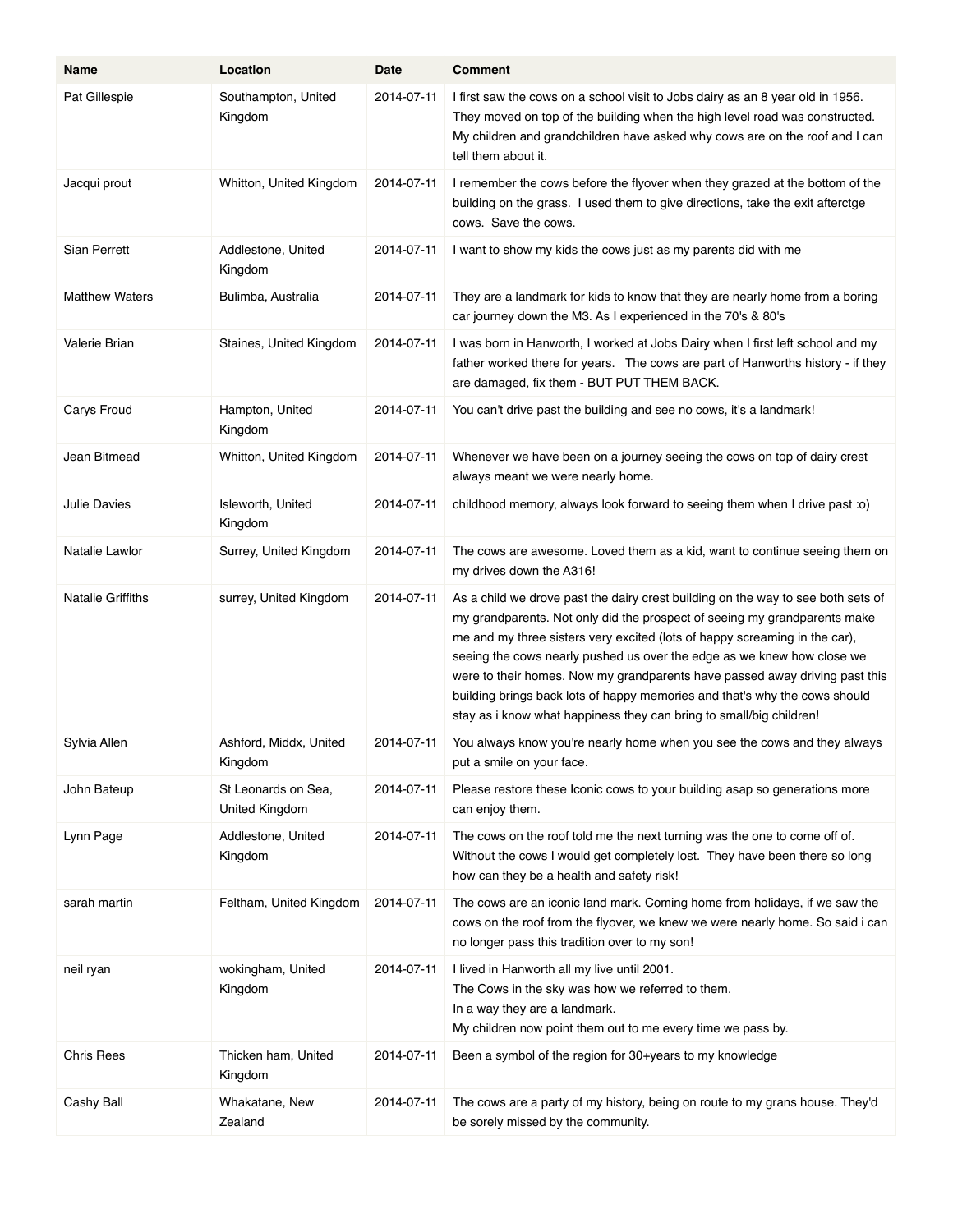| Name                | Location                                | Date       | <b>Comment</b>                                                                                                                                                                                                                            |
|---------------------|-----------------------------------------|------------|-------------------------------------------------------------------------------------------------------------------------------------------------------------------------------------------------------------------------------------------|
| Nicola Pitman       | Twickenham, United<br>Kingdom           | 2014-07-11 | Love seeing them every time I drive on the A316!!                                                                                                                                                                                         |
| Donna Johnson       | Feltham, United Kingdom                 | 2014-07-11 | After all long journey as kid we alway know we were almost home when we<br>pasted the cows on the roof                                                                                                                                    |
| Susan Freegrove     | Sanderstead, United<br>Kingdom          | 2014-07-11 | Landmark of the area                                                                                                                                                                                                                      |
| Sandt Mullen        | twickenham, United<br>Kingdom           | 2014-07-11 | I live in Whitton and it's great seeing the cows when we come home from being<br>away. It shows us that we are nearly home. Bring them back please!                                                                                       |
| Jason Batten        | Isleworth, United<br>Kingdom            | 2014-07-11 | It would be such a shame to lose such a landmark sight and without these local<br>children know who crest are or what you do.                                                                                                             |
| Gary Piggott        | Lightwater, United<br>Kingdom           | 2014-07-11 | Local landmark                                                                                                                                                                                                                            |
| <b>Terry Hughes</b> | Walton-on-Thames,<br>United Kingdom     | 2014-07-11 | Was a local landmark                                                                                                                                                                                                                      |
| Grant Milliam       | Hounslow, United<br>Kingdom             | 2014-07-11 | They are an important landmark and amuse me every time I drive along the<br>A316                                                                                                                                                          |
| Jayne Plant-Povey   | Isleworth, United<br>Kingdom            | 2014-07-11 | I grew up on the Brookside estate and was driven past the cows almost daily.<br>They must be put back, they are a local landmark and men a lot to us.                                                                                     |
| Francesca Unsworth  | Warfield, United Kingdom                | 2014-07-11 | They've been there all my life and have always made people smile                                                                                                                                                                          |
| <b>Phill Brown</b>  | Hampton, United<br>Kingdom              | 2014-07-11 | Please bring back the cows! They are part of the landscape for family and<br>friends coming to visit, who text us to lets us know they are 'at the cows', i.e.<br>about 5 minutes away. They are an important landmark in the local area! |
| robert king         | France                                  | 2014-07-11 | the company was called Job's dairy and the cows were across the road on the<br>grass this has to be 55 years ago when i was ten my friends and i used to<br>stack bottles for 3d the cows have been there for always why change           |
| Jeremy Robinson     | Salisbury, United<br>Kingdom            | 2014-07-11 | We all love those cows. They are a wonderfully happy sight (and create a good<br>company image too!)                                                                                                                                      |
| Selena Vane         | Kingston Upon Thames,<br>United Kingdom | 2014-07-11 | I remember the cows before they went up on the roof, in grass in front of the<br>building. Known them all my life I'm 54 now. They are part of the local history<br>and need to be restored!!                                             |
| jaqui peters        | staines, United Kingdom                 | 2014-07-11 | i have been watching the cows all my life and think they dhould be left therr its<br>part of Hanworth and everyone loves seeing them put them back                                                                                        |
| <b>Ruth Corns</b>   | Cambridge, United<br>Kingdom            | 2014-07-11 | I remember these well from my childhood - a bit of fun in the concrete jungle!<br>Please don't get rid of them.                                                                                                                           |
| <b>Tony Thorne</b>  | Teddington, United<br>Kingdom           | 2014-07-11 | Crucial - part of our identity!                                                                                                                                                                                                           |
| Penny Heighes       | Somerset Gardens,<br>United Kingdom     | 2014-07-11 | It makes everyone in the car smile because it means we are nearly home after<br>a long journey                                                                                                                                            |
| Louisa Mokadem      | London, United Kingdom                  | 2014-07-11 | They were a big part of my childhood, you always knew you were nearly home!<br>Bring back the cows!                                                                                                                                       |
| Maev Kennedy        | St Margarets, United<br>Kingdom         | 2014-07-11 | The cows are a cherished piece of local history, as much part of our landscape<br>as Richmond Hill. Please please put them back                                                                                                           |
| Paula Reeks         | Woking, United Kingdom                  | 2014-07-11 | A world without cows is a sad place : (                                                                                                                                                                                                   |
| Anita Citeroni      | Australia                               | 2014-07-11 | Those cows were my life. I do not find it amoosing that you took them down.                                                                                                                                                               |
| jacqui Waller       | farnborough, United<br>Kingdom          | 2014-07-11 | We used to look out for the cows as kids it brightens the journey and keep kids<br>distracted looking for them.                                                                                                                           |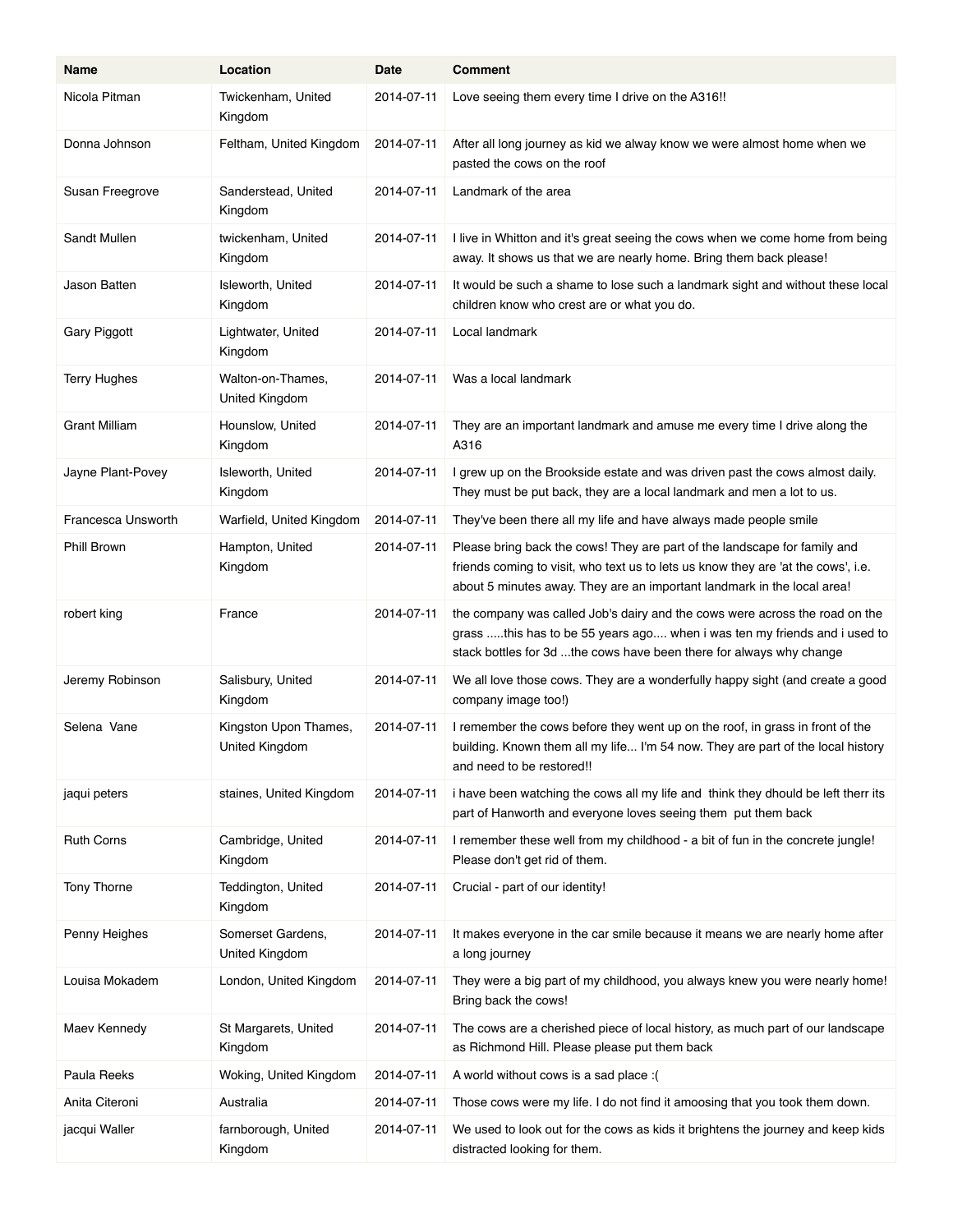| Name                 | Location                             | Date       | <b>Comment</b>                                                                                                                                                                                                                                                                                                                                                                                                                                                                                                                                                                         |
|----------------------|--------------------------------------|------------|----------------------------------------------------------------------------------------------------------------------------------------------------------------------------------------------------------------------------------------------------------------------------------------------------------------------------------------------------------------------------------------------------------------------------------------------------------------------------------------------------------------------------------------------------------------------------------------|
| Mel Miles            | hants, United Kingdom                | 2014-07-11 | Always know how close we are to London when we see the cows, bring them<br>back please!                                                                                                                                                                                                                                                                                                                                                                                                                                                                                                |
| bernadette douetil   | blagrove road, United<br>Kingdom     | 2014-07-11 | Cows on the rooftop is what we British do it makes us smile and that is a<br>splendid reason to bring back the Cows.                                                                                                                                                                                                                                                                                                                                                                                                                                                                   |
| <b>Wendy Linsey</b>  | Twickenham, United<br>Kingdom        | 2014-07-11 | The cows have a special place in all regular users of the 316 hearts! They must<br>come home.                                                                                                                                                                                                                                                                                                                                                                                                                                                                                          |
| Joe Knight           | london, United Kingdom               | 2014-07-11 | Its part of my child hood                                                                                                                                                                                                                                                                                                                                                                                                                                                                                                                                                              |
| Jim Strong           | Camberley, United<br>Kingdom         | 2014 07 11 | It is something that brings delight, fond memories and a warm feeling about a<br>company that has had such a great display on its building for so long.                                                                                                                                                                                                                                                                                                                                                                                                                                |
| Martin White         | Twickenham, United<br>Kingdom        | 2014-07-11 | Since our children were tiny the cows have special to them. They told them<br>they were nearly home as we came back from family in Hampshire and they<br>would count them to check they were all ok. They are iconic and shame on<br>Dairy Crest if they don't restore them to the roof. It also begs the question why<br>they haven't been maintained on an ongoing basis over the years rather than<br>let all the fixings rust away. Maybe they are just after publicity now. Stopping<br>buying their products until the cows returned might focus their thoughts on the<br>matter |
| Simon Beecham        | Ashford, United Kingdom              | 2014-07-11 | the cows rock! plus they remind me of when I used to look at them as a kid<br>being driven home                                                                                                                                                                                                                                                                                                                                                                                                                                                                                        |
| Sue Mycock           | Coventry, United<br>Kingdom          | 2014-07-11 | Always know I am near the end of my journey when I pass the cows!                                                                                                                                                                                                                                                                                                                                                                                                                                                                                                                      |
| annette cosstick     | flansham, United<br>Kingdom          | 2014-07-11 | History, and moment to smile on the way to work.                                                                                                                                                                                                                                                                                                                                                                                                                                                                                                                                       |
| <b>Rachel Ambler</b> | Cambridge, United<br>Kingdom         | 2014-07-11 | Coming home from my grand-parents' house, my sister and I would always see<br>the cows and know we were nearly home. Now I point them out to my children<br>as we drive to see their cousins. It was the right decision to keep the cows<br>when Dairy Crest took over the dairy but the wrong one to remove them with no<br>replacement. Please find a solution that will bring back the cows that have<br>brought joy to so many children.                                                                                                                                           |
| Edna Harmsworth      | Selsey, United Kingdom               | 2014-07-11 | I grew up on a dairy farm in Cornwall so I have a liking for cows. Also we<br>should not loose our heritage. Please re instate the cows for every one to<br>enjoy.                                                                                                                                                                                                                                                                                                                                                                                                                     |
| Sarah Blane          | Wokingham, United<br>Kingdom         | 2014-07-11 | They are a piece of history, I always remember them as a landmark on long<br>journeys when I on a child and in later years in my journey to work                                                                                                                                                                                                                                                                                                                                                                                                                                       |
| Kathryn Booth        | Blandford Forum, United<br>Kingdom   | 2014-07-11 | As a child flying home from boarding school they cows told me I was really on<br>my way at last! Later I always pointed them out to my children.                                                                                                                                                                                                                                                                                                                                                                                                                                       |
| <b>Hilary Bower</b>  | Teddington, United<br>Kingdom        | 2014-07-11 | Such an iconic landmark                                                                                                                                                                                                                                                                                                                                                                                                                                                                                                                                                                |
| Wendy Salmon         | hamptonRdHampton,<br>United Kingdom  | 2014-07-11 | They have been there so long why remove them now???                                                                                                                                                                                                                                                                                                                                                                                                                                                                                                                                    |
| georgina pratt       | sunbury on thames,<br>United Kingdom | 2014-07-11 | my late husband was born and bred in hanworth.I have known the model cows<br>since I met him they always brought a smile to my face every time I saw them<br>and have become a real historical landmark.                                                                                                                                                                                                                                                                                                                                                                               |
| tracy nunns          | Frome, United Kingdom                | 2014-07-11 | The cows on the roof have been there since I was a child my children always<br>enjoyed seeing them. We knew we were near<br>Y home when saw them. We don't live near now but our family still do so when<br>we go to visit we always look for the cows on the roof. Please put them back.<br>But if you don't please could I have one.                                                                                                                                                                                                                                                 |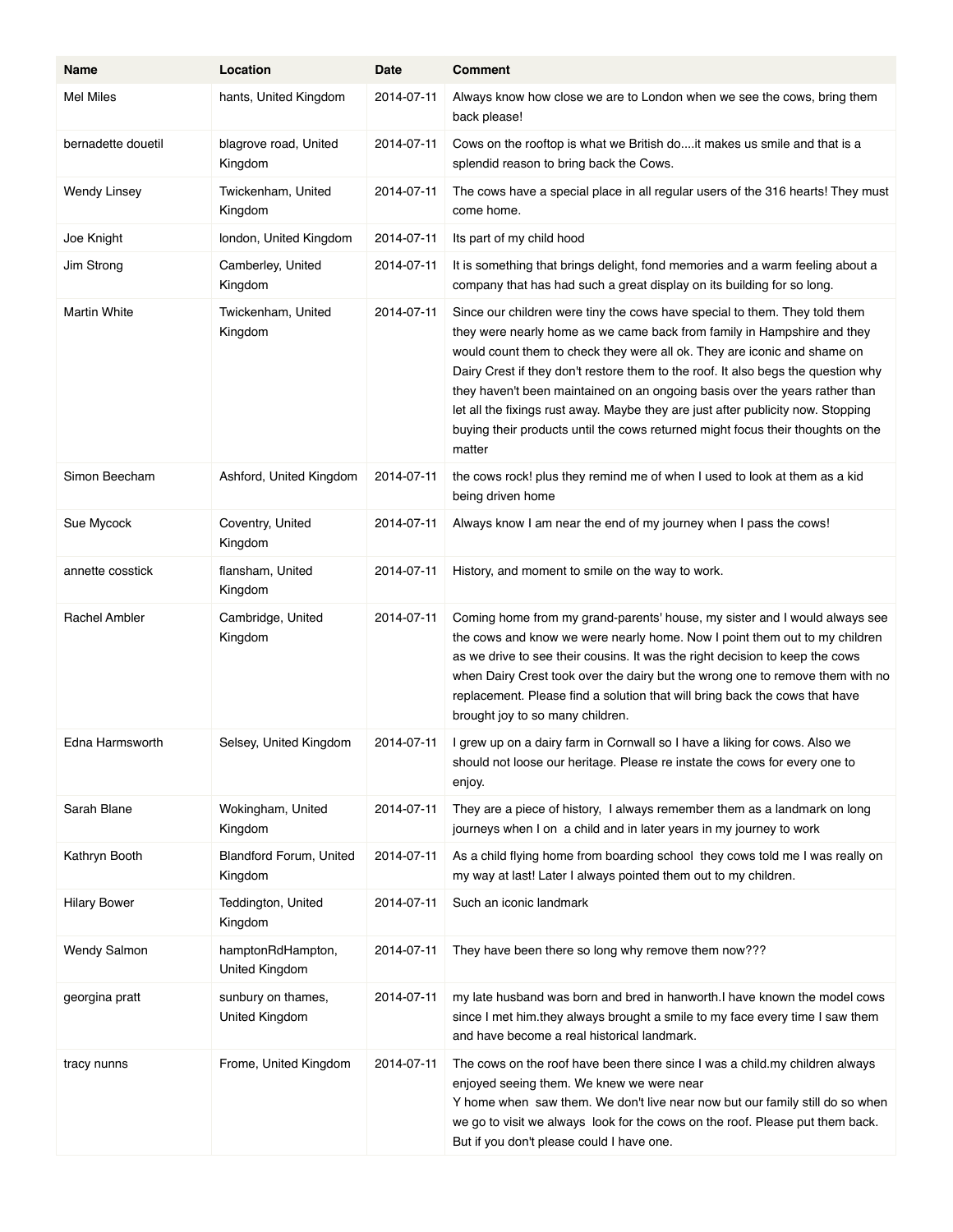| Name                   | Location                                    | Date       | <b>Comment</b>                                                                                                                                                                                                                                                                                                    |
|------------------------|---------------------------------------------|------------|-------------------------------------------------------------------------------------------------------------------------------------------------------------------------------------------------------------------------------------------------------------------------------------------------------------------|
| maureen cinar          | surrey, United Kingdom                      | 2014-07-11 | It's a landmark                                                                                                                                                                                                                                                                                                   |
| maureen pichon         | Northolt, United Kingdom                    | 2014-07-11 | Miss cows. Thinks keep disappearing soon won't recognise where we are                                                                                                                                                                                                                                             |
| <b>Kylee Pearce</b>    | Sunbury-on-Thames,<br><b>United Kingdom</b> | 2014-07-11 | My daughter shouted and laughed every single time we drove past them!<br>Please bring them back.                                                                                                                                                                                                                  |
| Lawrence Broome        | London, United Kingdom                      | 2014-07-11 | Always look out for them as we pass the building on our way home, they are a<br>local landmark same as the famous Lucozade sign by the M4 flyover in<br>Brentford.                                                                                                                                                |
| <b>Richard Gladman</b> | Brighton, United<br>Kingdom                 | 2014-07-11 | What a shame. I remember looking out for these cows as a child every time we<br>drove down to see my grandparents. Such icons (and such an asset Dairy<br>Crest!)                                                                                                                                                 |
| amy taylor-bull        | Ramsgate, United<br>Kingdom                 | 2014-07-11 | I used to live in feltham and when I come back to visit, they always remind me<br>of my childhood memories                                                                                                                                                                                                        |
| Natasha Thomas         | Hampton, United<br>Kingdom                  | 2014-07-11 | A treasured landmark<br>A child's favourite                                                                                                                                                                                                                                                                       |
| sandra donovan         | west byfleet, United<br>Kingdom             | 2014-07-11 | It's interesting and amusing. Breaks up an ugly skyline and they are a true<br>landmark.                                                                                                                                                                                                                          |
| Tony Thurgood          | Stubbington, United<br>Kingdom              | 2014-07-11 | My earliest memory of the cows on top of Jobs Dairy was as a child in the late<br>1970s, they are iconic and have never failed to raise a smile - legends!                                                                                                                                                        |
| Sarah Helmy            | West Byfleet, United<br>Kingdom             | 2014-07-11 | These cows have been a much loved feature of life for many years. As we<br>drove by, my children, my husband and I all chorused 'Don't fall off, ladies!' We<br>still look out for them even though my children are now 23 and 21! PLEASE<br>bring the lovely cows back! xx                                       |
| laurence nichols       | strawberry hill, United<br>Kingdom          | 2014-07-11 | Since I've been a child(I'm 45 now) They have been there!!                                                                                                                                                                                                                                                        |
| <b>Karen Faiers</b>    | Fleet, United Kingdom                       | 2014-07-11 | It is my little bit of sunshine in amongst a hideous commute each day when i<br>drive to and form work.                                                                                                                                                                                                           |
| Teresa English         | Farnborough, United<br>Kingdom              | 2014-07-11 | My Mum and Dad worked for Job's Dairy in Basingstoke and every time we<br>visited family in London, we knew we were almost there once we saw the<br>cows. As my parents are no longer with us, seeing the cows on visits to<br>London hold special memories and always make me smile. Please put them<br>back !!! |
| harrry burton          | hanworth, United<br>Kingdom                 | 2014-07-11 | Local landmark, we know we are almost home when we see the cows, the kids<br>grew up with these cows                                                                                                                                                                                                              |
| Sarah Belcher          | Newbury, United<br>Kingdom                  | 2014-07-11 | These cows were part of my childhood and something that reminds me of all<br>the fun journeys we made as a family, I want my daughter to be able to see<br>them too.                                                                                                                                              |
| Roger Ferris           | Isleworth, London, United<br>Kingdom        | 2014-07-11 | To keep this unique landmark on an otherwise bland building.                                                                                                                                                                                                                                                      |
| Zak Mazeika            | Twickenham, United<br>Kingdom               | 2014-07-11 | These cows are as much of a iconic landmark as anything else in the local<br>area.                                                                                                                                                                                                                                |
| Bob Brookman           | Feltham, United Kingdom                     | 2014-07-11 | I was actually involved in the making of the fibreglass cows in the 70's so I'm<br>disappointed that they have been removed !                                                                                                                                                                                     |
| Claire McNicholls      | Hampton, United<br>Kingdom                  | 2014-07-11 | Memories of a child coming home from trips away. Spotting the cows I knew we<br>were nearly home.                                                                                                                                                                                                                 |
| <b>Philipp Propst</b>  | Ashford                                     | 2014-07-11 | I like cows                                                                                                                                                                                                                                                                                                       |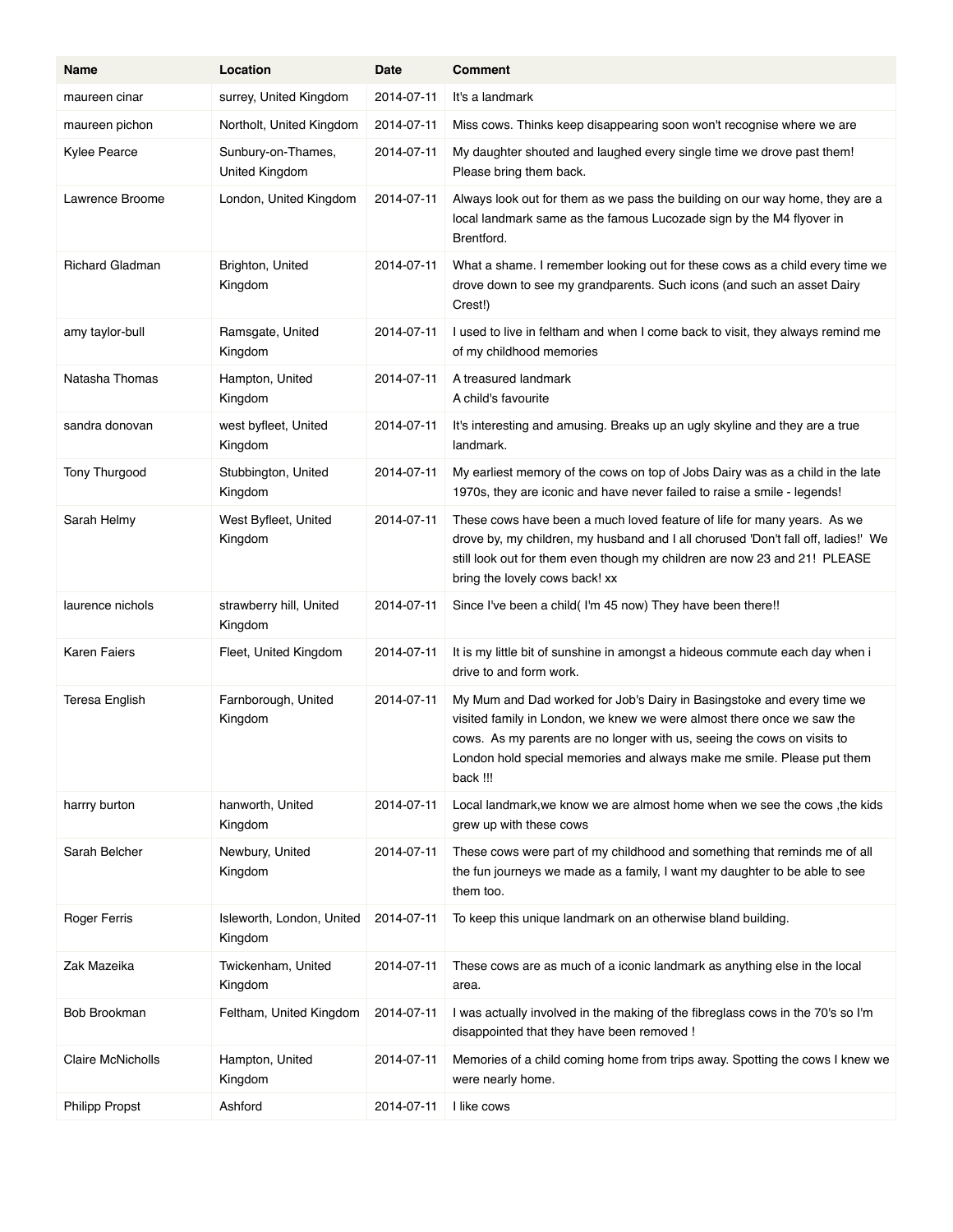| Name                  | Location                               | Date       | <b>Comment</b>                                                                                                                                                                                                                                                                                                            |
|-----------------------|----------------------------------------|------------|---------------------------------------------------------------------------------------------------------------------------------------------------------------------------------------------------------------------------------------------------------------------------------------------------------------------------|
| William Shaw          | Brighton, United<br>Kingdom            | 2014-07-11 | Joachim pleased to see this petition is doing so well. About ten years ago I<br>wrote an article for the Independent about the motorway landmarks of the UK<br>and this was one of them. I don't think people realise the value of these<br>eccentric roadside waymarkers.                                                |
| Tina Vlahovic         | Egham, United Kingdom                  | 2014-07-11 | I like cows. They have been there the whole of my life it would be weird to drive<br>past and not see them.                                                                                                                                                                                                               |
| George Bennett        | Chichester, United<br>Kingdom          | 2014-07-11 | This is where I and my family come from.                                                                                                                                                                                                                                                                                  |
| Jane Cowling          | Sunbury-on-Thames,<br>United Kingdom   | 2014-07-11 | These cows have been a landmark for us for years - they signal "nearly<br>home"!!                                                                                                                                                                                                                                         |
| Becca Lewis           | Bexhill, United Kingdom                | 2014-07-11 | They have been around for longer than me they are part of the area. They still<br>make me smile now even though I have moved away. Bring them back!                                                                                                                                                                       |
| <b>Richard Foote</b>  | Feltham, United Kingdom                | 2014-07-11 | I have known the cows all my life. Even before the M£ when they were on the<br>grass in front of the Jobs Dairy Building. They need to be returned as an iconic<br>memory of the Village of Hanworth. Please put them Back. I am 70 now and<br>have known them all my life.                                               |
| Jessica Bermingham    | Je27tl, Jersey                         | 2014-07-11 | The cows are an iconic part of southwest London and a happy memory of my<br>childhood. They brighten up a rather grey area of London and used to brighten<br>up my day after a long hour journey.                                                                                                                         |
| Nick Mercer           | Sunbury on Thames,<br>United Kingdom   | 2014 07 11 | This isa travesty I have saluted thsoe cows in passing for 36 years they are<br>iconic. They should be listed as architecturally and marketing heritage                                                                                                                                                                   |
| <b>Meryl Matthews</b> | Isleworth Middlesex,<br>United Kingdom | 2014-07-11 | Those cows are a tradition. The cows represent the beginning of a London to<br>our family!                                                                                                                                                                                                                                |
| JOHN COLE             | Maidenhead, United<br>Kingdom          | 2014 07 11 | My childhood seeing these cows living nearby. Now its exciting to show my<br>children.                                                                                                                                                                                                                                    |
| Jennifer Gutcher      | Twickenham, United<br>Kingdom          | 2014-07-11 | lived here all my life - saw the original cows and part of the area.                                                                                                                                                                                                                                                      |
| dawn hill             | France                                 | 2014-07-11 | My dad worked for Jobs Dairy all his working life and as kids we were always<br>nagging him to take us to work with him so we could see the cows. Although I<br>now live in France, when I return to see my family it always brings a smile to<br>my face and I know I'm home. They are a landmark, put them back please. |
| Janine Wiltshire      | UK, NJ                                 | 2014-07-11 | They're a great part of my childhood and I loved driving past and seeing them<br>on the roof bringing back fond memories!                                                                                                                                                                                                 |
| Cathy Goddard         | Teddington, United<br>Kingdom          | 2014-07-11 | These are an historical landmark  it is outrageous to remove them!!                                                                                                                                                                                                                                                       |
| carolyn king          | SEATON, United<br>Kingdom              | 2014-07-11 | 'comin"ome!                                                                                                                                                                                                                                                                                                               |
| Alastair Reid         | Twickenham, United<br>Kingdom          | 2014-07-11 | More cows in london!                                                                                                                                                                                                                                                                                                      |
| Tom Cawley            | Manchester, United<br>Kingdom          | 2014-07-11 | <b>COWS</b>                                                                                                                                                                                                                                                                                                               |
| Suzanne Stout         | Reading, United<br>Kingdom             | 2014-07-11 | Don't live in Twickenham anymore but grew up with these iconic cows and they<br>bring a smile to my face (and my children's) whenever I visit/come back home.<br>They are an uncomplicated thing in a complicated world!!                                                                                                 |
| Garrith Jenner        | Littledean, United<br>Kingdom          | 2014-07-11 | My kids (when they were young) & I (still am young !) used to look out for them -<br>Bring them back. Health & Safety 'jobs-worth' interferrence !                                                                                                                                                                        |
| mark dyerson          | london, United Kingdom                 | 2014-07-11 | the cows help protect feltham                                                                                                                                                                                                                                                                                             |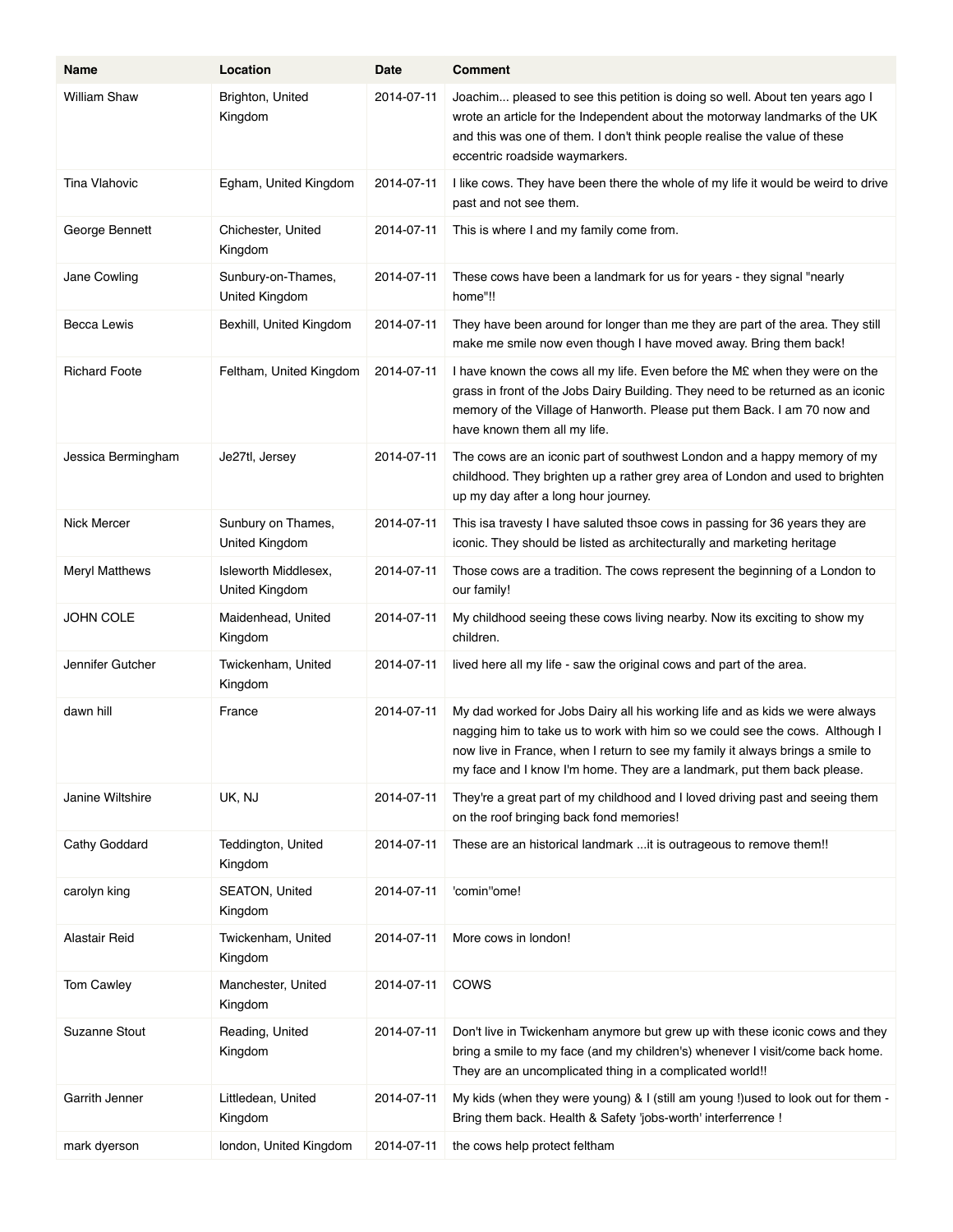| Name                     | Location                                    | Date       | <b>Comment</b>                                                                                                                                                                                                                                                                                                                                                                                                                                   |
|--------------------------|---------------------------------------------|------------|--------------------------------------------------------------------------------------------------------------------------------------------------------------------------------------------------------------------------------------------------------------------------------------------------------------------------------------------------------------------------------------------------------------------------------------------------|
| <b>Chloe Arundale</b>    | Staines-upon-Thames,<br>United Kingdom      | 2014-07-11 | I love the cows, definitely a highlight of car journeys as a child                                                                                                                                                                                                                                                                                                                                                                               |
| Anna Scally              | Egham, United Kingdom                       | 2014-07-11 | The cows are iconic and the kids love them (and us!)                                                                                                                                                                                                                                                                                                                                                                                             |
| Diana Surman             | Earls Colne., Colchester,<br>United Kingdom | 2014-07-11 | Memoiries of childhood.                                                                                                                                                                                                                                                                                                                                                                                                                          |
| Janine Davies Davies     | twickenham, United<br>Kingdom               | 2014-07-11 | For my boys who LOVE these cows and are part of their childhood and<br>memories and they are very SAD!                                                                                                                                                                                                                                                                                                                                           |
| Jules Finley             | Woodhall Spa, United<br>Kingdom             | 2014-07-11 | Resident Twickenham from 1989-2005 but still visit regularly. The cows are the<br>landmark that tells you, and subsequently your children, that you nearly home. I<br>still feel that when I drive back now. :- ( Bring the cows back!)                                                                                                                                                                                                          |
| Jean Morris              | Littlehampton, United<br>Kingdom            | 2014-07-11 | I always know I'm nearly home when I see the cows and they were part of my<br>life when I lived there we always used the mad our landmark                                                                                                                                                                                                                                                                                                        |
| Aaron Grist              | Douglas, Isle of Man                        | 2014-07-11 | They have always been there, I know im home when I drive by them.                                                                                                                                                                                                                                                                                                                                                                                |
| Nina Lynch               | Farnborough, United<br>Kingdom              | 2014-07-11 | We love spotting the cows in our way to watch Harleguins. It gives our travel<br>sick prone son something to look out of the window for, a real bonus for us!                                                                                                                                                                                                                                                                                    |
| Katherine Dawson         | Twickenham, United<br>Kingdom               | 2014-07-11 | How else will i know i'm nearly home?!?!                                                                                                                                                                                                                                                                                                                                                                                                         |
| Janet McGuire            | Isleworth, United<br>Kingdom                | 2014-07-11 | After a long journey, when I see the cows I know I am nearly home.<br>Remember them from my childhood and don't want them to disappear for good                                                                                                                                                                                                                                                                                                  |
| Jason Prior              | Warfield, United Kingdom                    | 2014-07-11 | My kids love seeing them                                                                                                                                                                                                                                                                                                                                                                                                                         |
| george prigmore          | hounslow, United<br>Kingdom                 | 2014-07-11 | for many years i have seen these cows on the roof on our family holiday trips<br>and we always looked for them on the way home to as children we knew we<br>were nearly home, and now as i have children of my own its something i would<br>love them to see and remember for future generations                                                                                                                                                 |
| Maev Kennedy             | St Margarets, United<br>Kingdom             | 2014-07-11 | The cows are part of my skyscape, part of my life in London, a monument to<br>gentle eccentricity, a little silly, surprisingly precious                                                                                                                                                                                                                                                                                                         |
| Amanda Davies-Day        | Shepperton, United<br>Kingdom               | 2014-07-11 | They are a local landmark - my kids (9 & 3) love looking out for them. It also<br>helps parents start the conversation explain why they are there & that milk<br>comes from cows - at a time when statistics are showing today's kids have no<br>idea where food etc comes from I think Its an important symbol. Thx                                                                                                                             |
| <b>Richard Jennings</b>  | Isleworth, United<br>Kingdom                | 2014-07-11 | these cows are an iconic landmark and add a bit of cheer when returning to<br>London.                                                                                                                                                                                                                                                                                                                                                            |
| David Thomas             | London, United Kingdom                      | 2014-07-11 | Cows on the roof! We used to play the 'spot the cows' game as children and<br>the winner got an icecream. We played this about four times a year. It's the<br>best part of driving along that motorway and was a big part of our holidays<br>even as adults. Also, why not have cows on the roof?                                                                                                                                                |
| Michelle Dyos            | Ashford, Middlesex,<br>United Kingdom       | 2014-07-11 | Bring back landmark cows to the area. My daughter will be devastated if she<br>can't see the cows on the roof which have been around since I was a child.                                                                                                                                                                                                                                                                                        |
| <b>Stevie Mc Garrity</b> | London, United Kingdom                      | 2014-07-11 | Because I am one of your customers, who still get their milk delivered, and I<br>love seeing those cows and they are a marker, to say I am on the right road,<br>plus what a great talking pointyou should return them and enjoy all the<br>publicity that you have caused by taking them downwe need our dairy's as<br>well as saving the cows, most of us need to switch back to glass bottles, great<br>fro the environment and creates jobs. |
| Jacqueline Moore         | Hounslow, United<br>Kingdom                 | 2014-07-11 | Because it is a piece of history every body loves the cows on the roof. brings a<br>smile to your face when you drive past there so sweet                                                                                                                                                                                                                                                                                                        |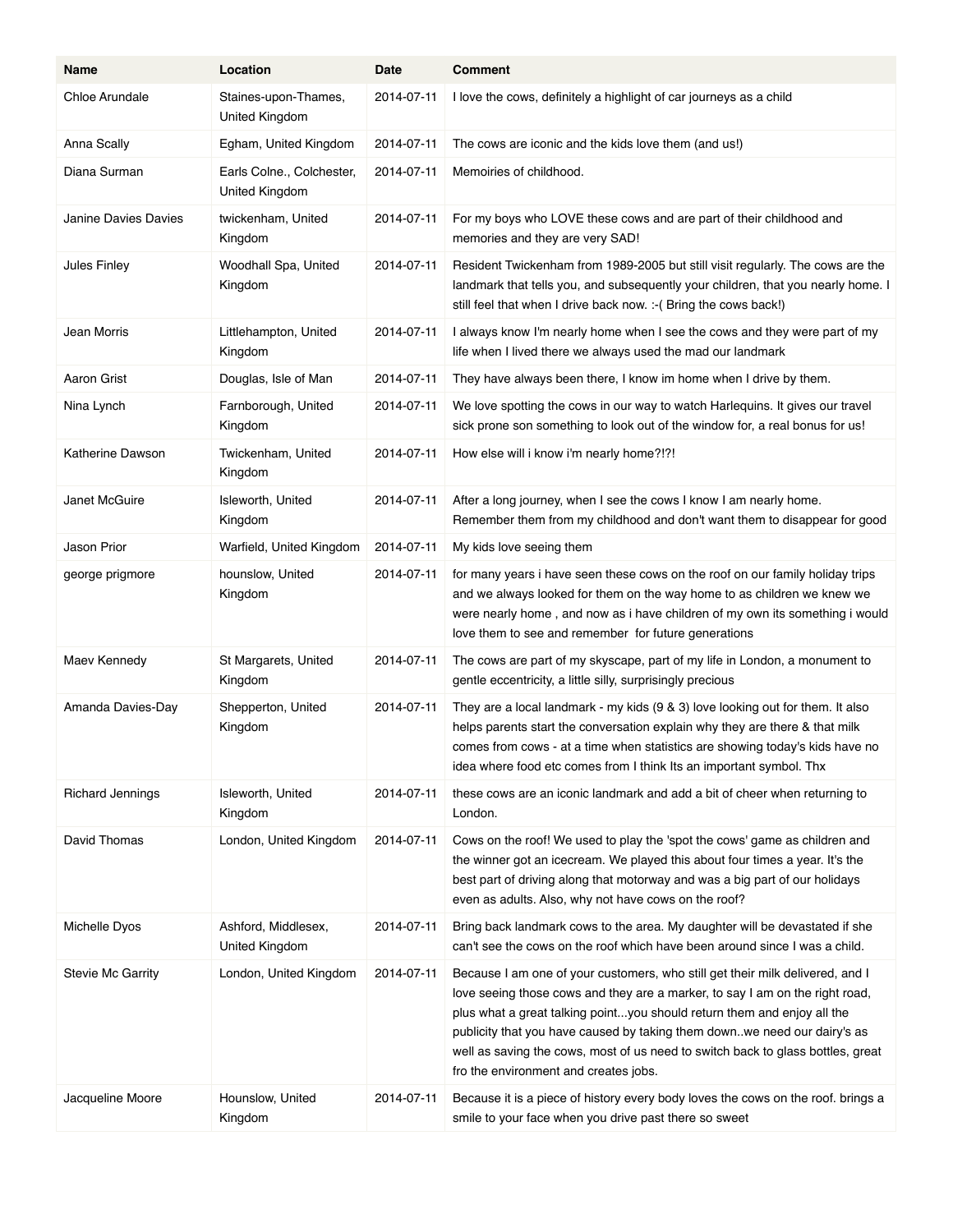| Name                  | Location                                   | Date       | <b>Comment</b>                                                                                                                                                                                                                                                                          |
|-----------------------|--------------------------------------------|------------|-----------------------------------------------------------------------------------------------------------------------------------------------------------------------------------------------------------------------------------------------------------------------------------------|
| Vanessa Silverside    | Surbiton, United<br>Kingdom                | 2014-07-11 | Remember Job's Dairy cows from my childhood.                                                                                                                                                                                                                                            |
| laura Bedford         | teddington, United<br>Kingdom              | 2014-07-11 | Moo!                                                                                                                                                                                                                                                                                    |
| Ro Harris             | Egham, United Kingdom                      | 2014 07 11 | Because it's mad what harm did they do they looked great and made people<br>smile!                                                                                                                                                                                                      |
| <b>Rosie Carter</b>   | Shepperton, United<br>Kingdom              | 2014-07-11 | I love those cows! They're a landmark                                                                                                                                                                                                                                                   |
| <b>Charles Burton</b> | London, United Kingdom                     | 2014-07-11 | My kids and I always look for the cows and have done for many years                                                                                                                                                                                                                     |
| <b>Krys Less</b>      | London, United Kingdom                     | 2014-07-11 | They are a cherished landmark                                                                                                                                                                                                                                                           |
| penny robinson        | ashford, United Kingdom                    | 2014-07-11 | it's a national landmark !                                                                                                                                                                                                                                                              |
| Eleni Bide            | London, United Kingdom                     | 2014-07-11 | We waved to the cows every time we drove out of London as children, and now<br>my son loves them too. They are a significant land mark, and the area will be a<br>lot poorer without them. This is such an easy PR win for Dairy Crest - why get<br>rid of them?                        |
| Justin Hinton         | Surbiton, United<br>Kingdom                | 2014-07-11 | Cows.                                                                                                                                                                                                                                                                                   |
| Caroline Brooke       | Saint Albans, United<br>Kingdom            | 2014-07-11 | I have very fond childhood memories of spotting the cows! I'm really sorry<br>they've decided to take them down and hope they will reconsider                                                                                                                                           |
| <b>Philip Wright</b>  | United Kingdom                             | 2014-07-11 | Our children grew up with them as we drove along 316. Now at 19 and 22 they<br>still like to see them. So what about the next generation? Lets keep something<br>unique.                                                                                                                |
| Jordanne Cliffe       | hampton, United<br>Kingdom                 | 2014-07-11 | The cows were always there when I grew up. Its how we knew we were coming<br>home after a long journey. They mean a lot to the area                                                                                                                                                     |
| David Gray            | Chesterfield, United<br>Kingdom            | 2014-07-11 | They were a lovely sight arriving in London                                                                                                                                                                                                                                             |
| Layla Walton          | Sunbury-on-Thames,<br>United Kingdom       | 2014-07-11 | They've been there for as long as I an remember - put them back!                                                                                                                                                                                                                        |
| Marie Mulryan         | Twickenham, United<br>Kingdom              | 2014-07-11 | These cows were a big part of my childhood. We'd already look out for the<br>cows and know we were nearly home and now my children do the same. They<br>are an important landmark in the area and it would make a lot of people happy<br>to see them reinstated.                        |
| hannah powell         | STAINES-UPON-<br>THAMES, United<br>Kingdom | 2014-07-11 | Ive known it since i was a child and it would be a shame to lose them now                                                                                                                                                                                                               |
| Rose Drew             | Glasgow, United<br>Kingdom                 | 2014-07-11 | The cows were always a landmark for us. On a long journey anywhere, the<br>first one of the family to spot them and shout 'cows' was duly deemed the<br>Leader of the Expedition! Please bring them back or we will have no leaders!<br>$-$ (                                           |
| Katie Teague          | Brighton, United<br>Kingdom                | 2014-07-11 | My parents live in Teddington and I grew up seeing these cows all the time -<br>they cannot go!!                                                                                                                                                                                        |
| Graham Wheeler        | Hampshire, United<br>Kingdom               | 2014-07-11 | I grew up in Ashford and would look forward to seeing the cows on our weekly<br>trips up to West London to see my Grandparents and relatives. I now travel<br>daily from Yateley to Chiswick for work and they are a constant reminder of my<br>childhood. Please bring back the cows ! |
| Nick Archdale         | London, United Kingdom                     | 2014-07-11 | Those cows have been there all my life and Dairy Crest can well afford to look<br>after them (please).                                                                                                                                                                                  |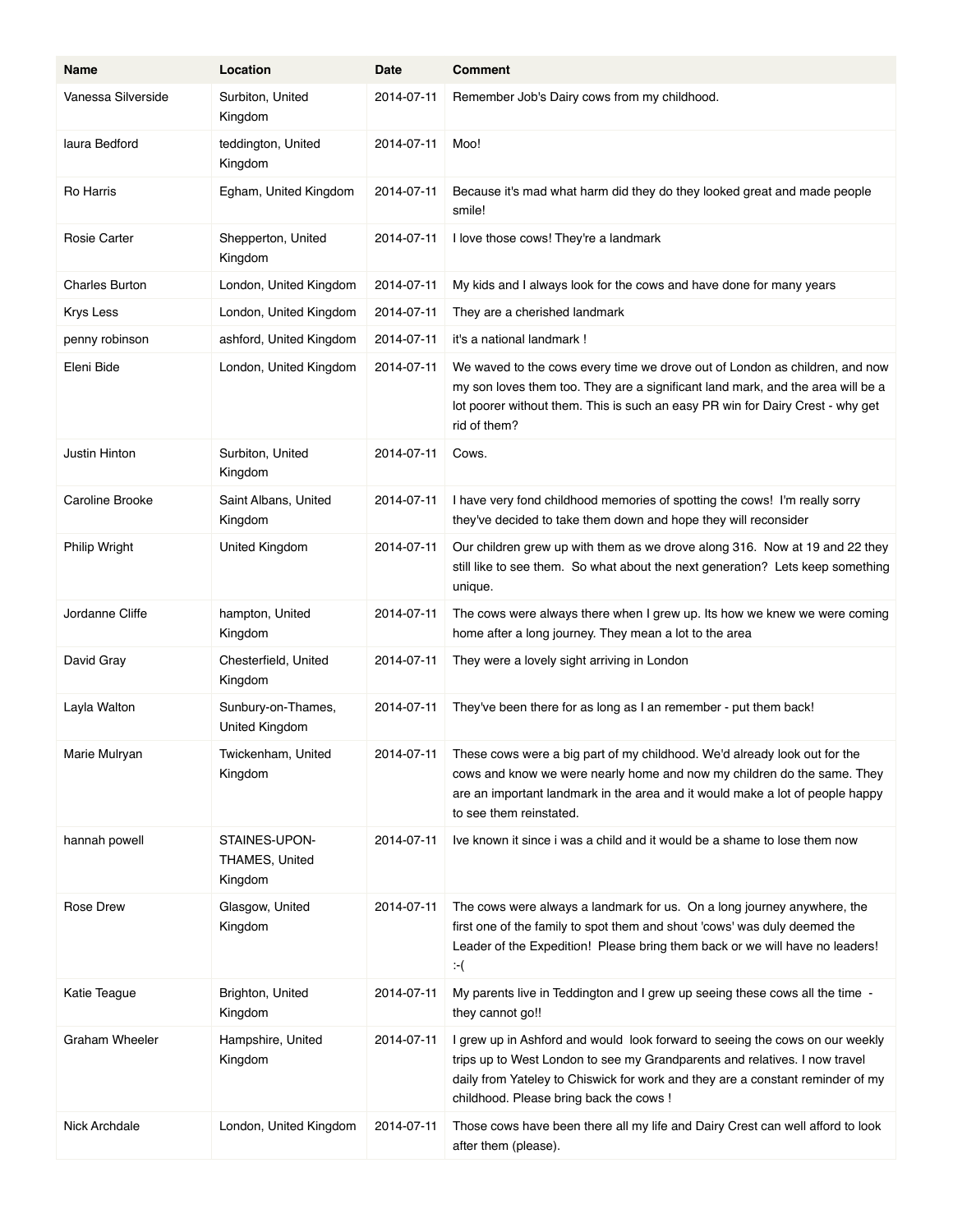| Name                   | Location                           | Date       | <b>Comment</b>                                                                                                                                                                                                                                                                                                                                                                                                                                          |
|------------------------|------------------------------------|------------|---------------------------------------------------------------------------------------------------------------------------------------------------------------------------------------------------------------------------------------------------------------------------------------------------------------------------------------------------------------------------------------------------------------------------------------------------------|
| Tara Hamkari-Plant     | Surrey, United Kingdom             | 2014-07-11 | Please don't take them away as they make me smile and brighten my day!                                                                                                                                                                                                                                                                                                                                                                                  |
| <b>Matthew Bruce</b>   | London, United Kingdom             | 2014-07-11 | I grew up passing these cows. The journey we took meant we were visiting my<br>grandparents in Twickenham. My grandparents are no longer with us but the<br>cows lived on until now. Bring back the cows!                                                                                                                                                                                                                                               |
| Stephen Foy            | Heathfield, United<br>Kingdom      | 2014-07-11 | I'm Soooooo fed up with Elf & Safety taking the fun out of every day life! Fix the<br>brackets and put the cows back!!!                                                                                                                                                                                                                                                                                                                                 |
| Saraj James            | Twickenham, United<br>Kingdom      | 2014-07-11 | The cows have been there all my life, they make a horrible bit of road much<br>more enjoyable to drive down! (for drivers and child passengers!)                                                                                                                                                                                                                                                                                                        |
| vicky wilson           | andover, United Kingdom            | 2014-07-11 | I loved seeing these bring back the cows!!                                                                                                                                                                                                                                                                                                                                                                                                              |
| lucy barnes            | Reading, United<br>Kingdom         | 2014-07-11 | its a local land mark you allways knew where you where                                                                                                                                                                                                                                                                                                                                                                                                  |
| Sarah Saunders         | sunbury, United Kingdom            | 2014-07-11 | Children get great excitement to see the cows when passing by the building on<br>the A316                                                                                                                                                                                                                                                                                                                                                               |
| jennie dettmer         | teddington, United<br>Kingdom      | 2014-07-11 | Those cows have created positive brand associations with Dairy Crest amongst<br>an entire generation of West London and beyond. Don't be mad Bring back<br>those cows!                                                                                                                                                                                                                                                                                  |
| Arlo Jones             | London, United Kingdom             | 2014-07-11 | I say good mooo-morning to the cows every morning on my way to nursery.                                                                                                                                                                                                                                                                                                                                                                                 |
| Marie Godfrey          | Thames Ditton, United<br>Kingdom   | 2014-07-11 | The cows are a visual icon of the area. Just because they are humorous in<br>nature does not mean that they are not as important as any other architectural<br>design or object that has a prominent visual position in the area for many<br>years. Just think how many children have had their introduction to sculpture<br>through these cows. Art that brings joy to people's lives is valuable in our<br>society. Please bring the sculptures back. |
| Douglas Rankine        | Bognor, United Kingdom             | 2014-07-11 | I just passed by the moo cows the other day with children and grandchildren<br>and we gave a big cheer. They were there when I was young. Don't let them<br>be turned into meat additives.<br>Doug Rankine                                                                                                                                                                                                                                              |
| liz chamberlain        | Colden Common, United<br>Kingdom   | 2014-07-11 | As children, we used to know that seeing the cows was a sign we were nearly<br>home. Bring them home.                                                                                                                                                                                                                                                                                                                                                   |
| Anna Cornell           | Lightwater, United<br>Kingdom      | 2014-07-11 | I gew up in Whitton and still visit regularly. The cows have always been there<br>as long as I can remember. As a child I always looked out for them and my<br>children have done so too. I would like my future grandchildren to be able to<br>see them.                                                                                                                                                                                               |
| John Pickston          | Teddington, United<br>Kingdom      | 2014-07-11 | The whole family look out for the cows every time we travel past on the A316<br>which regularly. Its great marketing for Dairy Crest as it keeps their name in our<br>minds every time we pass. Without the cows we wouldn't notice the building or<br>the brand name. So the cost of replacement can I'm sure be justified in terms<br>of brand awareness.                                                                                             |
| russell carter         | Shoreham-by-Sea,<br>United Kingdom | 2014-07-11 | Brings back memories                                                                                                                                                                                                                                                                                                                                                                                                                                    |
| Simon Jefford          | Twickenham, United<br>Kingdom      | 2014-07-11 | I have grown up with these cows and they do not deserve to be removed.<br>Please bring them back.                                                                                                                                                                                                                                                                                                                                                       |
| <b>Caroline Arthur</b> | Australia                          | 2014-07-11 | Lived in twickenham for 10 years. Used to say hello to the cows every time I<br>went past them.                                                                                                                                                                                                                                                                                                                                                         |
| Andrea Lloyd           | Tooting, United Kingdom            | 2014-07-11 | I grew up in Hampton and we longed to see these cows on every long car<br>journey & we loved seeing them as it meant we were nearly home.                                                                                                                                                                                                                                                                                                               |
| Gareth Amer            | Wraysbury, United<br>Kingdom       | 2014-07-11 | This is just a really bad marketing call. Childhood stolen.                                                                                                                                                                                                                                                                                                                                                                                             |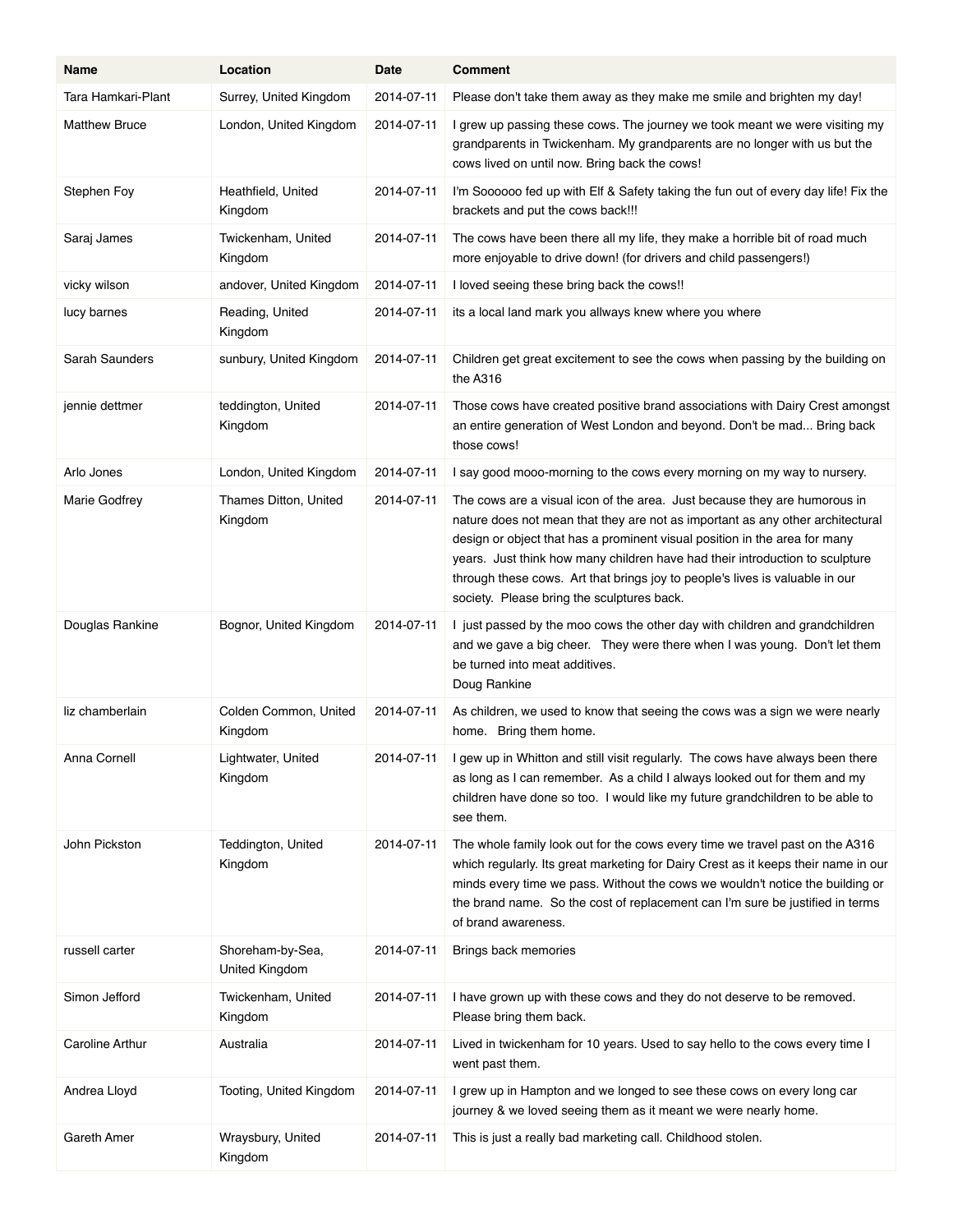| Name                  | Location                          | Date       | <b>Comment</b>                                                                                                                                                                                                                                                                                                                                                                                                                                                                                                                                                                     |
|-----------------------|-----------------------------------|------------|------------------------------------------------------------------------------------------------------------------------------------------------------------------------------------------------------------------------------------------------------------------------------------------------------------------------------------------------------------------------------------------------------------------------------------------------------------------------------------------------------------------------------------------------------------------------------------|
| John Masterson        | Surrey, United Kingdom            | 2014-07-11 | Have known these cows forever and always used as a point of reference.                                                                                                                                                                                                                                                                                                                                                                                                                                                                                                             |
| Melvyn Wayne(Hosking) | farnborough, United<br>Kingdom    | 2014 07 11 | I am 68 and born in Whitton. I remember the cows on ground level outside<br>Jobs dairy when I was a kid before the flyover was built and they were moved<br>to the roof. We used to cycle there just to see the cows. How much is it going<br>to cost a multi million pound company to fix a few cows on a roof, especially<br>with all the advertising it brings them.                                                                                                                                                                                                            |
| <b>Tina Quenault</b>  | Farnham, United<br>Kingdom        | 2014-07-11 | As a child these cows were always a family talking point. We used to go to<br>Job's dairy fair every year. I always tell younger members of my family the story<br>of when somebody one evening had lined all the cows up at the bus stop<br>outside the dairy. I saw this myself as a child when travelling on the bus with<br>my Mum, so funny, we laughed so much. Please keep the cows, they are a<br>landmark and it was really great that Dairy Crest kept them all these years after<br>Job's dairy. They are part of the history of the area and tell such a lovely story. |
| Deborah Warman        | Hampton Hill, United<br>Kingdom   | 2014-07-11 | A landmark that has been a part of our family for over 25 years!                                                                                                                                                                                                                                                                                                                                                                                                                                                                                                                   |
| Paul Chapman          | Walton, United Kingdom            | 2014-07-11 | I lived in Hanworth for over 10 years when my girls were growing up and they<br>loved seeing them                                                                                                                                                                                                                                                                                                                                                                                                                                                                                  |
| Lauren McLelland      | Surbiton, United<br>Kingdom       | 2014-07-11 | The cows have been there to welcome me home after countless school and<br>family trips As kids on coaches we would all cheer as we got to the cows as it<br>was five minutes from our school and homes a cool little mascot Bring back<br>the cows                                                                                                                                                                                                                                                                                                                                 |
| Rob Record            | Hampton Hill, United<br>Kingdom   | 2014-07-11 | They provide pleasure to kids and adults alike on an otherwise dull and<br>soulless landscape.                                                                                                                                                                                                                                                                                                                                                                                                                                                                                     |
| Sam Christie          | Feltham, United Kingdom           | 2014-07-11 | As a child this was the main excitement on the way to my Nans- it's a shame as<br>it's our history                                                                                                                                                                                                                                                                                                                                                                                                                                                                                 |
| <b>Rachel Pirie</b>   | Twickenham, United<br>Kingdom     | 2014-07-11 | Iconic sight on the A316                                                                                                                                                                                                                                                                                                                                                                                                                                                                                                                                                           |
| gianni malpeli        | <b>HAMPTON, United</b><br>Kingdom | 2014-07-11 | they were a wonderful sight to see and always brought a smile to my face, not<br>only for me but my children as well, also a great landmark.                                                                                                                                                                                                                                                                                                                                                                                                                                       |
| janice newbery        | twickenham, United<br>Kingdom     | 2014-07-11 | The cows are a local landmark which have been there for many, many years,<br>they mark the way home for many people who have travelled the A316 for<br>many decades                                                                                                                                                                                                                                                                                                                                                                                                                |
| Clive Tulloch         | Winchester, United<br>Kingdom     | 2014-07-11 | It's gentle humour on a tedious bit of road - and I can think 'Yes I get my milk<br>from Dairy Crest - perhaps even those cows'.                                                                                                                                                                                                                                                                                                                                                                                                                                                   |
| <b>Justin Wells</b>   | Hampton, United<br>Kingdom        | 2014-07-11 | I've lived in the area for most of my life, and seeing the cows on top of the dairy<br>was always a welcome home as my parents (and later myself) drove down the<br>M3/A316 towards Tickenham or Hampton. Please don't Mooove them!                                                                                                                                                                                                                                                                                                                                                |
| Jeremy Ross           | Twickenham, United<br>Kingdom     | 2014-07-11 | I like a road with a moo!                                                                                                                                                                                                                                                                                                                                                                                                                                                                                                                                                          |
| Chris Wood            | Wallingford, United<br>Kingdom    | 2014-07-11 | They make me smile whenever I drive past and my kids love them!!                                                                                                                                                                                                                                                                                                                                                                                                                                                                                                                   |
| phil chappell         | crowthorne, United<br>Kingdom     | 2014-07-11 | I miss them. My journey to work has one less thing to smile about. (however if<br>you're not putting them back can I have one ?)                                                                                                                                                                                                                                                                                                                                                                                                                                                   |
| ed van der weide      | Australia                         | 2014-07-11 | every time in the UK i see the cows i know ime close to my sis, a place                                                                                                                                                                                                                                                                                                                                                                                                                                                                                                            |
| Paul Bungard          | Addlestone, United<br>Kingdom     | 2014-07-11 | I have pointed out these cows to generations of children and visitors.                                                                                                                                                                                                                                                                                                                                                                                                                                                                                                             |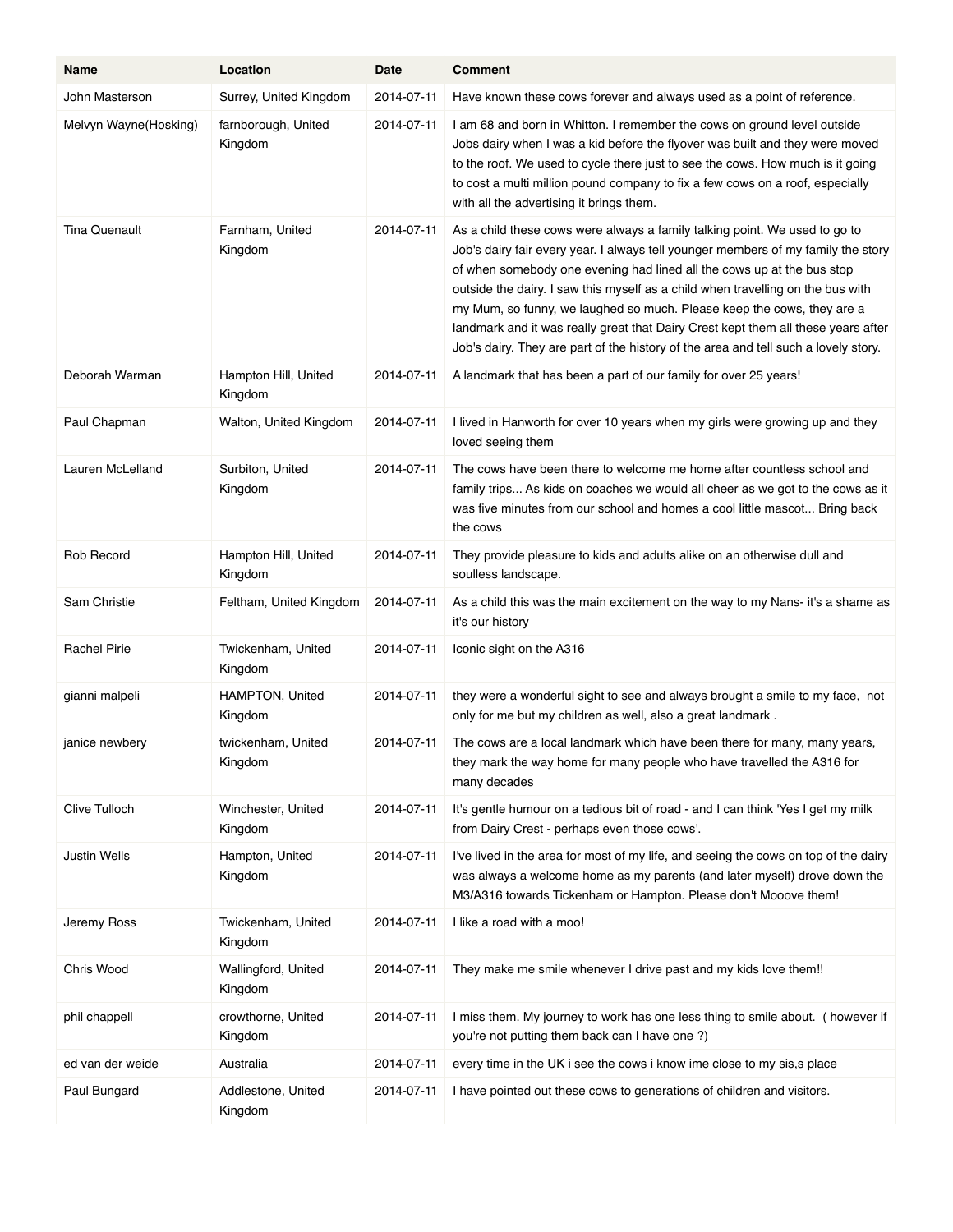| Name                 | Location                            | Date       | <b>Comment</b>                                                                                                                                                                                                                              |
|----------------------|-------------------------------------|------------|---------------------------------------------------------------------------------------------------------------------------------------------------------------------------------------------------------------------------------------------|
| <b>Katie Bower</b>   | Romsey, United Kingdom              | 2014-07-11 | The cows were a great marker when I was little for knowing when we were<br>nearly home from car journeys with the family. Keep this tradition for<br>generations to come!! I still look at them now and know I'm nearly home (aged<br>34!!) |
| Deborah Cass         | Guildford, United<br>Kingdom        | 2014-07-11 | I remember the cows on the grass outside Job's Dairy when I was a child. My<br>children still count them every time we or they drive up the M3                                                                                              |
| <b>Robert Moat</b>   | Teddington, United<br>Kingdom       | 2014-07-11 | The cows!!                                                                                                                                                                                                                                  |
| Eileen Fawdry        | London, United Kingdom              | 2014-07-11 | They are a landmark                                                                                                                                                                                                                         |
| Rose Abad            | London, United Kingdom              | 2014-07-11 | WAs part of ym childhood when we travelled into London from Southampton!                                                                                                                                                                    |
| <b>Harry Bates</b>   | Hampton, United<br>Kingdom          | 2014-07-11 | Seeing the cows cheers me up!                                                                                                                                                                                                               |
| Paula Poulter        | Farnborough, United<br>Kingdom      | 2014-07-11 | They have been there all my life when I use to go up to see my Nan and<br>Grandad now we travel up to see friends I still enjoy seeing them.                                                                                                |
| Delwynne Ranner      | Camberley, United<br>Kingdom        | 2014-07-11 | I love seeing these cows - they're a landmark!                                                                                                                                                                                              |
| Kieren Messenger     | Ashford, United Kingdom             | 2014-07-11 | As a child I always knew I was near my nan's when I saw the 'moo cows up<br>top'.                                                                                                                                                           |
| lain Dark            | Twickenham, United<br>Kingdom       | 2014-07-11 | Part of the local heritage (Optional)                                                                                                                                                                                                       |
| <b>William Tyler</b> | London, United Kingdom              | 2014-07-11 | Those cows were my childhood man                                                                                                                                                                                                            |
| <b>Richard Pain</b>  | Hampton Wick, United<br>Kingdom     | 2014-07-11 | These cows have brought pleasure to huge numbers of people - surely the<br>fixings can be replaced and made safe. They are sorely missed.                                                                                                   |
| Elizabeth Lee        | Feltham, United Kingdom             | 2014-07-11 | Lovely landmark and local feature.                                                                                                                                                                                                          |
| Roger BLACK          | WOKINGHAM, United<br>Kingdom        | 2014-07-11 | These were always a landmark and we were pleased when they were elevated<br>to roof level so as still to be visible. SO sad they have now gone, please<br>restore                                                                           |
| Peter Bide           | Teddington, United<br>Kingdom       | 2014-07-11 | The cows are a much-loved local landmark. They make a significant<br>contribution to the areas's local character and identiy                                                                                                                |
| Angi NUTT            | Cadnam, United<br>Kingdom           | 2014-07-11 | I grew up in Twickenham and the cows were a big part of my childhood & now<br>my children's They always mean "nearly home"                                                                                                                  |
| Danny Cullinane      | Hyde, United Kingdom                | 2014-07-11 | it helped bring the country and nature into the suburbs.                                                                                                                                                                                    |
| Emma Shortland       | Walton-on-thames,<br>United Kingdom | 2014-07-11 | A local landmark & something Dairy Crest should be aware means a lot to a lot<br>of people.                                                                                                                                                 |
| alice waters         | teddington, United<br>Kingdom       | 2014-07-11 | they have been there since i was BORN                                                                                                                                                                                                       |
| Jonathan Harrison    | Hove, United Kingdom                | 2014-07-11 | Every time I drive past there I shout Mooooo really loudly.                                                                                                                                                                                 |
| <b>Ben Clare</b>     | Leatherhead, United<br>Kingdom      | 2014-07-11 | Like any recognisable landmark - this deserves to be preserved.                                                                                                                                                                             |
| Rin Roche            | London, United Kingdom              | 2014-07-11 | The cows are an icon - bring the cows home!                                                                                                                                                                                                 |
| Andrew Hamel-Cooke   | West Horsley, United<br>Kingdom     | 2014-07-11 | iconic landmark as long as I can remember on the grass in front of an earlier<br>building                                                                                                                                                   |
| lan Hamilton         | Esher, United Kingdom               | 2014-07-11 | I used to live in Twickenham and I think the cows are great fun                                                                                                                                                                             |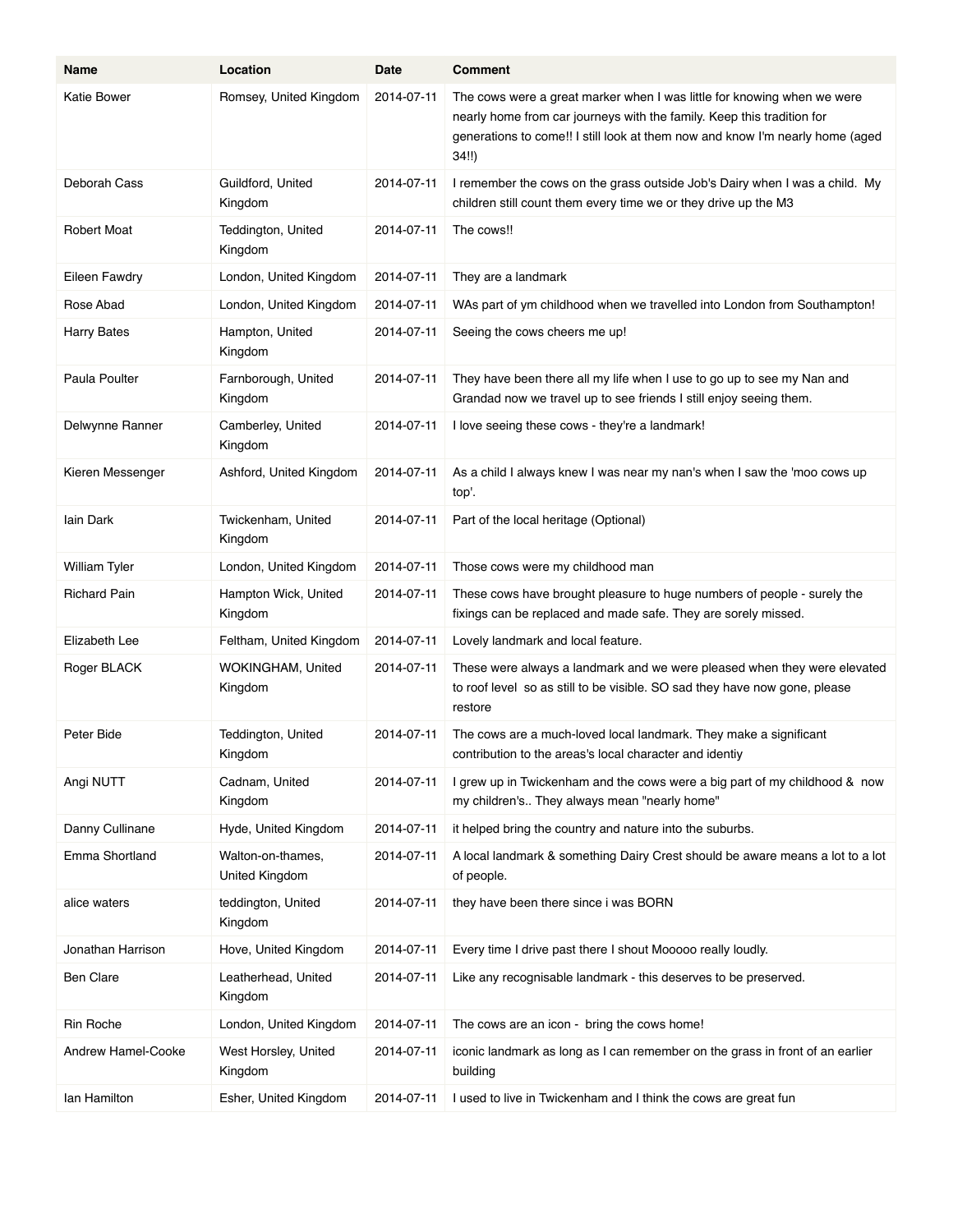| Name                   | Location                       | Date       | <b>Comment</b>                                                                                                                                                                                                                                                                                                                                                                           |
|------------------------|--------------------------------|------------|------------------------------------------------------------------------------------------------------------------------------------------------------------------------------------------------------------------------------------------------------------------------------------------------------------------------------------------------------------------------------------------|
| <b>Rachel Swift</b>    | Southampton, United<br>Kingdom | 2014-07-11 | I have been driving up the M3 to visit my Grandparents since I was a child and<br>the iconic dairy cows were a known landmark to me and my siblings that we<br>were nearly there! They have become part of our family history and shared<br>memories. Please bring them back!                                                                                                            |
| Rosemarie Bennett      | Feltham, United Kingdom        | 2014-07-11 | There were cows at the dairy from when I was a small child. They have already<br>sold the original ones. This is part of our local history.                                                                                                                                                                                                                                              |
| Vikki Morris           | Ashford, United Kingdom        | 2014-07-11 | The cows are iconic bring back the cows!                                                                                                                                                                                                                                                                                                                                                 |
| Jamie Collins          | Chertsey, United<br>Kingdom    | 2014-07-11 | I grew up in Iseworth & now work in Hounslow. The enjoyable part of my<br>commute to work every day & visiting friends & family has been remoooved.<br>The girlfriend hates it when I point out the cows EVERYTIME, but it's worth it &<br>they're missed lol. I'm sure a multi million pound company can afford to fix or<br>replace them with exact replica's. Please bring them back! |
| David Cox              | London, United Kingdom         | 2014-07-11 | They are a local landmark and should be given protected status, bring back the<br>cows                                                                                                                                                                                                                                                                                                   |
| Kevin Briggs           | Hitchin, United Kingdom        | 2014-07-11 | I used to drive past the cows every day when going to school, the cows have<br>become a local landmark. Please replace them! Don't let health safety ruin<br>what gives people harmless pleasure.                                                                                                                                                                                        |
| Meg Chesshyre          | London, United Kingdom         | 2014-07-11 | Familiar landmark. Part of my children's childhood. It meant we were nearly<br>home.                                                                                                                                                                                                                                                                                                     |
| Joy Cobb               | Aldershot, United<br>Kingdom   | 2014-07-11 | Tradition!                                                                                                                                                                                                                                                                                                                                                                               |
| Elizabeth Howat        | London, United Kingdom         | 2014-07-11 | They brought a little bit of joy to a rather joyless stretch of the A316.                                                                                                                                                                                                                                                                                                                |
| Joanna wilkinson       | Whitton, United Kingdom        | 2014-07-11 | My kids love seeing the cows when we drive past.                                                                                                                                                                                                                                                                                                                                         |
| Anna-Marie Kean        | Guildford, United<br>Kingdom   | 2014-07-11 | great memories of my childhood                                                                                                                                                                                                                                                                                                                                                           |
| <b>Charlotte Parke</b> | London, United Kingdom         | 2014-07-11 | Those cows were a part of my childhood me and my mum would drive past and<br>I'd say "cows in the sky" and then my mum would say "moo moo moo" and we<br>still do it now and I was gutted to find out they were taken down                                                                                                                                                               |
| abbie tooley           | farnborough, United<br>Kingdom | 2014-07-11 | my sister works for the company, and we love the cows!!!                                                                                                                                                                                                                                                                                                                                 |
| louise nagle           | Hounslow, United<br>Kingdom    | 2014-07-11 | since I was little and now with my children the cows are the landmark that sign<br>the beginning and end of our journeys down that road, especially family<br>holidays.                                                                                                                                                                                                                  |
| tom wright             | Auckland, New Zealand          | 2014-07-11 | It was the thing we all looked out for on road trips, timeless                                                                                                                                                                                                                                                                                                                           |
| <b>Kerry Entwistle</b> | Fleet, United Kingdom          | 2014-07-11 | Every time we drive to London my children love to look out for the cow building.<br>It's part of our journey. Please restore them.                                                                                                                                                                                                                                                       |
| Sharon Randall         | feltham, United Kingdom        | 2014-07-11 | It is a landmark and something that reminds me of my childhood heading up<br>the M3 to visit my nana in Twickenham                                                                                                                                                                                                                                                                       |
| burgess taylor         | teddington, United<br>Kingdom  | 2014-07-11 | They've been there since I was a child, and now my own daughter loves them<br>too!                                                                                                                                                                                                                                                                                                       |
| Jacqueline Flint       | London, United Kingdom         | 2014-07-11 | They are a local landmark and would be hugely missed.                                                                                                                                                                                                                                                                                                                                    |
| Nicola Carter          | Whitton, United Kingdom        | 2014-07-11 | The cows are legendary                                                                                                                                                                                                                                                                                                                                                                   |
| Gillian Caine          | Hounslow, United<br>Kingdom    | 2014-07-11 | it is so important that we don't let all of life's little smile makers disappear, what<br>a dull world we will live in if all the wonderful quirks vanish.                                                                                                                                                                                                                               |
| Mo Berry               | Twickenham, United<br>Kingdom  | 2014-07-11 | The cows have brightened up an incredibly ugly building for years and my<br>children (now adults) have always loved them. It was a sign that we were<br>nearly home. Shame to lose them.                                                                                                                                                                                                 |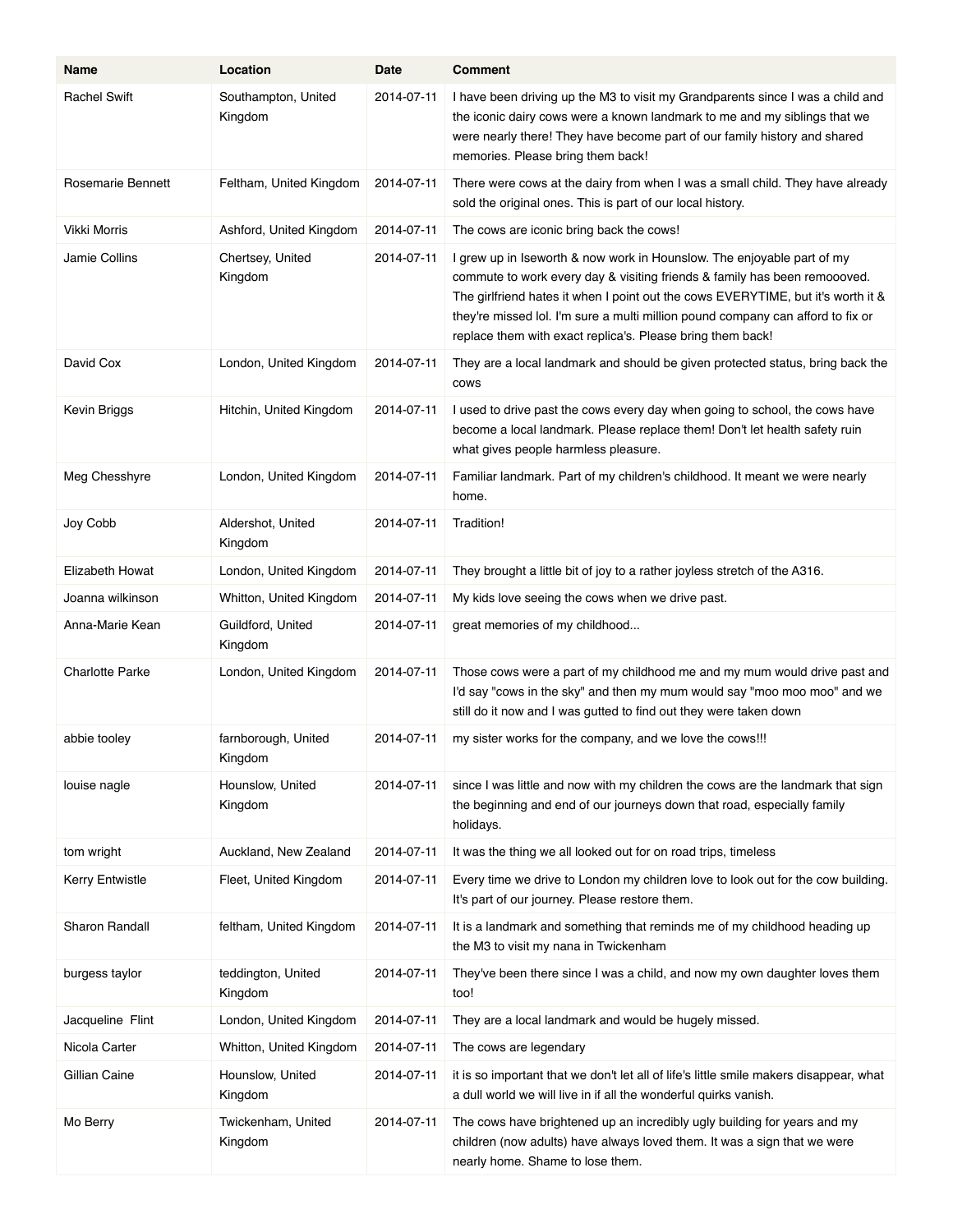| Name                  | Location                         | Date       | <b>Comment</b>                                                                                                                                                                                     |
|-----------------------|----------------------------------|------------|----------------------------------------------------------------------------------------------------------------------------------------------------------------------------------------------------|
| Victoria Hicks        | eynsham, United<br>Kingdom       | 2014-07-11 | The cows offer a welcome light hearted landmark in a concrete jungle<br>sometimes the only reason should be to make people smile                                                                   |
| <b>Janty Yates</b>    | London., United Kingdom          | 2014-07-11 | THEY MAKE MY DAY!!                                                                                                                                                                                 |
| Larry Jarman          | Poole, United Kingdom            | 2014-07-11 | Too many things from our childhood are disappearing. My children have all<br>grown up seeing these cows. They are a landmark and should not be forgotten.                                          |
| john hanson           | weybridge, United<br>Kingdom     | 2014-07-11 | best thing about my journey into work                                                                                                                                                              |
| suzanne stone         | london, United Kingdom           | 2014-07-11 | They have been there the entire time I have been growing up!:)                                                                                                                                     |
| Katherine Dixon       | Southall, United Kingdom         | 2014-07-11 | A great site on a boring stretch of road. Always a welcome site returning home<br>from trips away from the borough. Been there as long as I can remember!                                          |
| rachel dunn           | london, United Kingdom           | 2014-07-11 | i have seen this since my childhood and its a shame they have been taken<br>down                                                                                                                   |
| Denise Westmarland    | Sunbury, United Kingdom          | 2014-07-11 | The Cows are a local landmark and have been there for so many years its<br>wrong to remove them                                                                                                    |
| Steven Payne          | Hounslow, United<br>Kingdom      | 2014-07-11 | I pass this building 2/3 times a week & they have always been there                                                                                                                                |
| Mark Brown            | Sandhurst, United<br>Kingdom     | 2014-07-11 | Iconic west London landmark, what was the risk? That you may be injured by<br>a plastic cow??? Please!                                                                                             |
| Robyn Charlton        | Feltham, United Kingdom          | 2014-07-11 | It's symbolic of a great old tradition.                                                                                                                                                            |
| Claire Pepperell-lynn | Sunbury, United Kingdom          | 2014-07-11 | Iconic Cows should be listed!                                                                                                                                                                      |
| <b>Graham Street</b>  | Littlehampton, United<br>Kingdom | 2014-07-11 | I like cows                                                                                                                                                                                        |
| <b>Gay Martin</b>     | Richmond, United<br>Kingdom      | 2014-07-11 | It has been part of my whole life and I cannot bear the thought that they will<br>disappear. Among other memories, they always signalled the start of our<br>summer holiday.                       |
| <b>IRIS JOYCE</b>     | Bracknell, United<br>Kingdom     | 2014-07-11 | I think they were a great landmark. They used be on the grass before the new<br>road was built and I believe they had lights or reflectors in their eyes.<br>Please repair them and put them back. |
| Annie Wade            | Surrey, United Kingdom           | 2014-07-11 | This is a local landmark and adds some history to the otherwise very dark and<br>uninspiring area.                                                                                                 |
| Andrew Henning        | Poole, United Kingdom            | 2014-07-11 | They are a landmark and have been for years. Why remove them. My children<br>always look out for them.                                                                                             |
| Susan Lane-Smith      | Heathfield, United<br>Kingdom    | 2014-07-11 | I lived in the area for over 30 years, apart from a landmark for all it is important<br>to retain some of the 'heritage' of the past and not site H & S as an excuse.                              |
| james cooper          | isleworth, United<br>Kingdom     | 2014-07-11 | Has been there since i was a child all ways bring a smile when you go buy :)                                                                                                                       |
| <b>Audrey Fleming</b> | Tranent, United Kingdom          | 2014-07-11 | Land mark and also reference point for motorists and fun for kids                                                                                                                                  |
| Katie Sullilvan       | Basingstoke, United<br>Kingdom   | 2014-07-11 | The bright point of many a boring childhood journey, please bring the cows<br>back!                                                                                                                |
| Linda Rapacioli       | Basingstoke, United<br>Kingdom   | 2014-07-11 | It's a land mark with fond memories                                                                                                                                                                |
| Lian Williams         | Addlestone, United<br>Kingdom    | 2014-07-11 | My friends live in Hayworth and Feltham so I know these cows well and very<br>sad there not there.                                                                                                 |
| rebecca hobson        | chiswick, United<br>Kingdom      | 2014-07-11 | Those cows have been there all my life its a sign of nearly being home when<br>approaching from the M3!                                                                                            |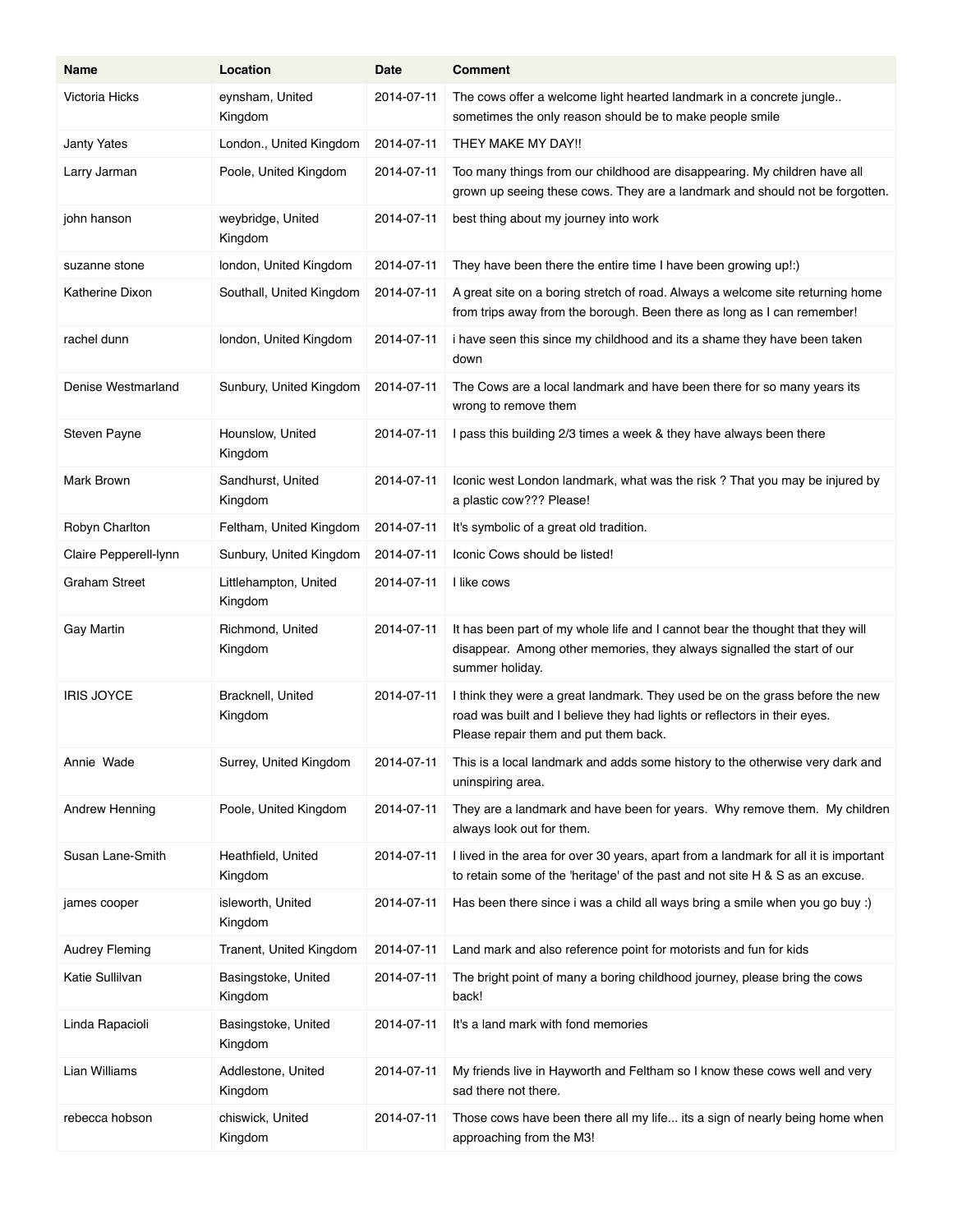| Name                  | Location                                     | Date       | <b>Comment</b>                                                                                                                                                                                                                                                                                                                |
|-----------------------|----------------------------------------------|------------|-------------------------------------------------------------------------------------------------------------------------------------------------------------------------------------------------------------------------------------------------------------------------------------------------------------------------------|
| Sheron Hassell        | Tintern, United Kingdom                      | 2014-07-11 | I grew up in the area  It's an iconic local landmark.                                                                                                                                                                                                                                                                         |
| Laura Mutukrisna      | Dubai, United Arab<br>Emirates               | 2014-07-11 | I am originally from Hanworth and they are a local landmark. Please reinstate<br>them                                                                                                                                                                                                                                         |
| Lisa hepburn          | Addlestone, United<br>Kingdom                | 2014-07-11 | it something we always look out for when passing-we love it!                                                                                                                                                                                                                                                                  |
| Sarah Edwards-knight  | Sutton, United Kingdom                       | 2014-07-11 | Love those little cows.                                                                                                                                                                                                                                                                                                       |
| Holly Billingham      | Surrey, United Kingdom                       | 2014-07-11 | It has been there since it as 3 years old. And it reminds me of my current<br>relationship we travel a lot and this means we are nearly home <3                                                                                                                                                                               |
| <b>Libby Fontaine</b> | Teddington, United<br>Kingdom                | 2014-07-11 | These cows have welcomed us home since childhood- they should be<br>reinstated immediately!!                                                                                                                                                                                                                                  |
| Chacasta Pritlove     | Ascot, United Kingdom                        | 2014-07-11 | 3 generations of my family, (my mum, my sister and I, and now my children)<br>have/are grown/growing up seeing this local landmark. A welcome sight on a<br>dreary concrete bypass. Come on Dairy Crest, please replace them!                                                                                                 |
| Evangeline Cundle     | Hampton, United<br>Kingdom                   | 2014-07-11 | I'm genuinely quite upset. Those cows have been on that rood since I can<br>remember. It's more of a landmark than anything. As a kid I loved driving on the<br>a316 past them. Please put them back, no one gives a shit about health an<br>safety.                                                                          |
| <b>Jon Restall</b>    | London, United Kingdom                       | 2014-07-11 | My kids love these cows! They help keep them occupied in the car, waiting to<br>see who can see a cow first, a game I also played as a kid                                                                                                                                                                                    |
| Anna Stockford        | London, United Kingdom                       | 2014-07-11 | Whenever I go on holiday I always go past the Feltham Dairy Crest and smile<br>at the lovely miniature cows, without them life is a little bit more boring.                                                                                                                                                                   |
| Mark LeBrock          | Bookham, United<br>Kingdom                   | 2014-07-11 | Its a landmark what the hell are they doing removing them? Have they no<br>respect for tradition and history. Id sack the person whose idea this is<br>(probabaly a dam clueless graduate they've just taken on with no idea of the<br>history behind these cows)                                                             |
| <b>Grace Howells</b>  | Fenny Compton,<br>Southam, United<br>Kingdom | 2014-07-11 | My family live in London and I enjoy seeing these iconic cows on my visits!<br>Bring the cows home!                                                                                                                                                                                                                           |
| Carl Henderson        | London, Ireland                              | 2014-07-11 | WE NEED MORE COWS. Someone think of the children.                                                                                                                                                                                                                                                                             |
| Elizabeth Dean        | Hep person, United<br>Kingdom                | 2014-07-11 | Iconic cows remind me that I'm nearly home when I pass by                                                                                                                                                                                                                                                                     |
| Jayne Spink           | Hounslow, United<br>Kingdom                  | 2014-07-11 | The cows were always the signal to my kids that we were almost home when<br>returning from days out and holidays!                                                                                                                                                                                                             |
| Sarah Mbaziira        | Weybridge, United<br>Kingdom                 | 2014-07-11 | Historical memory from childhood.                                                                                                                                                                                                                                                                                             |
| Jean Wheeler          | Caterham, United<br>Kingdom                  | 2014-07-11 | I remember cows being when I was 10 years old, 55 years ago, although they<br>were on the ground then, they should be treated the same as a listed building!                                                                                                                                                                  |
| Gavin Evans           | Fleet, United Kingdom                        | 2014-07-11 | I used to see them every day on the way to school. One of the few sights to<br>cheer up the journey. They're a very useful marker when you want to describe<br>which exit on the A316 to use - it gets people talking about the dairy. These<br>cows are more historic than the ones in Milton Keynes, they should be listed! |
| Faye Harrison         | Woking, United Kingdom                       | 2014-07-11 | Have travelled past these cows for all my life. Iconic. Historical.                                                                                                                                                                                                                                                           |
| Kerry Thorne          | Farnborough, United<br>Kingdom               | 2014-07-11 | Have always pointed them out to my kids when passing and now can't show<br>the Gran kids, will miss them.                                                                                                                                                                                                                     |
| Maria Evangelou       | Brentford, United<br>Kingdom                 | 2014-07-11 | Memory if childhood and future generation new memories. Landmark!                                                                                                                                                                                                                                                             |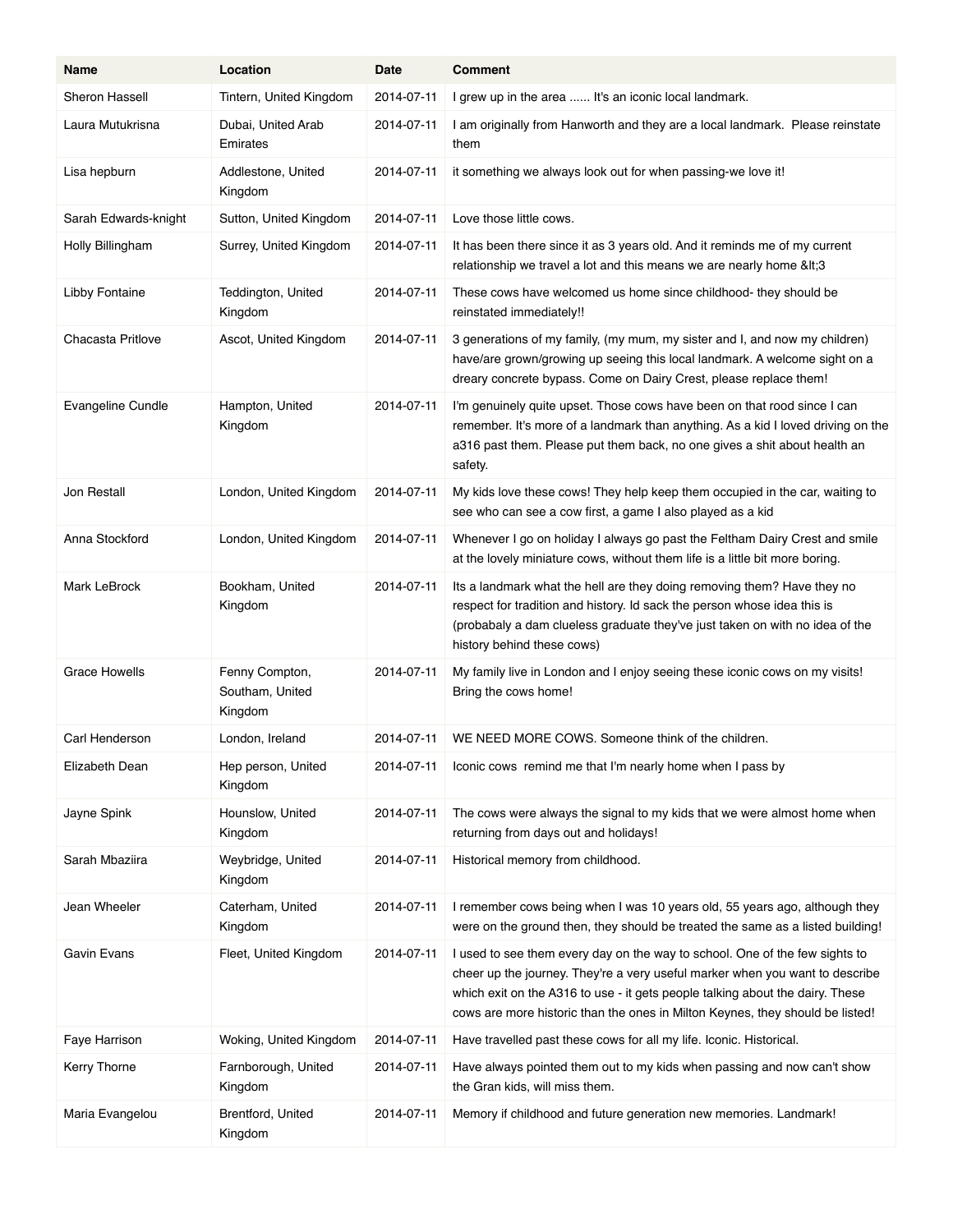| Name                   | Location                                   | Date       | <b>Comment</b>                                                                                                                                                                                                                                                                                                                                              |
|------------------------|--------------------------------------------|------------|-------------------------------------------------------------------------------------------------------------------------------------------------------------------------------------------------------------------------------------------------------------------------------------------------------------------------------------------------------------|
| <b>CLARE PATTERSON</b> | TWICKENHAM, United<br>Kingdom              | 2014-07-11 | Landmark and have always pointed them out to my kids when on a journey!                                                                                                                                                                                                                                                                                     |
| charlotte skillern     | Ashford, United Kingdom                    | 2014-07-11 | Historic                                                                                                                                                                                                                                                                                                                                                    |
| Deborah Duguid Farrant | Bracknell, United<br>Kingdom               | 2014-07-11 | I lived in Heston for 40 years before moving to Bracknell and the cows always<br>showed you were nearly home. Please fix them and restore them to their<br>proper place.                                                                                                                                                                                    |
| Sylvia Denison         | Guildford, United<br>Kingdom               | 2014-07-11 | I lived at Brookside and you always knew you were home when you saw the<br>COWS.                                                                                                                                                                                                                                                                            |
| <b>Valerie Eves</b>    | Spain                                      | 2014-07-11 | Lived in Hampton and Hampton Hill for over 30 years. Always be part of home<br>for me and my children                                                                                                                                                                                                                                                       |
| Katharine Oliver       | Bromley, United Kingdom                    | 2014-07-11 | The cows are a well-loved landmark in my family.                                                                                                                                                                                                                                                                                                            |
| <b>Philip Passey</b>   | Chertsey, United<br>Kingdom                | 2014-07-11 | The cows have been a landmark all my life, driving up to brentford and seeing<br>them there. Surely replacing them and making dairy crest heros comes before<br>profit margins. In defence we do a thing called preventive mantinance. Guess<br>paint and someone checking on them more often costs too much. Save the<br>cows and make people smile again. |
| Linda Parkes           | ashford, United Kingdom                    | 2014-07-11 | They're part of our lives!!!                                                                                                                                                                                                                                                                                                                                |
| Simon Carver           | St Albans, United<br>Kingdom               | 2014-07-11 | The cows on the roof have been a landmark for our family for thirty years as we<br>travel home to Teddington to visit parents/grandparents. Their removal is a<br>great loss.                                                                                                                                                                               |
| <b>Mark Potter</b>     | Twickenham, United<br>Kingdom              | 2014-07-11 | They have been there my whole life, now mu children love them.                                                                                                                                                                                                                                                                                              |
| silas armstrong        | Twickenham, United<br>Kingdom              | 2014-07-11 | the COWS! My childhood memories, these cows have been there so long they<br>should be protected by the Queen! Listed cows! PUT THEM BACK!                                                                                                                                                                                                                   |
| Alison Putland         | Chobham, United<br>Kingdom                 | 2014-07-11 | I drive past the cows n the way to work, they make me smile.                                                                                                                                                                                                                                                                                                |
| valerie irvin          | Twickenham, United<br>Kingdom              | 2014-07-11 | My children growing up used to love looking out for them. Then my<br>granddaughter they are an institution!!!                                                                                                                                                                                                                                               |
| robert maynard         | Tadworth, United<br>Kingdom                | 2014-07-11 | They are a landmark, and a part of my childhood memories. When I was a<br>young, on way home from holiday, we would pass the cows and i would know<br>we were nearly home, that brought a measure of joy after a long journey                                                                                                                               |
| Claire Muckle          | Feltham, United Kingdom                    | 2014-07-11 | We want cows back!                                                                                                                                                                                                                                                                                                                                          |
| <b>Matthew Smith</b>   | Feltham, United Kingdom                    | 2014-07-11 | Something that always been there, noted and loved.                                                                                                                                                                                                                                                                                                          |
| annie Record           | molesey, United Kingdom                    | 2014-07-11 | a lanmark and a nostalgic childhood memory                                                                                                                                                                                                                                                                                                                  |
| <b>Alice Ardis</b>     | richmond, United<br>Kingdom                | 2014-07-11 | I LOVE THE COWS, WHEN I SEE THEM I KNOW I'M NEARLY HOME !!                                                                                                                                                                                                                                                                                                  |
| Steph Day              | Yateley, United Kingdom                    | 2014-07-11 | Love them!                                                                                                                                                                                                                                                                                                                                                  |
| PATRICIA WEY           | <b>WALTON ON THAMES,</b><br>United Kingdom | 2014-07-11 | because I can remember them before the war - part of childhood                                                                                                                                                                                                                                                                                              |
| linda regan            | feltham, United Kingdom                    | 2014-07-11 | its part of our area and the children when small loved them                                                                                                                                                                                                                                                                                                 |
| pam stewart            | twickenham, United<br>Kingdom              | 2014-07-11 | I can remember the cows outside the original dairy on the grass in front of the<br>building. Now they tell me I'm nearly back home as I come off the M3. They<br>are a part of local history now.                                                                                                                                                           |
| Rachel Sharp           | Hampton, United<br>Kingdom                 | 2014-07-11 | Historical and part of the landmark the building with the cows on --- marks<br>coming home                                                                                                                                                                                                                                                                  |
| Joanne Sexton          | Ashford, United Kingdom                    | 2014-07-11 | Landmark                                                                                                                                                                                                                                                                                                                                                    |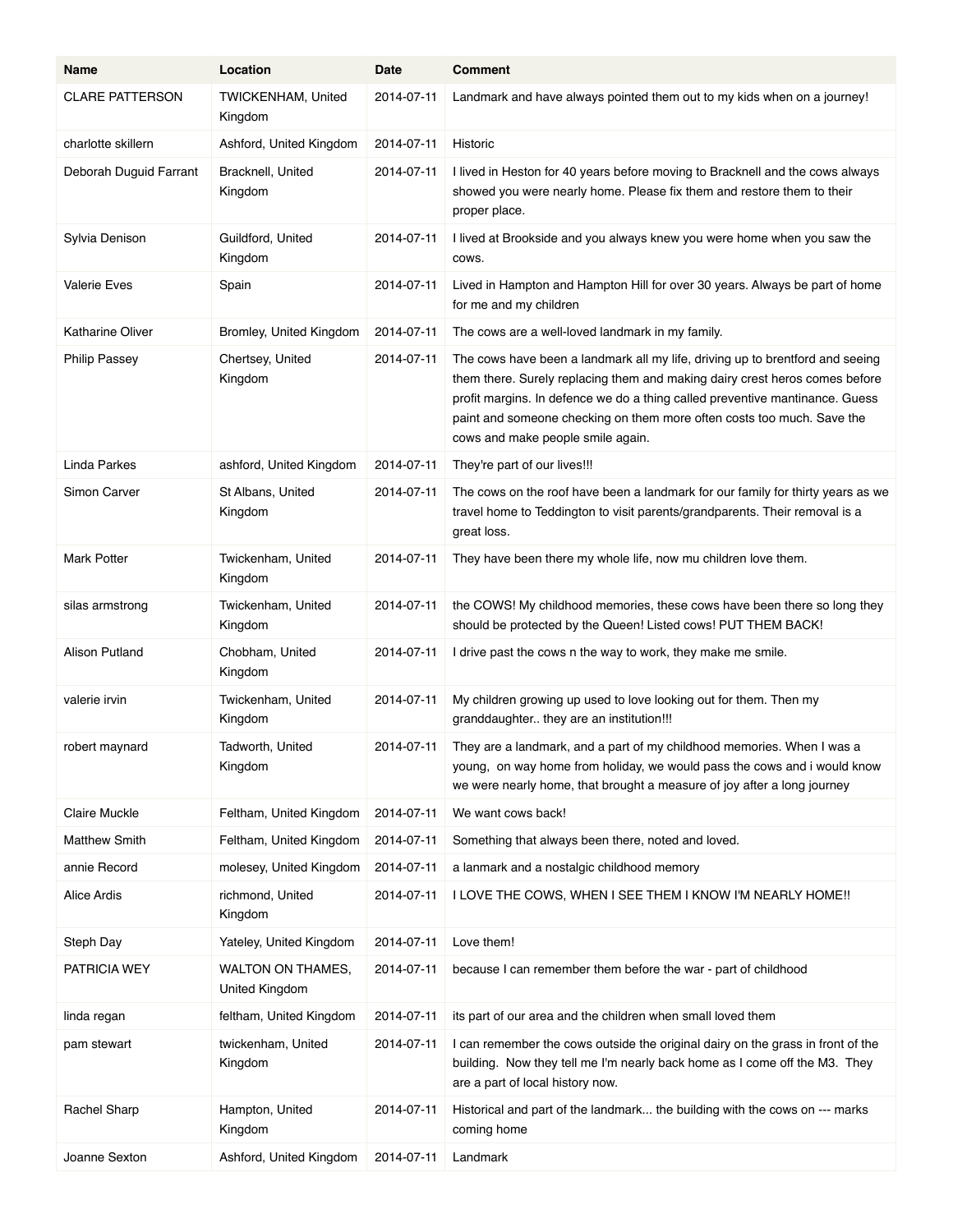| Name                    | Location                             | Date       | <b>Comment</b>                                                                                                                                                                                                                                             |
|-------------------------|--------------------------------------|------------|------------------------------------------------------------------------------------------------------------------------------------------------------------------------------------------------------------------------------------------------------------|
| elizabeth gorman        | hampton hill, United<br>Kingdom      | 2014-07-11 | they are wonderful always told my children the cows were brought down for<br>milking twice a day!                                                                                                                                                          |
| <b>Tracey Mitchell</b>  | bedfont, United Kingdom              | 2014-07-11 | Massive part of my childhood, always knew we were nearly home when we<br>saw the cows!                                                                                                                                                                     |
| <b>Lindsay Betton</b>   | Surrey, United Kingdom               | 2014-07-11 | The drive into London will not be the same without the cows. Health and<br>Safety goes to the extreme and has a lot to answer for, bring back the cows!                                                                                                    |
| Kevin Hunter            | Addlestone, United<br>Kingdom        | 2014-07-11 | We were brought up in Ashford and the cows (then on the grass out the front)<br>were a landmark, we would all sit up in the car and count them !<br>Happy to make a donation to keep them, or at the worst outcome, would make<br>a donation to own one !! |
| Elizabeth Ward          | Staines, United Kingdom              | 2014-07-11 | They have been on the building since I was born and are a little piece of<br>history. It would be such a shame if they were lost forever                                                                                                                   |
| john dalton             | isleworth, United<br>Kingdom         | 2014-07-11 | they are iconic and been there since i was a kid and always looked up and<br>brought memories of my childhood                                                                                                                                              |
| Gavin Cotton            | Ascot, United Kingdom                | 2014-07-11 | They're iconic!                                                                                                                                                                                                                                            |
| <b>Barbara Matthews</b> | Teddington, United<br>Kingdom        | 2014-07-11 | They are a very special landmark, and for us and our three children an<br>indication we were home. Please re-instate them, no trip back from the West<br>Country will ever be the same!                                                                    |
| Fiona Riddiford         | sunbury on Thames,<br>United Kingdom | 2014-07-11 | Bring back the cows, we love and miss them.                                                                                                                                                                                                                |
| matt snell              | Stoke-on-Trent, United<br>Kingdom    | 2014-07-11 | Loved to see them on the way back from grans                                                                                                                                                                                                               |
| Paula Young             | Hampshire, United<br>Kingdom         | 2014-07-11 | I think it is sad that the cows are no longer there for passers by.                                                                                                                                                                                        |
| Ginny Bryant            | Whitton, United Kingdom              | 2014-07-11 | This is part of local history and environment  madness to remove them                                                                                                                                                                                      |
| <b>Charlotte Kerens</b> | Sunbury on Thames,<br>United Kingdom | 2014-07-11 | How I know when to get off the high road.                                                                                                                                                                                                                  |
| Steven Edmunds          | Farnborough, United<br>Kingdom       | 2014-07-11 | The cows have been there as long as I can remember, it was a symbol of<br>driving to my nans house and into London. It would be a sad day if they don't<br>return.                                                                                         |
| Lorna Houghton          | Addlestone, United<br>Kingdom        | 2014-07-11 | Those cows have been there for as long as I can remember. I lived in Hanworth<br>as a child and always saw them on the dairy roof. They should be repaired and<br>re-instated.                                                                             |
| Doreen McGinnis         | Hillingdon, United<br>Kingdom        | 2014-07-11 | What would it cost to renew the fixings??? Not a HUGE amount I would<br>imagine!!                                                                                                                                                                          |
| eamonn store            | Stamford, CT                         | 2014-07-11 | I have grown up with the cows all my life. Every time I visit London they bring a<br>smile to my face. My kids also love them. I'm udderly heartbroken they've been<br>removed. Please make them better and put them back out to graze                     |
| Thea Hitchcock          | Twickenham, United<br>Kingdom        | 2014-07-11 | I always say 'Hello Moo Cows' when I drive past them and always count<br>themmaking sure they're all there and none have moooved<br>#BringBackTheFelthamCows                                                                                               |
| Joanne Grove            | Surbiton, United<br>Kingdom          | 2014-07-11 | Part of my childhood & a marker for how far I am from home after a long<br>journey back from the West Country                                                                                                                                              |
| alice Hosuton           | watford, United Kingdom              | 2014-07-11 | i grew up in the area and always saw the cows as my mum drove me passed<br>on the flyover. they are a part of my childhood and MUST be RETURNED!                                                                                                           |
| Roger Cooper            | Bracknell, United<br>Kingdom         | 2014-07-11 | I've commuted in and out of London five times a week for the last 30 years -<br>They are the best advert Dairy Crest could ever have.                                                                                                                      |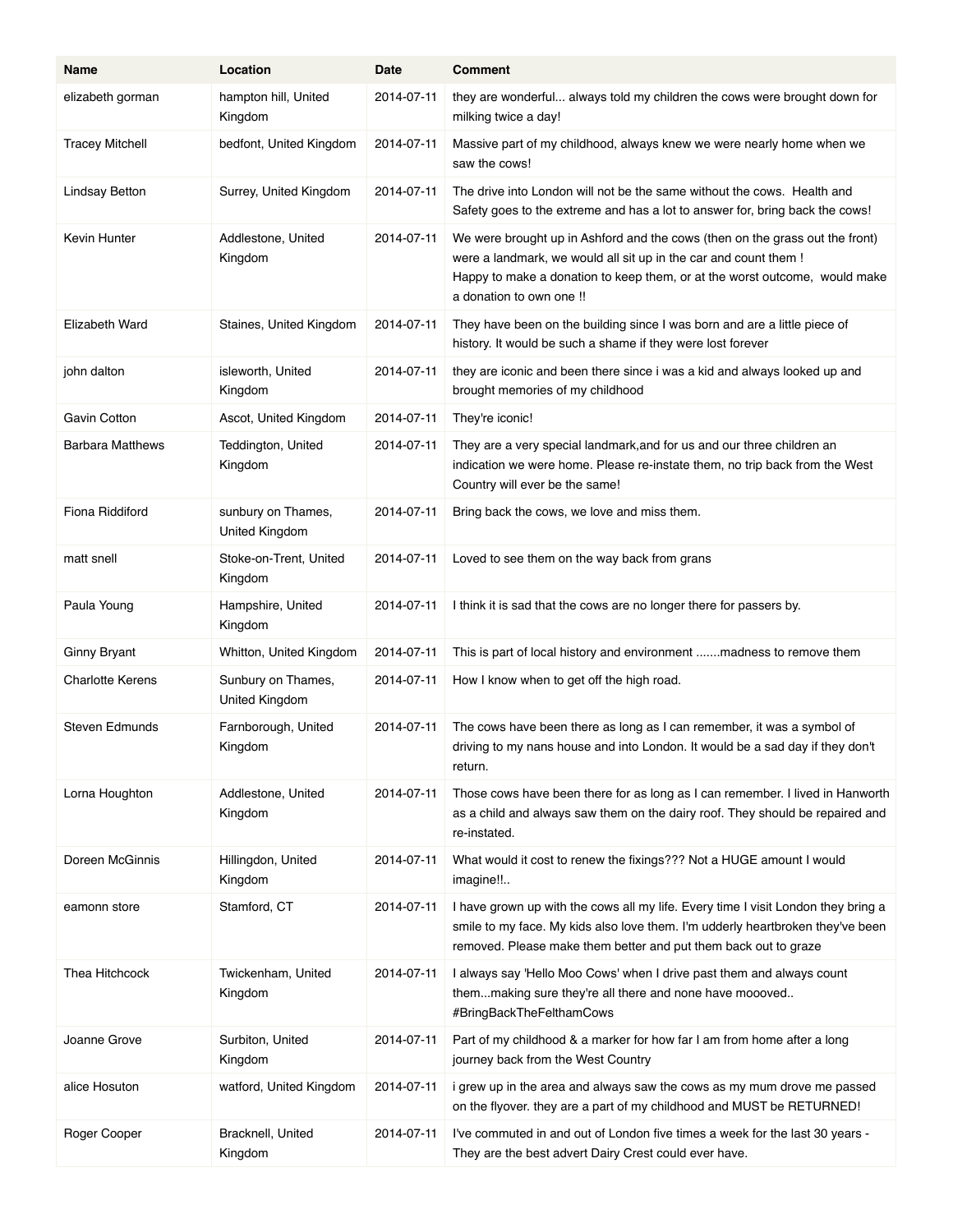| Name                  | Location                                | Date       | <b>Comment</b>                                                                                                                                                                                                                                                                                                                                                                                                                                                                                                                                                           |
|-----------------------|-----------------------------------------|------------|--------------------------------------------------------------------------------------------------------------------------------------------------------------------------------------------------------------------------------------------------------------------------------------------------------------------------------------------------------------------------------------------------------------------------------------------------------------------------------------------------------------------------------------------------------------------------|
| sarah scragg          | Teddington, United<br>Kingdom           | 2014-07-11 | It's a local landmark - please can we have them back?!                                                                                                                                                                                                                                                                                                                                                                                                                                                                                                                   |
| Peter Oliver          | Isleworth, United<br>Kingdom            | 2014-07-11 | Because they are a landmark my kids know we are going on holiday. They are<br>an important part of that!                                                                                                                                                                                                                                                                                                                                                                                                                                                                 |
| Stephen Strongitharm  | chessington, surry, United<br>Kingdom   | 2014-07-11 | History                                                                                                                                                                                                                                                                                                                                                                                                                                                                                                                                                                  |
| <b>Wendy Rowley</b>   | Hounslow, United<br>Kingdom             | 2014-07-11 | Always know where abouts I am when coming off M3                                                                                                                                                                                                                                                                                                                                                                                                                                                                                                                         |
| Danielle Smith        | Hampton Hill, United<br>Kingdom         | 2014-07-11 | The cows are a landmark which brings a bit of joy and excitement to an<br>otherwise very dull area. Everyone associates Dairycrest with the cows in this<br>part of London. By removing the cows they are removing part of their identity.                                                                                                                                                                                                                                                                                                                               |
| James Lambert         | bristol, United Kingdom                 | 2014-07-11 | I bloody love those cow! Mooooooooooooooooooooo!!!                                                                                                                                                                                                                                                                                                                                                                                                                                                                                                                       |
| J King                | Ashford, United Kingdom                 | 2014-07-11 | Always liked looking out for the vows since I was a child. Want my children to<br>enjoy the same landmark.                                                                                                                                                                                                                                                                                                                                                                                                                                                               |
| Mark Charlwood        | Bordon, United Kingdom                  | 2014-07-11 | The cows are legendary, and are a unique piece of the local landscape.                                                                                                                                                                                                                                                                                                                                                                                                                                                                                                   |
| Jenny Loxton          | Hanworth, United<br>Kingdom             | 2014-07-11 | I grew up here                                                                                                                                                                                                                                                                                                                                                                                                                                                                                                                                                           |
| Rosemary vane         | fleet, United Kingdom                   | 2014-07-11 | I was born in hanworth these cows have been around for all of my 60+years                                                                                                                                                                                                                                                                                                                                                                                                                                                                                                |
| Sue Roe               | Teddington, United<br>Kingdom           | 2014-07-11 | Used to live in Hanworth, until they built the flyover! They are part of my<br>childhood.                                                                                                                                                                                                                                                                                                                                                                                                                                                                                |
| Chris Money           | East twickenham, United<br>Kingdom      | 2014-07-11 | Childhood memories!!                                                                                                                                                                                                                                                                                                                                                                                                                                                                                                                                                     |
| John Bower            | Twickenham, United<br>Kingdom           | 2014-07-11 | Children know they're home when they see them                                                                                                                                                                                                                                                                                                                                                                                                                                                                                                                            |
| James Melville        | London, United Kingdom                  | 2014-07-11 | Heritage!                                                                                                                                                                                                                                                                                                                                                                                                                                                                                                                                                                |
| Steve Christensen     | Sunbury on Thames,<br>United Kingdom    | 2014-07-11 | Moooooo                                                                                                                                                                                                                                                                                                                                                                                                                                                                                                                                                                  |
| Nigel Gibbins         | Shepperton, United<br>Kingdom           | 2014-07-11 | They provide a sense of light hearted fun to an other wise bleak exterior. It just<br>brightens ones day among the daily drudge.                                                                                                                                                                                                                                                                                                                                                                                                                                         |
| Nicola Gouldstone     | Twickenham, United<br>Kingdom           | 2014-07-11 | We know we're nearly home when the cows come onto view!                                                                                                                                                                                                                                                                                                                                                                                                                                                                                                                  |
| Sarah Lonsdale        | Hampton, United<br>Kingdom              | 2014-07-11 | So many childhood memories lost :(                                                                                                                                                                                                                                                                                                                                                                                                                                                                                                                                       |
| Lisa Pearce           | Surrey, United Kingdom                  | 2014-07-11 | Having lived 30 years in Hampton, the cows were a wonderfully familiar piece<br>of quirkiness which always signalled "I'm home". When friends came up the M3<br>to visit the Job's cows were an easily identifiable landmark that made people<br>smile (and not incidentally helped them identify which junction they were at!). I<br>always wanted one to take home with me, and I'm desperately sad that future<br>generations of children could miss out on the joy and laughter the first time you<br>realise there are cows on a roof! Please, please replace them! |
| Jodie Senter          | Farnborough, United<br>Kingdom          | 2014-07-11 | I lived in Feltham for many years and my Dad used to work for Jobs<br>dairy/unigate. He always used to point the cows out and we loved them<br>everytime we passed them! Bring back the cows!!                                                                                                                                                                                                                                                                                                                                                                           |
| Keith Andrews         | Sunbury, United Kingdom                 | 2014-07-11 | It's our heritage and should be saved for the delight of children/adults to come.                                                                                                                                                                                                                                                                                                                                                                                                                                                                                        |
| <b>Rosemary Prior</b> | Kingston upon Thames,<br>United Kingdom | 2014-07-11 | My granddaughter cried all the way home when she saw the cows were<br>missing. These cows must be replaced ASAP.                                                                                                                                                                                                                                                                                                                                                                                                                                                         |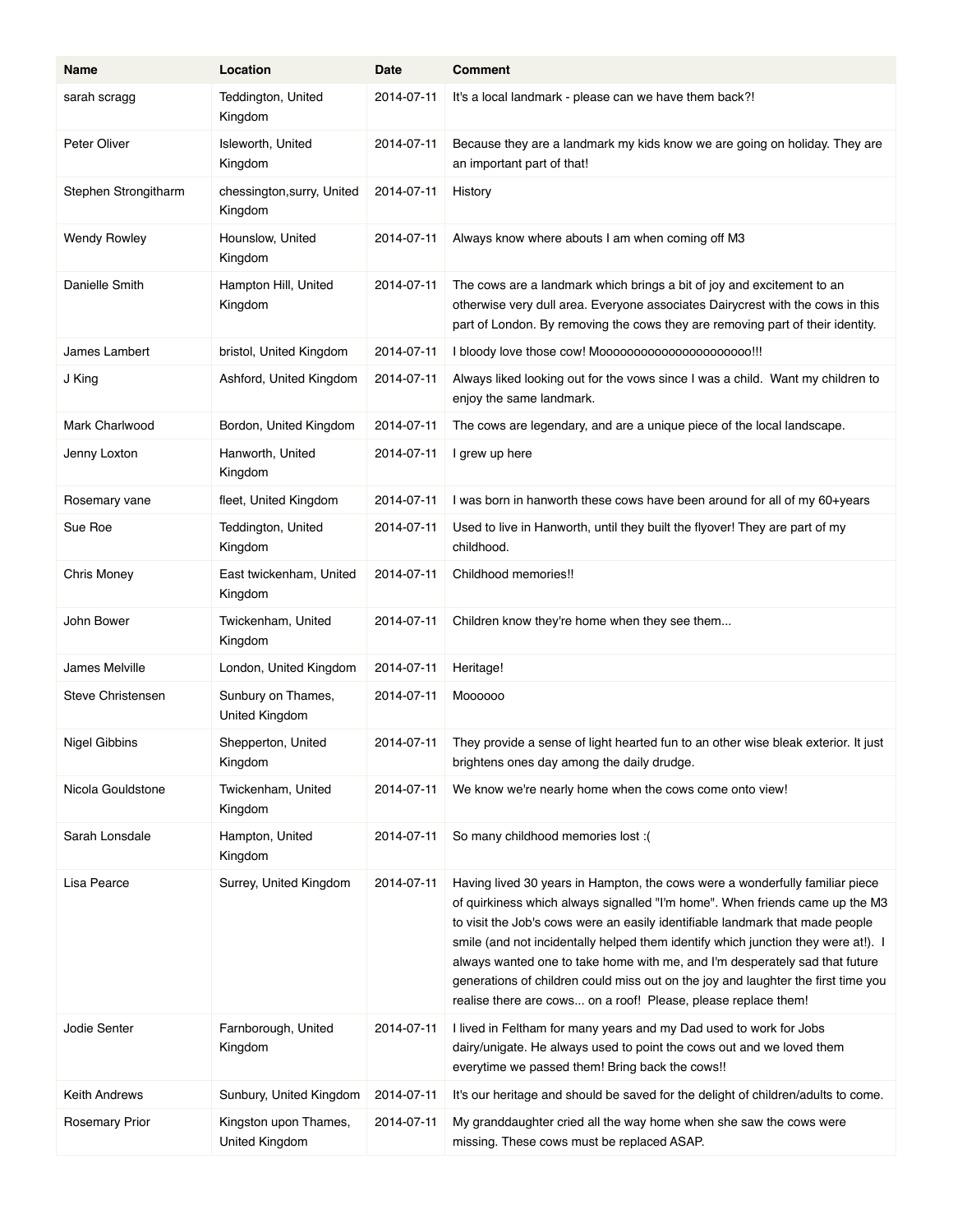| Name                 | Location                                    | <b>Date</b> | <b>Comment</b>                                                                                                                                                                                                             |
|----------------------|---------------------------------------------|-------------|----------------------------------------------------------------------------------------------------------------------------------------------------------------------------------------------------------------------------|
| lan McNamara         | Barrow-in-Furness,<br><b>United Kingdom</b> | 2014-07-11  | The cows have brought a smile to my face since I was a kidnew fixtures are<br>not expensive!                                                                                                                               |
| kate faulkner-king   | twickenham, United<br>Kingdom               | 2014-07-11  | history - my whole life this has been a landmark right up the road from me!<br>bring back the dairy crest cows!!                                                                                                           |
| lauren burbridge     | fleet, United Kingdom                       | 2014-07-11  | Its a real landmark aftercoming off the M3. Please don't be so corporate driven<br>to take them away.                                                                                                                      |
| Mark Musto           | Phuket, Thailand                            | 2014-07-11  | 1) Great viral social media marketing by Dairy Crest.<br>2) I remember seeing these cows in the late 70s / early 80s as I passed Job's<br>Dairy.                                                                           |
| Carla Newell         | Sunbury-on-Thames,<br>United Kingdom        | 2014-07-11  | The cows are just there, always have been and I couldn't believe it when they<br>were suddenly gone!!!                                                                                                                     |
| amy Henderson        | Egham, United Kingdom                       | 2014-07-11  | Those cows are a childhood memory!                                                                                                                                                                                         |
| Donna Johnson        | London, United Kingdom                      | 2014-07-11  | Nnnnnooooooo bring back the cows                                                                                                                                                                                           |
| Louisa Pielichaty    | Isleworth, United<br>Kingdom                | 2014-07-11  | In all my 21 years every time I have passed these cows its been like a welcome<br>home as its meant I'm almost in isleworth, as if they've been taken down! They<br>are one of my earliest memories! Bring back the cows!! |
| zara d'abo           | frome, United Kingdom                       | 2014-07-11  | we love them and have done since our childhood - please please reinstate<br>them.                                                                                                                                          |
| Stephen Poole        | Walton-on-Thames,<br>United Kingdom         | 2014-07-11  | As I child I used to love seeing these. And I have shown these to my partner<br>who is from mk                                                                                                                             |
| <b>Hilary Light</b>  | Windlesham, United<br>Kingdom               | 2014-07-11  | I have known these cows all my<br>life and will miss them - they are<br>an important landmark . I would<br>have thought they would be wonderful advertising - everyone knows of these<br>COWS.                             |
| Stephen Fryer        | Camberley, United<br>Kingdom                | 2014-07-11  | Grew up in Hounslow and drove past these a million times. Always look out for<br>them                                                                                                                                      |
| Alan Yewer           | Ashford, United Kingdom                     | 2014 07 11  | These cows are a local landmark and should've renovated and returned to they<br>usuall rooftop place                                                                                                                       |
| lan Henderson        | Egham, United Kingdom                       | 2014-07-11  | This is how I know whwere to turn off the A316 to get to my sister's house,.                                                                                                                                               |
| F SMITH              | New York, NY                                | 2014-07-11  | Idiots. They've been safe for 37 years. Boycot all dairy till this is done.                                                                                                                                                |
| Mary Butlin          | Twickenham, United<br>Kingdom               | 2014-07-11  | Have known those cows for most of my 71 years - do not want to say goodbye<br>to them now.                                                                                                                                 |
| <b>Ben Alexander</b> | Woking, United Kingdom                      | 2014-07-11  | The cows are an iconic landmark. I loved seeing them!                                                                                                                                                                      |
| James Ranken         | London, United Kingdom                      | 2014-07-11  | Bring back my cows                                                                                                                                                                                                         |
| lisa glover          | bracknell, United<br>Kingdom                | 2014-07-11  | childhood memory which want my son to grow up with when visit my parents                                                                                                                                                   |
| Derry Cook           | stanwell, United Kingdom                    | 2014-07-11  | these are a highlight of EVERY trip on the A316. my son is devastated that<br>they have been removed. our recent trip to grandmas was just not right.                                                                      |
| fiona Thorpe         | Clarkson, Australia                         | 2014-07-11  | Theyre a land mark!!!                                                                                                                                                                                                      |
| Jan Porter           | London, United Kingdom                      | 2014-07-11  | They are iconic! There is no child in a vehicle who doesn't know the cows!<br>Bring them back or Moooooooooo to you                                                                                                        |
| Thomas Bryant        | Twickenham, United<br>Kingdom               | 2014-07-11  | Because since I was old enough to remember, whenever I go on a car journey I<br>know I am home when I see the rooftop cows                                                                                                 |
| Maggie Neill         | Sunbury on Thames,<br>United Kingdom        | 2014-07-11  | I like them                                                                                                                                                                                                                |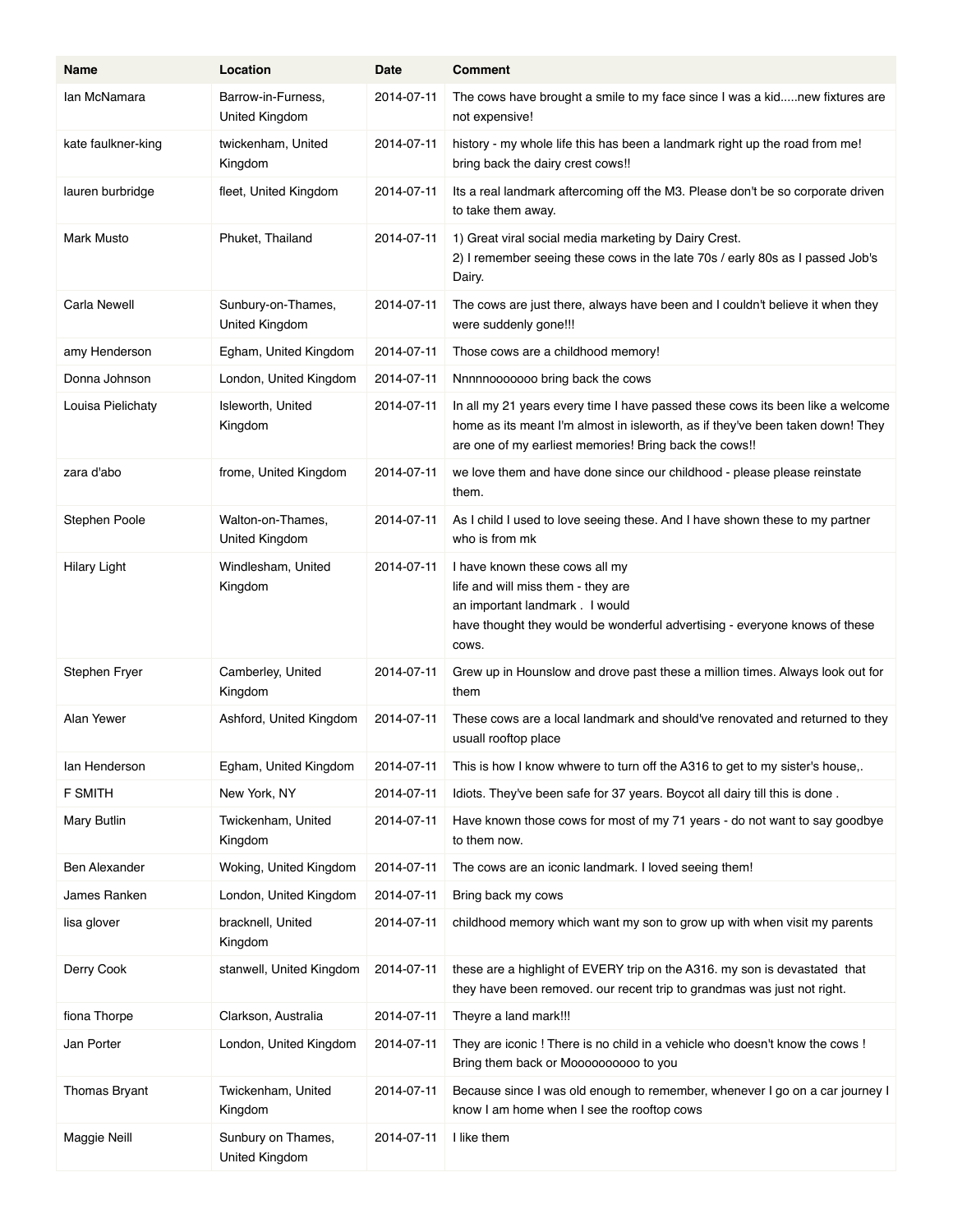| Name                     | Location                             | Date       | <b>Comment</b>                                                                                                                                                                                                                                                                                                                                                                                                                                                                                                                           |
|--------------------------|--------------------------------------|------------|------------------------------------------------------------------------------------------------------------------------------------------------------------------------------------------------------------------------------------------------------------------------------------------------------------------------------------------------------------------------------------------------------------------------------------------------------------------------------------------------------------------------------------------|
| <b>Elliott Martin</b>    | London, United Kingdom               | 2014-07-11 | As a child I would often look out for these with my brother whenever travelling<br>to/from my Grandmother's house along the A316. These cows were iconic and<br>were always the landmark to indicate we were near home (Bracknell was a<br>long way away as a child!). Maybe I am being nostalgic, but please don't lose<br>something that has become a timeless part of the local area for millions                                                                                                                                     |
| B <sub>C</sub>           | Feltham, United Kingdom              | 2014-07-11 | The cows have been there as long as we have lived in the area, 37 years. They<br>are a great land mark and we have told numerous to look foir the cows on the<br>roof to turn off for Feltham.                                                                                                                                                                                                                                                                                                                                           |
| <b>Hollie Nattrass</b>   | Sunbury-on-Thames,<br>United Kingdom | 2014-07-11 | Absolutely debated that the cows have been removed. They were a daily<br>delight to drive past during my childhood.                                                                                                                                                                                                                                                                                                                                                                                                                      |
| Julie Holland            | Sunbury, United Kingdom              | 2014-07-11 | My children know we're nearly home when we see the cows! I can't believe<br>they've gone. Please, please put them back.                                                                                                                                                                                                                                                                                                                                                                                                                  |
| <b>Christabel Parker</b> | Whitton, United Kingdom              | 2014-07-11 | When I was a child I remember the cows on the ground in front of the Job's<br>Dairy building. This was before the flyover was built.                                                                                                                                                                                                                                                                                                                                                                                                     |
| <b>Stacey Davies</b>     | brookfield, WI                       | 2014-07-11 | Why? Because they are are part of our history! A landmark. Please keep the<br>cows!!                                                                                                                                                                                                                                                                                                                                                                                                                                                     |
| Tom Ralph                | Poole, United Kingdom                | 2014-07-11 | I Love the cows.                                                                                                                                                                                                                                                                                                                                                                                                                                                                                                                         |
| David Chawner            | Northampton, United<br>Kingdom       | 2014-07-11 | The cows are an important landmark for our family. As we passed them they<br>regularly meant that we were going on holiday usually to Bournemouth                                                                                                                                                                                                                                                                                                                                                                                        |
| <b>Elizabeth Edwards</b> | Sunbury-on-Thames,<br>United Kingdom | 2014-07-11 | The cows have always been there and I look forward to seeing them. It is a part<br>of history.                                                                                                                                                                                                                                                                                                                                                                                                                                           |
| jake w                   | liliput, United Kingdom              | 2014-07-11 | I'm 38 and I always remember them there. Bring them back!!!!!!                                                                                                                                                                                                                                                                                                                                                                                                                                                                           |
| emma lamkin              | hounslow, United<br>Kingdom          | 2014-07-11 | because we love them they make us smile                                                                                                                                                                                                                                                                                                                                                                                                                                                                                                  |
| Lynda Crellin            | Teddington, United<br>Kingdom        | 2014-07-11 | Like so many families this has been our 'nearly home' landmark and such a<br>lovely sight at the end of the M3. Strong in the memories of myself and my<br>children and, I hope, their children too. Come on Dairy Crest - do the decent<br>community spirited thing!                                                                                                                                                                                                                                                                    |
| <b>Gary Parker</b>       | Eastleigh, United<br>Kingdom         | 2014-07-11 | Bring back the cows or otherwise I will not drink milk ever again!!! I'm in udder<br>diss belief that these cows are going to be culled due to H&S how very dare<br>you, if anything you should be putting more cows on roofs!!! I want more cows<br>on roofs of different sizes and colours this is 2014 for crying out loud!!! You<br>have made a lot of people very angry about this!!! I for one will not be eating<br>any dairy products until you put them back!!! I suggest you moove your<br>dairyere at once and sort it out!!! |
| Nigel Coombes            | Twickenham, United<br>Kingdom        | 2014-07-11 | Everybody looks forward to seeing them coming home from the m3.                                                                                                                                                                                                                                                                                                                                                                                                                                                                          |
| Rachel Holland           | Sunbury-on-Thames,<br>United Kingdom | 2014-07-11 | The cows have been a signal that we were arriving home for decades. My<br>children used to moo at them as we drove past. They were replaced previously,<br>PLEASE do so again. They are such a landmark and are missed. Please be<br>mooved by our pleas!! Thank you                                                                                                                                                                                                                                                                     |
| Suzanne Turner           | Lower Sunbury, United<br>Kingdom     | 2014-07-11 | They are a local landmark and the kids have always looked out for them                                                                                                                                                                                                                                                                                                                                                                                                                                                                   |
| susan burns              | hounslow, Serbia                     | 2014-07-11 | it is our history the cows musty stay                                                                                                                                                                                                                                                                                                                                                                                                                                                                                                    |
| Jane Carroll             | Middlesex, United<br>Kingdom         | 2014-07-11 | I grew up with these cows and my children and so should my grandchildren!                                                                                                                                                                                                                                                                                                                                                                                                                                                                |
| <b>Nigel Williams</b>    | Twickenham, United<br>Kingdom        | 2014-07-11 | They are iconic and mean a lot to many people. I shall review my milk order if<br>they are not restored.                                                                                                                                                                                                                                                                                                                                                                                                                                 |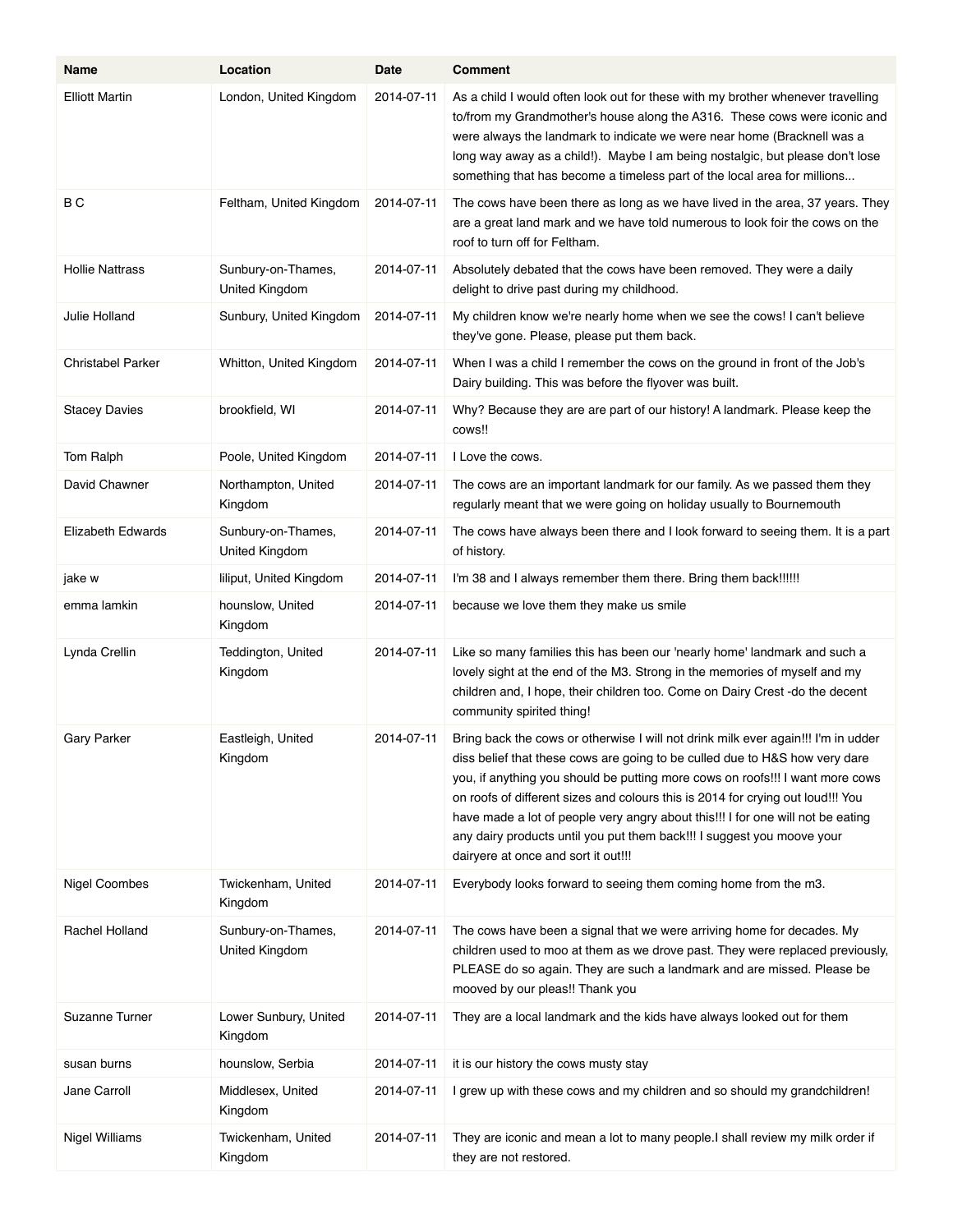| Name                  | Location                                | Date       | <b>Comment</b>                                                                                                                                                                                                                                                                                                                                                                                                                                             |
|-----------------------|-----------------------------------------|------------|------------------------------------------------------------------------------------------------------------------------------------------------------------------------------------------------------------------------------------------------------------------------------------------------------------------------------------------------------------------------------------------------------------------------------------------------------------|
| Maggie Wickham        | New Milton, United<br>Kingdom           | 2014-07-11 | Because they are a local landmark and signify entry to the great metropolis.                                                                                                                                                                                                                                                                                                                                                                               |
| Sarah Hawkins         | Glasgow, United<br>Kingdom              | 2014-07-11 | I grew up just around the corner from the dairy (I knew it as Job's!) - They're a<br>local landmark!                                                                                                                                                                                                                                                                                                                                                       |
| Deborah Berridge      | Seaford, United Kingdom                 | 2014-07-11 | Used to live in Lincoln Road. Our family and many others loved this local<br>landmark and Dairy Crest could easily capitalise on this.                                                                                                                                                                                                                                                                                                                     |
| <b>Steve Bone</b>     | Addlestone, United<br>Kingdom           | 2014-07-11 | These cows are part of history and losing them forever is a sad thing all my<br>children have grown up with !!<br>Save our history !!!                                                                                                                                                                                                                                                                                                                     |
| Polly Olden-Chandler  | Middlesex, United<br>Kingdom            | 2014-07-11 | They hold so many childhood memories $=$ ]                                                                                                                                                                                                                                                                                                                                                                                                                 |
| jacki Cornish         | twickenham, United<br>Kingdom           | 2014-07-11 | The cows have been there so long my kids always waved to them as we<br>passed & my grandchildren have also They are Iconic & how dare they<br>remove them                                                                                                                                                                                                                                                                                                  |
| Owen Bennett          | Ashford, Middlesex,<br>United Kingdom   | 2014-07-11 | Cos it is                                                                                                                                                                                                                                                                                                                                                                                                                                                  |
| Eddie Menday MBE      | Feltham, United Kingdom                 | 2014-07-11 | The model cows are part of the heritage of the district                                                                                                                                                                                                                                                                                                                                                                                                    |
| Ron Baxter            | Feltham, United Kingdom                 | 2014-07-11 | I knew someone who worked at the dairy many years ago. He told me that they<br>have been taken down before and sold, but because of being a land mark, new<br>ones were made and put back. I was also told that the ivy growing on the wall<br>is also a land mark and the company were not able to cut it down. Not sure<br>how correct that is. They have been there for as long as I can remember and<br>its nice to see after a long drive down the M3 |
| Jackson Hunt          | London, United Kingdom                  | 2014-07-11 | OMG Childhood memories!!!                                                                                                                                                                                                                                                                                                                                                                                                                                  |
| Keith King            | London, United Kingdom                  | 2014-07-11 | An important land mark that I grew up with                                                                                                                                                                                                                                                                                                                                                                                                                 |
| Gillian Morris        | Sunbury on Thames,<br>United Kingdom    | 2014-07-11 | They have been a part of this building for as long as I can remember leave<br>them alone pleeeaassee                                                                                                                                                                                                                                                                                                                                                       |
| Scott Newman          | Isle of Wight, United<br>Kingdom        | 2014-07-11 | "Citing Health and Safety concerns" is another way of saying they have no<br>intention of spending any money on what has become a landmark. They shoud<br>look on it as "advertising".                                                                                                                                                                                                                                                                     |
| <b>Ben Wallace</b>    | London, United Kingdom                  | 2014-07-11 | they're awesome                                                                                                                                                                                                                                                                                                                                                                                                                                            |
| <b>Tina Botterill</b> | Virginia Water, United<br>Kingdom       | 2014-07-11 | I used to live in Hampton and they were a landmark for where I left the<br>motorway.                                                                                                                                                                                                                                                                                                                                                                       |
| Ed Harris             | Twickenham, United<br>Kingdom           | 2014-07-11 | I told my five-year granddaughter that they were real cows and so she watches<br>them closely each time we pass for any sign of movement. What do I tell her<br>now as we pass by, that they've gone to that great pasture in the sky? Come<br>on, Dairy Crest, do the right thing - please.                                                                                                                                                               |
| Rose Hardy            | Middlesex, United<br>Kingdom            | 2014-07-11 | Memories                                                                                                                                                                                                                                                                                                                                                                                                                                                   |
| Alison Edwards        | Kingston Upon Thames,<br>United Kingdom | 2014-07-11 | I used to look for them when I was a kid and now my kids will be heartbroken if<br>they are not there                                                                                                                                                                                                                                                                                                                                                      |
| <b>Theresa Grant</b>  | Ashford, United Kingdom                 | 2014-07-11 | The cows would always brighten your day when you go past them. My little boy<br>says 'Please bring them back!'                                                                                                                                                                                                                                                                                                                                             |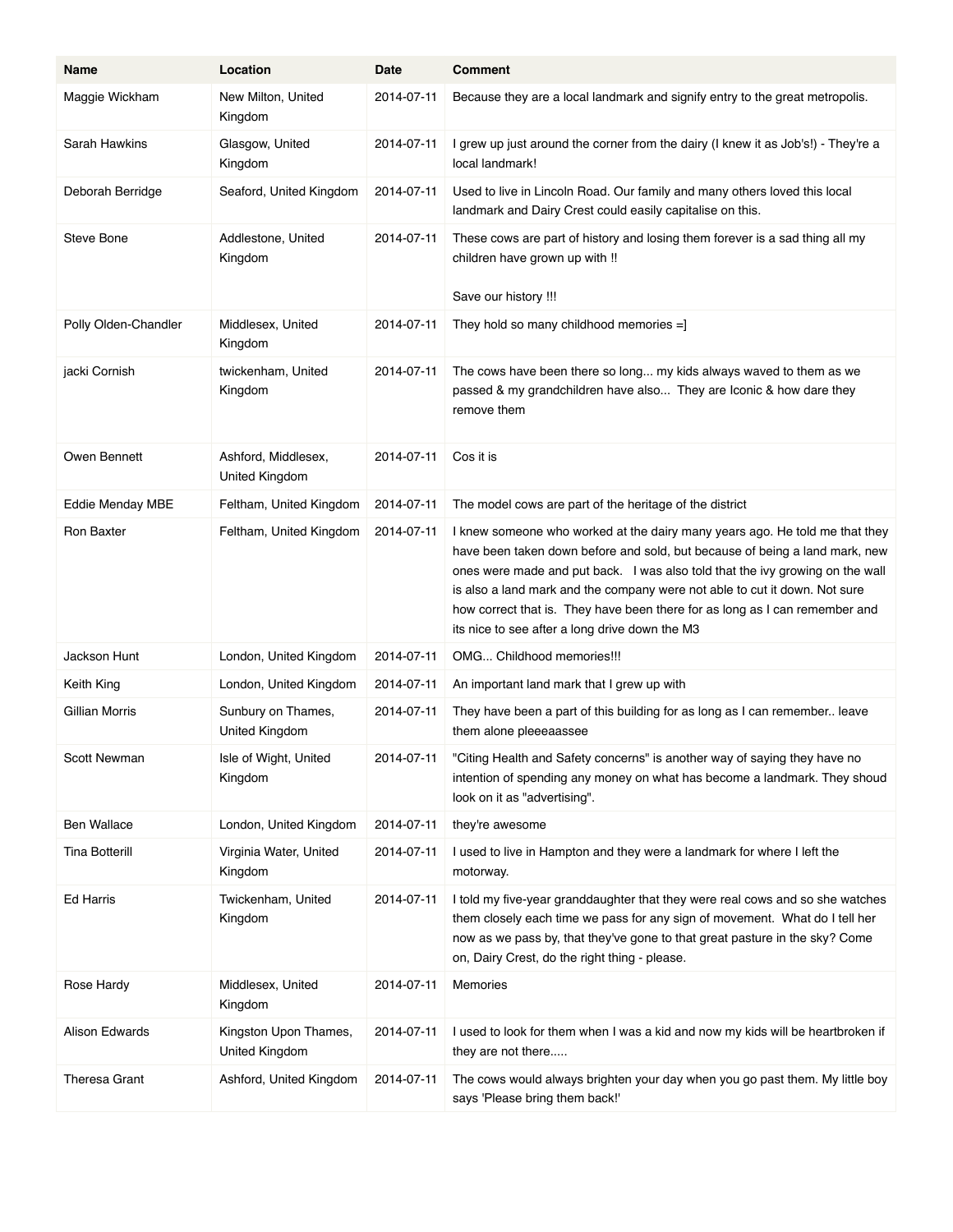| Name                 | Location                            | Date       | <b>Comment</b>                                                                                                                                                                                                                                                                                                                                                                                                                                                                                                                                                                        |
|----------------------|-------------------------------------|------------|---------------------------------------------------------------------------------------------------------------------------------------------------------------------------------------------------------------------------------------------------------------------------------------------------------------------------------------------------------------------------------------------------------------------------------------------------------------------------------------------------------------------------------------------------------------------------------------|
| David Ricketts       | Whitton, United Kingdom             | 2014-07-11 | Rolling out health & safety concerns is such a weak excuse, it makes me<br>wonder whether this is some kind move by Dairy Crest to generate a bit of free<br>publicity! That said, the cows are clearly something of a local landmark that<br>many residents have grown up with. It would be such a shame if they were<br>removed. It would make the journey along the M3/A316 even more<br>intolerable                                                                                                                                                                               |
| Kathy Angel          | Bishop Auckland, United<br>Kingdom  | 2014-07-11 | I grew up in Whitton after WW11 and remember the concrete cows. I'm 68 this<br>year and would love to think they will still be there for another 60 years. Come<br>on Dairy Crest, do the decent thing!                                                                                                                                                                                                                                                                                                                                                                               |
| chrisitne cole       | hanworth, United<br>Kingdom         | 2014-07-11 | I've lived in hanworth for 60 years and I can't remember them not being there.<br>my dad worked at Job's when I was a child and my mother took me to meet<br>him from work, she tells me I was always more interested in the cows                                                                                                                                                                                                                                                                                                                                                     |
| Rebecca Dailey       | Oxshott, United Kingdom             | 2014-07-11 | They are just an iconic landmark. Everybody knows and loves them                                                                                                                                                                                                                                                                                                                                                                                                                                                                                                                      |
| Angela Kidd          | United Kingdom                      | 2014-07-11 | Because this is an ICONIC sight.                                                                                                                                                                                                                                                                                                                                                                                                                                                                                                                                                      |
| paul stockley        | Aldershot, United<br>Kingdom        | 2014-07-11 | I grew up with them and they are part of the dairy that should not be lost like so<br>many other memories of our past.                                                                                                                                                                                                                                                                                                                                                                                                                                                                |
| Laura Kemp-King      | Brentford, United<br>Kingdom        | 2014-07-11 | They bring a smile to my face and my daughter Polly and I always count them<br>to make sure none have fallen off.                                                                                                                                                                                                                                                                                                                                                                                                                                                                     |
| Sophie Wade          | Richmond, Surrey, United<br>Kingdom | 2014-07-11 | It's a local landmark I've grown up with.                                                                                                                                                                                                                                                                                                                                                                                                                                                                                                                                             |
| <b>Susan Collins</b> | London, United Kingdom              | 2014-07-11 | The cows are. Landmark they should reryrned ro rightful place it's history of<br>diary being them back                                                                                                                                                                                                                                                                                                                                                                                                                                                                                |
| rob chapman          | London, United Kingdom              | 2014-07-11 | It's a mooving cause                                                                                                                                                                                                                                                                                                                                                                                                                                                                                                                                                                  |
| Angela Swann         | Surrey, United Kingdom              | 2014-07-11 | It's an iconic landmark of the memory to look after our farmers                                                                                                                                                                                                                                                                                                                                                                                                                                                                                                                       |
| <b>Wendy Couch</b>   | Ashford, United Kingdom             | 2014-07-11 | They are part of my growing up, we used to line them up at the bus stop when<br>it was JOBS' dairy, everyone loved them                                                                                                                                                                                                                                                                                                                                                                                                                                                               |
| James Marchant       | Stroud, United Kingdom              | 2014-07-11 | Removing these iconic cows is not only a act of architectural vandalism, it'll<br>take away my smile everytime I pass! Dairy Crest have missed the opportunity<br>for some fun clever PR here! They could have highlighted the disappearance<br>with some clever signage saying the cows have moooved temporarily to<br>summer pastures, whilst they engineered a safe building solution. Then they<br>should have run a competitiion for the public to find the cows across the<br>country! To just blame H&S is not acceptable! Their marketing and PR teams<br>should know better! |
| Dave Barrett         | New york, MA                        | 2014-07-11 | Cos me m8 ellen said she liked em or summin                                                                                                                                                                                                                                                                                                                                                                                                                                                                                                                                           |
| lan Barton           | Hampton, United<br>Kingdom          | 2014-07-11 | Iconic!                                                                                                                                                                                                                                                                                                                                                                                                                                                                                                                                                                               |
| Julie Hambleton      | Crewkerne, United<br>Kingdom        | 2014-07-11 | Please bring the cows back! I cannot imagine them not being there!                                                                                                                                                                                                                                                                                                                                                                                                                                                                                                                    |
| Katy Cox             | Feltham, United Kingdom             | 2014-07-11 | because they are iconic and part of local heritage.                                                                                                                                                                                                                                                                                                                                                                                                                                                                                                                                   |
| Ashley Dobson        | Brighton, United<br>Kingdom         | 2014-07-11 | Because it's been there since I was a child growing up, it's sad that it should be<br>taken down!!                                                                                                                                                                                                                                                                                                                                                                                                                                                                                    |
| Suzanne Ross         | Twickenham, United<br>Kingdom       | 2014-07-11 | The cows are a landmark I always look at with great pleasure as I drive past<br>them.                                                                                                                                                                                                                                                                                                                                                                                                                                                                                                 |
| Fiona Wimblett       | Teddington, United<br>Kingdom       | 2014-07-11 | They are part of the character of this area.                                                                                                                                                                                                                                                                                                                                                                                                                                                                                                                                          |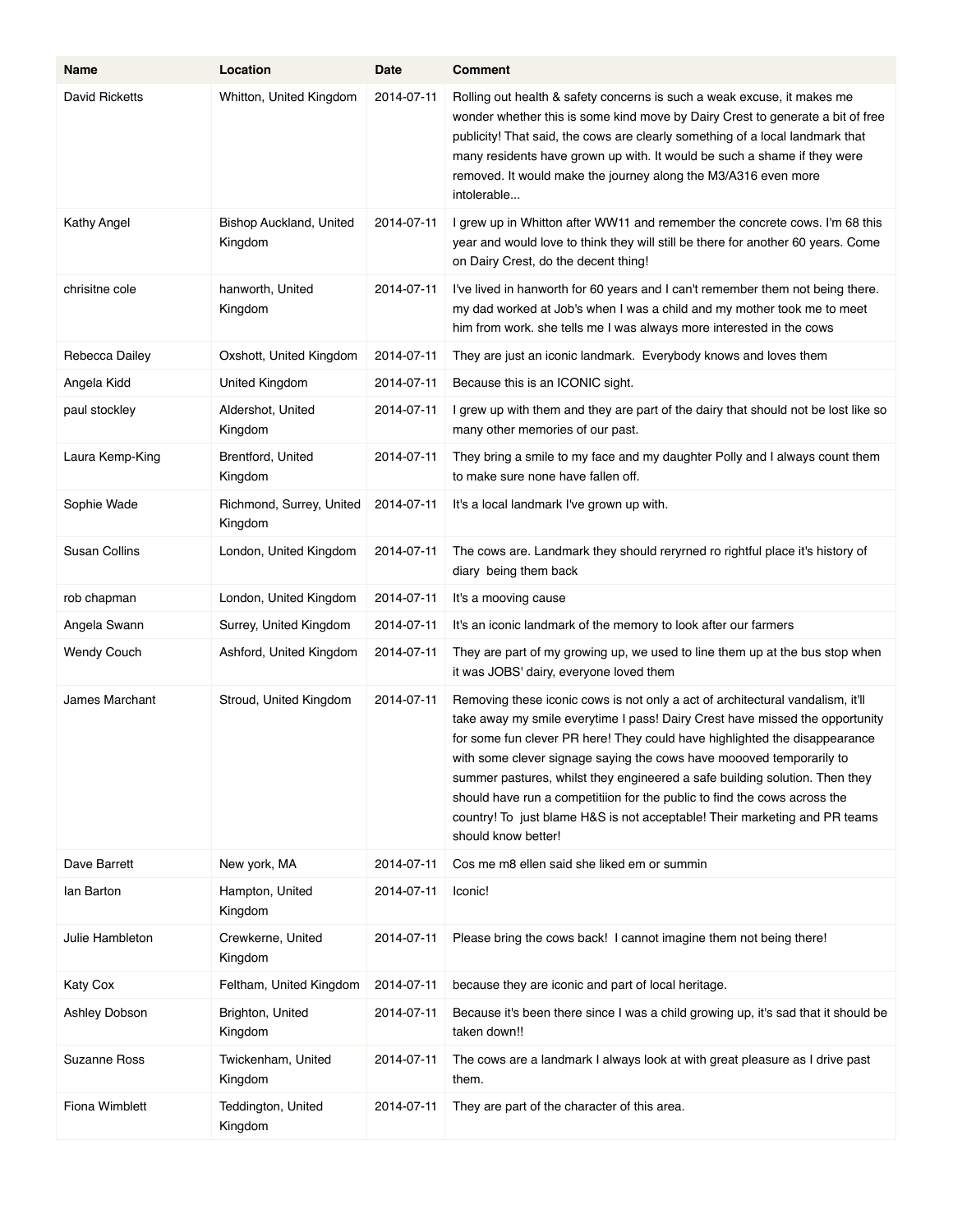| Name                     | Location                                   | Date       | Comment                                                                                                                                                                                                                                                                                                              |
|--------------------------|--------------------------------------------|------------|----------------------------------------------------------------------------------------------------------------------------------------------------------------------------------------------------------------------------------------------------------------------------------------------------------------------|
| Zoe Maddison             | Teddington, United<br>Kingdom              | 2014-07-11 | Because on what is a boring mundane journey these cow's always bring a<br>smile to my face<br>Age 43y                                                                                                                                                                                                                |
| Madeleine Scarlett-Smith | Teddington, United<br>Kingdom              | 2014-07-11 | Stop this madness! The cows are the best (only) good thing about the M3                                                                                                                                                                                                                                              |
| julie Rule               | southampton, United<br>Kingdom             | 2014-07-11 | For years we have been travelling to Chiswick to visit family, we always knew<br>we were nearly there when we saw the cows on the roof. We love them. We are<br>visiting again at the end of July, they will be truly missed. a landmark gone!                                                                       |
| <b>Jude Painter</b>      | Moggerhanger, United<br>Kingdom            | 2014-07-11 | SO MANY REASONS! I cant even.                                                                                                                                                                                                                                                                                        |
| Lucy Store               | Stamford, CT                               | 2014-07-11 | Childhood memory!                                                                                                                                                                                                                                                                                                    |
| Linda Wright             | Walton-on-Thames,<br><b>United Kingdom</b> | 2014-07-11 | They made me smile each morning on my way to work and again in the<br>evening - although more in the morning as it was on the right side for me. Just<br>a cheerful start to the day's work                                                                                                                          |
| E Crabtree               | Hounslow, United<br>Kingdom                | 2014-07-11 | As a child I looked for the cows to know I was nearly home, as have my<br>children since.                                                                                                                                                                                                                            |
| Tom McMahon              | London, United Kingdom                     | 2014-07-11 | These cows were an important part of any childhood holiday, a cry of "cows on<br>the roof" was how you knew you were on your way or nearly home.                                                                                                                                                                     |
| Sue Robins               | Hounslow, United<br>Kingdom                | 2014-07-11 | It is a landmark, the cows have been there since I was a little girl, I am now 60.<br>Stop taking our heritage away.                                                                                                                                                                                                 |
| Janet Slimm              | Lightwater, United<br>Kingdom              | 2014-07-11 | Grown up seeing the cows on the lawn outside dairy then they were moved to<br>the roof when the road layout changed. Part of the areas history.                                                                                                                                                                      |
| Katy Jennings            | Hanworth, United<br>Kingdom                | 2014-07-11 | I have lived in Hanworth for over 23 yrs and for as long as I can remember<br>every time we go past the cows everyone in the car says moo I have even<br>got my 3yr saying it Now she crys every time we go past because they are<br>not there Please put them back up it helps everyone to know were<br>Hanworth is |
| Jane Shears              | Richmond, United<br>Kingdom                | 2014-07-11 | The cows are a cheery sign that we are 'nearly home'                                                                                                                                                                                                                                                                 |
| Anne Dawson Moray        | London, United Kingdom                     | 2014-07-11 | i just like them !!!                                                                                                                                                                                                                                                                                                 |
| Helen Arbon              | Harare, Zimbabwe                           | 2014-07-11 | The cows signal to me and my family that we are nearly home in Twickenham.<br>They should be there as are a source of fun for many of all ages.                                                                                                                                                                      |
| Liz Killip               | Isleworth, United<br>Kingdom               | 2014-07-11 | Have four children who have enjoyed passing the cows on every journey on the<br>MЗ                                                                                                                                                                                                                                   |
| Gillian Harrap           | Twickenham, United<br>Kingdom              | 2014-07-11 | They are a much loved landmark                                                                                                                                                                                                                                                                                       |
| Laura Davidge            | Bognor Regis, United<br>Kingdom            | 2014-07-11 | My son and daughter in law live nearby and miss the cows so please put them<br>back xx                                                                                                                                                                                                                               |
| Debbie Godfrey           | St Leonards on Sea,<br>United Kingdom      | 2014-07-11 | I grew up in the area and it's always been a focal point and a pleasure to see<br>when I go past. I pointed them out to everyone I'm with, who's never seem<br>them.                                                                                                                                                 |
| <b>BRENDA Hughes</b>     | Isleworth, United<br>Kingdom               | 2014-07-11 | Years of passing them when my children were small they always looked for the<br>cows on the roof so thay where nearly home. They are now in there 30's this<br>land mark would be miss by meny people.                                                                                                               |
| Helen Hayden             | Callington, United<br>Kingdom              | 2014-07-11 | This is near my Mum and I always used the cows for the right turning.                                                                                                                                                                                                                                                |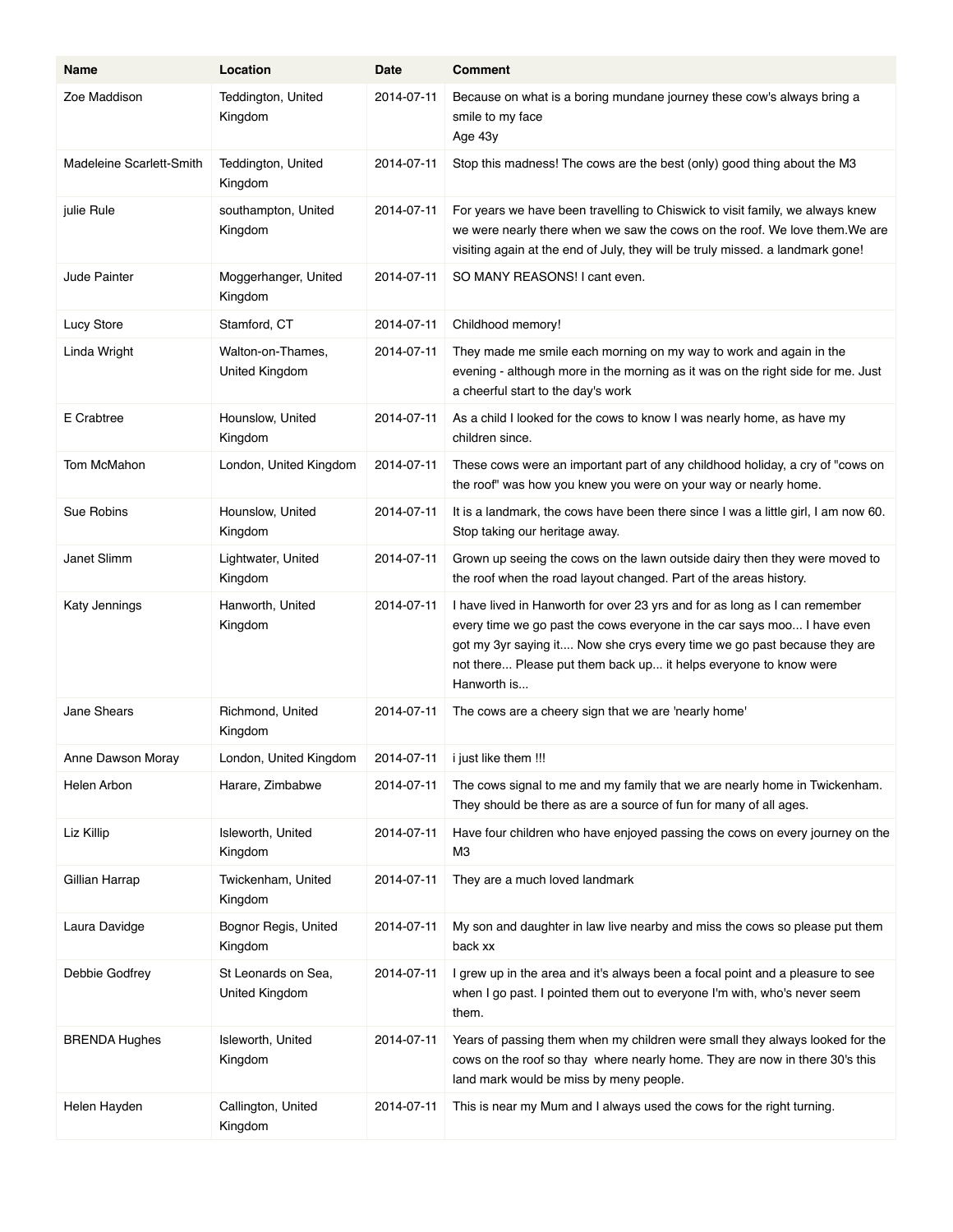| Name                     | Location                               | Date       | <b>Comment</b>                                                                                                                                                                                                                                                                                                                                        |
|--------------------------|----------------------------------------|------------|-------------------------------------------------------------------------------------------------------------------------------------------------------------------------------------------------------------------------------------------------------------------------------------------------------------------------------------------------------|
| Valerie Morton           | Teddington, United<br>Kingdom          | 2014-07-11 | Local landmark. My children, now all in their thirties, knew they were nearly<br>home after a long journey when they saw the cows.                                                                                                                                                                                                                    |
| <b>Ben Fawcett</b>       | Hampton Hill, United<br>Kingdom        | 2014-07-11 | A landmark that my family and I enjoy seeing on our return back home from<br>outside of London                                                                                                                                                                                                                                                        |
| Susan Mackintosh         | Laleham, United<br>Kingdom             | 2014-07-11 | They are a landmark, it cheers me up every morning.                                                                                                                                                                                                                                                                                                   |
| hannah Dique             | london, United Kingdom                 | 2014-07-11 | part of my own childhood gone                                                                                                                                                                                                                                                                                                                         |
| Laura Irvine-Fortescue   | London, United Kingdom                 | 2014-07-11 | Travelling back to London weekly my 2 year old looks out for 'cows on roof' all<br>the way from Hampshire. Having just driven past and them not being there we<br>had tears and crying all the way to Hammersmith as I tried to explain to her the<br>cows had just gone on holiday! Please bring back the cows I don't want the<br>tears every week! |
| Karen Silver             | Byfleet, United Kingdom                | 2014-07-11 | They are iconic. It's a travesty!!                                                                                                                                                                                                                                                                                                                    |
| <b>Martin Bass</b>       | Amersham, United<br>Kingdom            | 2014-07-11 | My Dad worked for Goslings builders of Hampton and they build the new then<br>Jobs Dairy. I believe he actually placed the cows himself when the building was<br>built                                                                                                                                                                                |
| <b>Sue Rivers</b>        | Sunbury, United Kingdom                | 2014-07-11 | Iconic landmark - a traveller's directional landmark                                                                                                                                                                                                                                                                                                  |
| <b>Christine Eustace</b> | Hants, United Kingdom                  | 2014 07 11 | For 25 or more years the cows have marked the near end of the car journey<br>from Hampshire to London.                                                                                                                                                                                                                                                |
| <b>Katherine Barrett</b> | Hampton, United<br>Kingdom             | 2014-07-11 | The cows are the best part of any long journey home - please restore them!                                                                                                                                                                                                                                                                            |
| Christopher Hadfield     | Walton-on-Thames,<br>United Kingdom    | 2014-07-11 | part of my life for decades                                                                                                                                                                                                                                                                                                                           |
| Pam Davies               | Welling, United Kingdom                | 2014-07-11 | A major part of mine and my daughters childhood                                                                                                                                                                                                                                                                                                       |
| Susan Kemp               | Eastbourne, United<br>Kingdom          | 2014-07-11 | I lived in Hampton for many years up until 8 years ago. Loved seeing the cows<br>and always used them as landmark for where visitors should turn off when<br>coming to see us!                                                                                                                                                                        |
| janet williams           | hounslow, United<br>Kingdom            | 2014-07-11 | grew up with them always knew you were nearly home when you saw them                                                                                                                                                                                                                                                                                  |
| Masha Waring             | Brentford, United<br>Kingdom           | 2014-07-11 | This has been art of my childhood. To lose something that makes people smile<br>is a great loss.                                                                                                                                                                                                                                                      |
| <b>Gill McBride</b>      | Staines upon Thames,<br>United Kingdom | 2014-07-11 | My daughter fell in love with the dairy cows over 20yrs ago, as did<br>my other 2 children & now my Grandson! They are an iconic part of<br>Hanworth & the many journeys that take people past them & should<br>be put back where they belong! $\Box$                                                                                                 |
| Kate Saggi               | Hampton, United<br>Kingdom             | 2014-07-11 | I've lived in this area all my life & lived the cows when I was growing up. I now<br>have a 1 year old son & was looking forward to pointing them out to him, as<br>they were always my A316 highlight! Please bring them back! We miss them!!                                                                                                        |
| Margaret Annear          | Rushden, United<br>Kingdom             | 2014-07-11 | Brought up in that area, they r a landmark, my kids too.                                                                                                                                                                                                                                                                                              |
| Anna Lavender            | London, United Kingdom                 | 2014-07-11 | I LOVE THEM. WHY HAVE THEY GONE AWAY                                                                                                                                                                                                                                                                                                                  |
| conor ferris             | london, United Kingdom                 | 2014-07-11 | Cuz they go moo                                                                                                                                                                                                                                                                                                                                       |
| Lynne Thompson           | Greenford, United<br>Kingdom           | 2014-07-11 | It is part of our family history. Every weekend we passed the landmark by, when<br>my daughter would tell them to get down(she is now 25)                                                                                                                                                                                                             |
| Jennifer Davies          | West Molesey, United<br>Kingdom        | 2014-07-11 | Been there since i was a child. New we were nearly home when we saw the<br>cows!                                                                                                                                                                                                                                                                      |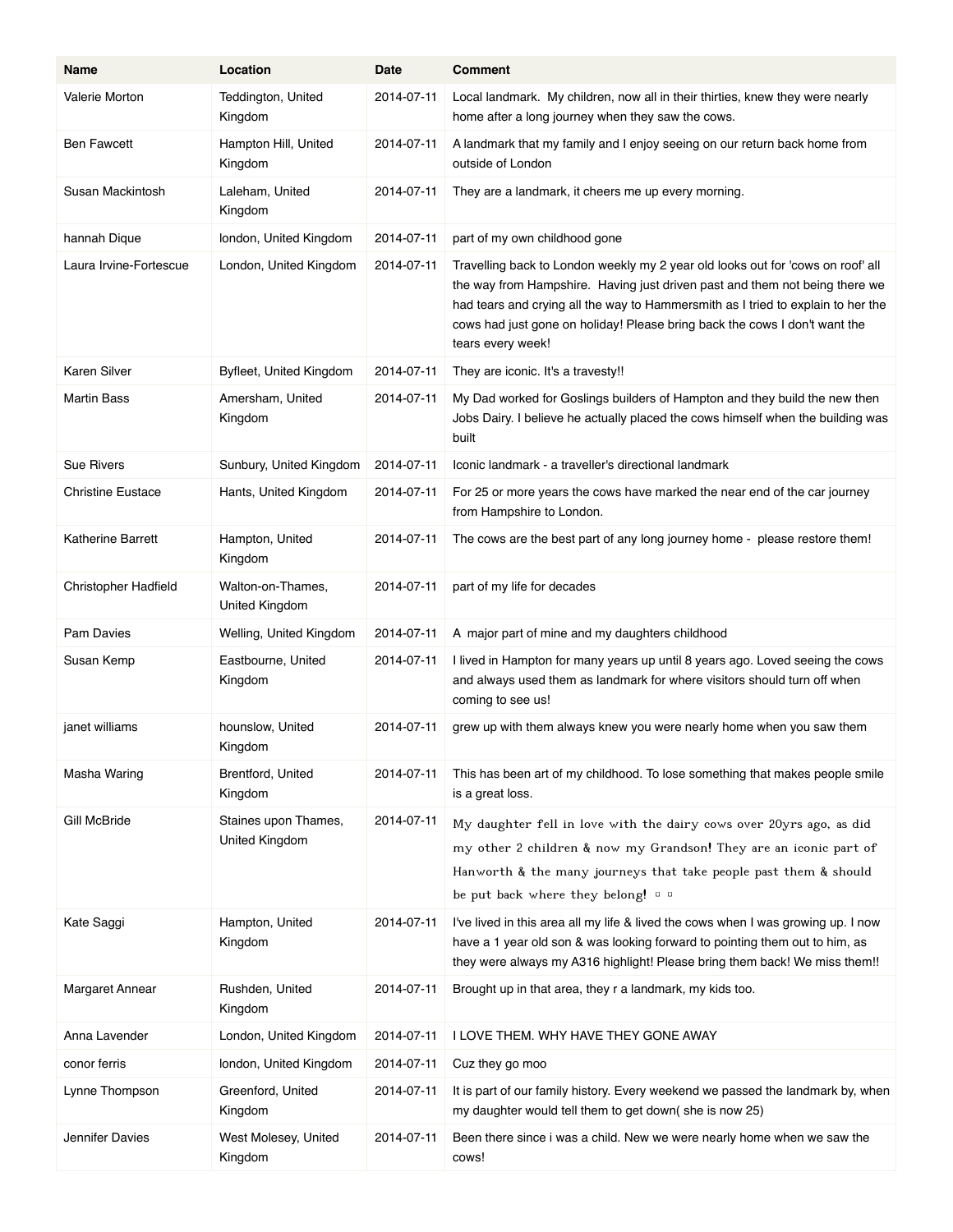| Name                  | Location                               | Date       | <b>Comment</b>                                                                                                                                                                                                                                                                                                                                          |
|-----------------------|----------------------------------------|------------|---------------------------------------------------------------------------------------------------------------------------------------------------------------------------------------------------------------------------------------------------------------------------------------------------------------------------------------------------------|
| <b>Mike Nattrass</b>  | Farnborough, United<br>Kingdom         | 2014-07-11 | seeing the cows when driving past the dairy always makes our day a bit<br>happier                                                                                                                                                                                                                                                                       |
| Ann-Marie Malyon      | Llandeilo, United<br>Kingdom           | 2014-07-11 | They have been there since I was a little girl and although I now live in Wales<br>they always put a smile on my face when I come back to London.                                                                                                                                                                                                       |
| Lucy Simpson          | Twickenham, United<br>Kingdom          | 2014-07-11 | I have relied on those cows for 35 years to know I'm nearly home, and I'd like<br>my daughter to have the same joy!                                                                                                                                                                                                                                     |
| Carol Knight          | Ashford, United Kingdom                | 2014-07-11 | Because they've ALWAYS been there!!! Please put them back!!                                                                                                                                                                                                                                                                                             |
| Loretta Westoll-Green | Staines, United Kingdom                | 2014-07-11 | I was one of those children who used to look out for them on my<br>journeysdefinitely an historic landmark.                                                                                                                                                                                                                                             |
| Jenny Coates          | Staines-upon-Thames,<br>United Kingdom | 2014-07-11 | Local Interest/History & EVERYBODY misses them. Would LOVE to see them<br>back.                                                                                                                                                                                                                                                                         |
| Robert Keen           | Egham, United Kingdom                  | 2014-07-11 | I have driven past the cows for many years and remember it was a highlight for<br>the children when they were young. There would be the build up driving along<br>"nearly there - cows on the roof coming up" then as we passed the little<br>cherubs would wave to the cows. Innocent fun and a staple part of driving<br>through Hanworth and Feltham |
| Janet Smith           | London, United Kingdom                 | 2014-07-11 | They have been a simple but treasured landmark for several generations.<br>Please give us back our tradition.                                                                                                                                                                                                                                           |
| <b>Shane Dixon</b>    | Trying, United Kingdom                 | 2014-07-11 | Everyone loves cows                                                                                                                                                                                                                                                                                                                                     |
| G Seccombe            | Hampton, United<br>Kingdom             | 2014-07-11 | gateway to London on way home!                                                                                                                                                                                                                                                                                                                          |
| <b>Russell Tuffin</b> | Hull, United Kingdom                   | 2014-07-11 | Looked out for these on trips to and from my Nan's all through my childhood -<br>love them - restore tehm!!!!                                                                                                                                                                                                                                           |
| Paul Allen            | LONDON, United<br>Kingdom              | 2014-07-11 | They are a local landmark, Feltham does not have many of them, so keep the<br>heritage that still does exist.                                                                                                                                                                                                                                           |
| geoff hall            | middx, United Kingdom                  | 2014-07-11 | as previous said they are a landmark                                                                                                                                                                                                                                                                                                                    |
| <b>SUE Davies</b>     | feltham, United Kingdom                | 2014-07-11 | The cows are a landmark and my grandson had just started to notice them<br>please put them back                                                                                                                                                                                                                                                         |
| Paul Cecchi           | Guildford, United<br>Kingdom           | 2014-07-11 | I passed it every weekend as a kid and I want my daughter to see them now                                                                                                                                                                                                                                                                               |
| Alissa Khan-Whelan    | London, United Kingdom                 | 2014-07-11 | You know you're home from holiday when you see these cows! Bring them<br>back!                                                                                                                                                                                                                                                                          |
| <b>Michael Watt</b>   | Ascot, United Kingdom                  | 2014-07-11 | I miss seeing them when I drive down the 316 bring them back                                                                                                                                                                                                                                                                                            |
| Abbot ale Heslin      | Peterborough, United<br>Kingdom        | 2014-07-11 | The cows remind me of childhood trips to london                                                                                                                                                                                                                                                                                                         |
| Mark Wiltshire        | London, United Kingdom                 | 2014-07-11 | please restore the model cows, they are an icon                                                                                                                                                                                                                                                                                                         |
| Mark Hobson           | Camberley, Surrey, AL                  | 2014-07-11 | I have loved these cows from when I was a little boy visiting my grandparents<br>in Chiswick and it was always a tradition to count the cows and I wanted to<br>pass this into my children How very sad that this is happening!                                                                                                                         |
| <b>Tina Carney</b>    | Bagshot, United Kingdom                | 2014-07-11 | These are just as much as an icon as The Houses of Parliament and the<br>Camberley Elephant!!                                                                                                                                                                                                                                                           |
| Marianne Hawksworth   | Salisbury, United<br>Kingdom           | 2014-07-11 | I am from Isleworth originally. I used to love the cows when I was a child and<br>my children loved the cows too. We will miss them when we visit my dad-still in<br>Isleworth- when we travel to his house via the A316. It is an iconic landmark<br>and has delighted many -old and young alike- for decades. Please reconsider<br>Dairy Crest!       |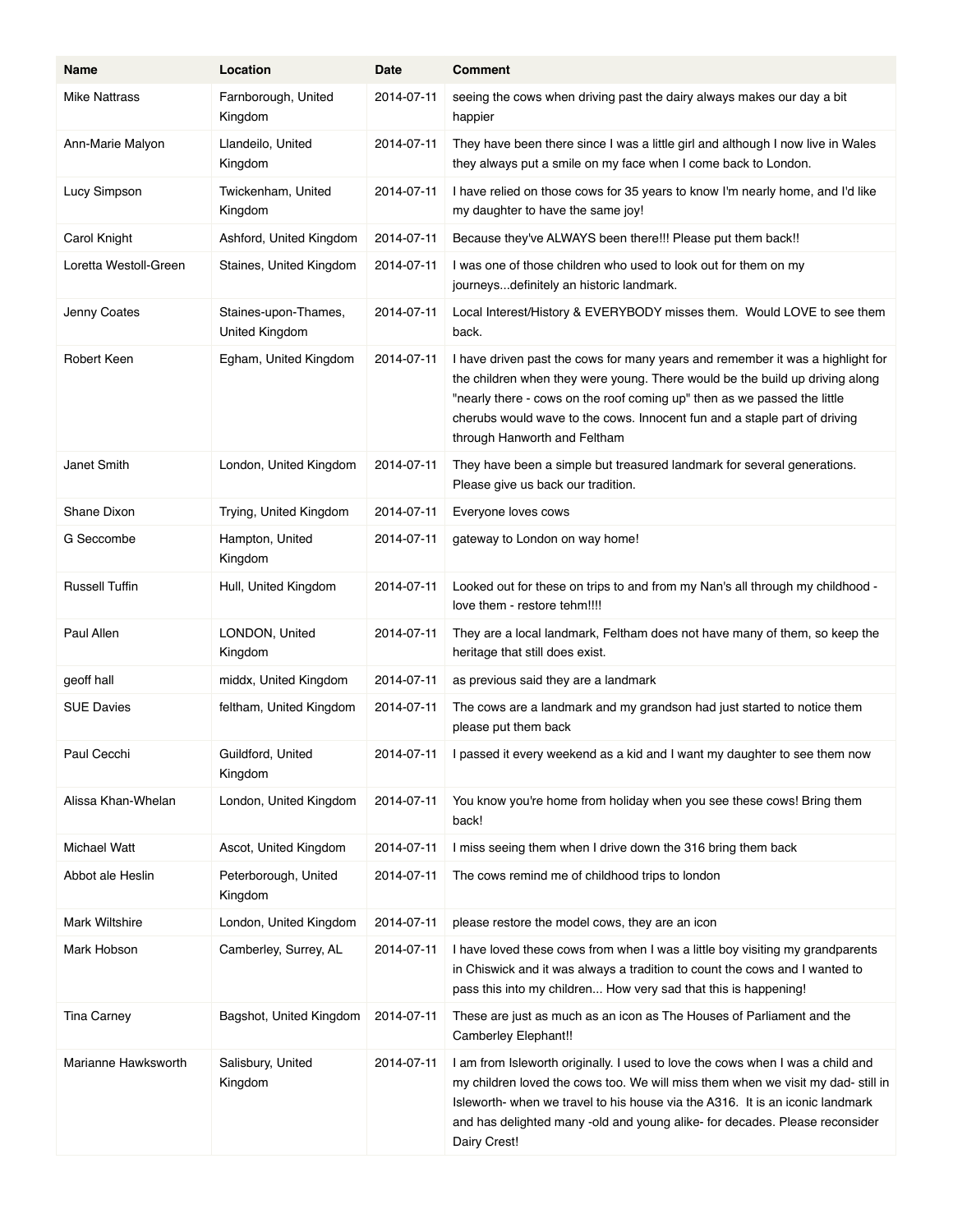| Name                   | Location                            | Date       | <b>Comment</b>                                                                                                                                                                                                                     |
|------------------------|-------------------------------------|------------|------------------------------------------------------------------------------------------------------------------------------------------------------------------------------------------------------------------------------------|
| Harry Saunders         | Shepperton, United<br>Kingdom       | 2014-07-11 | I always used to drive past these cows in my grandparents car and have fond<br>memories of said cows. Their removal deeply saddens me.                                                                                             |
| Melissa Murpjy         | Surrey, United Kingdom              | 2014-07-11 | If we keep changing everything nobody will have little things they see which<br>remind them of the past! These cows remind me of my childhood journeys to<br>London to visit my grandfather who has now passed away.               |
| Paul Hampton           | Slough, United Kingdom              | 2014-07-11 | I was a passenger in my grandparents and then my parents car through the<br>70s, 80s and 90s and I'd love my kids to keep seeing the cows for years to<br>come. "We're going to London daddy!"                                     |
| <b>Sharon Crosland</b> | Feltham, United Kingdom             | 2014-07-11 | Its been an important landmark throughout my life and its too sad to see it go,                                                                                                                                                    |
| Paul Ranken            | Twickenham, United<br>Kingdom       | 2014-07-11 | I remember having milk delivered from Jobs Dairy!!                                                                                                                                                                                 |
| Efua Quashie           | South Norwood, United<br>Kingdom    | 2014-07-11 | They seem very important                                                                                                                                                                                                           |
| <b>PAM STANWAY</b>     | <b>GUILDFORD, United</b><br>Kingdom | 2014-07-11 | This was landmark which my children and I looked for whenever we passed<br>by. Generations have done the same. It's part of local history.                                                                                         |
| Myles Kemp             | ss, United Kingdom                  | 2014-07-11 | I have grown up seeing them as I pass by, they are the only thing in feltham<br>that has not been vandalized by yobs                                                                                                               |
| john kennedy           | Penycae, United<br>Kingdom          | 2014-07-11 | It was a landmark in our journey to see Gran. Special memories associated<br>with those cows however silly it sounds.                                                                                                              |
| Sarah Ball             | Bournemouth, United<br>Kingdom      | 2014-07-11 | My children were distraught this evening on there usual trip to there<br>grandparents to not see the cows!!! The cows signify that they are 'nearly there'<br>Ш                                                                    |
| RICHARD SHARP          | SANDHURST, United<br>Kingdom        | 2014-07-11 | they have been part of the skyline and make me smile                                                                                                                                                                               |
| neil butler            | feltham, United Kingdom             | 2014-07-11 | it's a landmark would you take the cows from milton keynes ? NO KEEP THE<br>COWS,                                                                                                                                                  |
| <b>Kay Richards</b>    | Feltham, United Kingdom             | 2014-07-11 | It's an important local landmark to me, and our children. We just moved to<br>Feltham recently, and it helped our boys feel at home, as they had always seen<br>the cows on the roof on their way home to the old house.           |
| kieron juett           | Felthamhill, United<br>Kingdom      | 2014-07-11 | Cows are magic                                                                                                                                                                                                                     |
| gabrielle bradshaw     | London, United Kingdom              | 2014-07-11 | We travel a lot and often pass Dairy Crest. On a homeward run the message<br>is always "baby cows" and that is code for nearly home.<br>PUT THEM BACK PLEEAAAAASE !!                                                               |
| Emma Wallis            | West byfleet, United<br>Kingdom     | 2014-07-11 | I have seen these cows on top of the building ever since it was Jobs dairy and<br>will be sad if they go all                                                                                                                       |
| Fiona Karimjee         | Bagshot, United Kingdom             | 2014-07-11 | The building is ugly but the humour I feel on seeing the cows on top was<br>enough to make me overlook the ugliness. Please bring back/replace the cows<br>Dairy Crest. I may have to consider buying my milk from the supermarket |
| Bonita Walker          | Feltham, United Kingdom             | 2014-07-11 | Family use the cows as a direction for family who live away to mark where to<br>turn off from the 316.                                                                                                                             |
| julie headford         | feltham, United Kingdom             | 2014-07-11 | because they are a historic part of feltham and they hold many memories of<br>when my kids were little. and they should be restored in their rightful place !!                                                                     |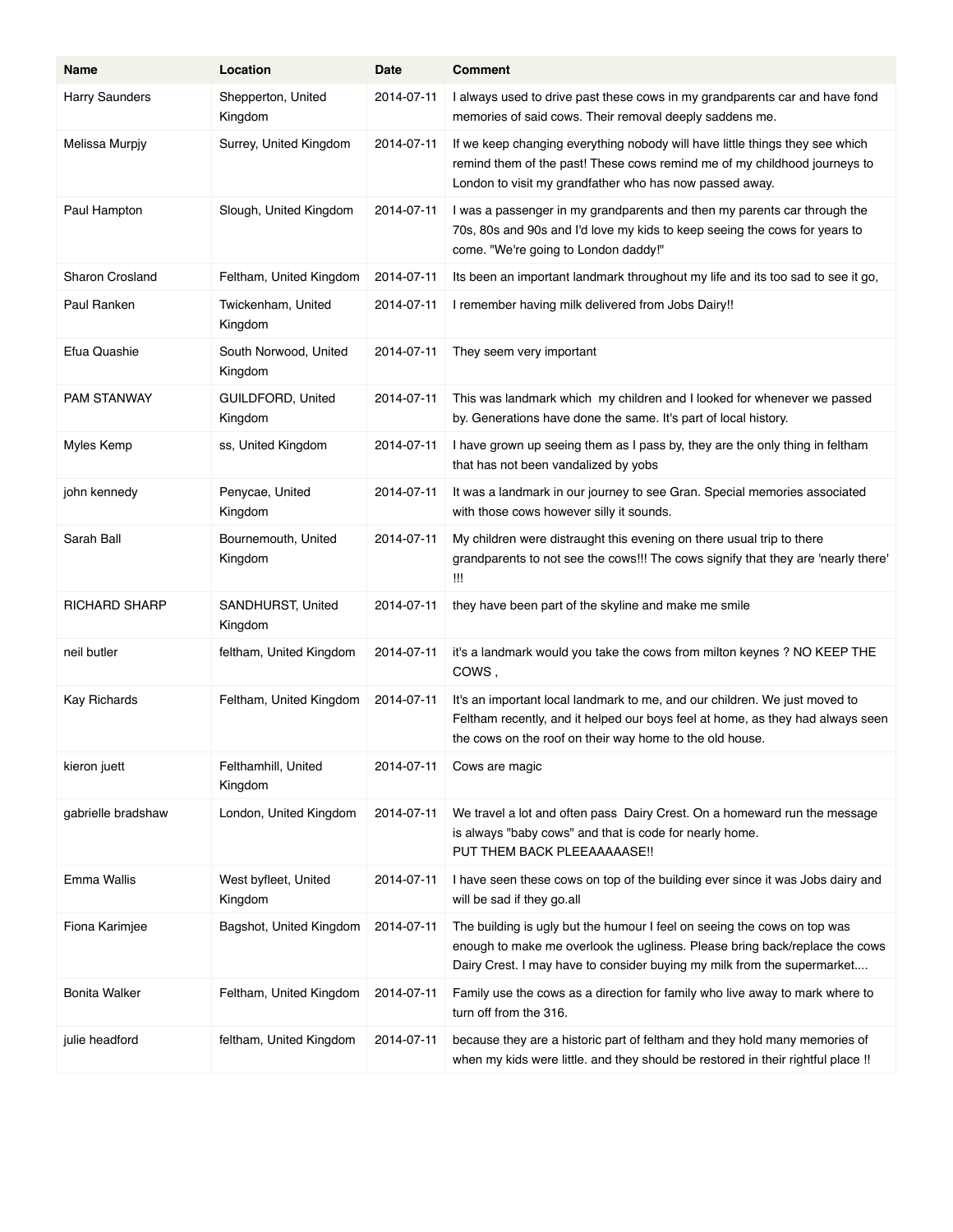| Name                    | Location                             | Date       | <b>Comment</b>                                                                                                                                                                                                                                                                                                                                                                                                                                                                       |
|-------------------------|--------------------------------------|------------|--------------------------------------------------------------------------------------------------------------------------------------------------------------------------------------------------------------------------------------------------------------------------------------------------------------------------------------------------------------------------------------------------------------------------------------------------------------------------------------|
| Pam Stone               | Rugeley, United Kingdom              | 2014-07-11 | I moved from Hounslow to the midlands 34 years ago and every time I come<br>'HOME' to visit friends in twickenham I look for the cows. When I see them I<br>know that I'm home!!! Even when my children were small, they looked for the<br>cows and now it's the turn of my grandchildren!!! Please put the cows back in<br>place!!!                                                                                                                                                 |
| Lynsey downs            | Kingston London, United<br>Kingdom   | 2014-07-11 | I loved those cows, great advertising too, a much loved landmark                                                                                                                                                                                                                                                                                                                                                                                                                     |
| Joanne Rutter           | Middlesex, United<br>Kingdom         | 2014-07-11 | They have always been there. Things should not disappear because someone<br>has a budget to stick to. Keep the traditions and don't pay such large bonuses.<br>What can be better than making people smile. : )                                                                                                                                                                                                                                                                      |
| philip Wall             | Glasgow, United<br>Kingdom           | 2014-07-11 | I grew up with the COWS and will miss them put them back they are a an<br>amazing welcoming site                                                                                                                                                                                                                                                                                                                                                                                     |
| Jacki Parsons           | Bagshot, United Kingdom              | 2014-07-11 | Really miss the cows - it's a real landmark on the way to London!                                                                                                                                                                                                                                                                                                                                                                                                                    |
| Marion Chapman          | Sunbury on Thames,<br>United Kingdom | 2014-07-11 | They are part of my growing up since 1951!!                                                                                                                                                                                                                                                                                                                                                                                                                                          |
| Andy Oakley             | Teddington, United<br>Kingdom        | 2014-07-11 | This is a local landmark enjoyed by generations of families.                                                                                                                                                                                                                                                                                                                                                                                                                         |
| susan hall              | wellingbborogh, United<br>Kingdom    | 2014-07-11 | because                                                                                                                                                                                                                                                                                                                                                                                                                                                                              |
| Sarah Collar            | Bognor Regis, United<br>Kingdom      | 2014-07-11 | Oh my god!!! They are the one thing we always look for when visiting my in<br>laws the girls still have a game that the first person to see the cows are home?<br>We used to live here and my husband is one of few people to actually be on<br>that roof and touch the cows, they have to stay, dairy crest are mad to get rid,<br>cows are iconic.                                                                                                                                 |
| <b>Elizabeth Neaves</b> | Frimley, United Kingdom              | 2014-07-11 | They have been iconic to me, my family and now grandchildren!                                                                                                                                                                                                                                                                                                                                                                                                                        |
| Adam Marr               | Staines, United Kingdom              | 2014-07-11 | Becaus it's senseless not to! And what do you mean the fixings? They mooove<br>all the time $\div$ )                                                                                                                                                                                                                                                                                                                                                                                 |
| <b>Barbara Corbett</b>  | Hordle, United Kingdom               | 2014-07-11 | They have been there as long as I can remember. Please put them back!                                                                                                                                                                                                                                                                                                                                                                                                                |
| Michelle wiseur         | Margate, United Kingdom              | 2014-07-11 | They are part of my life, my childrens life they have been safe for 37 years so<br>whats changed                                                                                                                                                                                                                                                                                                                                                                                     |
| Declan Danaher          | London, United Kingdom               | 2014-07-11 | History                                                                                                                                                                                                                                                                                                                                                                                                                                                                              |
| belinda glassup-SMITH   | Feltham, United Kingdom              | 2014-07-11 | The cows have always been there, after bein on a trip me and my family know<br>were home when I see the cows! Also anyone visiting me, i say come off m3<br>and c cows then you're at right junction to my house                                                                                                                                                                                                                                                                     |
| Berenice Pellicano      | Whitton, United Kingdom              | 2014-07-11 | I drive past every day and the cows make me smile                                                                                                                                                                                                                                                                                                                                                                                                                                    |
| Elis Matthews           | Cambridge, United<br>Kingdom         | 2014-07-11 | I love the cows, and agree that the building should have them, but I too believe<br>that it shouldn't necessarily be down the dairy company in the current<br>economic climate and with recent reports of the difficulty of milk producers to<br>run a profit.<br>Perhaps the local community could raise the funds for the cows, or the cost<br>could be raised by auctioning off the current herd.<br>Either way, let's get behind the campaign and pressure the powers that be to |
|                         |                                      |            | moo-ve forward.                                                                                                                                                                                                                                                                                                                                                                                                                                                                      |
| <b>Katy Manuel</b>      | London, United Kingdom               | 2014-07-11 | The cows are a much loved landmark. I loved them as a child, as my children<br>now love them.                                                                                                                                                                                                                                                                                                                                                                                        |
| oli ferris              | London, United Kingdom               | 2014-07-11 | They go MOOO (what i used to say when i was a little kid)                                                                                                                                                                                                                                                                                                                                                                                                                            |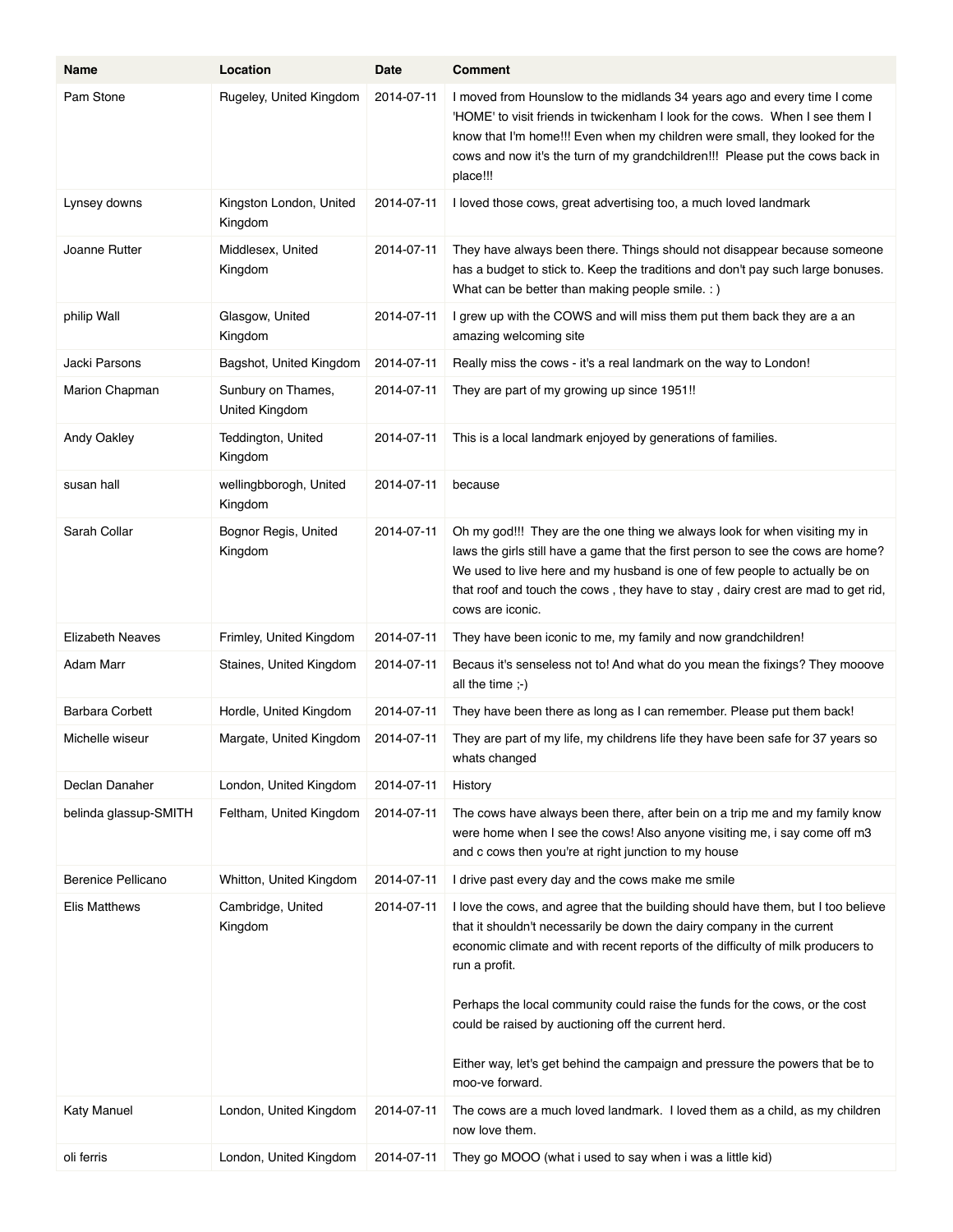| Name                          | Location                            | Date       | <b>Comment</b>                                                                                                                                                                                                                                                                                                                                                                                                                     |
|-------------------------------|-------------------------------------|------------|------------------------------------------------------------------------------------------------------------------------------------------------------------------------------------------------------------------------------------------------------------------------------------------------------------------------------------------------------------------------------------------------------------------------------------|
| <b>Elaine Pearce</b>          | Twickenham, United<br>Kingdom       | 2014-07-11 | An iconic landmark - who else would have cows on the roof except the British!                                                                                                                                                                                                                                                                                                                                                      |
| <b>Tracey Hurley</b>          | Dubai, United Arab<br>Emirates      | 2014-07-11 | A big part of my childhood memories. Come on guys, you can afford to fix<br>them!                                                                                                                                                                                                                                                                                                                                                  |
| Graham Hitchcock              | Camberley, United<br>Kingdom        | 2014-07-11 | Always know to me after my father called them the cows in the sky.                                                                                                                                                                                                                                                                                                                                                                 |
| Peter Hewett                  | Horsham, United<br>Kingdom          | 2014-07-11 | Represents my youth !!!                                                                                                                                                                                                                                                                                                                                                                                                            |
| <b>Richard Maslin</b>         | Brighton, United<br>Kingdom         | 2014-07-11 | Because I remember gleefully saying "Hello cows" and "Goodbye cows" every<br>single day to and from nursery school. 21 years ago. Long may they reign!                                                                                                                                                                                                                                                                             |
| Mark Lansley                  | Richmond, United<br>Kingdom         | 2014-07-11 | Udderly disgusted with the removal of the cows                                                                                                                                                                                                                                                                                                                                                                                     |
| Mark Stephens                 | Walton-on-Thames,<br>United Kingdom | 2014-07-11 | Driven past them all my life, sad to see them go.                                                                                                                                                                                                                                                                                                                                                                                  |
| Lizzy Lenferna de la<br>Motte | Hounslow, United<br>Kingdom         | 2014-07-11 | The cows symbolised the start of London when on a school trip to Lobdon<br>when I was little.                                                                                                                                                                                                                                                                                                                                      |
| <b>Owain Davies</b>           | kew, United Kingdom                 | 2014-07-11 | childhood landmark                                                                                                                                                                                                                                                                                                                                                                                                                 |
| Angela West                   | Stroud, United Kingdom              | 2014-07-11 | Because they make people smile                                                                                                                                                                                                                                                                                                                                                                                                     |
| kieron Ryan                   | Twickenham, United<br>Kingdom       | 2014-07-11 | When I return to London and pass the cows I feel like I'm home. Moove you                                                                                                                                                                                                                                                                                                                                                          |
| Caroline Steede               | Ashford, United Kingdom             | 2014-07-11 | For some of our kids these are the only cows they will see, sad but true!                                                                                                                                                                                                                                                                                                                                                          |
| Jude Densley                  | Yateley, United Kingdom             | 2014-07-11 | They were so nice to see on our way into London, please replace them.                                                                                                                                                                                                                                                                                                                                                              |
| Romaine Darey                 | London, United Kingdom              | 2014-07-11 | Part of London heritage and history                                                                                                                                                                                                                                                                                                                                                                                                |
| Catriona Howie                | Twickenham, United<br>Kingdom       | 2014-07-11 | I was born and raised in st margarets and Twickenham. My grandparents lived<br>in kent and the others in Scotland. We'd always wake up in the back seat of<br>the car, see the cows and kniw we were coming home.<br>I'd always assumed it would be the same for my kids.                                                                                                                                                          |
|                               |                                     |            | P.s im pretty sure, whn no one is looking, they come alive                                                                                                                                                                                                                                                                                                                                                                         |
| anna ta                       | Fleet, United Kingdom               | 2014-07-11 | I've loved seeing those cows on my way to Twickenham since before I could<br>remember. Dairy Crest - please bring them back !!!!                                                                                                                                                                                                                                                                                                   |
| Debra Jones                   | Isleworth, United<br>Kingdom        | 2014-07-11 | My children will be very upset not to see them anymore. We always look out for<br>them!!                                                                                                                                                                                                                                                                                                                                           |
| Allan Thatcher                | Twickenham, United<br>Kingdom       | 2014-07-11 | Part of the ident of the area                                                                                                                                                                                                                                                                                                                                                                                                      |
| George Eiloart                | Hampton Hill, United<br>Kingdom     | 2014-07-11 | You can just Moooooooove them!                                                                                                                                                                                                                                                                                                                                                                                                     |
| Suzanne Flude                 | Twickenham, United<br>Kingdom       | 2014-07-11 | For our grandad Bill and nan Eileen who both worked for Jobs - and the<br>company took good care of them both into their retirement. I remember when<br>the original cows were out front on the grass, and thought how fantastic that a<br>little thing like a flyover didn't spell their demise. Come on Dairy Crest - these<br>beasties mean a lot to a lot of people, and are part of our local history? Do the<br>right thing: |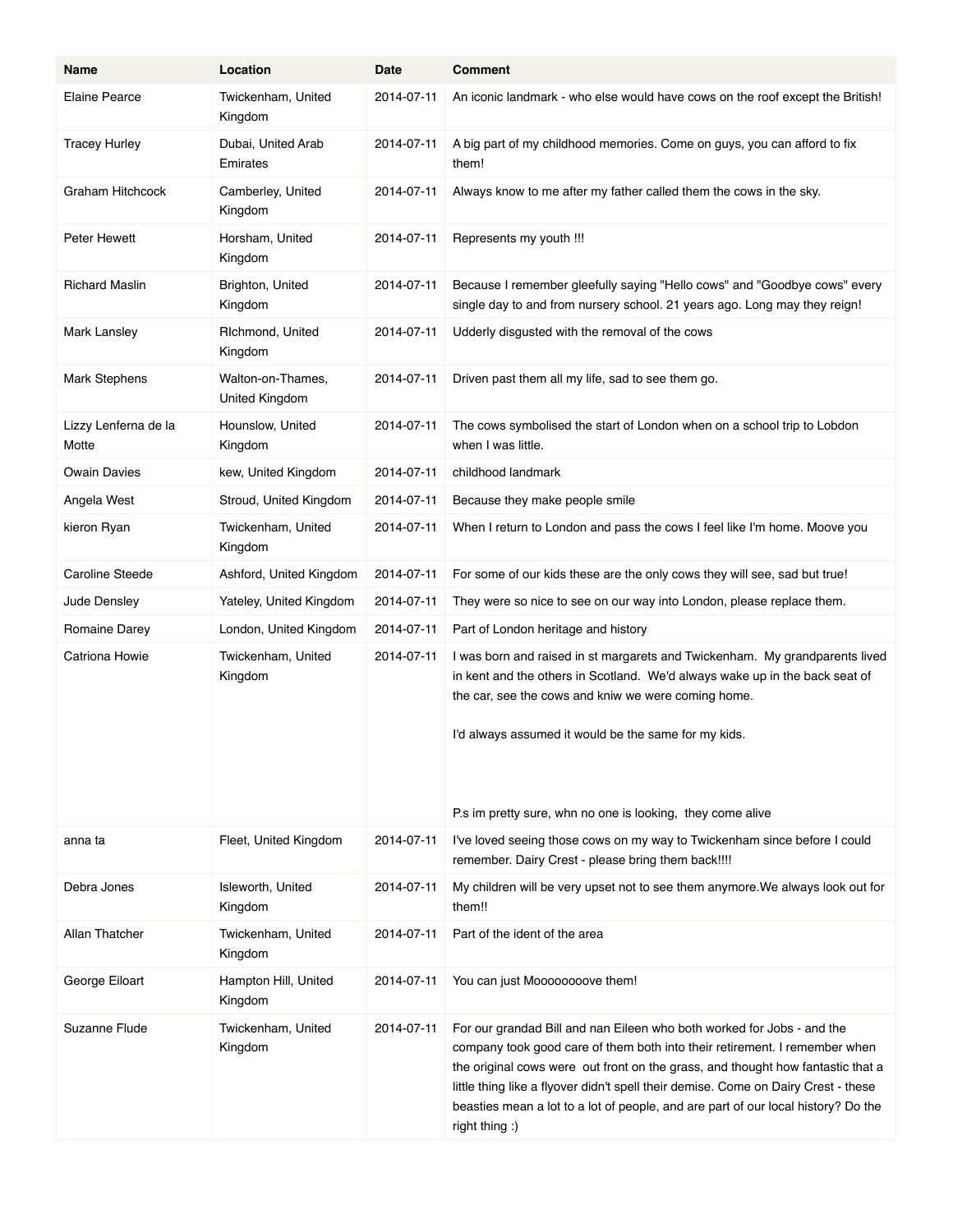| <b>Name</b>            | Location                             | Date       | <b>Comment</b>                                                                                                                                                                                                                                                                                                                                                                                         |
|------------------------|--------------------------------------|------------|--------------------------------------------------------------------------------------------------------------------------------------------------------------------------------------------------------------------------------------------------------------------------------------------------------------------------------------------------------------------------------------------------------|
| Paul Humphrey          | Camberley, United<br>Kingdom         | 2014-07-11 | I remember the building being built and seeing the cows on the roof as a kid,<br>and it is something I've never forgotten, plus they're a great landmark for giving<br>directions!                                                                                                                                                                                                                     |
| Vicky Joynes           | Dibden Purlieu, United<br>Kingdom    | 2014-07-11 | I grew up in Hanworth, arriving in 1977. Please put them back.                                                                                                                                                                                                                                                                                                                                         |
| <b>Becky Dean</b>      | Ashford, United Kingdom              | 2014-07-11 | I have always loved looking out for the cows, and it is a pleasant part of any<br>journey past the dairy.                                                                                                                                                                                                                                                                                              |
| <b>Steve Morecraft</b> | Winchester, United<br>Kingdom        | 2014-07-11 | Important landmark should not have been remooved                                                                                                                                                                                                                                                                                                                                                       |
| Helen Jones            | Sunbury-on-Thames,<br>United Kingdom | 2014-07-11 | Miss those cows on the way too and from work everyday.                                                                                                                                                                                                                                                                                                                                                 |
| <b>Alex Sinclair</b>   | Twickenham, United<br>Kingdom        | 2014-07-11 | This is a landmark that my children and many other regular passers are familiar<br>with. If they have any sense, Dairy Crest will also realise the importance of this<br>for brand recognition.                                                                                                                                                                                                        |
| Emma Antoine Flood     | Manchester, United<br>Kingdom        | 2014-07-11 | I GREW UP NEAR THESE COWS. I SAW THEM ALMOST EVERY DAY, AND<br>I WANT MY CHILDREN AND GRANDCHILDREN TO ENJOY THEM TOO. WE<br>NEED RI REMEMBER WHERE OUR FOOD COMES FROM AND TEACH<br>OUR CHIKDREN TO BE RESPONSIBLE AND AWARE AND CARING FOR<br>OUR ANIMALS THAT WE DEPEND OB!                                                                                                                         |
| <b>Vince Abbott</b>    | Middx, United Kingdom                | 2014-07-11 | I want the cows backnow                                                                                                                                                                                                                                                                                                                                                                                |
| Tom Payne              | Sherborne, United<br>Kingdom         | 2014-07-11 | When I travelled up from the southwest to London, the cows were a sign that<br>we had arrived. Now it's the same for my four children. We saw them once and<br>a rainbow spanned the dual carriageway ahead. They stand where the pastoral<br>ends and the urban begins; I had no idea that so many other children and<br>families felt the same. They've brought us together without us even knowing. |
| <b>Clare Dempsey</b>   | North Ipswich, Australia             | 2014-07-11 | Really want to see these cows on my trip to England next year. Would be a<br>shame to loose them!                                                                                                                                                                                                                                                                                                      |
| sera king              | Esher, United Kingdom                | 2014-07-11 | Ever since I was a little girl I've always mooed as I went past the cows. I'm now<br>nearly 27 and still do it. The cows need to come back! !!                                                                                                                                                                                                                                                         |
| Patricia Singers       | Hampton, United<br>Kingdom           | 2014-07-11 | Part of local History                                                                                                                                                                                                                                                                                                                                                                                  |
| hannah roberts         | <b>TWICKENHAM, United</b><br>Kingdom | 2014-07-11 | I used to love seeing them as a child and still do, although I am now aware that<br>the cows are not real                                                                                                                                                                                                                                                                                              |
| <b>Pauline Wickes</b>  | Egham, United Kingdom                | 2014-07-11 | I am 59 and I think there have been cows there for the whole of my life. It<br>serves no purpose to remove them.                                                                                                                                                                                                                                                                                       |
| David Raeburn          | Lightwater, United<br>Kingdom        | 2014-07-11 | Fish needs chips, John needs Yoko, Dairy needs cows. Obviously. I hereby<br>swear to buy my milk from Tesco's unless the cows come home!!                                                                                                                                                                                                                                                              |
| Jon Hawkins            | ALDERSHOT, United<br>Kingdom         | 2014-07-11 | I passed them going to work and when driving into London for the past 30<br>years  they are on a par with the Lucozade Bottle                                                                                                                                                                                                                                                                          |
| Helen Cox              | Richmond, United<br>Kingdom          | 2014-07-11 | I have grown up with the cows. My two daughters and I have always said hello<br>to the cows since they were toddlers. They are 15 and 12 and we still salute<br>them. Not any more though!                                                                                                                                                                                                             |
| Kenneth Codd           | Chichester, United<br>Kingdom        | 2014-07-11 | Heritage                                                                                                                                                                                                                                                                                                                                                                                               |
| Laura Hedges           | Australia                            | 2014-07-11 | Signing this petition all the way from Sydney Australiabring back the cows!<br>What a shame if they are gone forever. I hope they are restored and replaced<br>soon!                                                                                                                                                                                                                                   |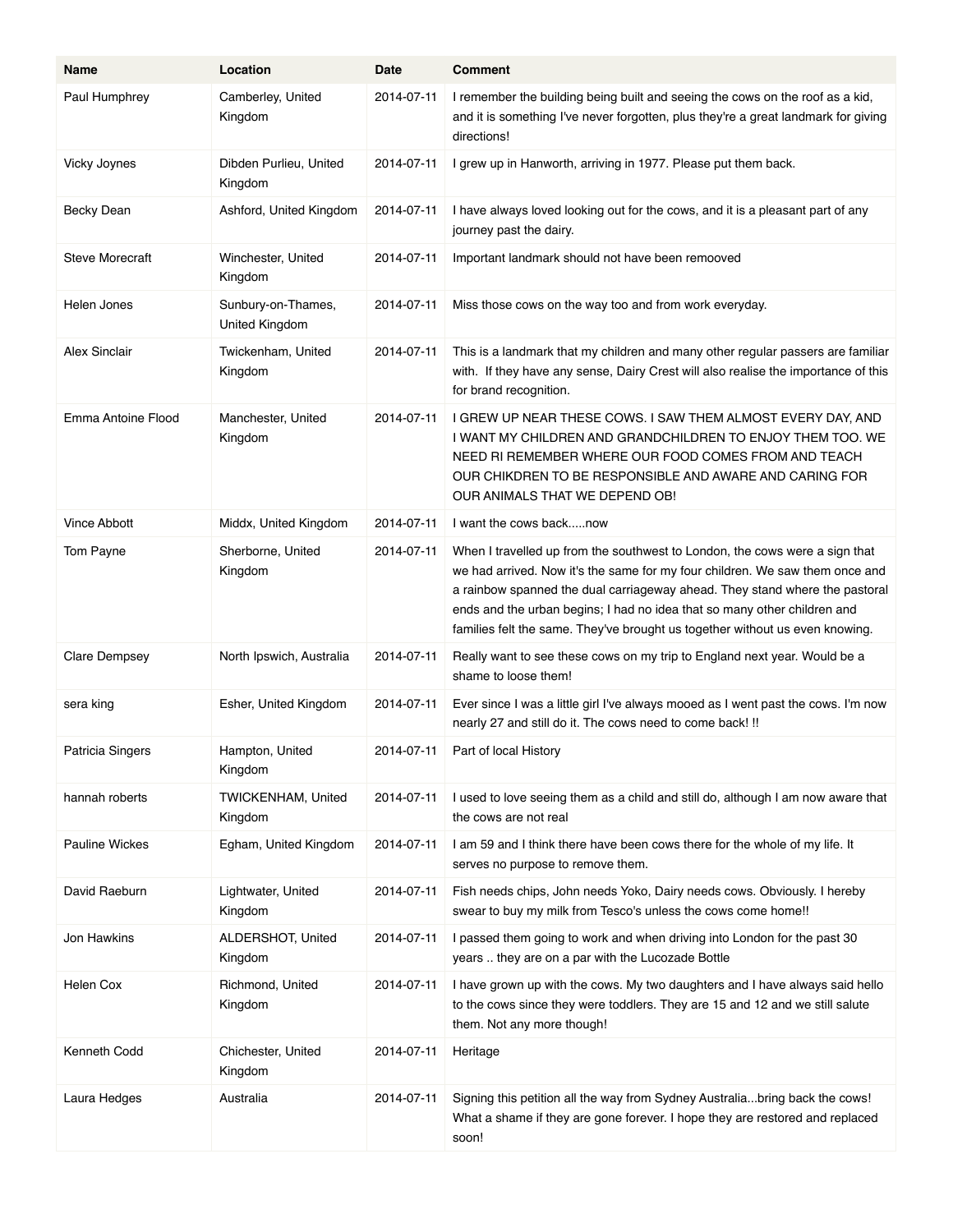| Name                      | Location                             | Date       | <b>Comment</b>                                                                                                                                                                                                                                                            |
|---------------------------|--------------------------------------|------------|---------------------------------------------------------------------------------------------------------------------------------------------------------------------------------------------------------------------------------------------------------------------------|
| carole treacher           | staines, United Kingdom              | 2014-07-11 | Its part of our local history                                                                                                                                                                                                                                             |
| Ingrid Pedersen           | Windlesham, United<br>Kingdom        | 2014-07-11 | The cows are an important landmark, they should be listed                                                                                                                                                                                                                 |
| Patricia Brookwick        | Tadworth, United<br>Kingdom          | 2014-07-11 | We have always loved seeing the cows as we drove past and would love to<br>see them back.                                                                                                                                                                                 |
| Carien Morabito           | Isleworth, United<br>Kingdom         | 2014-07-11 | My 2 boys, 4.5 and 3y/o LOVE the cows!!!!! We always have a competition to<br>see who spots them first. Please please restore them in a nice patch of roof<br>grazing                                                                                                     |
| Michelle Goodridge        | Hounslow, United<br>Kingdom          | 2014-07-11 | My husband worked as security $@$ dairy crest many years ago & was always a<br>please ute to say hi to the cows when my son was in his buggy (18 years ago)<br>going to meet his Dad from workbring back the cows their a landmark & will<br>be missed                    |
| Jemma Woolford            | Twickenham, United<br>Kingdom        | 2014-07-11 | It is how I know I'm home Always has been<br>Jemma 39                                                                                                                                                                                                                     |
| Nikkie Horsey             | Fernham, United<br>Kingdom           | 2014-07-11 | The cows were always there as we made our many journeys to visit our<br>grandparents in Chiswick seeing the cows meant we were almost there                                                                                                                               |
| Marina Wingham            | Shepperton, United<br>Kingdom        | 2014-07-12 | The moo cows have to be put back otherwise no-one will know they've reached<br>the capital city                                                                                                                                                                           |
| Andrea Dalton             | Twickenham, United<br>Kingdom        | 2014-07-12 | It's the landmark that we are home when coming back along the M3/A316.                                                                                                                                                                                                    |
| Maria Allen               | Nottingham, United<br>Kingdom        | 2014-07-12 | Greatly missed when driven passed the other day. Used to live in Bagshot so<br>know them well.                                                                                                                                                                            |
| Louise Crane              | London, United Kingdom               | 2014-07-12 | My family frequently travelled from Dorset to London when I was young, and<br>my two brothers and I used to love watching out for the Dairy Crest cows.                                                                                                                   |
| Hannah Dent               | Woking, United Kingdom               | 2014-07-12 | I loved seeing them on my drive to work each day - sort the cost, minimise the<br>risk & bring back a landmark feature & part of your heredity dairy crest!                                                                                                               |
| Ellen Yianni              | London, United Kingdom               | 2014-07-12 | THE COWS! THINK OF THE COWS. Seriously, I like them.                                                                                                                                                                                                                      |
| sean young                | Ridgeville, Canada                   | 2014-07-12 | how will I find my way around next time im home with out my Grandma's cows<br>up on that roof?                                                                                                                                                                            |
| Conor Moss                | United Kingdom                       | 2014-07-12 | It always let me and my sister know we were almost home after a long drive.                                                                                                                                                                                               |
| <b>Robert Fitzpatrick</b> | Sunbury-on-Thames,<br>United Kingdom | 2014-07-12 | I remember these from a very early when the company was Jobs, then Unigate<br>etc, the cows always made us smile when we drove past                                                                                                                                       |
| tom lalonde               | london, United Kingdom               | 2014-07-12 | sense of fun and people engaging with their urban environment                                                                                                                                                                                                             |
| Pamela Grig               | Camberley, United<br>Kingdom         | 2014-07-12 | Once again, people are taking away our heritage and things that have been<br>there forever. Health and safety in this country has gone bloody mad and has<br>a lot to answer for, although I believe a lot of companies use this as a cop out<br>to stop replacing things |
| JOHN EDWARDS              | ADDLESTONE, United<br>Kingdom        | 2014-07-12 | My daughter liked them as a youngster & my grandchildren are fascinated by<br>them,                                                                                                                                                                                       |
| Pauline Smoothy           | London, United Kingdom               | 2014-07-12 | I have loved passing these all my life. I know I am home when we get to the<br>cows                                                                                                                                                                                       |
| Sharon Hoult              | Woking, United Kingdom               | 2014-07-12 | My Dad was a milkman for Jobs Dairy, Unigate & Dairy Crest. He sadly passed<br>away in 2006, but every time I drive past the cows on the roof they remind me<br>of my Dad. They are a landmark, and a joy for motorists & passengers who<br>pass by.                      |
| Lorraine Gunn             | Bagshot, United Kingdom              | 2014-07-12 | It's part of the heritage if the area, it should be a listed feature of the building. It<br>has been an attraction since my childhood. Please bring back the cows                                                                                                         |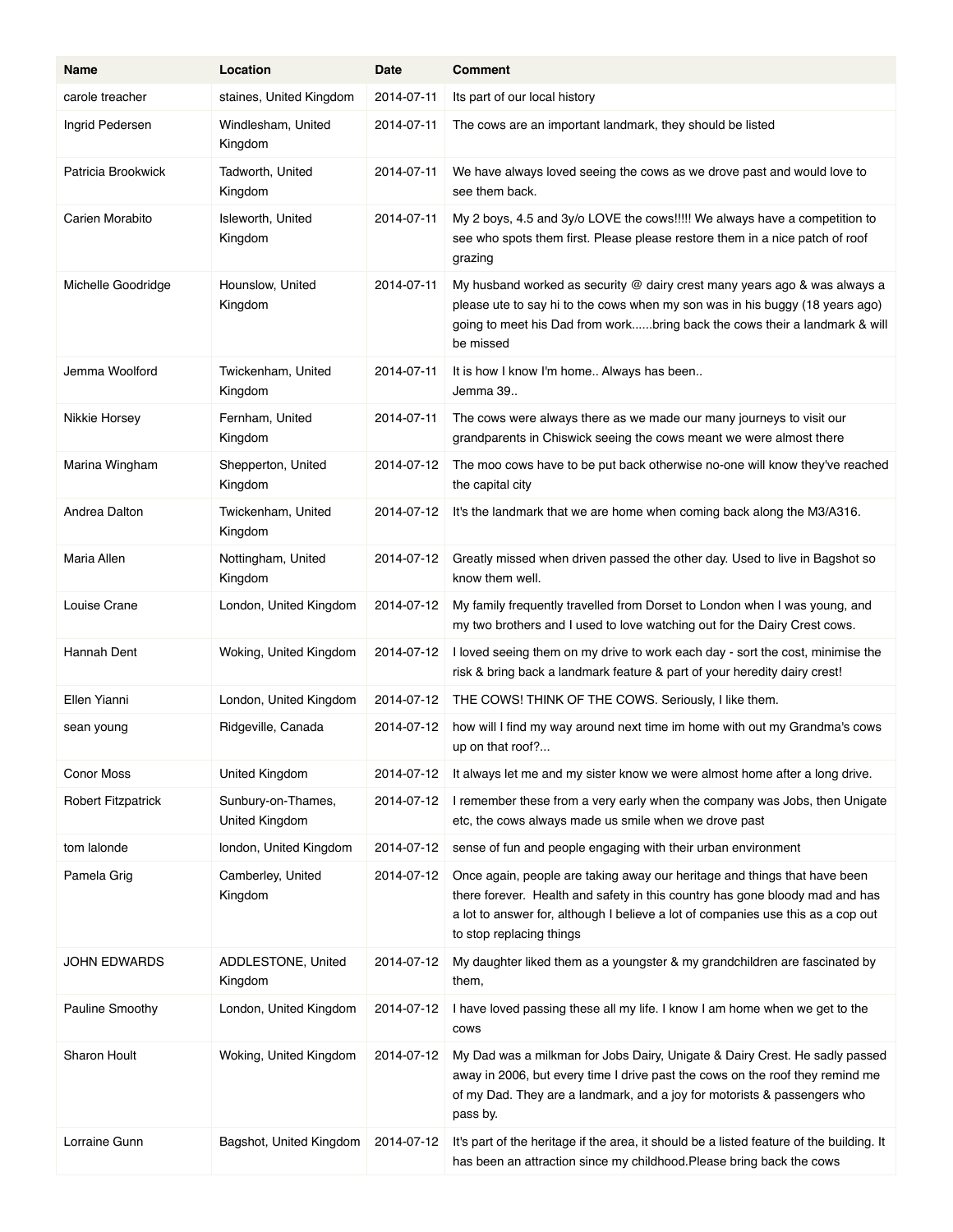| Name                     | Location                            | Date       | <b>Comment</b>                                                                                                                                                                                                                                                                                                                                                       |
|--------------------------|-------------------------------------|------------|----------------------------------------------------------------------------------------------------------------------------------------------------------------------------------------------------------------------------------------------------------------------------------------------------------------------------------------------------------------------|
| Barry good               | twickenham, United<br>Kingdom       | 2014-07-12 | since i was younger, people called it the cows in the sky round about bring em<br>back                                                                                                                                                                                                                                                                               |
| Mark Hover               | Walton on Thames,<br>United Kingdom | 2014-07-12 | They have been there as long as I can remember and are a landmark of the<br>area. I have always thought highly of Dairy Crest for having them. No more till<br>they return to their rightful place. A few quid well spent to restore these iconic<br>figures where they belong !                                                                                     |
| <b>Harriet Filmer</b>    | Twickenham, United<br>Kingdom       | 2014-07-12 | Please keep the cows!!!!!<br>They are so cool, and a bit of fun and a little different - they make everyone<br>smile. Don't be dull and boring, put them back! Please!?                                                                                                                                                                                              |
| Claire O'Mara            | Staines, United Kingdom             | 2014-07-12 | My autistic 7 year old has loved seeing the cows every time we go past them,<br>he will be devestated to find they are gone and may not cope going past the<br>dairy anymore. You need to bring back the cows                                                                                                                                                        |
| alison harding           | london, United Kingdom              | 2014-07-12 | They are a part of Hanworth history. unless you plan to add more cows please<br>them back.                                                                                                                                                                                                                                                                           |
| Robin Drake              | Bristol, United Kingdom             | 2014-07-12 | Much loved iconic features, meaningful to millions of travellers. A genuine<br>sculptural 'gateway' to London that hasn't needed a committee of experts or<br>professionals to decide what the people should like to look at! This is<br>something worth listing!!!!!!                                                                                               |
| Pat Hewett               | Horsham, United<br>Kingdom          | 2014-07-12 | The cows were a popular historic landmark, marking the end of the M3, where<br>countryside gave way to city. Children would climb on the original cows when<br>they used to be on the ground over 70 years ago!                                                                                                                                                      |
| Jacky Chave-Simons       | Walton-on-Thames,<br>United Kingdom | 2014-07-12 | I live near the dairy and used to drive past every day on my way to work. They<br>were a landmark.                                                                                                                                                                                                                                                                   |
| Jamie Cruise             | Hampton, United<br>Kingdom          | 2014-07-12 | We should encourage a fine local business to keep adding local colour.                                                                                                                                                                                                                                                                                               |
| jim burton               | london, United Kingdom              | 2014-07-12 | its the best land mark and my kids like them                                                                                                                                                                                                                                                                                                                         |
| <b>ANDY Morgan-Watts</b> | Woolaston, United<br>Kingdom        | 2014-07-12 | Up until may this year I was proud to have been an elected Ward Councillor for<br>HANWORTH. I was born and bread in Hanworth, the Cows are very much part<br>of mime & many's history.<br>Dairy Crest. PUT THEM BACK Please<br>Well done to all those who have signed the petition and greeting to all my<br>friends in HANWORTH from The Royal Forest of Dean. Andy |
| Judith Bunting           | Twickenham, United<br>Kingdom       | 2014-07-12 | When I lived in Twickenham, the cows always signalled we were nearly home.<br>They made the whole family smile, not just the children. Best of Luck with the<br>campaign.                                                                                                                                                                                            |
| Selena Loving            | Petersfield, United<br>Kingdom      | 2014-07-12 | The cows on top of Dairy Crest are as much a welcome feature of train rides to<br>London as any of the London attractions. They should be considered more<br>highly as without fail the provide quirky heart warming moment deep within<br>many.                                                                                                                     |
| june lyons               | Bournemouth, United<br>Kingdom      | 2014-07-12 | I lived near this area for most of my life an xxx loved these cows, a good land<br>mark                                                                                                                                                                                                                                                                              |
| <b>Christine Davies</b>  | Cardiff, United Kingdom             | 2014-07-12 | I've known these cows for years. I remember once someone stole them when<br>they were on the ground and lined them up at a bus stop!! Thankfully they were<br>restored to their home and moved up onto the roof for all to see from the<br>flyover. Certainly wouldn't be the same without them.                                                                     |
| Kay McLoughlin           | Folkestone, United<br>Kingdom       | 2014-07-12 | I don't live in that area any more but when I come back to visit I love pointing<br>out the cows to my kids. Put them back up please :)                                                                                                                                                                                                                              |
| Gillian Pearce           | Surrey, United Kingdom              | 2014-07-12 | The cows must come back please - they are part of our history my children and<br>grandchildren love them                                                                                                                                                                                                                                                             |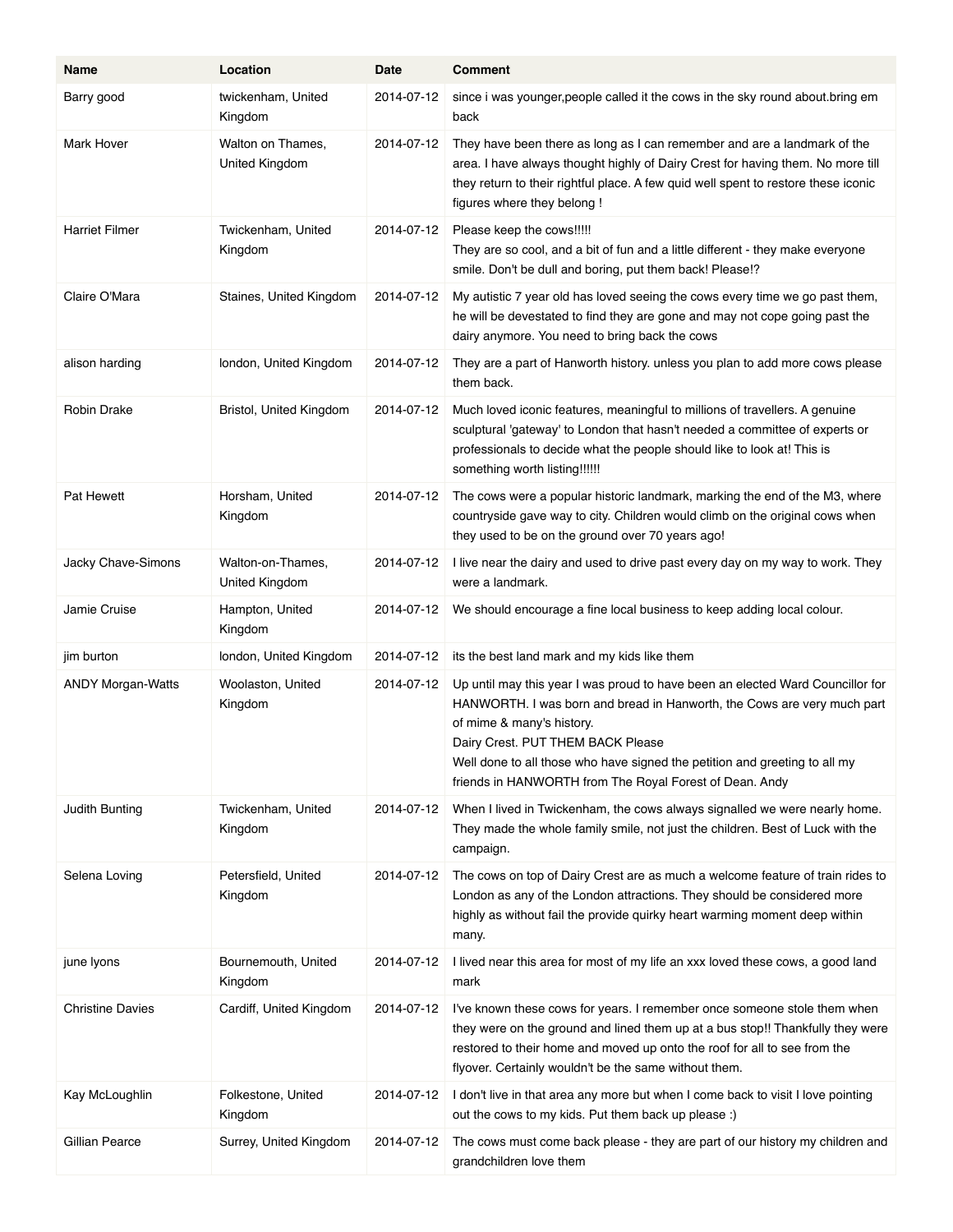| Name                   | Location                                  | Date       | <b>Comment</b>                                                                                                                                                                                                                                                                                                                        |
|------------------------|-------------------------------------------|------------|---------------------------------------------------------------------------------------------------------------------------------------------------------------------------------------------------------------------------------------------------------------------------------------------------------------------------------------|
| Sharon Cannon          | Surrey, United Kingdom                    | 2014-07-12 | I am 44 and As long as I can remember the cows have been there. We<br>'mooooooo' at them when w pass. My parents did with us and we do with our<br>daughter. I am so sad about this. Pleas bring the cows back. I do not want to<br>make silly threats but I think I would be so disappointed that I would boycott<br>their products. |
| Peter Shepherd         | <b>Blandford Forum, United</b><br>Kingdom | 2014-07-12 | These cows are iconic; our daughters used to love seeing them as we<br>approached London on a day out. Put them back! Health and Safety, my arse!                                                                                                                                                                                     |
| Daphne Gillett         | Hounslow, United<br>Kingdom               | 2014-07-12 | The Job's Cows were part of my childhood, I am now 70.                                                                                                                                                                                                                                                                                |
| Mike Crane             | Broadstone, United<br>Kingdom             | 2014-07-12 | Trips to and from London to visit my step son were cheered up for our 3 young<br>children by looking out for the cows. Bring them back!                                                                                                                                                                                               |
| Dave McBride           | Christchurch, New<br>Zealand              | 2014-07-12 | Grew up in whitton. Family lived in Sunbury. Used to drive past them every<br>week. Local Icon                                                                                                                                                                                                                                        |
| Sarah Mitson           | Alton, United Kingdom                     | 2014-07-12 | Looking out for the cows was always something we did as kids on trips out in<br>the car with dad, am 33 now and still, look out for the cows'! Maybe no<br>longer: ( Bring back the cows ! Please please with sugar on top: ) c                                                                                                       |
| Deirdre Sandilands     | Lightwater, United<br>Kingdom             | 2014-07-12 | Purely there's my kids childhood right there on display "There's the Cows" was<br>the cry each time we drove by (they're in their 30's now with kids of their own<br>landmark!                                                                                                                                                        |
| <b>Matthew Earland</b> | Wimbledon, United<br>Kingdom              | 2014-07-12 | A huge childhood memory and something that I will miss either joining or<br>coming off of the M3 motorway. Please display them again.                                                                                                                                                                                                 |
| paul donlevy           | ashford, United Kingdom                   | 2014-07-12 | grew up seeing them.                                                                                                                                                                                                                                                                                                                  |
| Denise Smock           | Singapore, Singapore                      | 2014-07-12 | Lived in Twickenham most my life, always knew your nearly home when you<br>see cows. Even the kids<br>Know they're home as we go past.                                                                                                                                                                                                |
| <b>Janet Strudwick</b> | Hampton, United<br>Kingdom                | 2014-07-12 | You know you are home when you see the cows $\hat{\psi}\hat{\psi}\hat{\psi}$                                                                                                                                                                                                                                                          |
| Louise Thomas          | Leamington Spa, United<br>Kingdom         | 2014-07-12 | Huge part of my childhood, 'the cows!' so sad they have gone.                                                                                                                                                                                                                                                                         |
| Michael Hobbs          | brighton, United Kingdom                  | 2014-07-12 | I grew up on the Hanworth/Twickenham border, the cow are iconic. Just the<br>thought of it makes me smile.                                                                                                                                                                                                                            |
| <b>Barry Oaten</b>     | Hemel Hempstead,<br>United Kingdom        | 2014-07-12 | These cows are part of our heritage. Put them back!                                                                                                                                                                                                                                                                                   |
| Beverley Thomson       | Aldershot, United<br>Kingdom              | 2014-07-12 | They are the local landmark, we need the herd back where they belong. My<br>entire family are missing them.                                                                                                                                                                                                                           |
| Elizabeth Neilson      | Hampton, United<br>Kingdom                | 2014-07-12 | They brought such joy to our children (and us!). There will be such<br>disappointment if they are not reinstated! The next generation will be looking<br>out for them!                                                                                                                                                                |
| sally Baggett          | Staines, United Kingdom                   | 2014-07-12 | Is nothing sacred?                                                                                                                                                                                                                                                                                                                    |
| Steve Day              | Middlesex, United<br>Kingdom              | 2014-07-12 | Part of local history                                                                                                                                                                                                                                                                                                                 |
| Sara Hughes Wyborn     | Buriton, United Kingdom                   | 2014-07-12 | I was born in Feltham, and these appeard on my 13th birthday. Health and<br>safety gone mad again!                                                                                                                                                                                                                                    |
| Alec Taylor            | London, United Kingdom                    | 2014-07-12 | These cows are a signpost not just for road users but in the lives of local<br>people. Bring back the cows!!                                                                                                                                                                                                                          |
| millie schwier         | London, United Kingdom                    | 2014-07-12 | Nostalgia                                                                                                                                                                                                                                                                                                                             |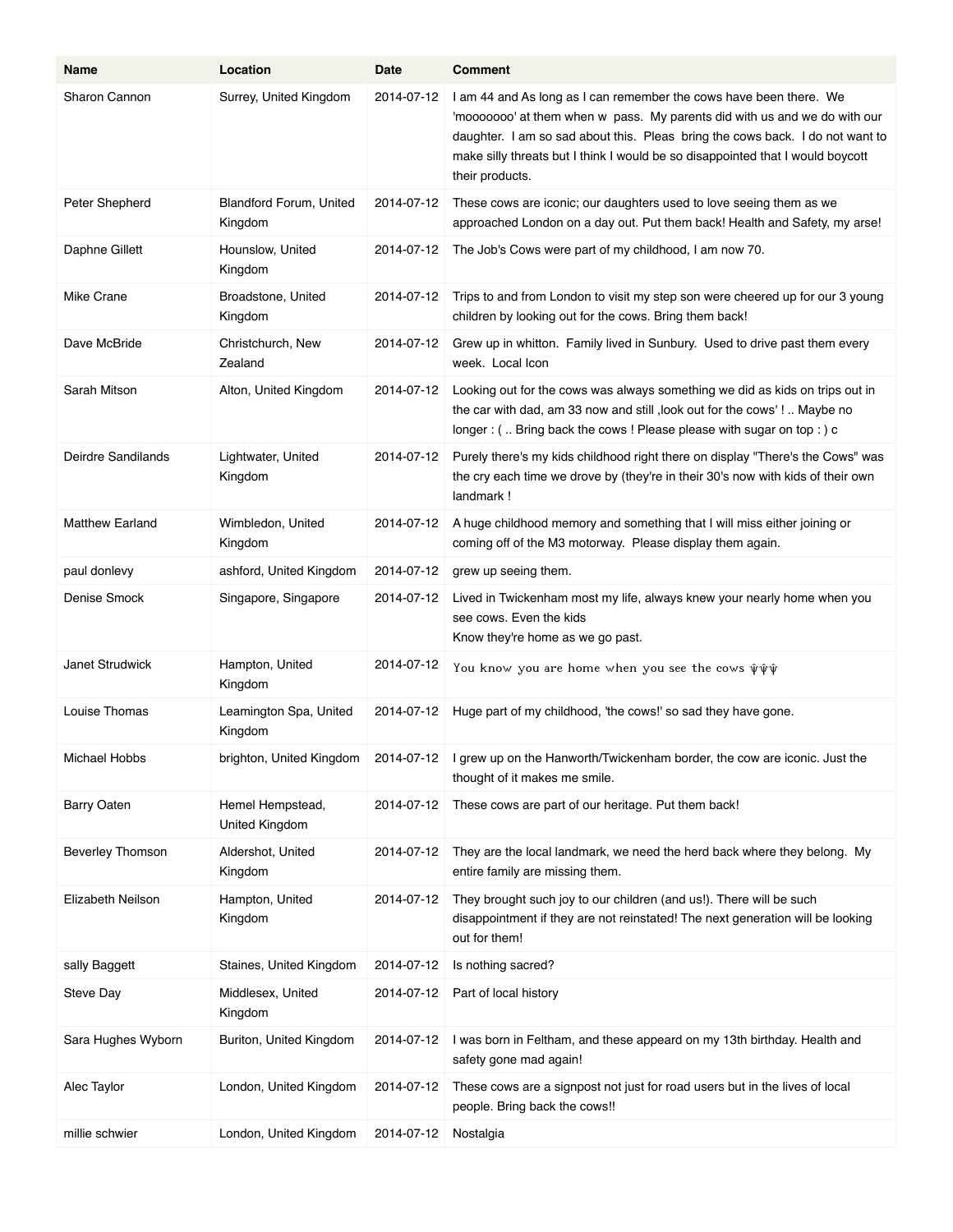| Name                      | Location                             | Date       | <b>Comment</b>                                                                                                                                                                                                                                                               |
|---------------------------|--------------------------------------|------------|------------------------------------------------------------------------------------------------------------------------------------------------------------------------------------------------------------------------------------------------------------------------------|
| Hanna Clarke              | Isleworth, United<br>Kingdom         | 2014-07-12 | Whenever I drive past them, they remind me I'm nearly home                                                                                                                                                                                                                   |
| <b>Steve Thorne</b>       | Twickenham, United<br>Kingdom        | 2014-07-12 | The cows welcome me home when I'm travelling a lot for work - bring them<br>back! And move their positions more regularly :)                                                                                                                                                 |
| Chris Payne               | Buxton, United Kingdom               | 2014-07-12 | They are a link to Jobs dairy and I used to see these regularly when I lived in<br>West London. In an ever changing world we all need some constants                                                                                                                         |
| <b>Claire Hennesy</b>     | Uxbridge, United<br>Kingdom          | 2014-07-12 | Used to look out for them as a child, iconic cows!                                                                                                                                                                                                                           |
| <b>James Parsons</b>      | London, United Kingdom               | 2014-07-12 | These cows were part of my childhood and always symbolised a welcome<br>home from weekends away in the country. They should remain for the<br>generations to come and have a warm place in childrens and families hearts -<br>Have Dairy Crest heard of positive marketing?? |
| Sophie Parrack            | Twickenham, United<br>Kingdom        | 2014-07-12 | Part of my childhood                                                                                                                                                                                                                                                         |
| Alex Drake                | Prenton, United Kingdom              | 2014-07-12 | <b>Historical memories</b>                                                                                                                                                                                                                                                   |
| <b>Charlotte Dalton</b>   | Sunbury-on-Thames,<br>United Kingdom | 2014-07-12 | big part of my childhood those cows, sad to see them gone tbh, bring back the<br>cows!!                                                                                                                                                                                      |
| tallulah silburn          | Ropley, United Kingdom               | 2014-07-12 | My grandparents have always lived in Twickenham and driving up we always<br>knew we were close by the cows. Between me and my brother and sister it was<br>a competition who spotted the cows first. They can't be removed!!!                                                |
| <b>Kate Cheshire</b>      | London, United Kingdom               | 2014-07-12 | The cows always brighten up my commute to work, the put a smile onto<br>everyone's face who pass them by!                                                                                                                                                                    |
| Tom Hall                  | CAMBERLEY, United<br>Kingdom         | 2014-07-12 | Have been driving past since 1976. Enjoyed pointing out the landmark to<br>daughter and visiting relatives and friends. Like the Camberley elephant it has<br>become part of our family routine to greet them as we pass. Great shame to<br>lose such an icon.               |
| <b>Charlesondon Owens</b> | Twickenham, United<br>Kingdom        | 2014-07-12 | Three daughters have grown up with "Cows on the Roof" as we return from my<br>parents in Bournemouth to tell us that we are nearly home. Iconic, irreplaceable<br>landmark                                                                                                   |
| John Young                | Feltham, United Kingdom              | 2014-07-12 | The cows are an iconic landmark and shoould be preserved.                                                                                                                                                                                                                    |
| Denise Roberts            | Teddington, United<br>Kingdom        | 2014-07-12 | Treasured local landmark                                                                                                                                                                                                                                                     |
| Grahame Hadden            | Hampton,, United<br>Kingdom          | 2014-07-12 | This cows have become part of our local heritage and local landmark from<br>when Jobs Dairy owned the site. I would urge Dairy Crest to maintain the cows<br>and mountings and return them to their rightful location for all too see.                                       |
| <b>Robert Fairless</b>    | Ashford, United Kingdom              | 2014-07-12 | I seen them ever since I moved into the area over 40 years ago. I've pointed<br>them out to all the kids in the family. Don't stop now                                                                                                                                       |
| Paul Williams             | Hanworth, United<br>Kingdom          | 2014-07-12 | Land mark that must remain until the building is torn down. Then hew ones<br>should be put on whatever goes in it's place                                                                                                                                                    |
| Linda Carlson             | Canon City,, CO                      | 2014-07-12 | Because they are the much-loved indicator of where we turn off to go visit my<br>cousin - my 3 kids have always loved looking out to see whio is the first to spot<br>them.                                                                                                  |
| Janet Marsh               | Surrey,, Ireland                     | 2014-07-12 | Because my 3kids always looked out for them on the way to grandma and<br>grandpa's                                                                                                                                                                                           |
| Susan Dyerson             | Fernhurst, United<br>Kingdom         | 2014-07-12 | a traditional landmark has gone never to be forgotten unfortunately like a lot of<br>british traditions being wiped from our heritage!                                                                                                                                       |
| Ben Reed                  | London, United Kingdom               | 2014-07-12 | Because they are lovely and famous, and they clearly need to stay!!!!!                                                                                                                                                                                                       |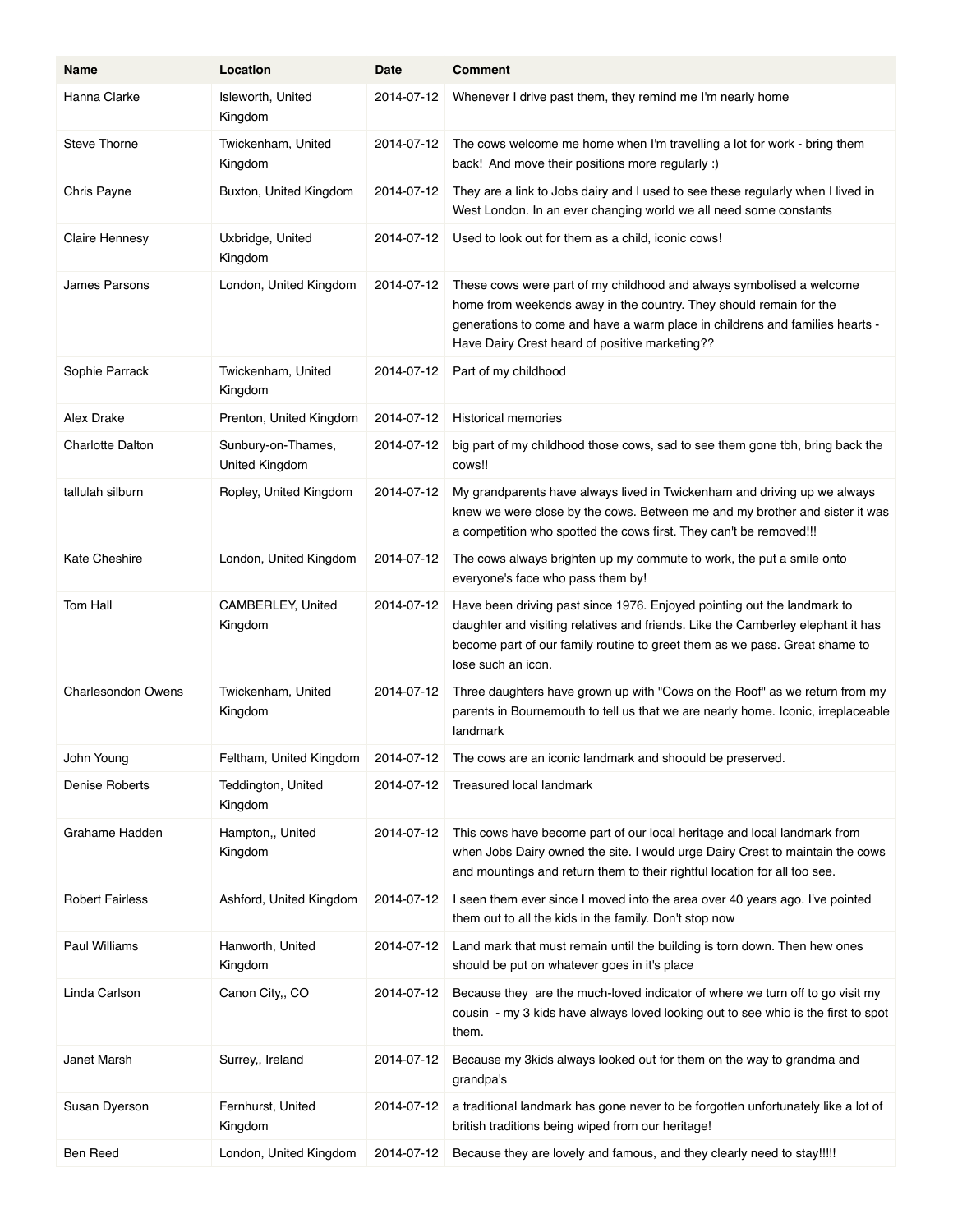| Name                  | Location                               | Date       | <b>Comment</b>                                                                                                                                                                                                                                                                                                                                                                                    |
|-----------------------|----------------------------------------|------------|---------------------------------------------------------------------------------------------------------------------------------------------------------------------------------------------------------------------------------------------------------------------------------------------------------------------------------------------------------------------------------------------------|
| lan Wilks             | London, United Kingdom                 | 2014-07-12 | It's a little bit of history which should be retained.                                                                                                                                                                                                                                                                                                                                            |
| Joanna Wickham        | London, United Kingdom                 | 2014-07-12 | I always use to wave at the cows when I was a kid whenever I left or came<br>back home, and I still do! I will be gutted to not see them and wave to them<br>anymore, and I'm 40 now!                                                                                                                                                                                                             |
| Phil Stemp            | Totton, Southampton,<br>United Kingdom | 2014-07-12 | When I drove past, I knew seeing [my now wife] was only a few minutes away.                                                                                                                                                                                                                                                                                                                       |
| Jeffrey Smith         | Feltham, United Kingdom                | 2014-07-12 | The cows have always been a local landmark for me since I was a child and is<br>something my son now looks forward to seeing every time we pass it on the<br>way home.                                                                                                                                                                                                                            |
| victoria nailor       | Milford, United Kingdom                | 2014-07-12 | Former Dairy Crest employee - the cows are part of its heritage!                                                                                                                                                                                                                                                                                                                                  |
| Teresa Norfolk        | Aldershot, United<br>Kingdom           | 2014-07-12 | Because the cows are a great memory, especially travelling down the A316<br>during my childhood and saying there's the cows it would be a travesty if they<br>aren't placed back on the roofPut them back!!                                                                                                                                                                                       |
| Alison Axten          | Wimbledon, United<br>Kingdom           | 2014-07-12 | These cows are a great part of my life, having being born in Sunbury and<br>moving around a lot, seeing the cows have always been a sign that I'm nearly<br>'home'.                                                                                                                                                                                                                               |
| Nicky Wood            | Richmoid, United<br>Kingdom            | 2014-07-12 | For people that grew up here, and either still live here or have moved back,<br>they're part of our history. We want them to stay.                                                                                                                                                                                                                                                                |
| Jarmila Halovsky-Yu   | Lightwater, United<br>Kingdom          | 2014-07-12 | Please restore the iconic cows to the top of the building.                                                                                                                                                                                                                                                                                                                                        |
| <b>Tina Corneille</b> | Richmond, United<br>Kingdom            |            | 2014-07-12 Th cows have been a landmark for decades my children always looked out for<br>them when going up and down the a316 to sunburn and back to richmond. My<br>granddaughter loved seeing them too and was very disappointed when they<br>were not there last weekend.                                                                                                                      |
| Paul Hickson          | Esher, United Kingdom                  | 2014-07-12 | I remember these as a child. They were always a landmark. Dont let them go!!                                                                                                                                                                                                                                                                                                                      |
| Susan Espi            | Sunbury-on-Thames,<br>United Kingdom   | 2014-07-12 | My children love the cows. Please put them back up!                                                                                                                                                                                                                                                                                                                                               |
| Sarah Vass            | hounslow, United<br>Kingdom            | 2014-07-12 | The cows always bring a smile when driving through an otherwise fairly dreary<br>landscape. Fully understand H&S concerns but please restore them! Thank<br>you                                                                                                                                                                                                                                   |
| eve timney            | london, United Kingdom                 | 2014-07-12 | We love our cows! Bring them back!                                                                                                                                                                                                                                                                                                                                                                |
| Jeremy Dixon          | Winchester, United<br>Kingdom          | 2014-07-12 | Every time we drove to london always made the point of telling whoever in the<br>car to have a look                                                                                                                                                                                                                                                                                               |
| Hannah Reynolds       | Teddington, United<br>Kingdom          | 2014-07-12 | -1                                                                                                                                                                                                                                                                                                                                                                                                |
| Daniel Troll          | Twickenham, United<br>Kingdom          | 2014-07-12 | They are a cherished local landmark.                                                                                                                                                                                                                                                                                                                                                              |
| Sarah Kirk            | Wareham, United<br>Kingdom             | 2014-07-12 | I loved those cows!<br>they brought the countryside into the metropolis!<br>We passed them twice a week all my childhood, outgoing in school uniform<br>every friday afternoon, and incoming in the early hours of a monday morning in<br>my nightclothes having been got up at around 5.00, sleeping the three hours<br>into London until we were 'nearly there'. They should be Grade I listed. |
| Liz Gers              | Brentford, United<br>Kingdom           | 2014-07-12 | For the past 27 years - It's tradition that I wave to the cows en route when I visit<br>family in Devon #distraught :(                                                                                                                                                                                                                                                                            |
| Bernadette Joslin     | Twickenham, United<br>Kingdom          | 2014-07-12 | Iconic land mark                                                                                                                                                                                                                                                                                                                                                                                  |